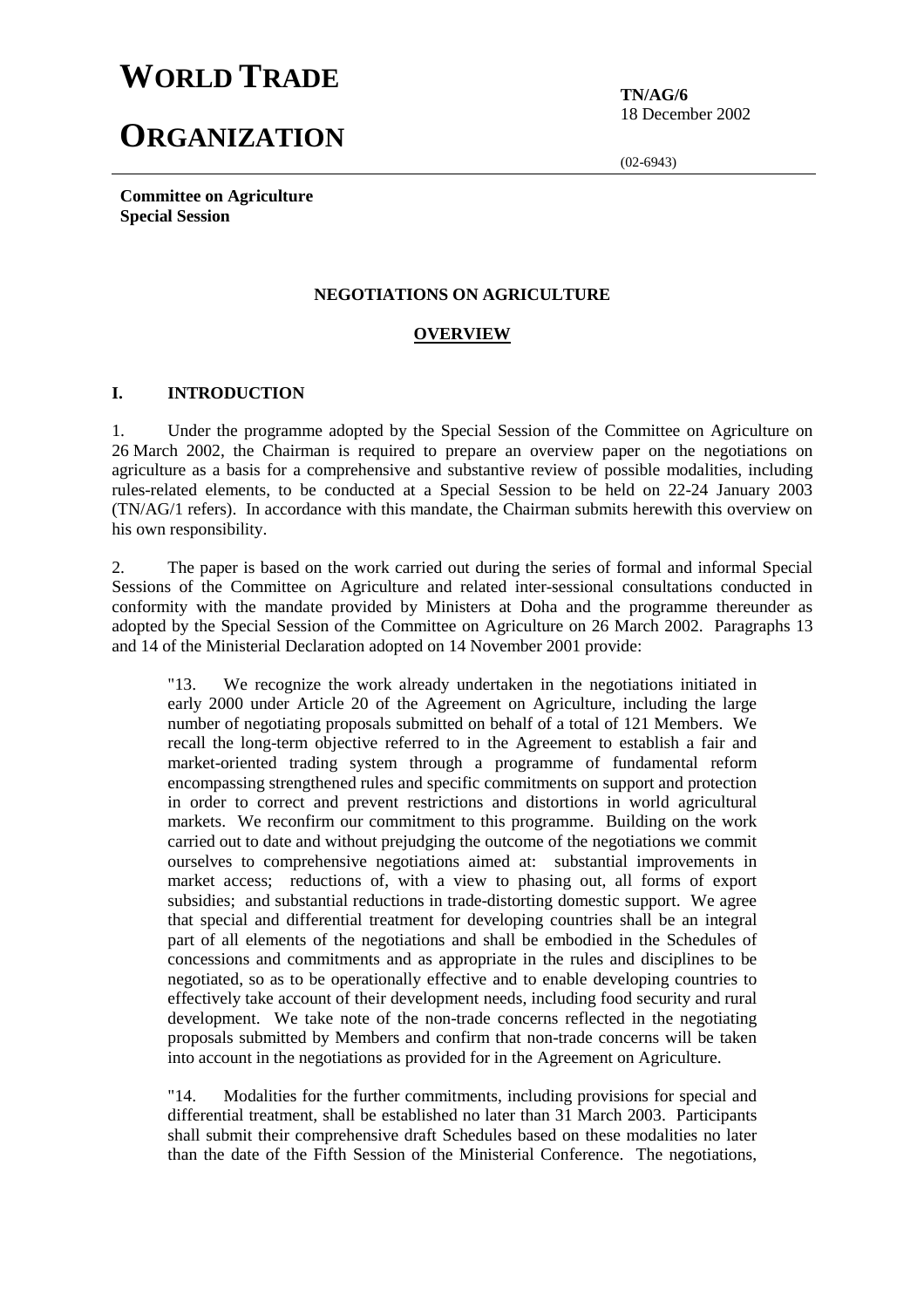including with respect to rules and disciplines and related legal texts, shall be concluded as part and at the date of conclusion of the negotiating agenda as a whole."

3. Keeping this mandate in mind, the purpose of the paper is to summarize the main features and results of the work that has been carried out to date with a view to providing a basis for working towards the establishment of modalities for the further commitments, including provisions for special and differential treatment, by no later than 31 March 2003 as mandated by Ministers.

4. The main body of the paper contains a general assessment of the state of play in the negotiations and identifies key issues which require immediate attention and work as there is an urgent need for convergence. This part of the paper has been prepared with the intention to help focus further work. It is not intended to limit the negotiations in any way, nor to remove from the table proposals and inputs which are not referred to. The tables in the Annex to this paper provide a fuller picture of possible modalities as proposed by participants in the negotiations. Both the main body of the paper and the Annex include, as an integral part of all elements of the negotiations, options and proposals for special and differential treatment for developing countries. Proposals related to nontrade concerns and how to take them into account are also reflected, either explicitly or implicitly as part of certain modalities for further reform.

5. The tables in the Annex present, issue by issue, relevant modality parameters in Column 1. In Column 2, preliminary working hypotheses are identified for a number of parameters based on the Chair's assessment that there is already broad support, although not necessarily consensus, for a particular modality. As is evident from the tables, in many cases this column has been left blank. In Column 3, variations of, or additions to, the working hypotheses are presented, reflecting specific modalities proposed by participants. In cases where no working hypotheses are identified, the modalities listed in Column 3 are presented as a basis for establishing modalities for the further commitments within the mandated time-frame.

6. It should be noted that this paper aims at providing an overview rather than a compendium of every input made by participants. It does not claim to be exhaustive. The paper is without prejudice to the position of participants or to their interpretation of WTO agreements, particularly the Agreement on Agriculture, and is not intended to prejudge, in one way or another, the scope and substance of the negotiations or their results.

# **II. GENERAL OBSERVATIONS**

7. In the course of the informal and formal Special Sessions as well as consultations conducted in conformity with the work programme adopted by the Committee on Agriculture on 26 March 2002, participants have had the opportunity to propose and discuss in a comprehensive and substantive manner possible modalities for further commitments, including rules-related elements. They have generally used this opportunity in an engaged and constructive way.

8. Today, just over three months before these modalities are to be established, many proposals are on the table, much technical work has been carried out and, in a general sense, the positions of the various participants at this stage have emerged. The work conducted in the Special Sessions and in complementary technical consultations has produced substantial progress regarding some issues, such as tariff quota administration and export credits. With respect to some other issues, a trend towards an emerging consensus has already become evident for some parameters (see Column 2 of the Annex).

9. Despite this progress, a substantial number of important issues remain outstanding. Key points include:

• There are still wide gaps in the positions among participants regarding fundamental aspects of the further reform programme. Thus, while participants have stressed their commitment to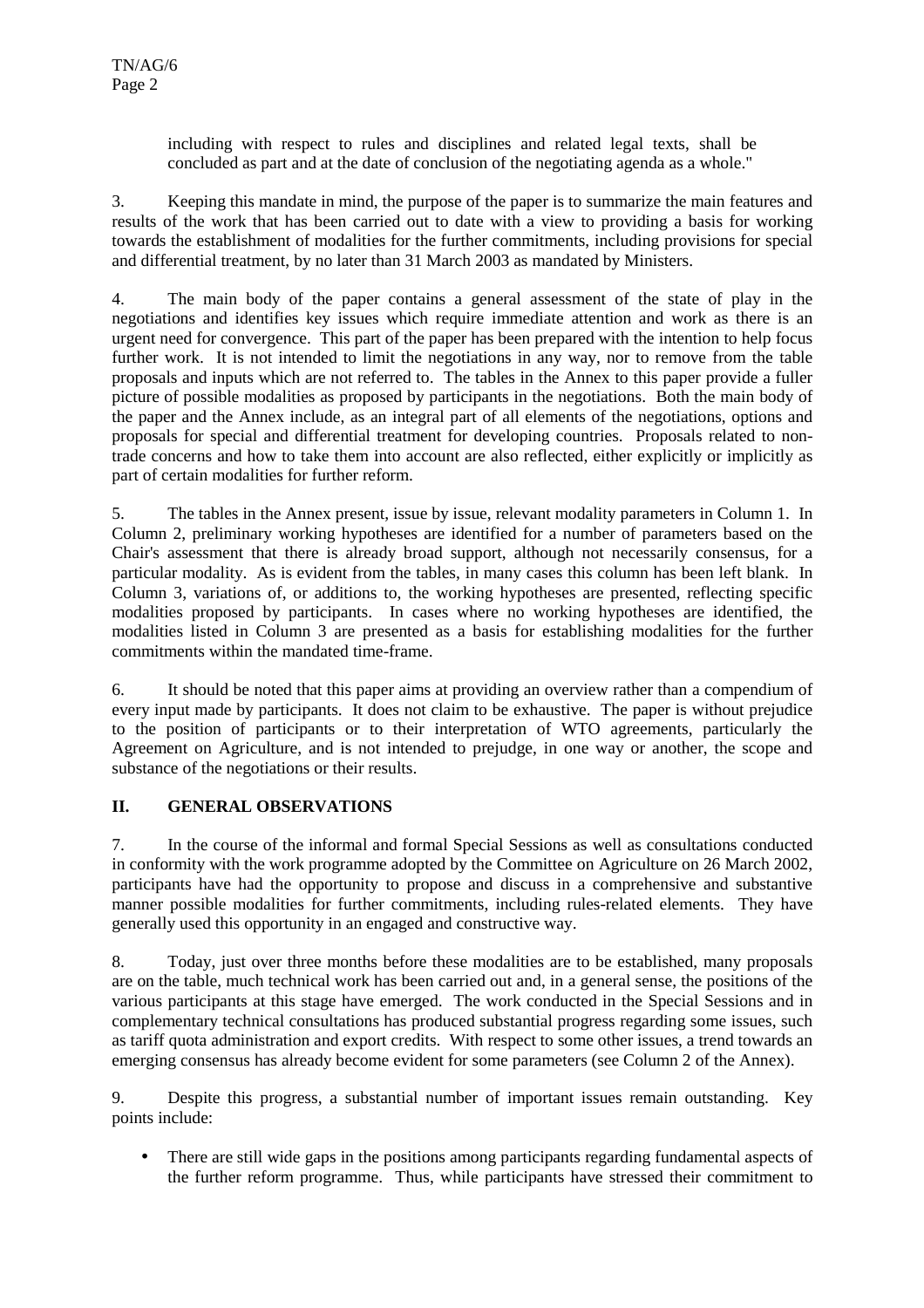the Doha mandate, including its timetable, there are still significant differences in the interpretation of the level of ambition that is implied in the wording of paragraph 13 of the Ministerial Declaration.

- While a number of participants have submitted fully-fledged possible modalities for further commitments in the areas of market access, export competition and domestic support, opponents of these proposals have not yet specified their counter-proposals at a corresponding level of quantitative detail. This has made it difficult to move the process forward.
- There are still differences in views, including views among developing countries, with regard to appropriate provisions for special and differential treatment, although there is already significant support for exempting least-developed countries from reduction commitments.
- Small island developing states and other vulnerable developing countries have proposed modalities to address their specific problems. Net food-importing developing countries have called for the implementation of the Decision on Measures Concerning the Possible Negative Effects of the Reform Programme on Least-Developed and Net Food-Importing Developing Countries. A group of transition economies is proposing special flexibility in their favour in some areas, albeit for the most part flexibility of a transitory nature. Likewise, newly-acceded countries have made similar proposals, referring, *inter alia,* to paragraph 9 of the Doha Ministerial Declaration. Some of these participants are also making the point that their per capita income is lower than that of certain developing countries and they suggest that the question of eligibility to future S&D provisions should be made subject to objective economic criteria.
- There are also still different views regarding the extent and the ways to take into account nontrade concerns that have been raised in the negotiations, such as food security, livelihood and poverty alleviation, rural development, protection of the environment, food safety, and animal welfare. In the context of the discussions on these matters, several developing countries have made the point that their non-trade concerns are of a fundamentally different dimension than those of developed countries.
- Finally, some participants have established a link between their willingness to move on agriculture and the accommodation of their ambitions in other areas of the negotiations.

10. The efforts in this crucial phase benefit from the fact that much of the technical groundwork has already been achieved. What is now required is to concentrate on the key aspects, keeping in mind that the negotiations on agriculture do not end at the end of March 2003 and that there will be time thereafter to address matters not directly required for the purpose of establishing draft Schedules of further commitments. Specific issues and questions which require immediate attention and work include those which are highlighted in subsequent sections of this paper.

11. Participants are reminded that the time remaining for the establishment of modalities is severely limited. In view of the wide gaps in positions, this paper should signal the start of a new phase in our operations. In this phase, participants need to move beyond the restatement of wellknown national positions. Therefore, in considering the following paragraphs, participants are urged not simply to identify the option which corresponds to their position but to think creatively about avenues for convergence.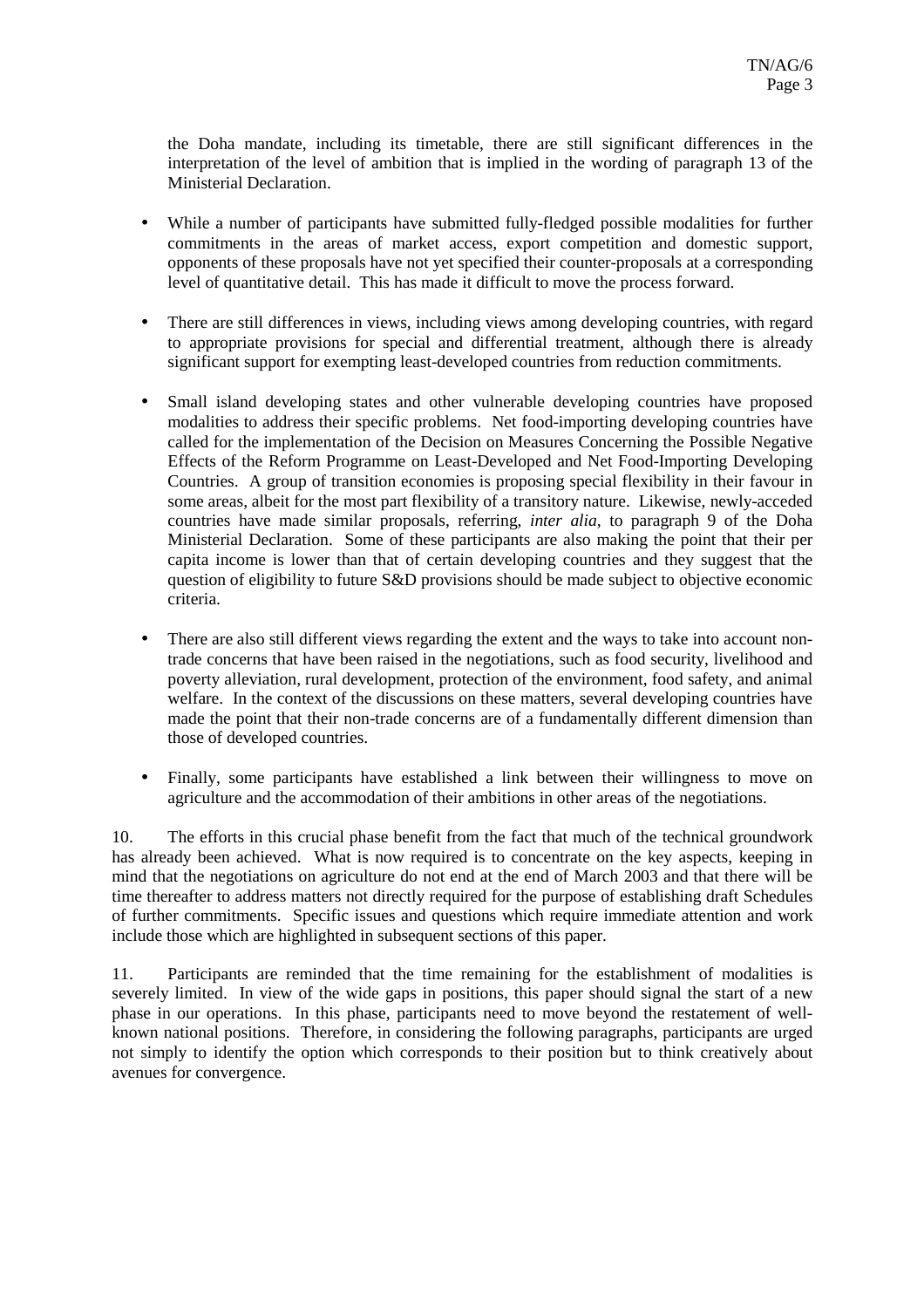### **III. MARKET ACCESS**

12. In the area of market access, the negotiations have covered five issues: tariffs, tariff quotas, tariff quota administration, special safeguard measures, importing state trading enterprises, and other market access issues.

# *Tariffs*

13. The main outstanding issue in this area is the formula and quantitative targets for the further tariff reductions that are to be applied. A variety of proposals have been made in this regard. The two approaches commanding the widest support are (i) a harmonization formula for tariff reductions, and (ii) the Uruguay Round formula. As for the first approach, a Swiss formula with a coefficient of 25 has been proposed to be implemented over 5 years, subject to special and differential treatment for developing countries (one version includes also a 50 per cent down-payment in the first year of implementation; another version includes, as a second step, the elimination of all tariffs by a date to be agreed). Proponents of the Uruguay Round formula have not yet submitted figures for the average and minimum rates of reductions that they would like to see applied for developed and developing countries, respectively, nor for the length of the implementation period.

14. With a view to moving the negotiations on this matter forward, participants should consider, *inter alia*, the following questions:

- (a) What scope is there to modify the specific proposals regarding the Swiss formula so as to accommodate the need for flexibility, including flexibility to address non-trade concerns, that has been stressed by other participants?
- (b) What reduction rates and implementation period have proponents of the Uruguay formula in mind? What scope is there to modify the Uruguay Round formula so as to accommodate the aspiration by other participants to harmonize tariff structures and to address tariff peaks and tariff escalation?
- (c) More generally, failing a consensus on either of these two approaches in the proposed or a modified form, is there any other modality, whether in terms of some combination of the two formulae or a different, third formula, that could be acceptable as a compromise? What would be the details, including the reduction rates and implementation period?

15. In considering these questions, the modalities for special and differential treatment provisions have also to be addressed, drawing on the wide range of proposals on the table. One issue is the proposal to provide for a greater improvement of opportunities and terms of access for agricultural products of particular interest to developing country participants. Another issue is whether the formula to be applied for developing countries would be the same or some modified version of the formula to be applied by other participants (or another formula). Third, whatever the formula, there is already wide support for special and differential treatment in the form of a longer implementation period and lower cuts, but the details remain to be determined. Other issues include whether, as proposed by some developing country participants under the concept and as part of a Development Box, special and differential treatment should be extended to include (i) exemption from reduction commitments for certain agricultural products which are of strategic importance in pursuing food security, product diversification, rural development and employment, and poverty alleviation, and (ii) flexibility to adjust, without compensation, low tariff bindings.

16. Finally, there is the question whether tariff forms should be simplified by allowing *ad valorem* tariffs, or *ad valorem* and specific tariffs, only.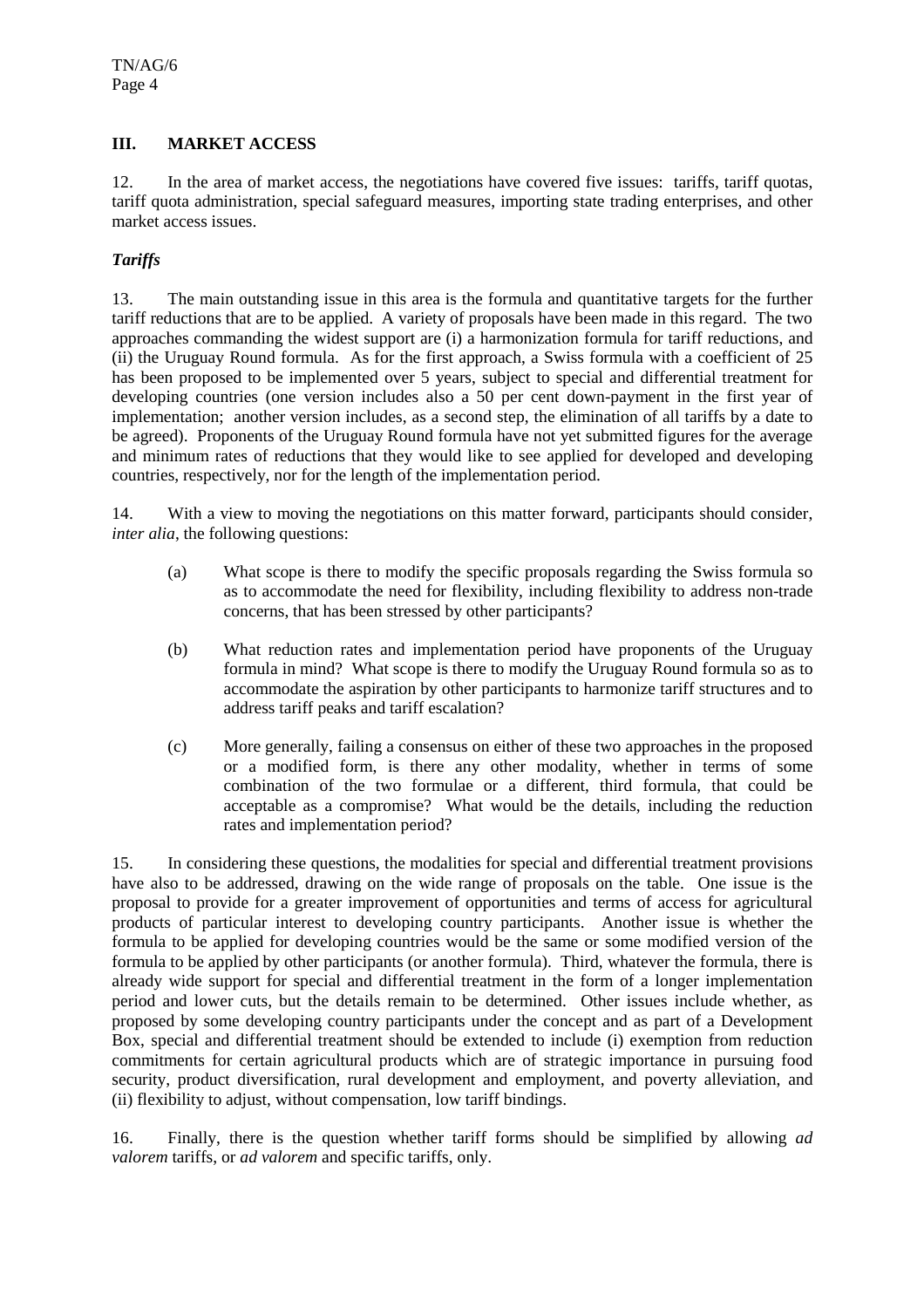#### *Volume*

17. Many, though not all participants consider the expansion of import volumes under existing tariff quotas to be an essential element of the further market access commitments and several of them have proposed specific modalities to this effect. This issue cannot be seen in isolation from the size of the tariff reductions that are to be negotiated. Key outstanding questions include:

- (a) Whether the final bound tariff quota volumes as specified in Members' Schedules shall be expanded by [x] per cent and, if so, what value for x would be appropriate? *or*
- (b) Whether import volumes under tariff quotas shall be expanded by an amount equal to [y] per cent of domestic consumption in a recent representative period for the respective product concerned and, if so, what value for y would be appropriate? *or*
- (c) Whether import volumes under tariff quotas shall be expanded to [z] per cent of domestic consumption in a recent representative period for the respective product concerned and, if so, what value for z would be appropriate?

Concrete proposals for the values of x, y, z as well as the implementation period are on the table.

18. There is also a proposal to update the base for minimum access tariff quotas by using the latest domestic consumption data and to abolish additional access volumes due to delayed tariffication.

19. Issues under special and differential treatment include (i) whether a lower rate of expansion and a longer time-frame can be agreed, and (ii) whether a fixed share of the annual tariff quota volume shall be reserved for small-scale or limited commodity exporters.

#### *In-quota tariffs*

20. The main issue is whether in-quota tariffs should be reduced to zero, as a number of participants have proposed, or whether another formula should be applied, for example the same formula as the one to be used for the reduction of out-of-quota tariffs. Some participants consider that in-quota tariffs should not be reduced at all, or, in the case of developing countries, should be maintained at levels according to their development, trade, food security and financial needs.

# *Tariff Quota Administration*

21. Improvement of tariff quota administration is a widely shared objective. Further technical work is required to build on the progress made in this area*,* including with regard to special and differential treatment.

# *Special Safeguard Measures*

22. Participants have to decide whether the special safeguard provisions of Article 5 of the Agreement on Agriculture should be eliminated and, if so, (i) whether with immediate effect upon entry into force of the further market access commitments or by some future date, and (ii) whether for all countries or only for developed countries.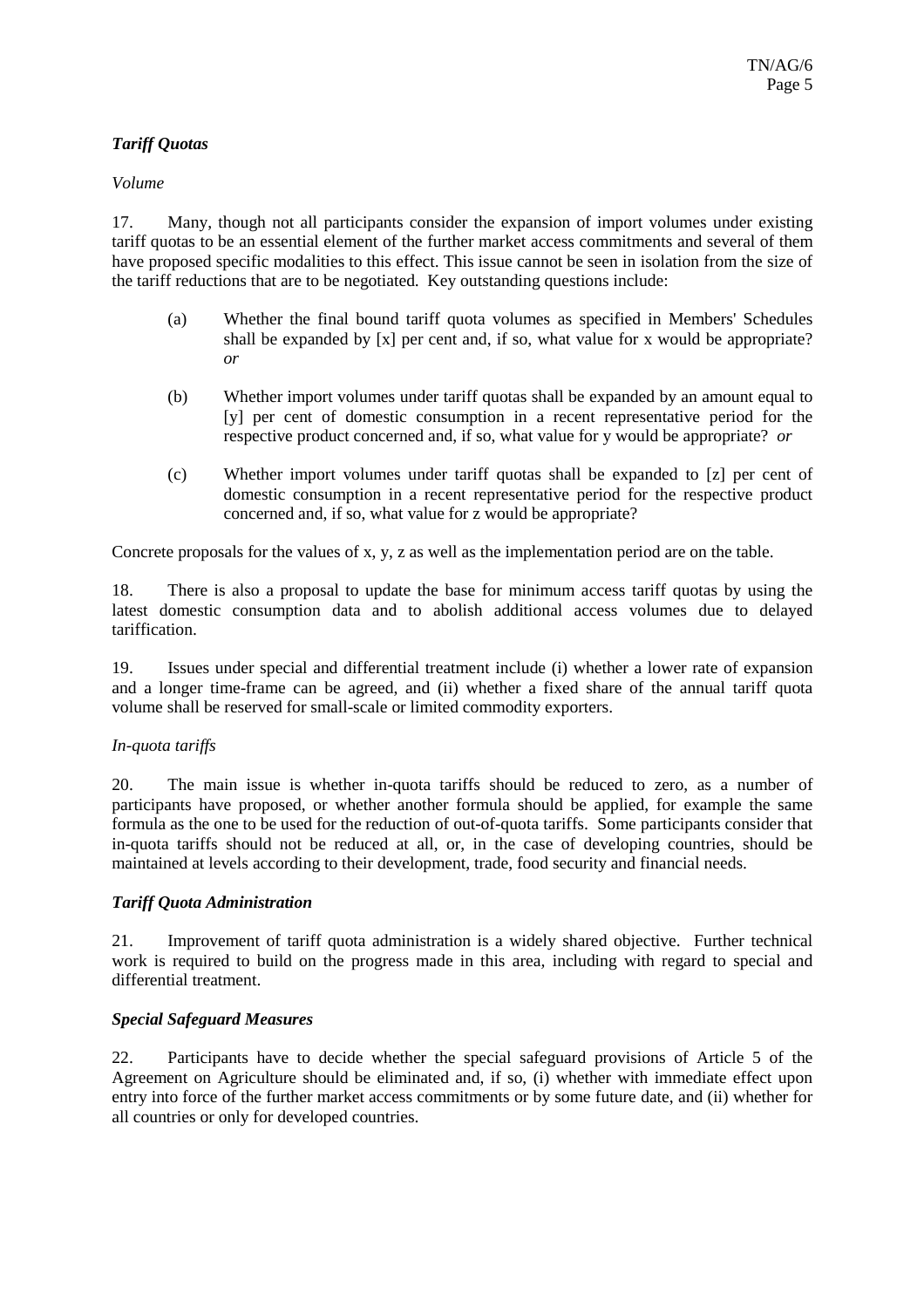- 23. Other or alternative questions are:
	- (a) In case Article 5 is to be maintained beyond the date of the entry into force of the further market access commitments, whether the existing product coverage should be maintained or modified and, if modified, for all countries or only for developing countries?
	- (b) Whether, in the framework of special and differential treatment, a new safeguard mechanism and/or countervailing measure for developing countries should be established and, if so, for all agricultural products or for a limited number of products such as strategic/food security/livelihood products? Detailed possible modalities for such provisions have been submitted.
	- (c) Whether a proposed Food Security Mechanism should be established?
	- (d) Whether a new safeguard mechanism for seasonal and perishable products should be established, as proposed by some participants?

#### *Importing STEs*

24. Further technical work is required in this area, particularly regarding (i) strengthened transparency and notification requirements, and (ii) possible other disciplines over and above and/or supplementing existing WTO provisions, e.g. in respect of trading rights. Some participants are not convinced that there is a need to add to existing disciplines.

25. In the context of special and differential treatment, a key issue is whether and, if so, to what extent or under what conditions developing countries would be exempted from any new disciplines.

#### *Other Market Access Issues*

#### *Preferential schemes*

26. Several participants have stressed the need for preferential schemes to remain predictable, meaningful and secure and have proposed specific modalities to this effect. Issues to be decided include whether participants agree (i) to provide legal security for existing non-reciprocal preferential trading arrangements, for example in the form of grandfathering*,* (ii) to maintain or improve the margins of preference, for example by reducing developed countries' tariffs for products of export interest to, and originating in, vulnerable countries by a maximum 15 per cent and by phasing out inquota tariffs, (iii) to provide longer implementation timeframes for tariff reductions affecting traditional preferences in respect of products which are of vital export importance for developing country beneficiaries of such preferences, (iv) to make preferential schemes binding commitments and, if so, which of these schemes, and/or (v) to extend to small island developing states the facility currently available for LDCs that enables special WTO compatible market access arrangements with developed countries on terms that do not require extension of reciprocal preferences. There is also the proposal to extend the scope of duty and quota free access for agricultural products in terms of importing countries granting such access and/or beneficiaries.

27. In the discussions of proposals designed to address the specific situations or problems of some developing country groupings, some other developing countries have raised the concern that such differentiation results in further discrimination among developing countries.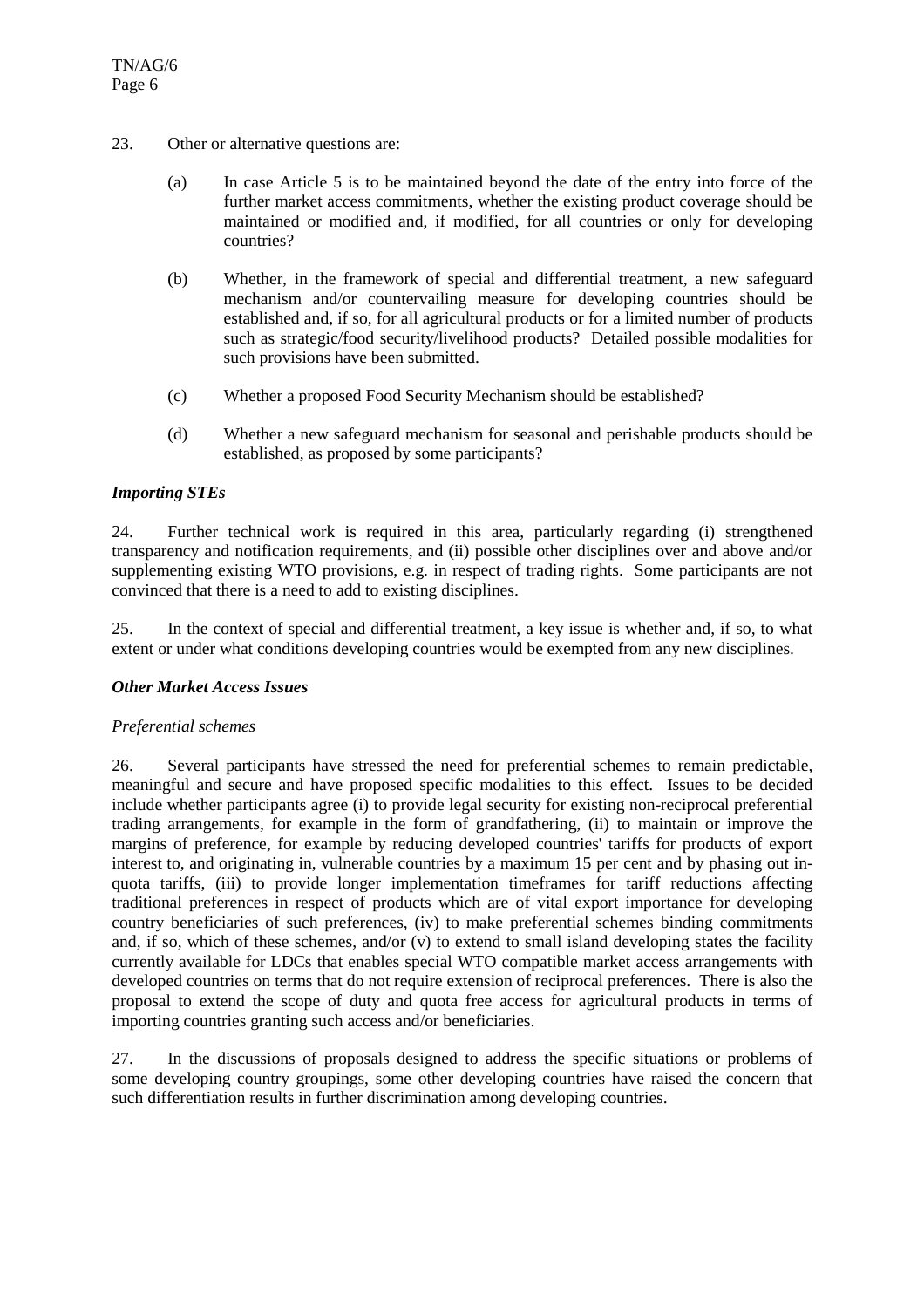#### *Other issues*

- 28. Specific proposals have also been submitted concerning:
	- (a) *Geographical indications*. While some participants consider that their specific proposals regarding geographical indications (protection of the right to use geographical indications or designations of origin for agricultural products; effective protection against usurpation of names for agricultural products and foodstuffs; consumer protection and fair competition) should be dealt with in the framework of the negotiations on agriculture, other participants insist that the TRIPS Council is the appropriate forum for pursuing this matter.
	- (b) *Food safety*. While some participants consider that their specific proposals regarding the clarification of issues linked to the precautionary principle/related to Article 5.7 of the SPS Agreement should be dealt with in the framework of the negotiations on agriculture, other participants insist that the SPS Committee is the appropriate forum to address food safety issues.
	- (c) *Labelling*. While some participants consider that their specific proposals regarding improved consumer information and criteria and guidelines for the implementation of mandatory labelling for food and agricultural products should be dealt with in the framework of the negotiations on agriculture, other participants insist that the TBT Committee is the appropriate forum to address labelling issues.
	- (d) A group of developing countries has made the proposal for a commitment by developed countries to earmark their technical and financial assistance, either in their Schedules or by pooling resources, for the improvement of developing countries' capacity in the areas of SPS, TBT and Rules of Origin in cooperation with the relevant standard-setting organizations and other agencies involved in trade-related capacity building.

29. Further, there is the question whether the specific flexibility proposals in the area of market access put forward, respectively, by transition economies and by newly-acceded countries are acceptable, either in the proposed or some amended form.

30. Finally, it should be noted that several participants have indicated their interest in negotiating sectoral initiatives as a supplement to the improvements in market access resulting from the generally applicable modalities to be established.

#### **IV. EXPORT COMPETITION**

31. In this area, the negotiations have covered export subsidies, export credits, food aid and exporting state trading enterprises. In addition, proposals to strengthen the existing provisions on export restrictions, particularly with a view to taking account of food security concerns, have also been addressed.

#### *Export Subsidies*

32. The main outstanding issues are to determine:

(a) *The depth of the further reform in this area.* Several specific modalities have been submitted that would result in a phasing out of budgetary outlays and quantity commitments from the final bound levels as specified in Members' Schedules, including, in one version, a down-payment of 50 per cent on the first day of the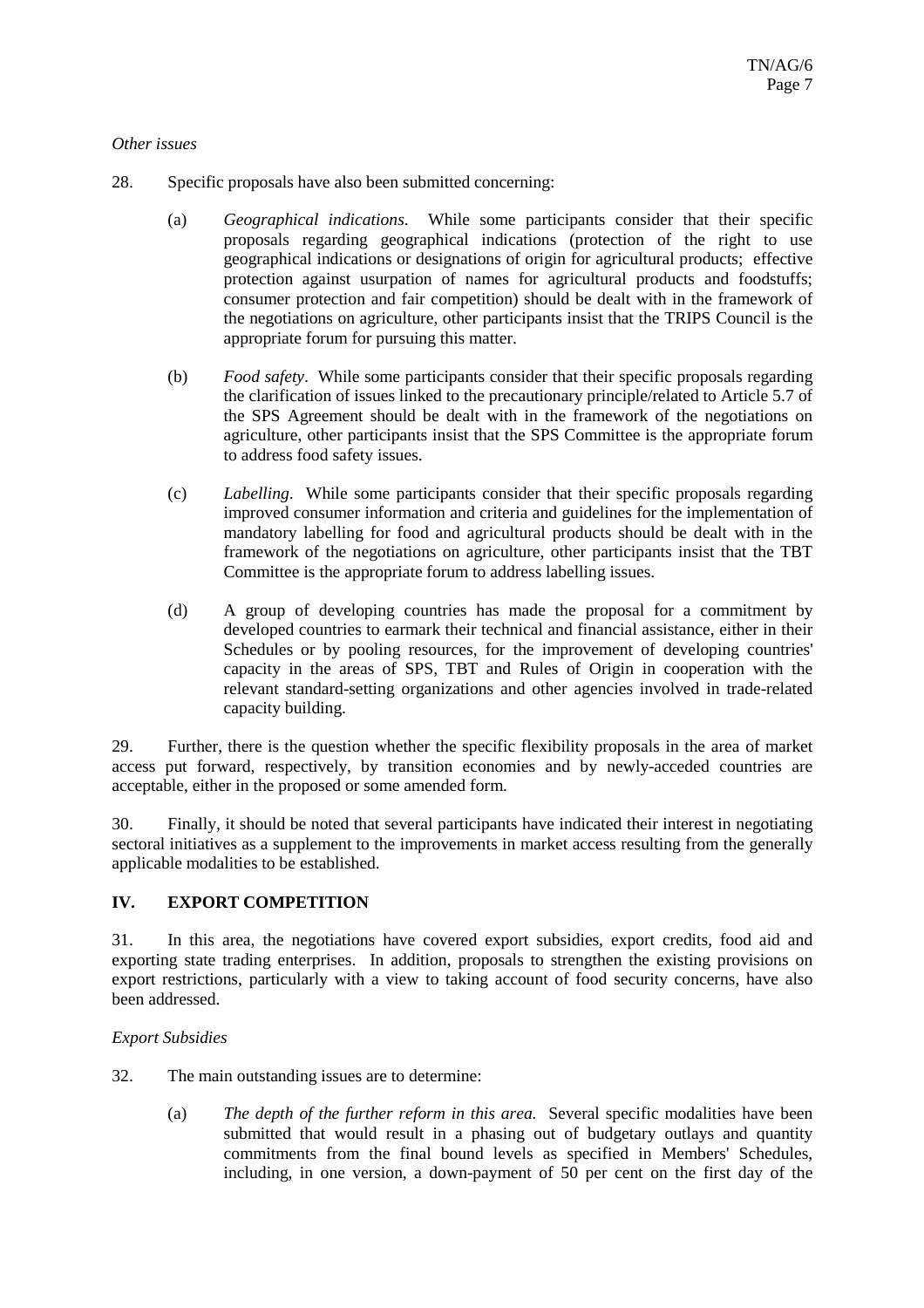implementation period. There are also proposals to use again the Uruguay Round formula, with proponents of this approach, however, not yet having proposed specific reduction targets, except to indicate that relatively deeper cuts in budgetary outlays could be a feature of further commitments.

- (b) *The implementation period for the further commitments.* Concrete proposals are on the table as part of the phase-out modalities referred to above.
- (c) *Special and differential treatment.* What extra time for implementing the further commitments would be accorded developing countries? Can it be agreed that the special and differential treatment provision of Article 9.4 of the Agreement on Agriculture should be maintained until such time as the further commitments on export subsidies are fully implemented? What about proposals to modify/clarify the scope of Article 9.4? There is also a proposal to extend the flexibilities for developing countries under Article 27 of the SCM Agreement to agricultural products.

#### *Export Credits*

33. The establishment of strengthened disciplines for officially supported export credits, export credit guarantees and insurance programmes is a widely shared objective. Further technical work is required to build on the progress made in this area with regard to a rules-based approach, including special and differential treatment provisions, taking particularly into account paragraph 4 of the Ministerial Decision on Measures Concerning the Possible Negative Effects of the Reform Programme for Least-Developing and Net Food-Importing Developing Countries and drawing on the specific inputs that have been submitted.

34. There is also the proposal to make the subsidy component of any officially supported export credits, export credit guarantee and insurance programmes subject to reduction in line with the reduction of export subsidies.

#### *Food Aid*

35. Participants generally agree (i) that nothing in the WTO should hinder the delivery of food aid in cases of real need ("genuine food aid"), and (ii) that the objective of WTO disciplines in this area is to prevent food aid being used as an instrument of surplus disposal and circumvention of export subsidy commitments. Key questions include:

- (a) Whether participants can agree on criteria for types of food aid which would be deemed to be genuine food aid?
- (b) Whether, as a wide range of participants propose, food aid should be given in fully grant form only and, if so, whether this strengthened discipline should apply as from the entry into force of the further commitments in agriculture or should be phased in over a transitory period (a specific modality to this effect has been proposed)?
- (c) Whether there should be a commitment not to reduce food aid volumes when prices are high?
- (d) Whether there should be a prohibition for recipient countries to re-export food aid?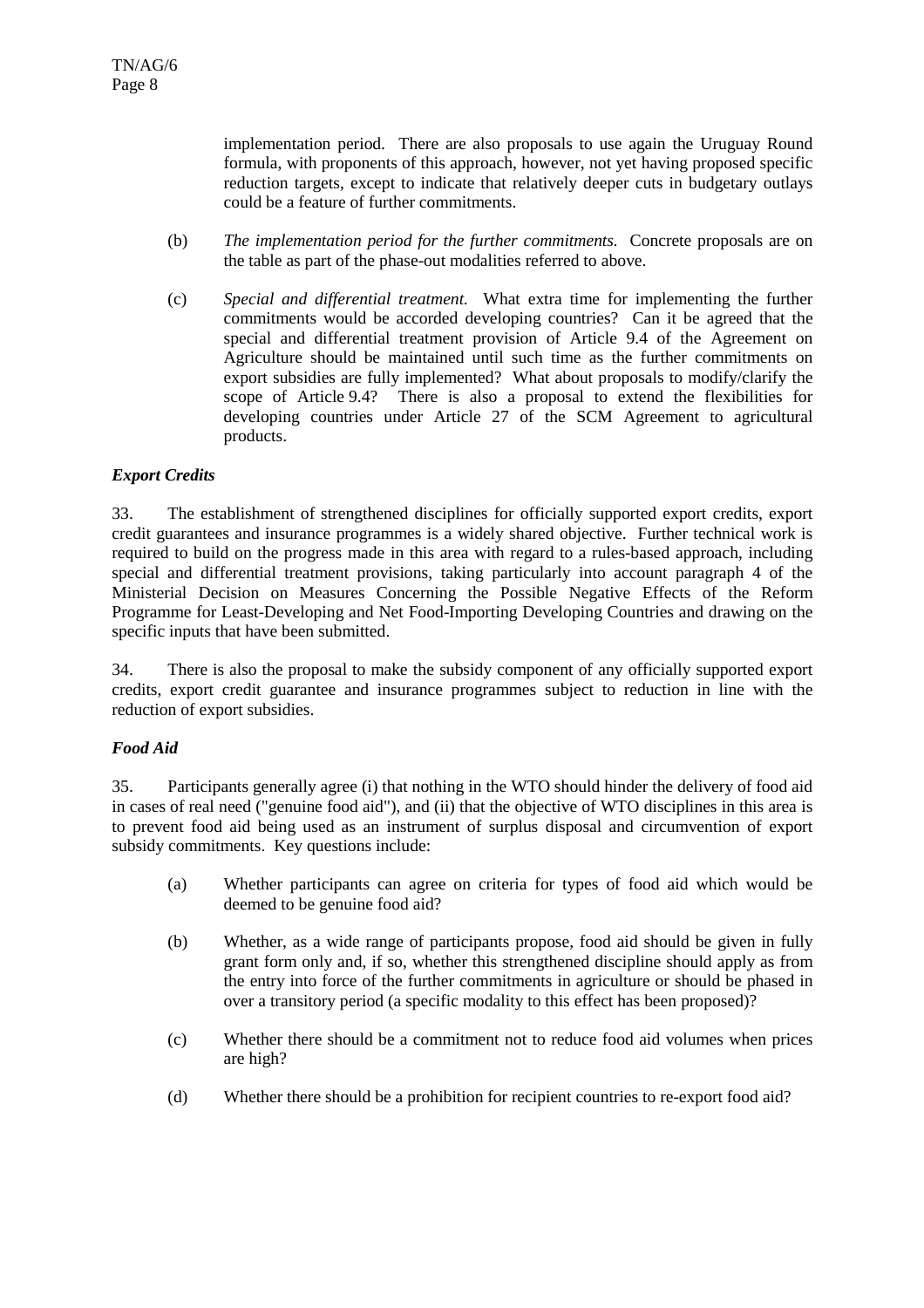- (e) Whether a proposed international food stockholding system should be established as a tool to deal with serious temporary food crises in developing countries, particularly least-developed countries and net food-importing developing countries?
- (f) What additional transparency requirements should be established in this area?

36. There are also proposals that food aid not in conformity with the new disciplines (i) should be subject to the new export subsidy commitments (food aid involving concessional prices) or the new export credit disciplines (food aid involving concessional loans), or (ii) should be prohibited. The importance of technical assistance to reduce long-term dependence on food aid has also been noted.

# *Exporting State Trading Enterprises*

37. Further technical work is required in this area, particularly regarding (i) strengthened transparency and notification requirements, and (ii) possible other disciplines over and above and/or supplementing existing WTO provisions, e.g. with respect to matters such as trading rights, pricepooling and cross-subsidization. Some participants consider that there is no need to add to the existing disciplines.

38. In the context of special and differential treatment, a key issue is whether and, if so, to what extent or under what conditions developing countries would be exempted from any new disciplines.

# *Export Restrictions*

39. Some participants consider that export restrictions and, in particular, export taxes are not part of the negotiations on agriculture. In their view, these instruments serve as counter-measures for tariff escalation in their export markets and, in case of export taxes, also as an important source of government revenue. While not necessarily contesting the latter points, other participants have submitted specific proposals to strengthen the existing disciplines under Article 12 of the Agreement on Agriculture. Outstanding issues include:

- (a) Whether export restrictions shall be prohibited and, if so, (i) for all Members, or (ii) for all Members except developing countries?
- (b) Alternatively, whether export restrictions should be converted into export taxes and subsequently bound in Members' Schedules and subjected to reduction commitments?
- (c) Whether export taxes shall be prohibited and, if so, (i) for all Members except developing countries, or (ii) for all Members except developing countries unless they are net exporters of the foodstuffs concerned (an alternative special and differential treatment proposal that has been submitted would allow developing countries to apply an export tax subject to strict conditions)?

# **V. DOMESTIC SUPPORT**

40. In domestic support, the negotiations have covered the Green Box, Article 6.2 of the Agreement on Agriculture, the Blue Box and the Amber Box.

41. While some participants consider that the structure of the domestic support chapter of the Agreement on Agriculture should remain as is, changes to the existing structure have also been suggested, particularly proposals (i) to establish just one General Subsidies Box, (ii) to reduce the number of Boxes to two, one for trade-distorting domestic support and another one for minimally or non-trade-distorting support, and (iii) to differentiate reduction commitments under the Amber Box depending on the export or domestic market orientation of the domestic production that is being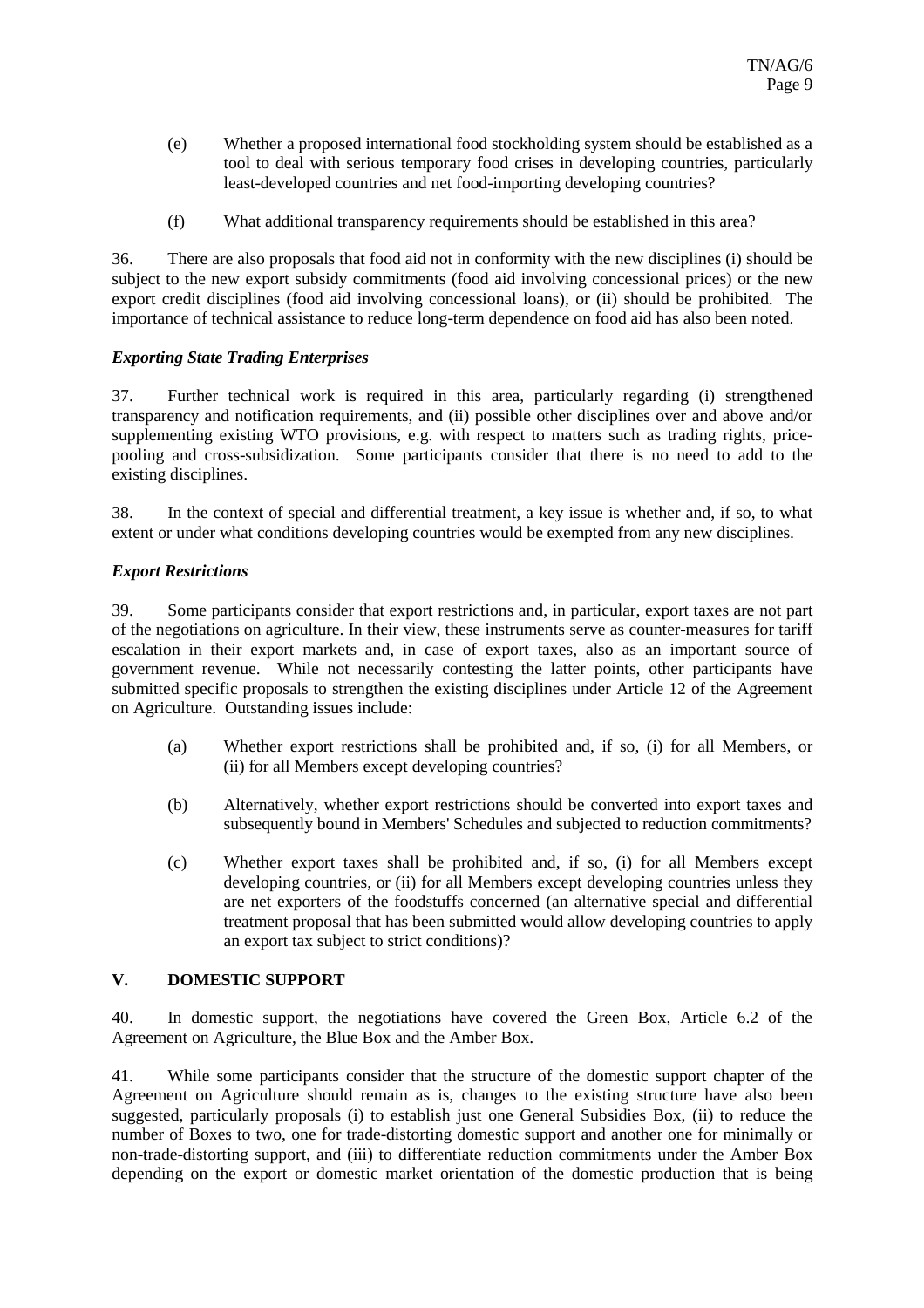supported. There is also a proposal to establish an overall ceiling for all domestic support measures other than those in conformity with the provisions of paragraphs 2, 3 and 4 of Annex 2 of the Agreement on Agriculture.

#### *Green Box*

42. There are three categories of proposals so far as possible changes in the provisions of Annex 2 of the Agreement on Agriculture ("Green Box") are concerned: (i) proposals to tighten the Green Box provisions, including proposals to remove certain direct payments from the Green Box or to subject such payments to reduction commitments, (ii) proposals to enhance existing Green Box provisions or to add new types of programmes or payments under the Green Box, and (iii) proposals to clarify certain provisions of Annex 2. Key questions include:

- (a) Whether, as proposed by some participants, a ceiling on either total or a group of selected Green Box expenditures should be established and, if so, for all countries or for developed countries only and at what level(s)?
- (b) Whether, as proposed by some participants, certain direct payments should become subject of reduction commitments and, if so, which of the direct payments proposed to this effect should be subject to such discipline and what should be the reduction rate and implementation period?
- (c) Which of the proposed amendments or additions to the provisions of Annex 2 of the Agreement on Agriculture should be included so as to better address the needs and cover the programmes of developing countries?
- (d) Whether other proposed amendments or additions to the provisions of Annex 2 of the Agreement on Agriculture should be included, such as compensatory payments for higher animal welfare or other production standards or payments to address other non-trade concerns?

#### *Article 6.2 of the Agreement on Agriculture*

43. There is wide support among participants to maintain and enhance the provisions of Article 6.2 of the Agreement on Agriculture. A variety of specific proposals have been submitted with a view to broadening the scope of Article 6.2 (see relevant part of the Annex of this paper).

• Which of the proposed additions to Article 6.2 should be included?

#### *Blue Box*

- 44. There are essentially three fundamental questions so far as the Blue Box is concerned:
	- (a) Should Article 6.5 of the Agreement on Agriculture be retained as is? *or*
	- (b) Should Article 6.5 be eliminated and, if so, with immediate effect upon entry into force of the further commitments or by what other date? *or*
	- (c) Should payments in conformity with the provisions of Article 6.5 be capped and/or become subject to reduction commitments and, if so, what should be the reduction rate and implementation period?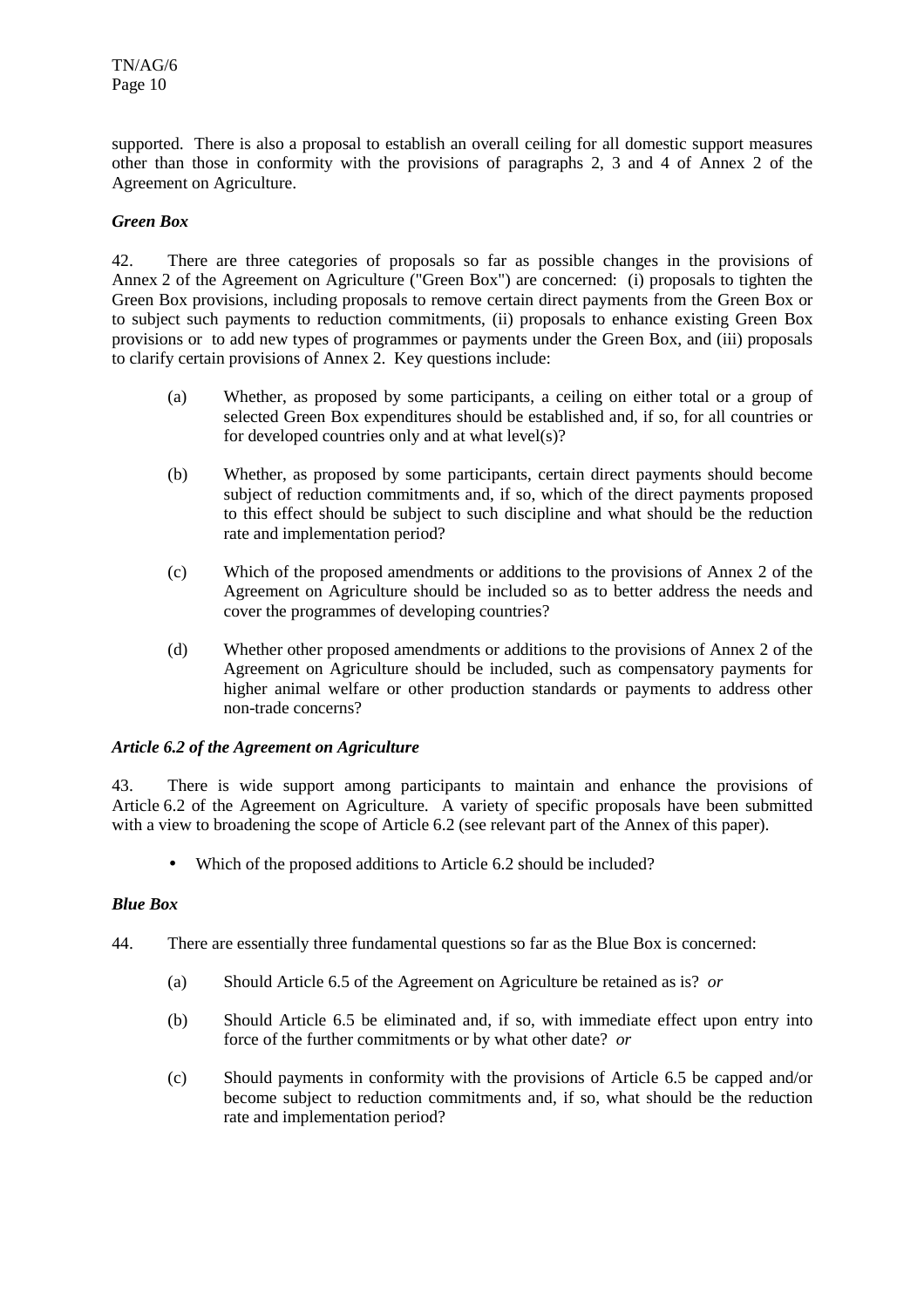### *Amber Box*

45. The key outstanding issue is to decide on the reduction method and target for further AMS commitments. There are essentially four types of specific proposals in this regard. An example of the first type is a formula to reduce the scheduled final bound AMS commitment to zero within 5 years, subject to a 50 per cent down payment in the first year of implementation (developed countries). In one variant of this formula, the reduction commitments would be on a product-specific basis and *de minimis* support would be also reduced with a view towards its elimination within an agreed period of time. An example of the second type is a formula to reduce non-exempt domestic support (including domestic support defined by the AMS and production-limiting support as defined by Article 6.5 of the Agreement on Agriculture) to 5 per cent of the Member's average value of total agricultural production in the base period 1996-98 within five years. The formula also includes a provision to eliminate all non-exempt domestic support by a date to be established in the negotiations. Under this formula, *de minimis* domestic support would not be included in the calculation of non-exempt domestic support. As for the third type, the use of the Uruguay Round formula has been proposed. Under the fourth type, the Amber Box would be split, as noted above, into two parts with separate reduction commitments. Special and differential treatment is an integral feature of most formulae proposed.

- 46. With respect to the Amber Box, there are three key questions:
	- (a) Which of the above approaches should be retained and under what conditions in terms of reduction rates, implementation period and the *de minimis* provisions?
	- (b) Whether or not the further reduction commitments should be made on a productspecific basis?
	- (c) What specific flexibility provisions should be integrated in the form of special and differential treatment for developing countries? There is already wide support for special and differential treatment in the form of a longer implementation period and lower cuts, but the details remain to be determined. Other issues include whether developing countries should have the flexibility to aggregate product-specific domestic support within *de minimis* levels?

47. Other issues raised in the Amber Box context include possible modalities (i) to improve the AMS/EMS methodology (anti-circumvention provision; AMS calculation on the basis of a stable currency/basket of currencies), and (ii) to strengthen the transparency and notification requirements for Amber Box measures. The issue of adjustment for inflation has also been raised by some participants, while other participants consider the existing provisions of Article 18.4 of the Agreement on Agriculture to be sufficient.

48. Finally, there is the question whether the specific flexibility proposals in the area of domestic support put forward, respectively, by a group of transition economies and a group of newly-acceded countries are acceptable, either in the proposed or some amended form.

# **VI. LEAST-DEVELOPED COUNTRIES**

49. The key issue is whether it can be agreed that in accordance with the provisions of the second sentence of Article 15.2 of the Agreement on Agriculture, least-developed countries should not be required to undertake reduction commitments in the areas of market access, export competition and domestic support. As noted in paragraph 9 above, there is significant support for such a modality.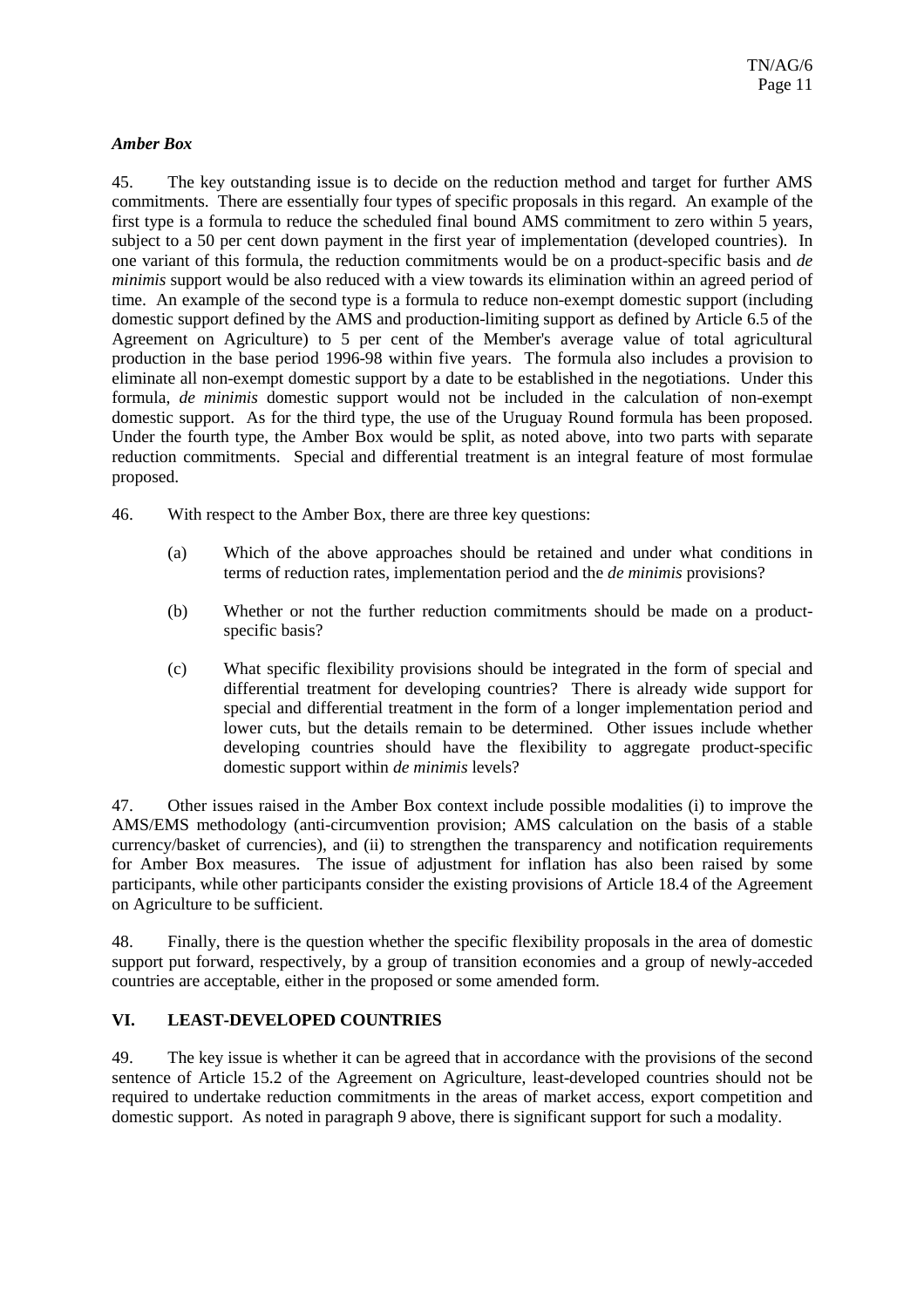# **VII. FINAL OBSERVATIONS**

50. It is evident from this overview that, as matters stand, a major negotiating effort and flexibility on all sides will be of the essence in order to be able to establish modalities within the mandated time-frame. Participants will recall that under the agreed work programme a first draft of the modalities for further commitments is to be considered at the Special Session to be held on 24-28 February 2003. This first draft and the subsequently established modalities must, of course, faithfully reflect the mandate from Doha quoted in paragraph 2 above. Efficient use of the limited time available is essential.

51. The time has therefore come to take the political and operational decisions required which will enable participants collectively to put together a modalities package in accordance with the mandate given by Ministers. In working towards this end, the ground rule will continue to be that nothing is agreed until everything is agreed, not least in view of the fact that there are linkages between the areas of market access, export competition and domestic support and, indeed, with the negotiations under the Doha Development Agenda as a whole.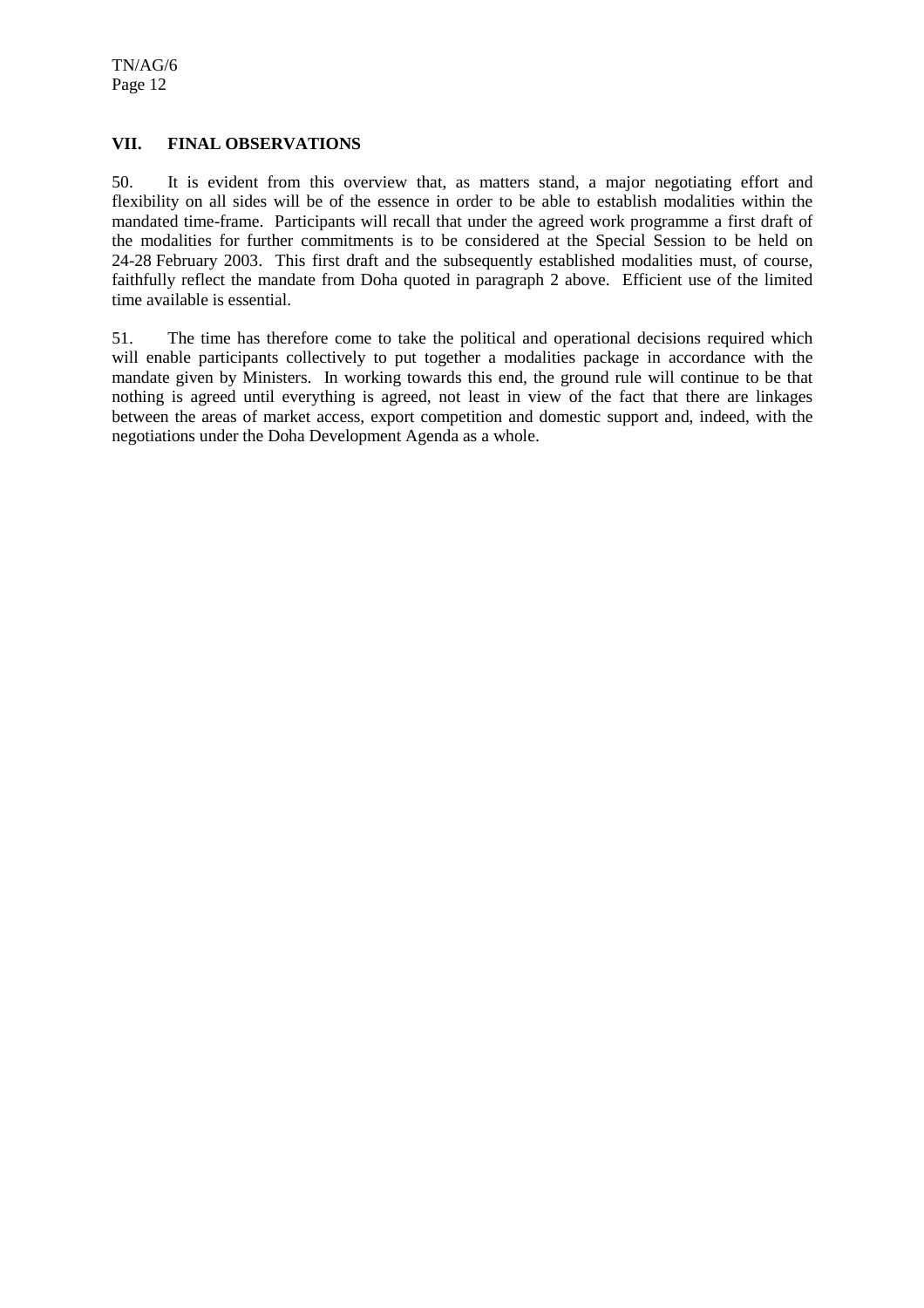TN/AG/6 Page 13

# **ANNEX**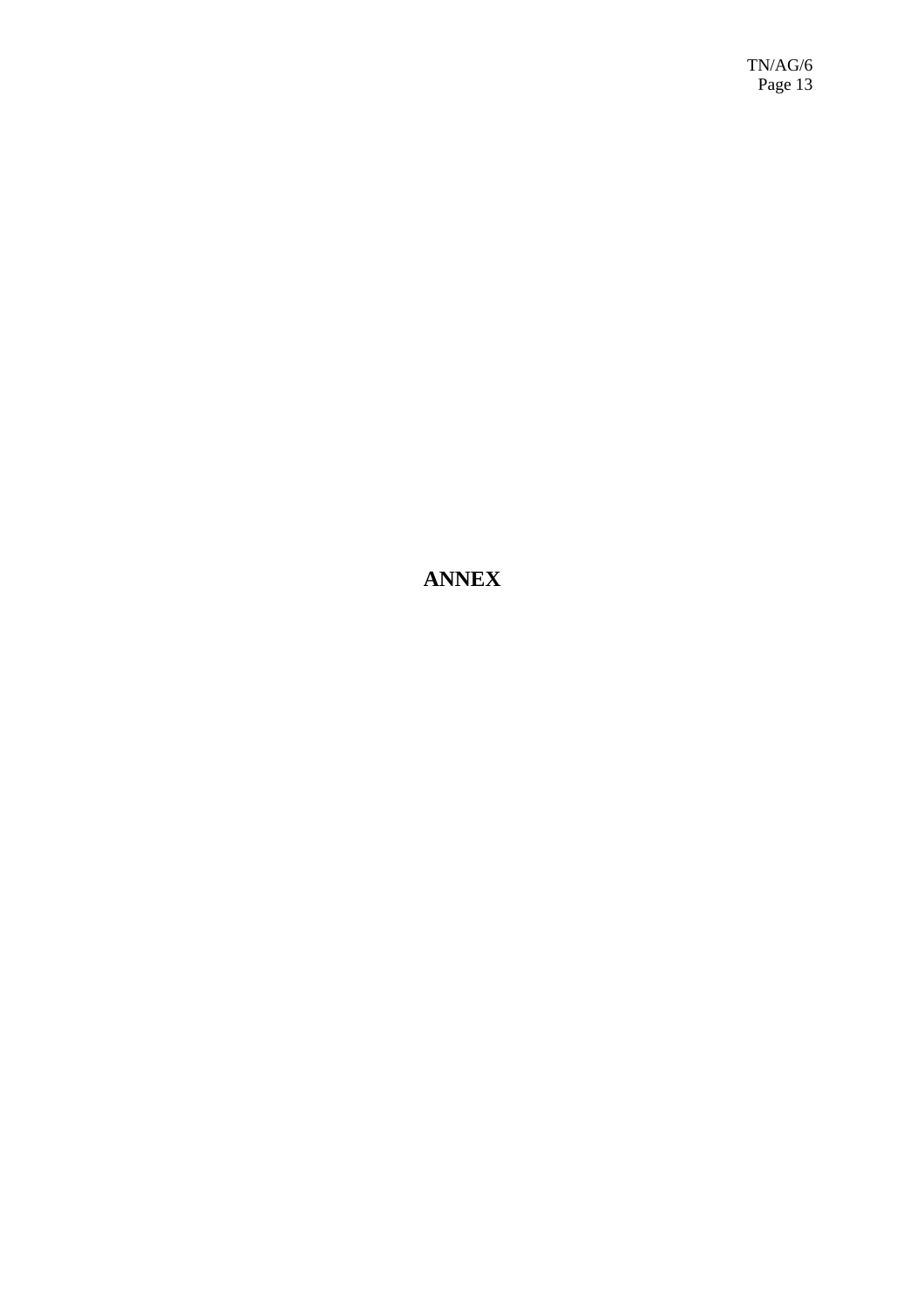|                                                                                         | <b>Working Hypotheses</b>                                                                                                              |       | <b>Variations/Additions</b>                                                                                                                                                                                                                                                                                                                                                                                                                                                                                                                                                                                         |
|-----------------------------------------------------------------------------------------|----------------------------------------------------------------------------------------------------------------------------------------|-------|---------------------------------------------------------------------------------------------------------------------------------------------------------------------------------------------------------------------------------------------------------------------------------------------------------------------------------------------------------------------------------------------------------------------------------------------------------------------------------------------------------------------------------------------------------------------------------------------------------------------|
| <b>Product coverage</b>                                                                 | As specified in Annex 1 of the Agreement on Agriculture.                                                                               | (i)   | Product coverage to be comprehensive with no a priori exclusions.                                                                                                                                                                                                                                                                                                                                                                                                                                                                                                                                                   |
| <b>Base rates</b>                                                                       | All agricultural tariff lines to be reduced from the final bound rates<br>specified in Section I of Members' Schedules of concessions. | (i)   | Tariffs shall be reduced from the applied rates on 1 January 2000, or from<br>the final bound rates specified in Members' Schedules, whichever is<br>lower.                                                                                                                                                                                                                                                                                                                                                                                                                                                         |
|                                                                                         |                                                                                                                                        | (ii)  | Reduction commitments shall be defined on a non-aggregated, product-<br>specific, basis in accordance with the harmonized system nomenclature of<br>2002.                                                                                                                                                                                                                                                                                                                                                                                                                                                           |
| <b>Formula/targets for</b><br>further commitments,<br>implementation period,<br>staging |                                                                                                                                        |       |                                                                                                                                                                                                                                                                                                                                                                                                                                                                                                                                                                                                                     |
| Harmonisation<br>formula                                                                |                                                                                                                                        | (i)   | All developed countries' agricultural tariffs shall be reduced from their final<br>bound levels in 5 years by means of a Swiss formula with a coefficient of<br>25. A down-payment shall be made in the first year equivalent to 50 per<br>cent of the total cut. The remainder will be phased-in in equal annual<br>instalments over the remaining 4 years. Where an importing country<br>imposes additional levies, import charges, taxes or mark-ups, these are to<br>be added to the initial tariff and subject to the same reduction<br>commitments.                                                           |
|                                                                                         |                                                                                                                                        | (ii)  | All agricultural tariffs except in-quota tariffs shall be reduced from applied<br>rates on 1 January 2000 or final bound levels, whichever is lower, in 5<br>years, by means of a Swiss formula with a coefficient of 25. Reductions<br>shall be made in equal annual instalments. Members shall agree to<br>eliminate all agricultural tariffs by a date to be established in these<br>negotiations.                                                                                                                                                                                                               |
|                                                                                         |                                                                                                                                        | (iii) | Developed countries' agricultural tariffs shall be reduced in equal annual<br>instalments from their bound levels in a 6-year period commencing in<br>2005. A ceiling of 50 per cent ad valorem shall be defined. All tariff lines<br>exceeding 50 per cent shall first be reduced from their bound levels to that<br>ceiling over 3 years. Further reductions will be then applied from Uruguay<br>Round final bound tariffs, or from the ceiling, whichever is lower, on the<br>basis of a 50 per cent simple average rate of reduction, with a minimum<br>rate of reduction of 20 per cent per each tariff line. |
|                                                                                         |                                                                                                                                        | (iv)  | A two-stage reduction process to apply to all agricultural tariff lines over a<br>5-year implementation period. Tariffs above a specific level (e.g. 30 per<br>cent) shall be reduced to that level. A harmonising formula shall then be<br>applied on the resulting tariffs. A Swiss formula with a coefficient of 25 can<br>be applied in both stages.                                                                                                                                                                                                                                                            |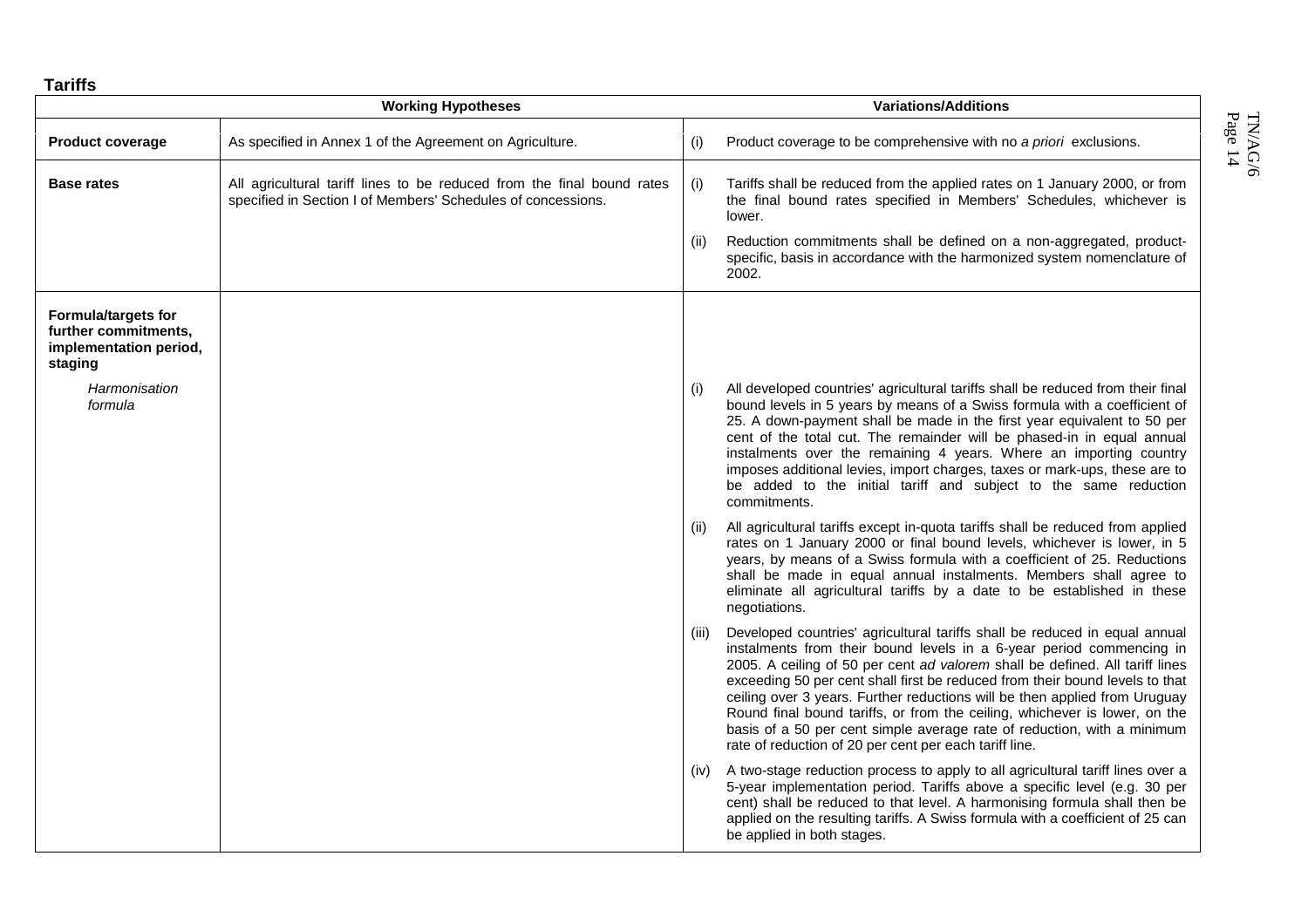|                                   | <b>Working Hypotheses</b> |      | <b>Variations/Additions</b>                                                                                                                                                                                                                                             |
|-----------------------------------|---------------------------|------|-------------------------------------------------------------------------------------------------------------------------------------------------------------------------------------------------------------------------------------------------------------------------|
| Harmonisation<br>formula (cont'd) |                           | (v)  | All tariff lines where a single stage tariff exists to be subject to a formula<br>reduction resulting in a substantial reduction in tariffs and a greater<br>harmonization of tariff levels. In addition:                                                               |
|                                   |                           |      | tariff escalation between primary and processed forms of the same<br>(a)<br>product shall be eliminated:                                                                                                                                                                |
|                                   |                           |      | any single stage tariff for which the final bound duty would be above<br>(b)<br>a certain threshold should be converted into a two-stage tariff, with a<br>specified quantity of duty free in-quota access to be provided;                                              |
|                                   |                           |      | a formula approach to reduce single stage tariffs in equal annual<br>(C)<br>instalments could be supplemented by additional provisions to<br>ensure that the final outcome provides real market access<br>improvements. Options for such additional provisions include: |
|                                   |                           |      | establishing a maximum tariff binding for each single stage<br>tariff line at the end of the implementation period;                                                                                                                                                     |
|                                   |                           |      | establishing a minimum total reduction for each tariff line from<br>the original Uruguay Round base tariff, the total reduction being the<br>sum of Uruguay Round cuts plus those undertaken in these<br>negotiations.                                                  |
| <b>Uruguay Round</b><br>formula   |                           | (i)  | All agricultural tariffs shall be reduced by means of the Uruguay Round<br>formula, with a minimum average reduction per tariff line and an average<br>reduction across all agricultural tariff lines [in equal annual instalments].                                    |
|                                   |                           | (ii) | A Uruguay Round type of formula shall be used with specific flexibility<br>provisions applying to Members with transition economies. Flexibility<br>provisions would include, inter alia:                                                                               |
|                                   |                           |      | the establishment of a minimum rate of reduction for each tariff line:<br>(a)<br>such reduction shall only apply where the bound rate is below a peak<br>level (to be defined);                                                                                         |
|                                   |                           |      | the application of lower, or selective tariff reductions on sensitive<br>(b)<br>items:                                                                                                                                                                                  |
|                                   |                           |      | exemption from further reduction in the case of low tariff bindings as<br>(c)<br>well as exemption from complying with an overall simple average<br>reduction commitment.                                                                                               |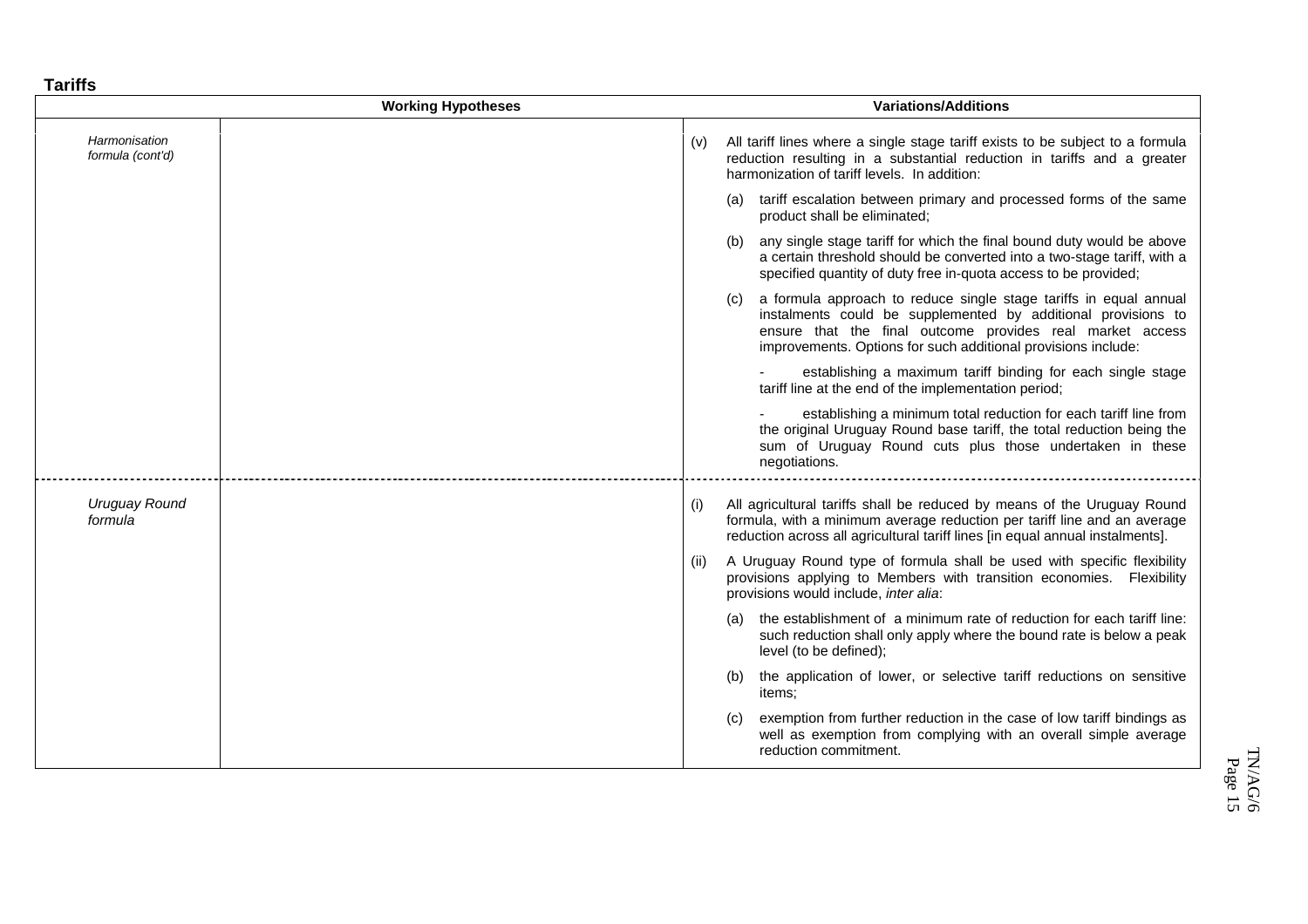|                             | <b>Working Hypotheses</b> |       | <b>Variations/Additions</b>                                                                                                                                                                                                                                                                                                                                                                                                                                                                                                                                                                                                                                                                                                                                                                                                                                                                                                              |
|-----------------------------|---------------------------|-------|------------------------------------------------------------------------------------------------------------------------------------------------------------------------------------------------------------------------------------------------------------------------------------------------------------------------------------------------------------------------------------------------------------------------------------------------------------------------------------------------------------------------------------------------------------------------------------------------------------------------------------------------------------------------------------------------------------------------------------------------------------------------------------------------------------------------------------------------------------------------------------------------------------------------------------------|
| Request/offer               |                           | (i)   | Taking into account the provisions of paragraph 9 of the Doha Ministerial<br>declaration recognising the extensive market access commitments<br>undertaken by Members in their accession process, recently-acceded<br>Members shall reduce their agricultural tariffs on the basis of a<br>request/offer approach, while, firstly, exempting from the reduction the low<br>tariffs and, secondly, allowing the selective reduction of the others. The<br>new commitments shall not affect the implementation periods of the<br>commitments made during the accession negotiations, the level of tariff<br>reductions shall be lower, the implementation periods longer, and the<br>implementation of the new commitments extended or delayed. (i.e. some<br>pause between the term of expiration of the transitional period for<br>accession's commitments and the beginning of implementation periods for<br>new reduction commitments) |
| Other                       |                           | (i)   | Members shall adopt a request-and-offer procedure in order to reduce<br>tariff peaks and tariff escalation to [a level to be negotiated]. The results of<br>these bilateral negotiations shall apply on an MFN basis. Subsequently,<br>the Uruguay Round formula shall be applied.                                                                                                                                                                                                                                                                                                                                                                                                                                                                                                                                                                                                                                                       |
| Supplementary<br>approaches |                           | (i)   | The general tariff reduction modality may be supplemented by the<br>conclusion of sectoral initiatives. Members shall participate in sectoral<br>initiatives on a voluntary basis.                                                                                                                                                                                                                                                                                                                                                                                                                                                                                                                                                                                                                                                                                                                                                       |
|                             |                           | (ii)  | Members may engage in sectoral initiatives provided that these<br>complement, not substitute, the general tariff reduction formula. [The<br>results of sectoral initiatives shall be implemented on an MFN basis.]                                                                                                                                                                                                                                                                                                                                                                                                                                                                                                                                                                                                                                                                                                                       |
|                             |                           | (iii) | The general tariff reduction modality may be supplemented by a request-<br>and-offer procedure as a means to reach the average reduction on<br>products of mutual interest to Members.                                                                                                                                                                                                                                                                                                                                                                                                                                                                                                                                                                                                                                                                                                                                                   |
|                             |                           | (iv)  | The general tariff reduction modality shall not apply to [tariffied] [sensitive]<br>products. In this case, the concerned Members shall improve market<br>access opportunities in any of the following ways:                                                                                                                                                                                                                                                                                                                                                                                                                                                                                                                                                                                                                                                                                                                             |
|                             |                           |       | by applying a limited tariff reduction on the products in question;<br>(a)                                                                                                                                                                                                                                                                                                                                                                                                                                                                                                                                                                                                                                                                                                                                                                                                                                                               |
|                             |                           |       | by opening new [duty-free]/[low in-quota duty] tariff quotas.<br>(b)                                                                                                                                                                                                                                                                                                                                                                                                                                                                                                                                                                                                                                                                                                                                                                                                                                                                     |
|                             |                           |       | by expanding existing tariff quotas [by] [to] a certain percentage of<br>(c)<br>[final bound volumes]/[current domestic consumption].                                                                                                                                                                                                                                                                                                                                                                                                                                                                                                                                                                                                                                                                                                                                                                                                    |
|                             |                           |       | by seeking to achieve gradual improvements of access through<br>(d)<br>better administration of existing tariff quotas.                                                                                                                                                                                                                                                                                                                                                                                                                                                                                                                                                                                                                                                                                                                                                                                                                  |

 $\begin{array}{lcl} \text{TN} \text{AG/6} \\ \text{Page 16} \end{array}$ TN/AG/6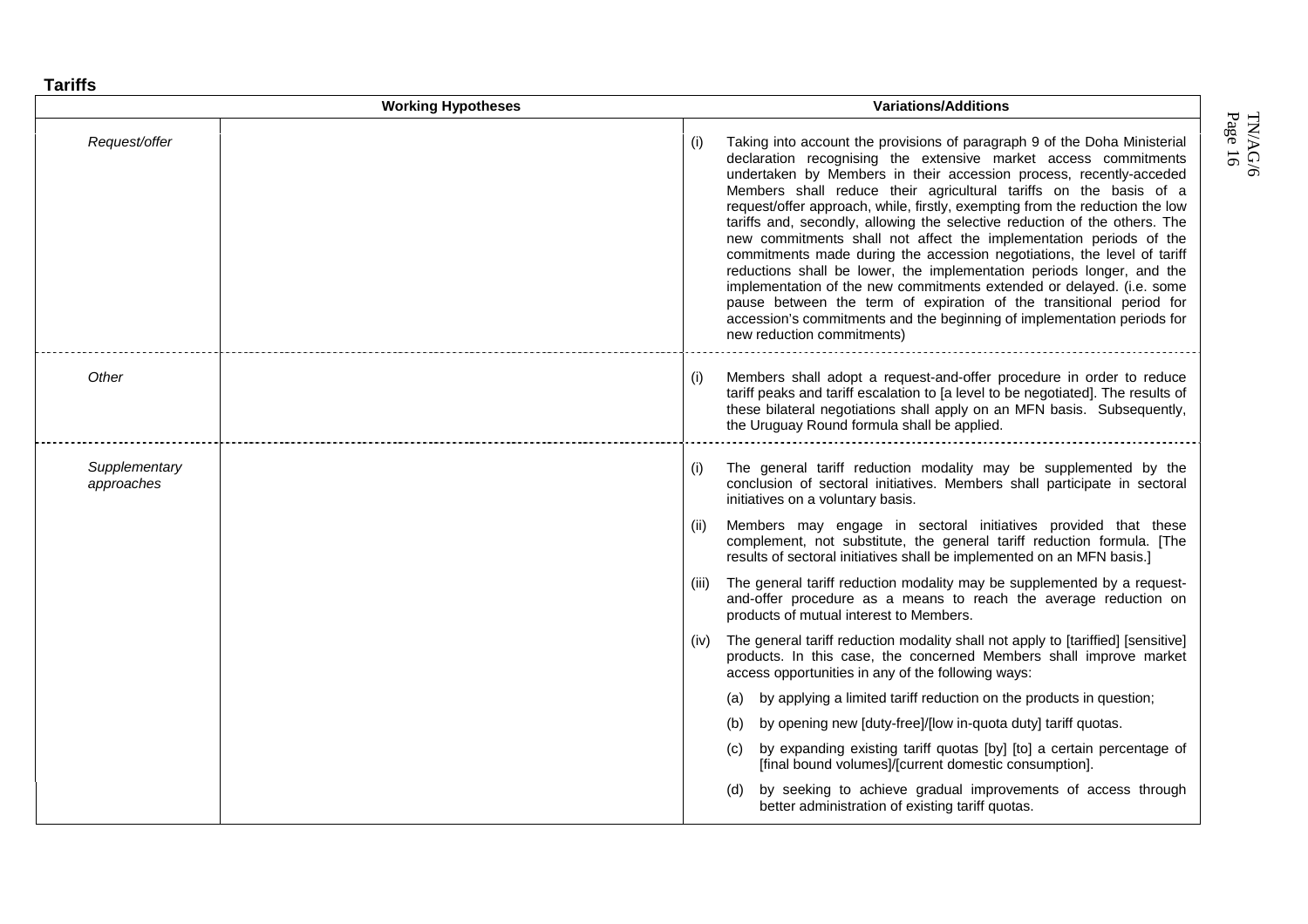|                                                      | <b>Working Hypotheses</b> |       | <b>Variations/Additions</b>                                                                                                                                                                                                                                                                                                                |
|------------------------------------------------------|---------------------------|-------|--------------------------------------------------------------------------------------------------------------------------------------------------------------------------------------------------------------------------------------------------------------------------------------------------------------------------------------------|
| <b>Simplification of tariff</b><br><b>structures</b> |                           | (i)   | All bound non-ad valorem duties shall be converted into ad valorem<br>equivalents prior to the application of the tariff reduction modality.                                                                                                                                                                                               |
|                                                      |                           | (ii)  | Members shall express their tariff bindings [and their applied tariffs] in the<br>ways that they consider most appropriate                                                                                                                                                                                                                 |
|                                                      |                           |       | Variant 1: [] provided that the level and the incidence of protection<br>does not increase.                                                                                                                                                                                                                                                |
|                                                      |                           |       | Variant 2: [] However, for the purposes of these negotiations, and with a<br>view to increasing transparency, draft offers shall reflect the real values of<br>concessions.                                                                                                                                                                |
|                                                      |                           | (III) | All non-ad valorem tariffs to be simplified to ad valorem equivalents.<br>Guidelines will be agreed on a conversion methodology.                                                                                                                                                                                                           |
|                                                      |                           | (iv)  | Tariff bindings and applied tariffs to be denominated either on a specific or<br>ad valorem basis. There shall be no compound, complex, or technical<br>tariffs.                                                                                                                                                                           |
|                                                      |                           | (v)   | The share of non-ad valorem duties shall not exceed 3 per cent of the<br>total number of agricultural tariff lines in Members' national tariff<br>nomenclatures.                                                                                                                                                                           |
| <b>Initial Negotiating</b><br><b>Rights (INRs)</b>   |                           | (i)   | The INRs resulting from request-offer procedures between Members shall<br>be registered in the Schedules on a tariff line basis, with a clear indication<br>of the countries involved in the concession and the level of INR at bilateral<br>level.                                                                                        |
|                                                      |                           | (ii)  | A review clause shall apply to historical INRs as well as to INRs resulting<br>from the present negotiations. This clause will allow Members to adapt<br>the final bound rates on a periodical basis, with a view to preserving the<br>economic value of the INRs in question.                                                             |
| Geographical<br>indications                          |                           | (i)   | Geographical indications to be addressed in other fora, including the<br><b>TRIPS Council.</b>                                                                                                                                                                                                                                             |
|                                                      |                           | (ii)  | A mechanism to be put in place (a) to guarantee effective protection<br>against usurpation of names for agricultural products and foodstuffs;<br>(b) to protect the right to use geographical indications or designations of<br>origin; and (c) to guarantee consumer protection and fair competition<br>according to the following lines: |
|                                                      |                           |       | Coverage: All agriculture and foodstuffs products that are designated by<br>geographical names already protected on a national basis in the WTO<br>Member countries as geographical indications. These products and<br>names should be significant in terms of trade.                                                                      |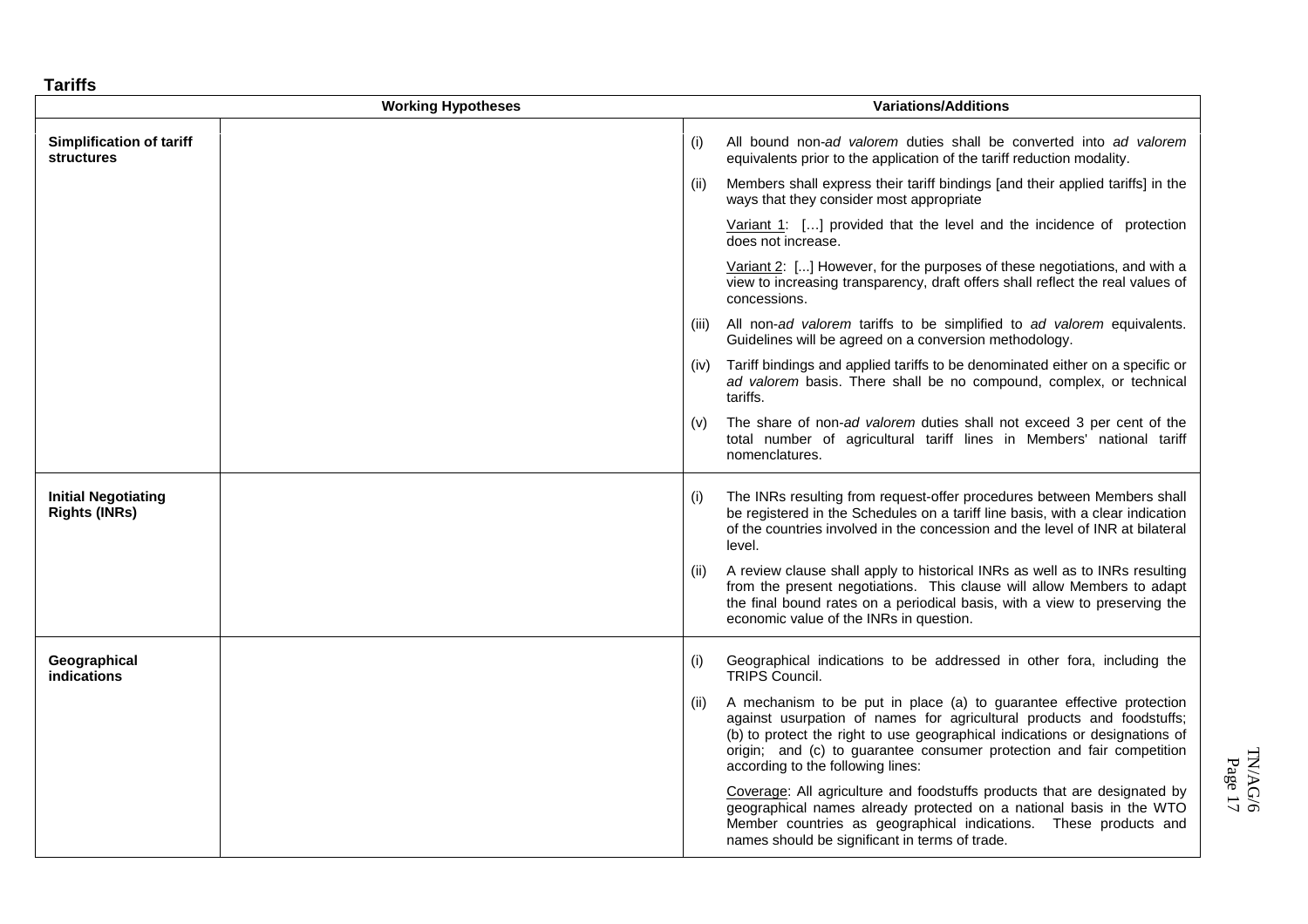|                                             | <b>Working Hypotheses</b> |      | <b>Variations/Additions</b>                                                                                                                                                                                                                                                                                                                                                                                                                                                                                                                                                       |
|---------------------------------------------|---------------------------|------|-----------------------------------------------------------------------------------------------------------------------------------------------------------------------------------------------------------------------------------------------------------------------------------------------------------------------------------------------------------------------------------------------------------------------------------------------------------------------------------------------------------------------------------------------------------------------------------|
| <b>Geographical indications</b><br>(cont'd) |                           |      | Nature of protection: Members to notify a list containing geographical<br>names and products which are significant in terms of trade and which they<br>would like to protect against usurpation. Names accepted by Members<br>and contained in the final list shall benefit from an enlarged and effective<br>multilateral protection against any kind of usurpation or unfair competition<br>or confusion of the consumer.                                                                                                                                                       |
|                                             |                           |      | Publication: A final list containing protected names shall be published to<br>facilitate the effective protection to other Members. Names may be added<br>to the initial list under the same procedure                                                                                                                                                                                                                                                                                                                                                                            |
| S&D                                         |                           |      |                                                                                                                                                                                                                                                                                                                                                                                                                                                                                                                                                                                   |
| Product coverage                            | (i)                       |      | Developing countries shall designate the primary agricultural products that<br>constitute the predominant staple in their traditional diet. These<br>agricultural products shall not be subjected to the [market access<br>modalities]/[reduction commitments.]                                                                                                                                                                                                                                                                                                                   |
|                                             |                           | (ii) | Developing countries shall have the flexibility to exclude from the tariff<br>reduction modalities any primary agricultural product in respect of which<br>one or more of the following conditions apply:                                                                                                                                                                                                                                                                                                                                                                         |
|                                             |                           |      | (a) the product in question is a predominant staple in the traditional diet<br>of the developing country [and is not exported];                                                                                                                                                                                                                                                                                                                                                                                                                                                   |
|                                             |                           |      | (b) the exclusion of the product in question reflects a food security, rural<br>development, [product diversification] [poverty alleviation] concern;                                                                                                                                                                                                                                                                                                                                                                                                                             |
|                                             |                           |      | substantial trade liberalization has already been undertaken for the<br>(c)<br>product concerned, either as part of a structural adjustment<br>programme sponsored by a multilateral agency, or as part of the<br>WTO accession process.                                                                                                                                                                                                                                                                                                                                          |
|                                             |                           |      | The products in respect of which new tariff bindings have been negotiated<br>under GATT XXVIII shall not be covered by these modalities.                                                                                                                                                                                                                                                                                                                                                                                                                                          |
|                                             |                           | (iv) | Developing countries shall define a list of agricultural products that will be<br>subject to further reduction commitments.                                                                                                                                                                                                                                                                                                                                                                                                                                                       |
| <b>Base rates</b>                           | (i)                       |      | Developing countries shall be allowed to renegotiate the tariff bindings<br>that they consider to be low, taking into account food security concerns.<br>[In such cases, [least-developed countries], [net food-importing<br>developing countries], [small island developing states], [landlocked<br>countries] [single commodity exporting countries] [small-scale agricultural<br>exporters] shall not be required to provide compensation for the upward<br>revision of bindings on sensitive products. The relevant footnotes shall be<br>indicated in respective schedules.] |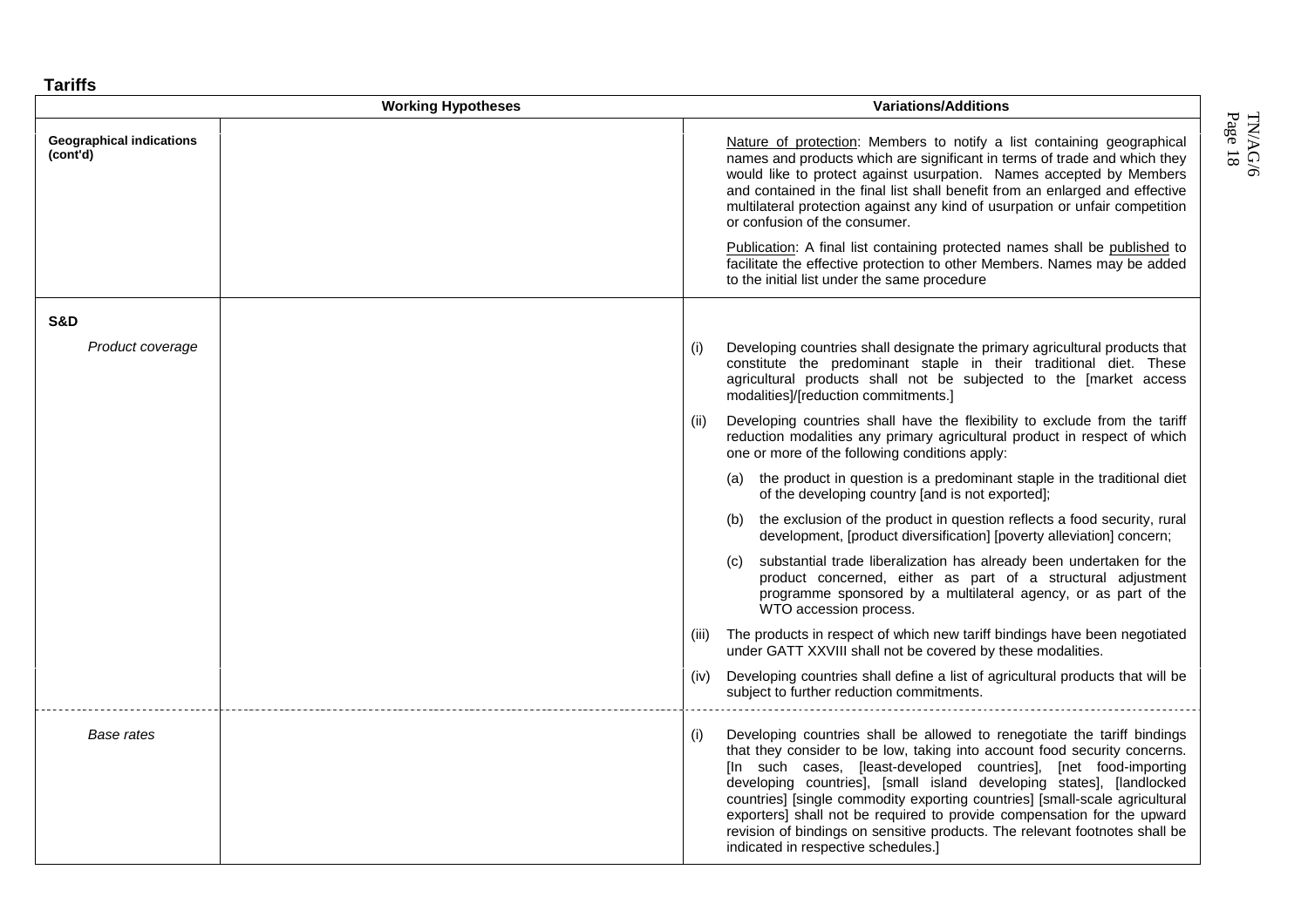|  | rit1 |  |
|--|------|--|
|  |      |  |

|                      | <b>Working Hypotheses</b> |                                                                                                                               |       | <b>Variations/Additions</b>                                                                                                                                                                                                                                                                                                                                                                                                                                                                                                                                                                          |  |  |
|----------------------|---------------------------|-------------------------------------------------------------------------------------------------------------------------------|-------|------------------------------------------------------------------------------------------------------------------------------------------------------------------------------------------------------------------------------------------------------------------------------------------------------------------------------------------------------------------------------------------------------------------------------------------------------------------------------------------------------------------------------------------------------------------------------------------------------|--|--|
| Reduction<br>formula | (i)                       | Least-developed countries to be exempt from undertaking<br>reduction commitments.                                             | (i)   | The [net food-importing developing countries] [countries with subsistence<br>farming] shall be exempt from further reduction commitments [during a<br>transitional period .]                                                                                                                                                                                                                                                                                                                                                                                                                         |  |  |
|                      | (ii)                      | Developing countries to undertake lower reduction commitments<br>implemented over longer timeframes than developed countries. | (ii)  | Tariff reductions for developing countries shall be implemented from final<br>bound tariffs in equal annual instalments over a 9-year period according to<br>the following schedule:                                                                                                                                                                                                                                                                                                                                                                                                                 |  |  |
|                      |                           |                                                                                                                               |       | initial tariffs falling in the range of 0-50 per cent inclusive shall be<br>(a)<br>reduced using the Swiss formula with a coefficient of 50;                                                                                                                                                                                                                                                                                                                                                                                                                                                         |  |  |
|                      |                           |                                                                                                                               |       | initial tariffs falling in the range 50-250 per cent shall be reduced by<br>(b)<br>50 per cent;                                                                                                                                                                                                                                                                                                                                                                                                                                                                                                      |  |  |
|                      |                           |                                                                                                                               |       | initial tariffs that exceed 250 per cent shall be reduced to 125 per<br>(C)<br>cent.                                                                                                                                                                                                                                                                                                                                                                                                                                                                                                                 |  |  |
|                      |                           |                                                                                                                               | (iii) | Uruguay Round formula: Lower simple average cuts and lower minimum<br>average cut per product shall apply in the case of developing countries, in<br>equal annual instalments.                                                                                                                                                                                                                                                                                                                                                                                                                       |  |  |
|                      |                           |                                                                                                                               |       | Variant: The rate of reduction shall not exceed 10 per cent for sensitive<br>products which are essential for food security in vulnerable countries. <sup>1</sup><br>The rates of reduction to be applied to products other than sensitive and<br>very sensitive (to be specified in a negative list) shall be equal to two-<br>thirds of those applicable to developed countries. Back-loading shall be<br>permitted in the case of sensitive products. The timeframe for<br>implementation shall be [10 years] [25 years for small developing<br>vulnerable agricultural exporters. <sup>2</sup> ] |  |  |
|                      |                           |                                                                                                                               | (iv)  | In relation to formula (iii) on page 14: Developing countries shall reduce<br>their tariffs over a 10-year implementation period commencing in the year<br>2008. The rates of reduction shall be lower than, but no less than 50 per<br>cent of, the rate of reduction applied to developed countries' tariffs, i.e.<br>25 per cent simple average reduction with a minimum rate of reduction<br>per tariff line of 10 per cent.                                                                                                                                                                     |  |  |
|                      |                           |                                                                                                                               | (v)   | The implementation period to start counting once developed country<br>Members have substantially reduced domestic support and eliminated<br>export subsidies.                                                                                                                                                                                                                                                                                                                                                                                                                                        |  |  |
|                      |                           |                                                                                                                               | (vi)  | Developing countries shall have the flexibility to select the most<br>appropriate formula taking into account their development needs.                                                                                                                                                                                                                                                                                                                                                                                                                                                               |  |  |

<sup>&</sup>lt;sup>1</sup> Defined by the proponents as: least-developed countries, net food-importing developing countries, small island developing states, landlocked countries and single commodity exporting countries.

<sup>&</sup>lt;sup>2</sup> Defined by the proponents as developing countries which face specific geographical/structural/economic rigidities consequent on very small size and physical constraints.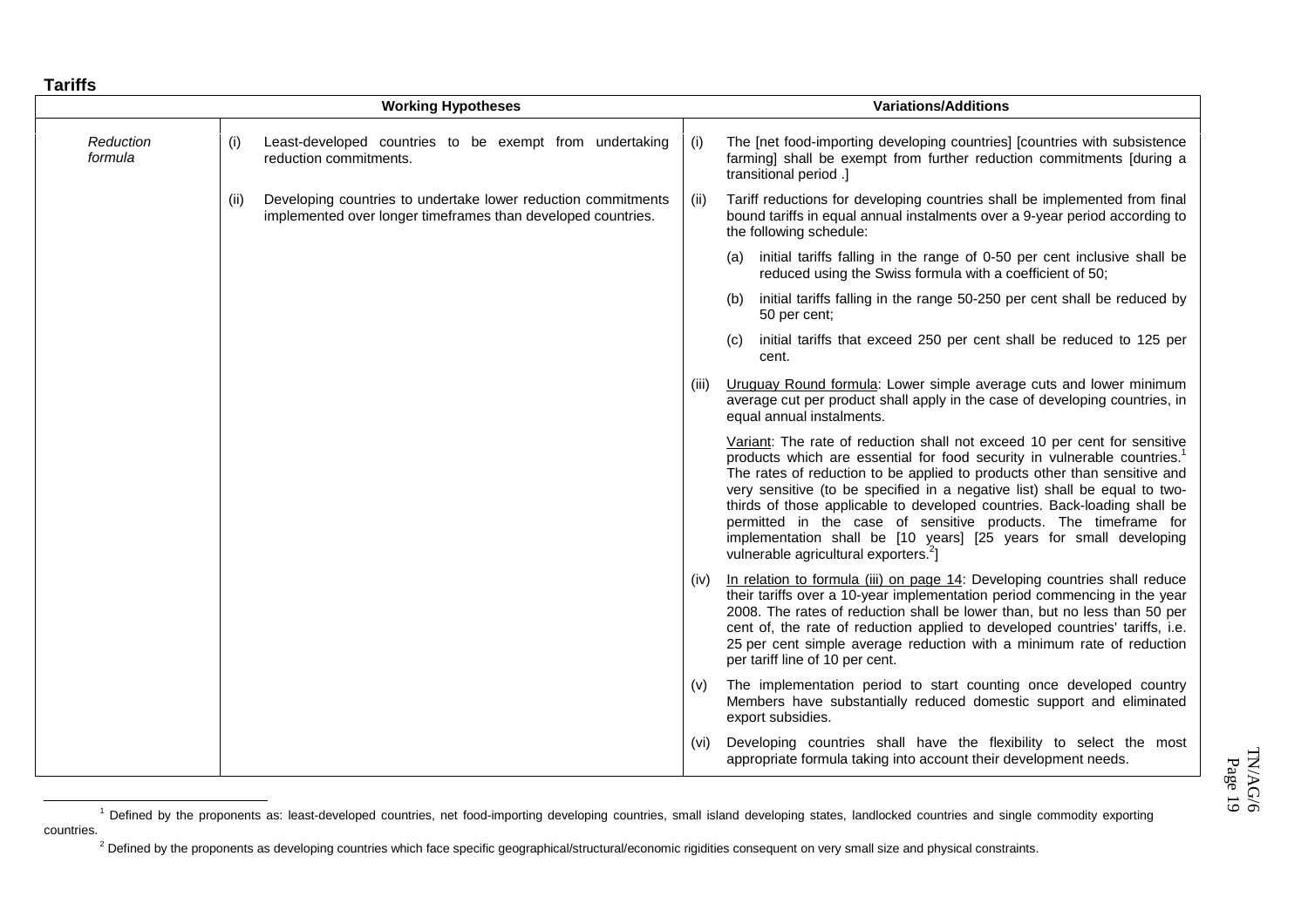|                                        | <b>Working Hypotheses</b>                                                                                                                                                                                                                                                                                |      | <b>Variations/Additions</b>                                                                                                                                                                                                                                                                                                                                                                           |  |  |
|----------------------------------------|----------------------------------------------------------------------------------------------------------------------------------------------------------------------------------------------------------------------------------------------------------------------------------------------------------|------|-------------------------------------------------------------------------------------------------------------------------------------------------------------------------------------------------------------------------------------------------------------------------------------------------------------------------------------------------------------------------------------------------------|--|--|
| Simplification of<br>tariff structures |                                                                                                                                                                                                                                                                                                          | (i)  | Developing countries shall be encouraged to convert their non-ad valorem<br>tariffs into ad valorem equivalents and shall be given an adequate<br>timeframe for this purpose.                                                                                                                                                                                                                         |  |  |
|                                        |                                                                                                                                                                                                                                                                                                          | (ii) | Developing countries shall not be required to convert their non-ad valorem<br>duties into ad valorem equivalents.                                                                                                                                                                                                                                                                                     |  |  |
| Tropical products                      | Developed country Members to take fully into account the particular<br>needs and conditions of developing country Members by providing the<br>fullest liberalisation of trade in tropical products.                                                                                                      | (i)  | [Developed country] Members shall immediately grant duty-free and<br>quota-free MFN access to tropical products [whether in raw or in<br>processed form] originating in developing countries. To this effect:<br>Variant 1: a list of tropical products shall be established.                                                                                                                         |  |  |
|                                        |                                                                                                                                                                                                                                                                                                          |      | Variant 2: the list established by the Secretariat during the Uruguay<br>Round shall be used, with no a priori exclusion.                                                                                                                                                                                                                                                                             |  |  |
|                                        |                                                                                                                                                                                                                                                                                                          | (ii) | Where the tropical product involved is a sensitive item, vulnerable<br>importing developing countries shall endeavour to achieve a maximum<br>tariff rate of 15 per cent ad valorem within a 5-year period.                                                                                                                                                                                           |  |  |
| <b>Illicit narcotic</b><br>crops       | Developed country Members to take fully into account the particular<br>needs and conditions of developing country Members by improving<br>opportunities and terms of access for products of particular importance<br>to the diversification of production from the growing of illicit narcotic<br>crops. | (i)  | Developed countries shall immediately extend duty-free and quota-free<br>access to products originating in developing countries, and their<br>neighbouring countries, in the framework of their diversification<br>programmes aiming at eradicating the production of illicit narcotic crops.<br>To this effect, a list of alternative products for diversification purposes<br>shall be established. |  |  |
| Geographical<br>indications            |                                                                                                                                                                                                                                                                                                          | (i)  | Technical assistance to be provided to developing country Members to<br>assist them in drawing up (a) a list of agricultural products in respect of<br>which geographical indications are to be effectively protected, and<br>(b) their own regulatory programmes for the protection of geographical<br>indications.                                                                                  |  |  |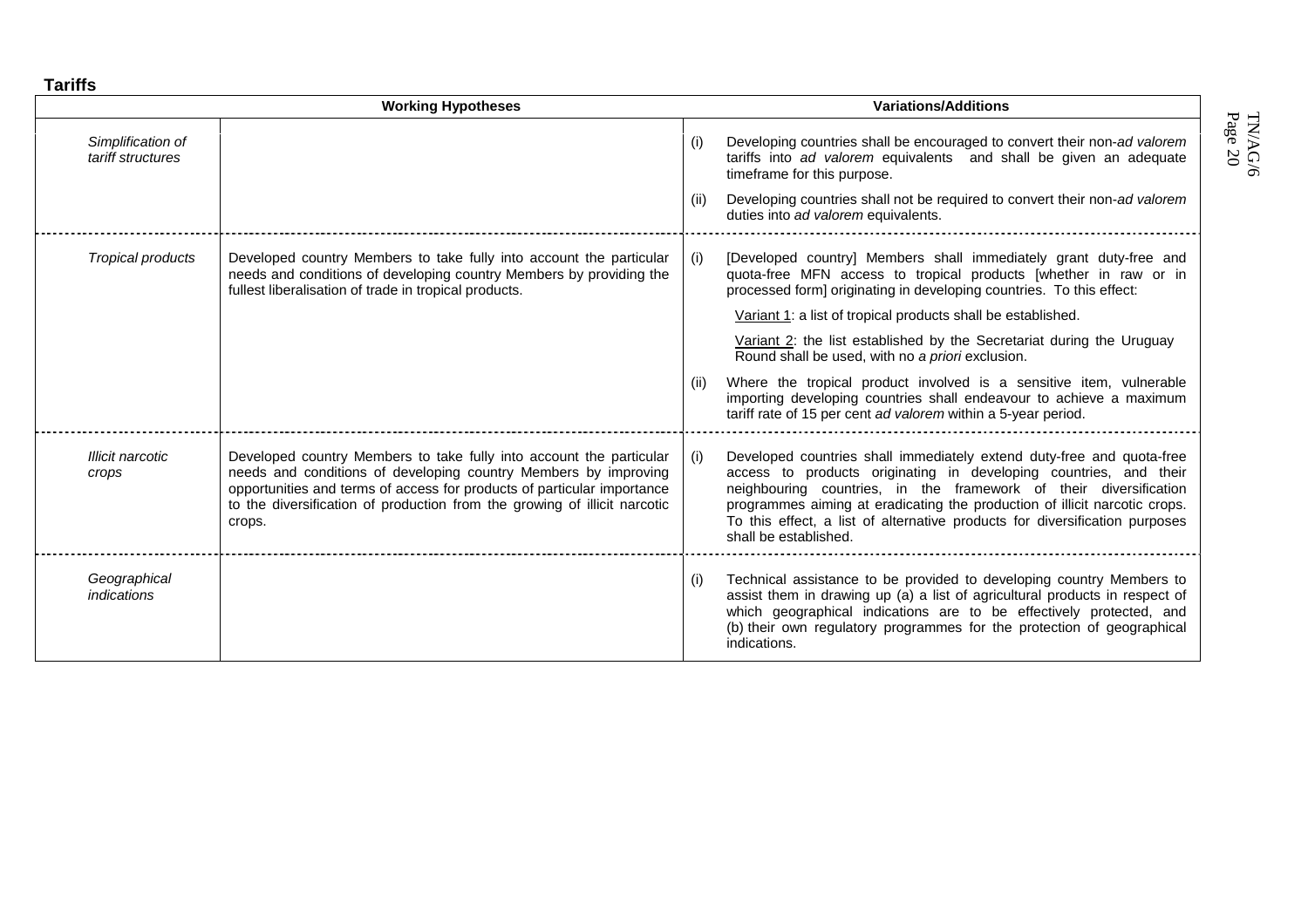|                                        | <b>Working Hypotheses</b>                                                                                                                          |       | <b>Variations/Additions</b>                                                                                                                                                                                                                                                                                                                                                                                                                                                                        |  |  |
|----------------------------------------|----------------------------------------------------------------------------------------------------------------------------------------------------|-------|----------------------------------------------------------------------------------------------------------------------------------------------------------------------------------------------------------------------------------------------------------------------------------------------------------------------------------------------------------------------------------------------------------------------------------------------------------------------------------------------------|--|--|
| <b>Base for further</b><br>commitments | The base levels for further commitments, for both in-quota tariffs and<br>tariff quota volumes, to be the final bound levels specified in Members' | (i)   | The tariff quota volumes shall be established on a disaggregated, product-<br>specific, basis.                                                                                                                                                                                                                                                                                                                                                                                                     |  |  |
|                                        | Schedules.                                                                                                                                         | (ii)  | [All] [new] tariff quota access opportunities shall be based on current<br>consumption patterns and data over a defined base period.                                                                                                                                                                                                                                                                                                                                                               |  |  |
|                                        |                                                                                                                                                    | (iii) | The base levels for in-quota duties shall be the rates applied on 1 January<br>2000 or the final bound levels, whichever is lower.                                                                                                                                                                                                                                                                                                                                                                 |  |  |
|                                        |                                                                                                                                                    | (iv)  | The tariff quotas which were established during the Uruguay Round in<br>accordance with the minimum access modalities shall be revised and set<br>at a certain percentage of the actual domestic consumption of the product<br>in question. The base level of consumption shall be updated.                                                                                                                                                                                                        |  |  |
| Tariff quota volume                    | Scheduled tariff quotas to be expanded.                                                                                                            | (i)   | No tariff quota volume shall be reduced as a result of these modalities. In<br>particular, existing tariff quota volumes shall not be rolled back, even if the<br>consumption period is re-based.                                                                                                                                                                                                                                                                                                  |  |  |
|                                        |                                                                                                                                                    | (ii)  | The expansion of market access opportunities shall be based on:<br>[consumption data in a defined recent period] [a percentage increase from<br>final bound tariff quota volumes.]                                                                                                                                                                                                                                                                                                                 |  |  |
|                                        |                                                                                                                                                    | (iii) | The final bound tariff quota volumes shall be expanded by adding an<br>amount equal to 20 per cent of current domestic consumption of the<br>product concerned over a 5-year implementation period. A down-payment<br>equivalent to 50 per cent of the total volume expansion shall be made in<br>the first year. The remainder shall be phased-in in equal annual<br>instalments. Guidelines shall be established to ensure that domestic<br>consumption is measured accurately and consistently. |  |  |
|                                        |                                                                                                                                                    | (iv)  | The final bound tariff quota volumes shall be expanded annually by 1 per<br>cent of base period (1986-88) domestic consumption of the product<br>concerned over a 6-year implementation period, in equal annual<br>instalments.                                                                                                                                                                                                                                                                    |  |  |
|                                        |                                                                                                                                                    | (v)   | The final bound tariff quota volumes shall be expanded to at least 5 per<br>cent of current domestic consumption of the product concerned in the<br>most recent period. Members wishing to retain or establish new tariff<br>quotas shall be responsible for providing the data justifying the volume in<br>relation to the domestic consumption for the product concerned.                                                                                                                        |  |  |
|                                        |                                                                                                                                                    | (vi)  | All tariff quota volumes shall be increased from final bound levels by a<br>minimum of 4 per cent per year over a 5-year period.                                                                                                                                                                                                                                                                                                                                                                   |  |  |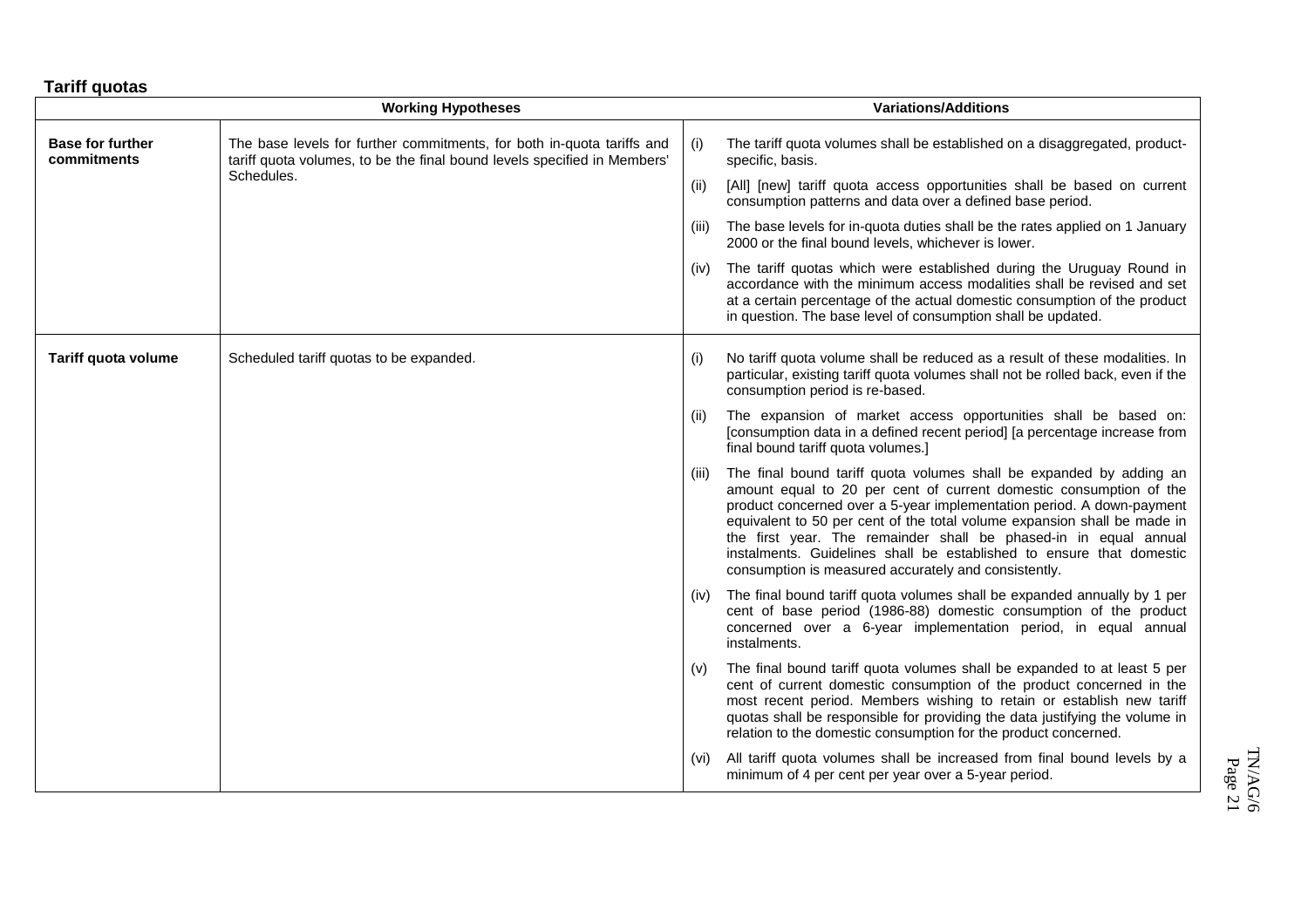| <b>Working Hypotheses</b>       | <b>Variations/Additions</b>                                                                                                                                                                                                                                                                          |
|---------------------------------|------------------------------------------------------------------------------------------------------------------------------------------------------------------------------------------------------------------------------------------------------------------------------------------------------|
| Tariff quota volume<br>(cont'd) | (vii) The tariff quota volumes for non-cereal crops shall be expanded to<br>8-10 per cent of domestic consumption. The tariff quota volumes for<br>cereals shall remain unchanged.                                                                                                                   |
|                                 | (viii) All tariff quota volumes in developed country markets shall be increased<br>from their final bound levels by 20 per cent over a 5-year period.                                                                                                                                                |
|                                 | The tariff quota volumes which were established during the Uruguay<br>(IX)<br>Round in accordance with the current access modalities shall not be<br>increased.                                                                                                                                      |
|                                 | Minimum access opportunities shall be based on the total consumption of<br>(x)<br>marketed agricultural products, i.e., total national consumption less on-<br>farm consumption.                                                                                                                     |
|                                 | Tariff quota access for staple foods shall not be increased.<br>(xi)                                                                                                                                                                                                                                 |
|                                 | (xii) The access opportunities established for products under the special<br>treatment provisions of Annex 5 of the Agreement on Agriculture shall be<br>reset to the same level of access as those products which were tariffied in<br>accordance with Article 4.2 of the Agreement on Agriculture. |
|                                 | (xiii) Minimum access opportunities shall be increased by 0.4 per cent annually<br>for non-staple commodities.                                                                                                                                                                                       |
| In-quota tariffs                | Developed countries to phase-out all in-quota tariffs during a 5-year<br>(i)<br>implementation period.                                                                                                                                                                                               |
|                                 | Members to phase-out all in-quota tariffs from applied rates as of<br>(ii)<br>1 January 2000 or final bound levels, whichever is lower, in equal annual<br>instalments, over a 5-year period.                                                                                                        |
|                                 | All in-quota tariffs shall be reduced to an agreed ceiling. The reduction will<br>(iii)<br>be phased over a 5-year implementation period in equal annual<br>instalments. The in-quota tariffs that are below the agreed ceiling shall<br>remain unchanged.                                           |
|                                 | In-quota tariffs [shall be maintained] [shall not be reduced for sensitive<br>(iv)<br>products.]                                                                                                                                                                                                     |
|                                 | The recently-acceded Members shall benefit from the same flexibilities as<br>(v)<br>specified under Tariffs section, Request/offer, item (i).                                                                                                                                                        |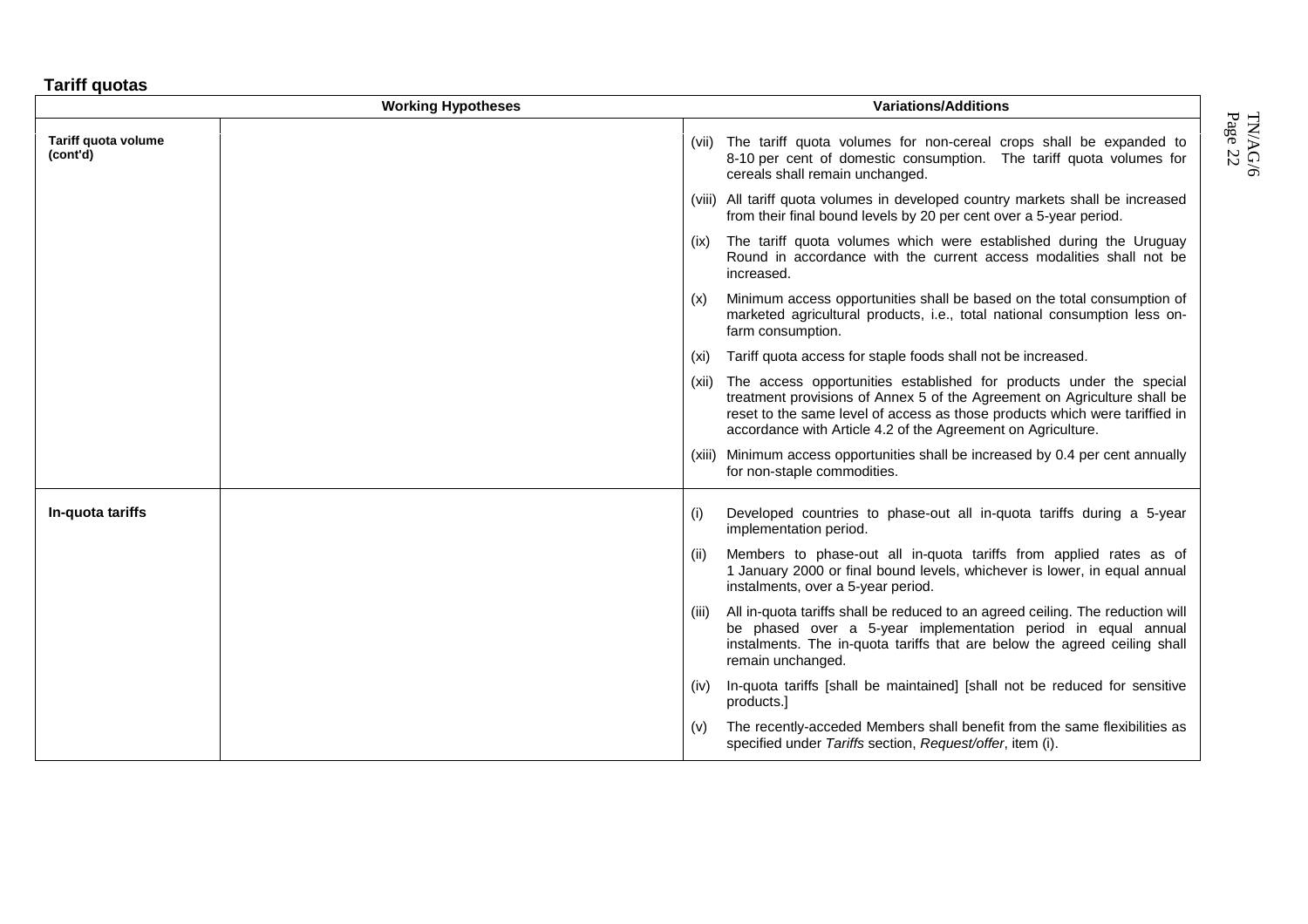|                        | <b>Working Hypotheses</b> | <b>Variations/Additions</b>                                                                                                                                                                                                                                  |
|------------------------|---------------------------|--------------------------------------------------------------------------------------------------------------------------------------------------------------------------------------------------------------------------------------------------------------|
| <b>Other matters</b>   | (i)                       | The approach for two-stage tariffs and tariff quotas shall address all of the<br>related elements through binding rules. For example, in order to maintain<br>the right to have tariff quotas, Members would be required to:                                 |
|                        |                           | eliminate tariffs within quota;                                                                                                                                                                                                                              |
|                        |                           | expand the size of all tariff quotas to 5 per cent of current<br>consumption in a recent period on a product basis;                                                                                                                                          |
|                        |                           | provide access for products on the same product basis; and                                                                                                                                                                                                   |
|                        |                           | make commitments on over quota tariffs which take into account the<br>extent of liberalization provided through the tariff quota.                                                                                                                            |
|                        | (ii)                      | Tariff-only regimes to apply at the end of the implementation period, with<br>the exception of those tariff quotas that are maintained by mutual consent<br>between developed and developing countries.                                                      |
|                        | (iii)                     | A specific tariff quota commitment may be phased out if:                                                                                                                                                                                                     |
|                        |                           | the rate of tariff quota utilisation (total imports expressed as a<br>percentage of the final access commitment) exceeds 110 per cent in<br>the most recent 3 years;                                                                                         |
|                        |                           | a further tariff commitment is undertaken.                                                                                                                                                                                                                   |
| S&D                    |                           |                                                                                                                                                                                                                                                              |
| Tariff quota<br>volume | (i)                       | Developing countries shall expand tariff quota volumes from current<br>bound levels in equal annual instalments by adding an amount equal to<br>14 per cent of current domestic consumption of the product concerned<br>over a 9-year implementation period. |
|                        | (ii)                      | Developing countries maintaining tariff quotas shall not be required to<br>undertake further commitments.                                                                                                                                                    |
|                        |                           | Variant: The developing countries shall not be required to increase<br>[minimum access] tariff quotas where these concern staple crops.                                                                                                                      |
|                        | (iii)                     | The developing countries maintaining tariff quotas shall be exempted from<br>improving market access for the agricultural products that are subsidized<br>by developed countries.                                                                            |
| In-quota tariffs       | (i)                       | Developing countries to phase-out or reduce in-quota duties over a 9-year<br>implementation period.                                                                                                                                                          |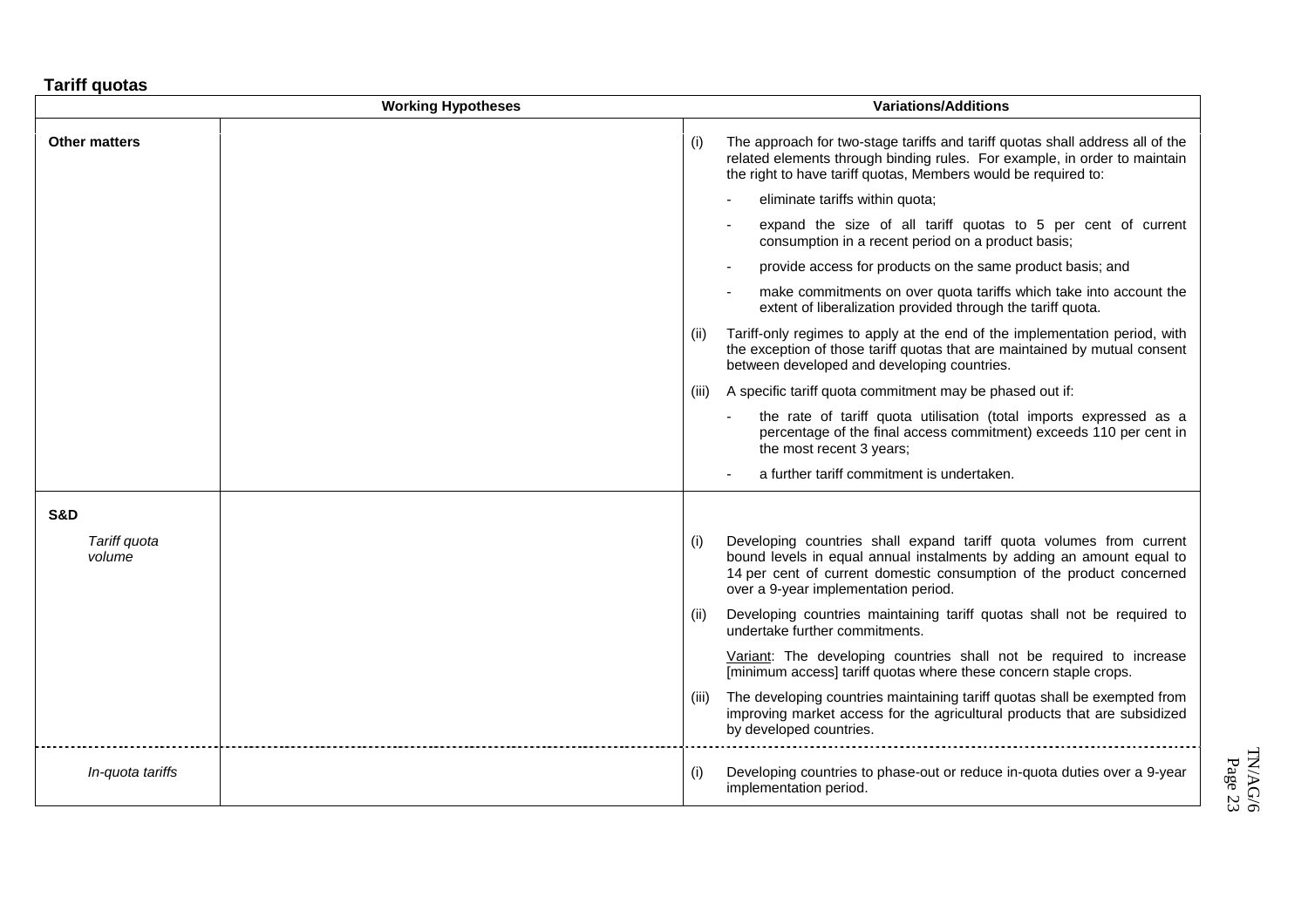| <b>Working Hypotheses</b>    | <b>Variations/Additions</b>                                                                                                                                                                                                                                           |
|------------------------------|-----------------------------------------------------------------------------------------------------------------------------------------------------------------------------------------------------------------------------------------------------------------------|
| In-quota tariffs<br>(cont'd) | [Consistently with paragraph 3 of GATT Article XXVIII bis] developing<br>(ii)<br>countries shall have the flexibility to maintain their in-quota duty bindings<br>at levels that are consistent with their development, trade, food security,<br>and financial needs. |
|                              | Tariff quota access opened for products of export interest to [, or<br>(III)<br>originating in,] [developing countries] [least-developed countries] shall be<br>duty free.                                                                                            |
| Implementation<br>period     | Implementation by developing countries shall start once developed<br>(i)<br>countries have substantially reduced domestic support and eliminated<br>export subsidies.                                                                                                 |
|                              | Developing countries shall expand their tariff quota volumes over a 10-<br>(ii)<br>year implementation period.                                                                                                                                                        |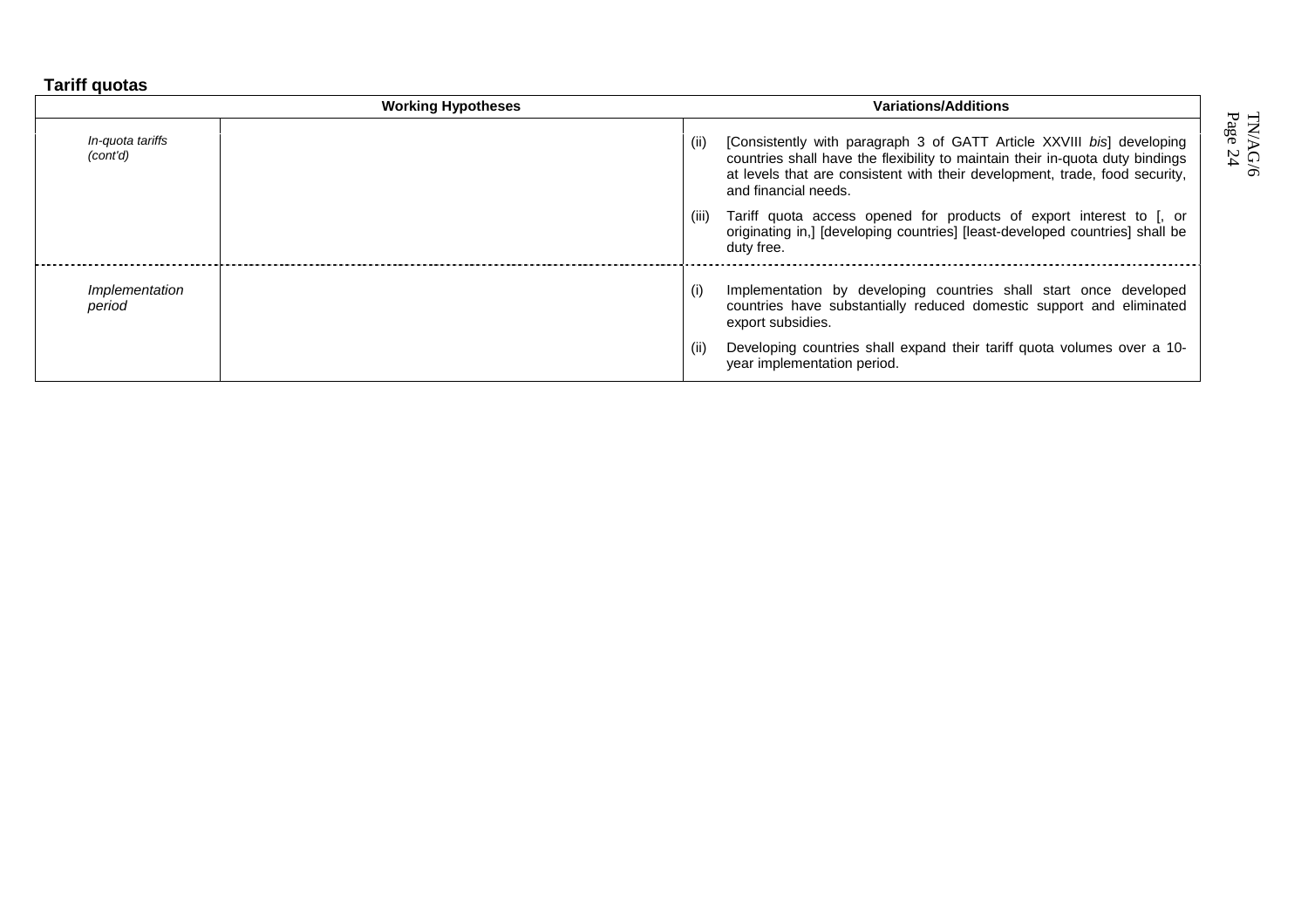| <b>Working Hypotheses</b>                                         |                                                                                                                      |       | <b>Variations/Additions</b>                                                                                                                                                                                                                                                                                   |  |  |
|-------------------------------------------------------------------|----------------------------------------------------------------------------------------------------------------------|-------|---------------------------------------------------------------------------------------------------------------------------------------------------------------------------------------------------------------------------------------------------------------------------------------------------------------|--|--|
| <b>Principles</b>                                                 | Methods of tariff quota allocation shall be simple, practicable,<br>predictable, non-discriminatory and transparent. | (i)   | Tariff quotas shall be administered in ways that [ensure] [encourage]<br>[facilitate] the full [realisation] [utilisation] of market access opportunities.                                                                                                                                                    |  |  |
|                                                                   |                                                                                                                      | (ii)  | All methods of allocation shall enable business decisions to be based on<br>commercial considerations and shall not operate to restrict market access.<br>[The administrative decisions shall reflect as closely as possible those that<br>would be made under a tariff-only regime.]                         |  |  |
|                                                                   |                                                                                                                      | (III) | The principles governing tariff quota administration shall be elaborated<br>based on (a) other relevant WTO agreements such as the Import<br>Licensing Agreement; (b) relevant WTO panel findings; and (c) the review<br>process undertaken by the Committee on Agriculture since 1995.                       |  |  |
|                                                                   |                                                                                                                      | (iv)  | Government intervention shall be minimal and shall not constitute a<br>barrier to trade.                                                                                                                                                                                                                      |  |  |
| <b>Administration</b><br>methods                                  |                                                                                                                      | (i)   | All methods of tariff quota administration to comply with GATT 1994, the<br>Agreement on Import Licensing Procedures, and Article 4.2 of the<br>Agreement on Agriculture. [There shall be no derogation from existing<br>GATT/WTO rules and disciplines].                                                     |  |  |
|                                                                   |                                                                                                                      | (11)  | Members have the right to administer their tariff quotas in the manner that<br>they find most appropriate provided that it is not inconsistent with the<br>disciplines to be established. There shall be no restriction on the choice of<br>methods of tariff quota administration.                           |  |  |
|                                                                   |                                                                                                                      | (III) | Members shall develop an indicative [illustrative] [non-exhaustive] list of<br>acceptable administration methods.                                                                                                                                                                                             |  |  |
|                                                                   |                                                                                                                      | (iv)  | The use of auctioning as a method of tariff quota administration [shall<br>remain prohibited] [shall be explicitly permitted].                                                                                                                                                                                |  |  |
| <b>Terms and conditions</b><br>of access - Supplying<br>countries | All increases in tariff quota volumes to be made available on an MFN<br>basis.                                       | (i)   | The allocation of [new] tariff quotas shall not discriminate among<br>supplying countries and shall be implemented on an MFN basis<br>[according to GATT Article XIII].                                                                                                                                       |  |  |
|                                                                   |                                                                                                                      | (ii)  | Existing country-specific allocations shall be phased-out in equal annual<br>instalments and tariff quota opportunities made progressively available on<br>an MFN basis. During the transition period, any unused country-specific<br>allocation shall also be eliminated and made available on an MFN basis. |  |  |
|                                                                   |                                                                                                                      | (iii) | All country-specific allocations shall be replaced by transparent licensing<br>procedures based on historical trade flows [in a recent base period].                                                                                                                                                          |  |  |
|                                                                   |                                                                                                                      | (iv)  | Existing [scheduled] country-specific allocations shall be maintained.                                                                                                                                                                                                                                        |  |  |

TN/AG/6  $\frac{\rm TN/AG/6}{\rm Page}\ 25$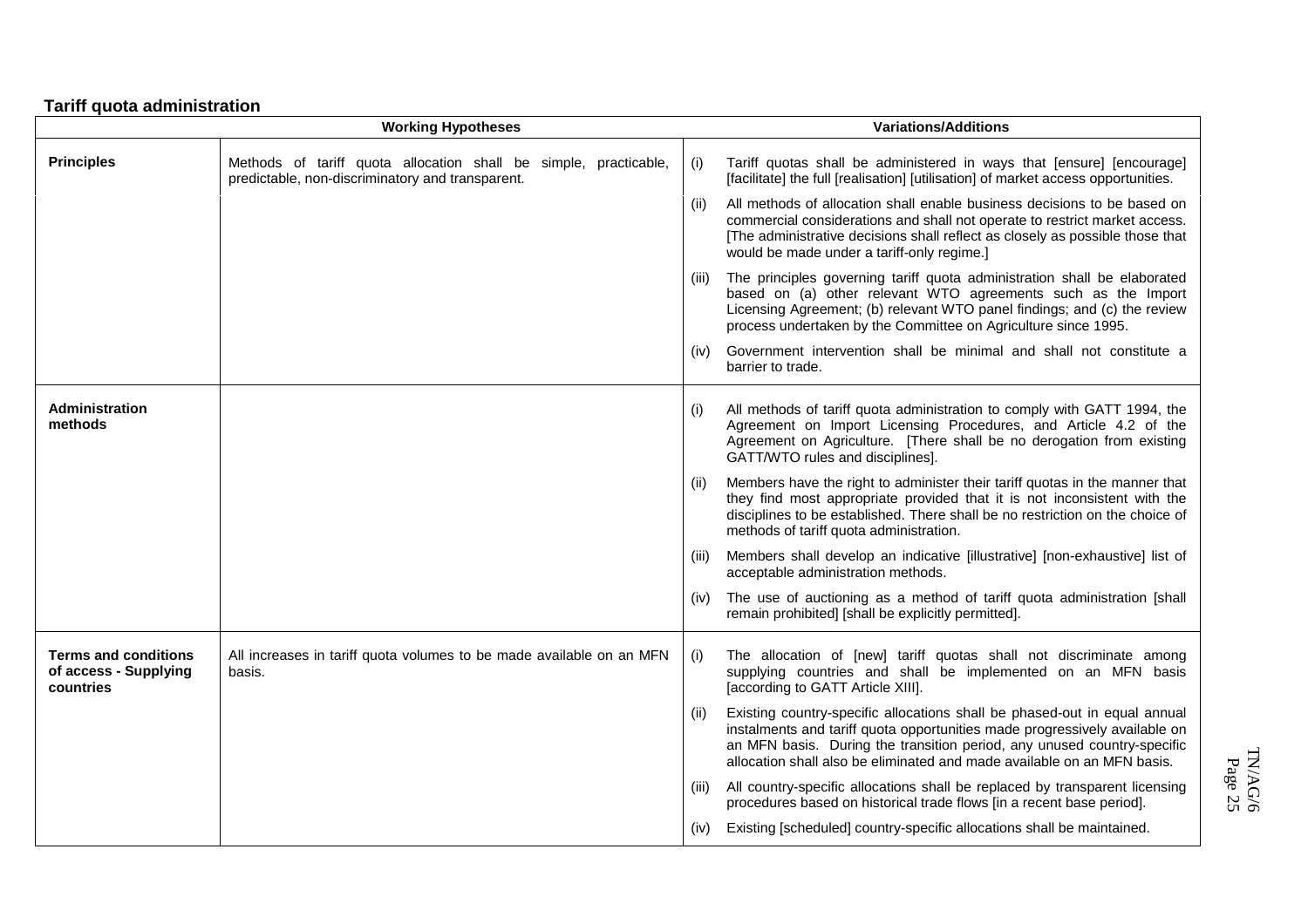|                                                                                       | <b>Working Hypotheses</b>                                                                                                                                  |       | <b>Variations/Additions</b>                                                                                                                                                                                                                                   |
|---------------------------------------------------------------------------------------|------------------------------------------------------------------------------------------------------------------------------------------------------------|-------|---------------------------------------------------------------------------------------------------------------------------------------------------------------------------------------------------------------------------------------------------------------|
| <b>Terms and conditions of</b><br>access - Supplying<br>countries (cont'd)            |                                                                                                                                                            | (v)   | Imports under existing or future preferential trade arrangements [shall not]<br>[shall] be counted against WTO [MFN] [minimum] market access<br>opportunities.                                                                                                |
|                                                                                       |                                                                                                                                                            | (vi)  | Country allocations made under regional or bilateral trade initiatives may<br>be counted against Members' Uruguay Round minimum access<br>commitments.                                                                                                        |
|                                                                                       |                                                                                                                                                            | (vii) | Imports from non-WTO Members [shall be] [shall not be] credited against:                                                                                                                                                                                      |
|                                                                                       |                                                                                                                                                            |       | Variant 1: scheduled [MFN] [minimum access] tariff quotas.                                                                                                                                                                                                    |
|                                                                                       |                                                                                                                                                            |       | Variant 2: the expanded MFN portion of existing tariff quotas.                                                                                                                                                                                                |
|                                                                                       |                                                                                                                                                            |       | Variant 3: new tariff quota commitments.                                                                                                                                                                                                                      |
|                                                                                       |                                                                                                                                                            |       | (viii) [A certain percentage] [a 20 per cent] [a 5 per cent] share of each<br>scheduled tariff quota shall be reserved for [new] [non-traditional]<br>suppliers [during a 6-month period]. [Unused country allocations shall be<br>redistributed thereafter]. |
| <b>Terms and conditions</b><br>of access - Importing<br>countries                     |                                                                                                                                                            |       | Note: Some or all of the proposals for modalities and/or rules-related elements<br>below could apply under Terms and conditions of access - Importing countries:                                                                                              |
| General                                                                               | Administrative conditions and formalities shall not operate in a manner<br>which prevents the full utilisation of scheduled tariff quota<br>opportunities. |       |                                                                                                                                                                                                                                                               |
| Products                                                                              |                                                                                                                                                            | (i)   | Sub-allocations to specific tariff lines within a tariff quota shall be<br>permitted in order to encourage the full utilisation of scheduled access<br>opportunities.                                                                                         |
|                                                                                       |                                                                                                                                                            | (ii)  | Sub-allocations to particular products where a tariff quota contains<br>different tariff lines shall be prohibited.                                                                                                                                           |
|                                                                                       |                                                                                                                                                            | (iii) | The products imported under tariff quota regimes must not be subsidised.                                                                                                                                                                                      |
|                                                                                       |                                                                                                                                                            | (iv)  | Seasonal restrictions [may be] [shall not be] applied on any agricultural<br>product.                                                                                                                                                                         |
| <i>Issuance and</i><br>duration of tariff<br>quota<br>allocations/<br>import licences |                                                                                                                                                            | (i)   | The tariff quota import licences must be issued to importers [sufficiently in<br>advance] [not less than 3 months before] [2 months before] the<br>commencement of the quota year and must be freely usable with effect<br>from the beginning of that year.   |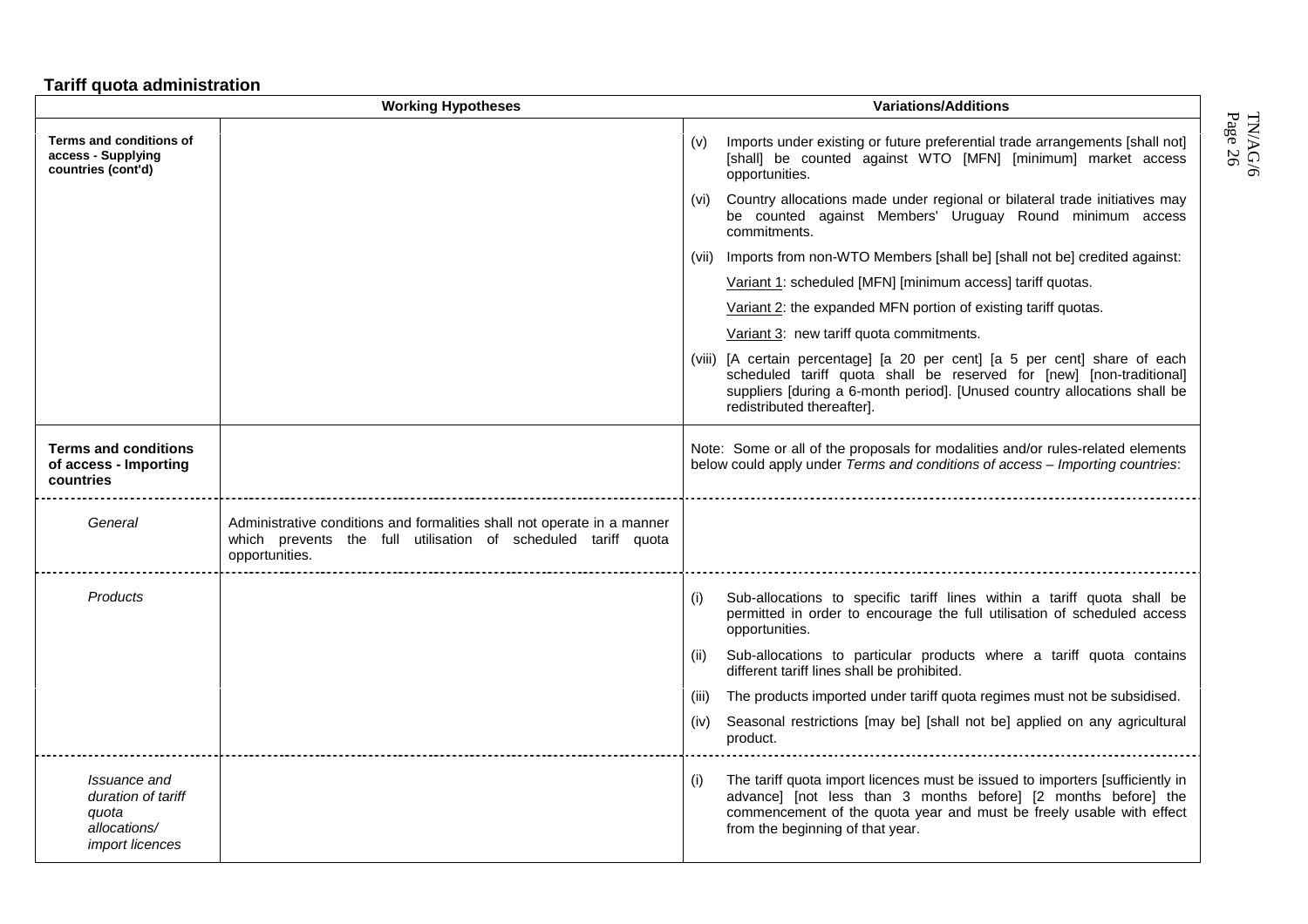|                                                   | <b>Working Hypotheses</b> | <b>Variations/Additions</b>                                                                                                                                                                                                                                                                                                                                         |
|---------------------------------------------------|---------------------------|---------------------------------------------------------------------------------------------------------------------------------------------------------------------------------------------------------------------------------------------------------------------------------------------------------------------------------------------------------------------|
| Issuance and<br>duration of tariff                | (ii)                      | Tariff quota allocations to importers shall be valid for the entire quota year.                                                                                                                                                                                                                                                                                     |
| quota allocations/<br>import licences<br>(cont'd) | (iii)                     | The validity of import licences shall [be no less than 30 days] [generally be<br>sufficiently long to allow overseas suppliers every opportunity to ship the<br>product in question.] A mechanism shall be available to allow for<br>reasonable extensions.                                                                                                         |
|                                                   | (iv)                      | In specific situations, such as severe and time-limited shortages on<br>domestic markets, the duration of import licences may be shorter.                                                                                                                                                                                                                           |
| Size of tariff<br>quota allocations               | (i)                       | The minimum size of the [tariff quota] [import licence] allocation assigned<br>to any quota holder should be economically viable and consistent with<br>[normal commercial practices] [international norms of commercial<br>shipment loads] for the product concerned. [Importing Members with small<br>domestic markets shall not be subject to this requirement.] |
|                                                   | (ii)                      | Under the first-come, first-served method, the tariff quota volume [may be]<br>[may not be] subdivided into tranches over the quota year [provided that<br>the size of allocation is commercially viable] with a view to avoid the<br>concentration of imports at the start of the tariff quota year.                                                               |
| Eligibility of                                    | (i)                       | Members shall not discriminate between importers.                                                                                                                                                                                                                                                                                                                   |
| importers                                         | (ii)                      | Domestic producer groups and government-affiliated or controlled<br>importers shall not be eligible to receive tariff quota allocations.                                                                                                                                                                                                                            |
|                                                   | (iii)                     | A formula-based approach shall be adopted to enhance private sector<br>participation.                                                                                                                                                                                                                                                                               |
|                                                   | (iv)                      | Applicants shall not be required to demonstrate evidence of past trading<br>performance to become eligible to tariff quota allocations.                                                                                                                                                                                                                             |
| Duties, fees,<br>mark-ups                         | (i)                       | Administrative fees and expenses associated with the implementation of<br>tariff quotas shall be minimal.                                                                                                                                                                                                                                                           |
|                                                   | (ii)                      | Members shall ensure that tariff quota administration mechanisms do not<br>result in the importing governments receiving more than their scheduled<br>entitlements, in terms of tariffs, [and] other duties and charges [and mark-<br>ups] as specified in schedules.                                                                                               |
|                                                   | (iii)                     | Mark-ups and duties shall not impede access to the importing market.                                                                                                                                                                                                                                                                                                |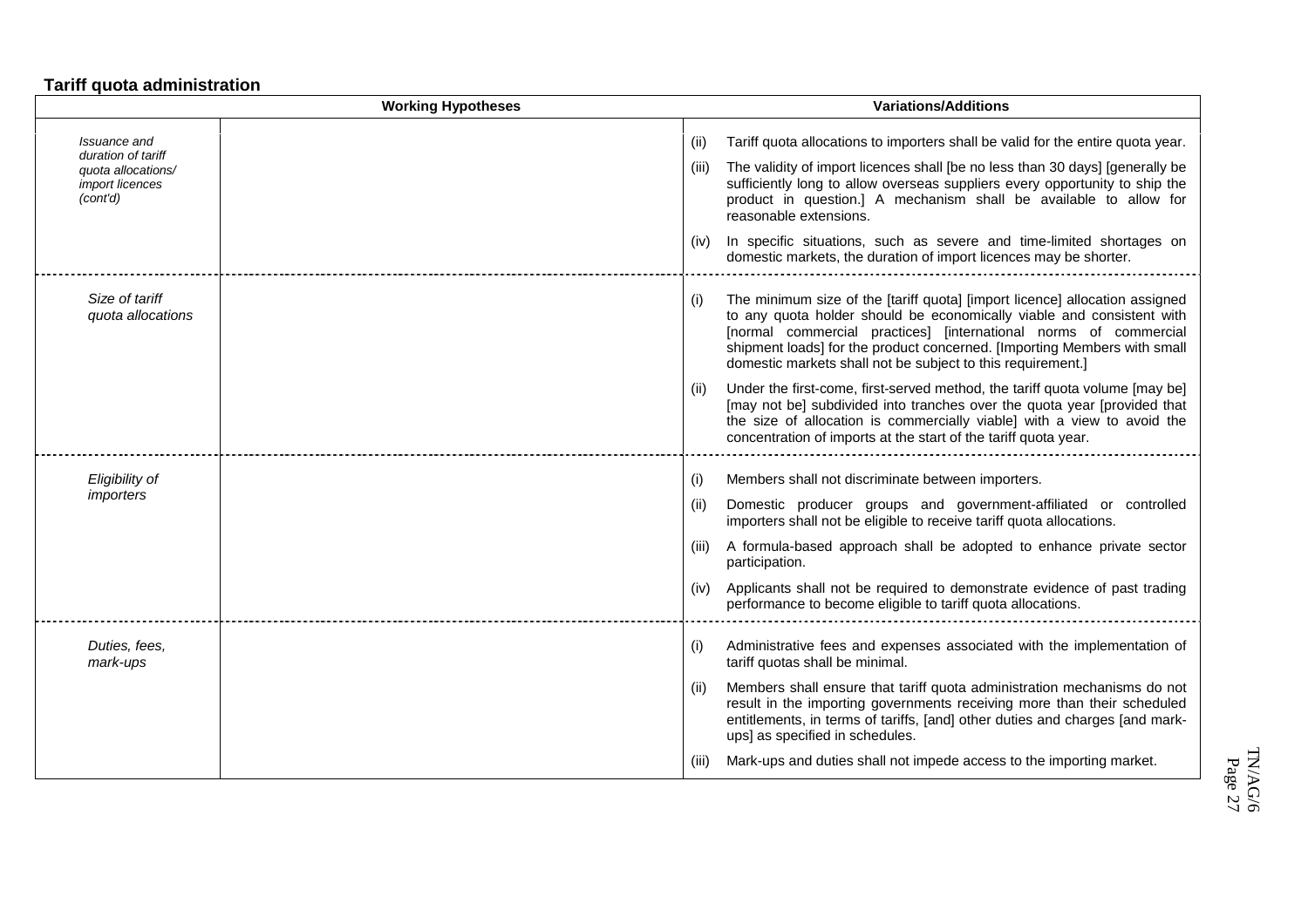|                                                  | <b>Working Hypotheses</b>                                                                                                                                                           |       | <b>Variations/Additions</b>                                                                                                                                                                         |
|--------------------------------------------------|-------------------------------------------------------------------------------------------------------------------------------------------------------------------------------------|-------|-----------------------------------------------------------------------------------------------------------------------------------------------------------------------------------------------------|
| Other terms                                      |                                                                                                                                                                                     | (i)   | Importers shall not be required to submit export certificates.                                                                                                                                      |
|                                                  |                                                                                                                                                                                     | (ii)  | Importation under tariff quotas shall not be contingent upon compliance<br>with national content and domestic purchase requirements.                                                                |
|                                                  |                                                                                                                                                                                     | (iii) | Imports for re-export [shall not be] [may be] counted against tariff quota<br>access commitments.                                                                                                   |
|                                                  |                                                                                                                                                                                     | (iv)  | Imports under tariff quota regimes shall not be contingent upon end-use<br>specifications, or subject to unfavourable commercial terms, including<br>product specifications, pricing and packaging. |
|                                                  |                                                                                                                                                                                     | (v)   | Recourse to end-use specifications may be permitted in order to avoid<br>speculative applications.                                                                                                  |
| Under-fill                                       |                                                                                                                                                                                     | (i)   | The full realisation of tariff quota opportunities [shall] [shall not] be<br>mandatory.                                                                                                             |
|                                                  |                                                                                                                                                                                     | (ii)  | Members shall ensure that tariff quotas are filled before imports may take<br>place at the out-of-quota tariff.                                                                                     |
| Enhanced<br>transparency                         |                                                                                                                                                                                     | (i)   | Under-fill situations shall be exclusively managed through enhanced<br>transparency and notification requirements.                                                                                  |
| Reallocation of<br>unused tariff<br>quota shares | Members to ensure that unused tariff quota portions are re-allocated in<br>a timely manner with a view to facilitating the realisation of scheduled<br>market access opportunities. | (i)   | Members shall ensure that after 8 months into the quota year, those<br>portions of tariff quotas not contracted for delivery are reallocated to other<br>importers by the end of the quota year.    |
|                                                  |                                                                                                                                                                                     |       | Variant 1: The reallocation shall be made [no later than 9 months into the<br>tariff quota year] [within 8 months].                                                                                 |
|                                                  |                                                                                                                                                                                     |       | Variant 2: Any unused tariff quota shares shall be re-allocated to the<br>following quota year.                                                                                                     |
|                                                  |                                                                                                                                                                                     | (ii)  | Re-allocated tariff quota shares must be used during the last quarter of<br>the tariff quota year in question [and subject to a lower in-quota duty].                                               |
|                                                  |                                                                                                                                                                                     | (iii) | Members shall develop a mechanism to address unused country-specific<br>allocations.                                                                                                                |
|                                                  |                                                                                                                                                                                     | (iv)  | Unused country-specific allocations shall be reallocated after a 6-month<br>period. The re-distribution process must be completed within 8 months<br>into the tariff quota year.                    |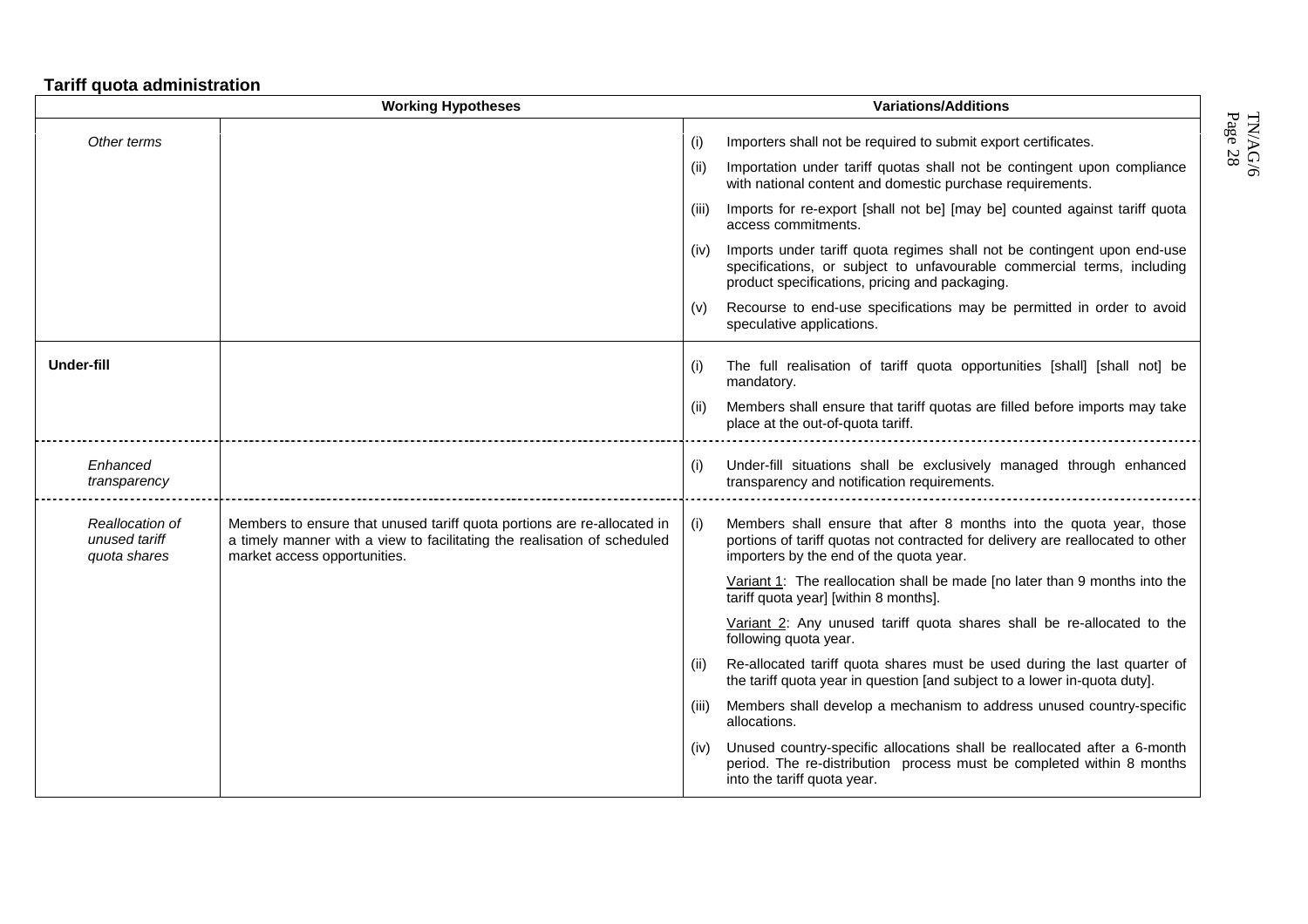| <b>Working Hypotheses</b>                                 |                                                                                                                                                                                              | <b>Variations/Additions</b> |                                                                                                                                                                                                                                                                                              |  |
|-----------------------------------------------------------|----------------------------------------------------------------------------------------------------------------------------------------------------------------------------------------------|-----------------------------|----------------------------------------------------------------------------------------------------------------------------------------------------------------------------------------------------------------------------------------------------------------------------------------------|--|
| Reallocation of<br>unused tariff quota<br>shares (cont'd) |                                                                                                                                                                                              | (v)                         | Unfilled portions of tariff quotas shall be reserved in the next agreed<br>period of time for products originating in least-developed countries, net<br>food-importing developing countries and countries in transition. The in-<br>quota duties shall be reduced by 50 per cent.            |  |
|                                                           |                                                                                                                                                                                              | (vi)                        | Tariff quota licences [must be fully] [shall not be] transferable between<br>importing firms.                                                                                                                                                                                                |  |
| Deposits,<br>guarantees and<br>penalties                  |                                                                                                                                                                                              | (i)                         | Importers [shall not] [may] be required to make security deposits as a<br>guarantee for the use of an import licence. [Such guarantees shall be<br>released upon proof of importation].                                                                                                      |  |
|                                                           |                                                                                                                                                                                              | (ii)                        | Importers shall be free to return unused [quota allocations] [licences]<br>without penalty, sufficiently in advance of the end of the quota year so that<br>these can be reallocated and used. A penalty should apply to [quota]<br>[licence] holders who fail to use or return allocations. |  |
|                                                           |                                                                                                                                                                                              | (iii)                       | Tariff quota allocations that are not fully used in any given quota year by<br>quota holders may be reduced in the following quota year.                                                                                                                                                     |  |
| Other measures                                            |                                                                                                                                                                                              | (i)                         | The following corrective measures shall be applied if simple average fill<br>rates register less than 50 per cent during 3 consecutive years:                                                                                                                                                |  |
|                                                           |                                                                                                                                                                                              |                             | the corresponding tariff quota administration system shall be<br>[temporarily] replaced by a tariff-only regime;                                                                                                                                                                             |  |
|                                                           |                                                                                                                                                                                              |                             | the applied out-of-quota duty shall be immediately lowered to the<br>level of the applied in-quota duty.                                                                                                                                                                                     |  |
|                                                           |                                                                                                                                                                                              |                             | any unused tariff quota quantities shall be transferred to the following<br>quota year's allocation.                                                                                                                                                                                         |  |
|                                                           |                                                                                                                                                                                              | (ii)                        | Applications from importers shall be accepted on a continuous basis until<br>the entire tariff quota quantity is exhausted.                                                                                                                                                                  |  |
| <b>Transparency</b><br>requirements                       |                                                                                                                                                                                              |                             |                                                                                                                                                                                                                                                                                              |  |
| Transparency                                              | Members to ensure that the relevant information is widely, publicly, and<br>timely communicated with a view to increasing transparency and<br>predictability in tariff quota administration. | (i)                         | Members shall designate a government agency acting as a<br>contact/enquiry point responsible for all matters relating to tariff quota<br>administration [and for responding promptly to any request for<br>information].                                                                     |  |

TN/AG/6  $\frac{\rm TNAG/6}{\rm Page}\,29$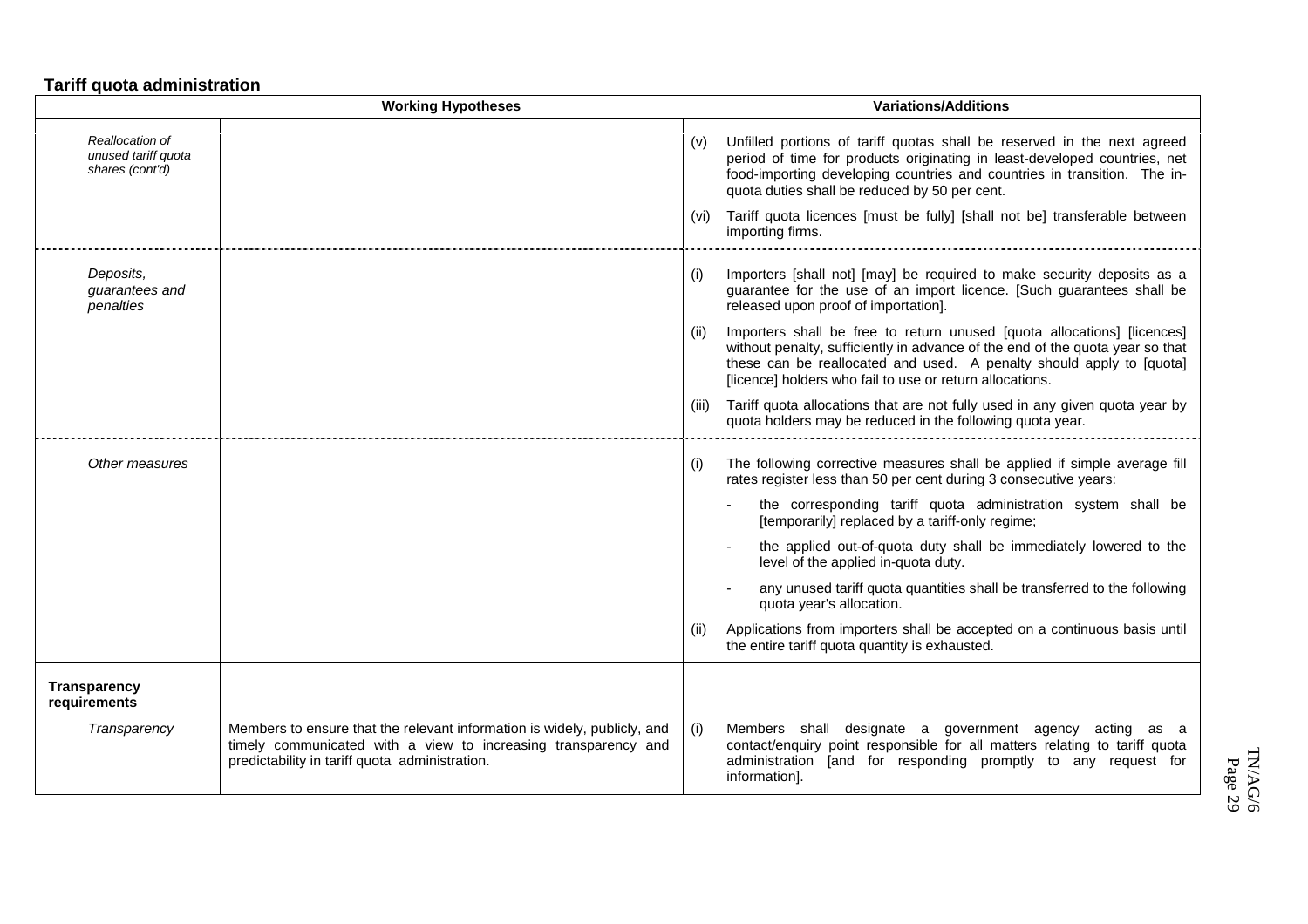|                          | <b>Working Hypotheses</b> |       | <b>Variations/Additions</b>                                                                                                                                                                                                                                                                                                                                                                             |
|--------------------------|---------------------------|-------|---------------------------------------------------------------------------------------------------------------------------------------------------------------------------------------------------------------------------------------------------------------------------------------------------------------------------------------------------------------------------------------------------------|
| Transparency<br>(cont'd) |                           |       | Variant: The contact point shall be a government or private agency with<br>no direct or indirect material interest in the production, sale, export or<br>import of agricultural products being imported through tariff quota<br>systems.                                                                                                                                                                |
|                          |                           | (ii)  | All relevant information shall be published in a national official journal. In<br>addition,                                                                                                                                                                                                                                                                                                             |
|                          |                           |       | Variant 1: Members shall establish a dedicated, publicly-accessible, tariff<br>quota administration Web site in order to disseminate all commercially<br>relevant information and regulations, with respect to some or all of the<br>following:                                                                                                                                                         |
|                          |                           |       | Variant 2: No Member shall maintain and administer a tariff quota unless a<br>publicly-available Web site is first established, along with any other<br>information that, if otherwise denied, might negatively affect tariff quota fill<br>rates. The relevant information shall include some or all of the following:                                                                                 |
|                          |                           |       | procedural requirements for the obtention and allocation or re-<br>allocation of quota licences (including regulations concerning notices of<br>application, eligibility criteria and decision-making criteria, application<br>processes, allocation methods, timing and deadlines, list of competent<br>national authorities with phone numbers, E-mail addresses for each tariff<br>quota programme); |
|                          |                           |       | current status of imports under individual tariff quotas to be<br>published at regular intervals (including tariff quota imports and fill rates<br>on a tariff line basis; tariff treatment; country allocations; quota allocation<br>dates; validity period of licences);                                                                                                                              |
|                          |                           |       | details of persons, commercial enterprises or other bodies to whom<br>right to import under individual tariff quotas has been attributed or<br>re-allocated, including quota quantities per quota holder, mailing, fax and<br>E-mail addresses.                                                                                                                                                         |
|                          |                           |       | advance notice regarding any changes relating to administration of<br>tariff quotas; consultative process with stakeholders on prospective<br>changes to rules and procedures; right of appeal process for<br>administrative rulings.                                                                                                                                                                   |
|                          |                           | (iii) | The establishment of a Web site shall not be a mandatory requirement.                                                                                                                                                                                                                                                                                                                                   |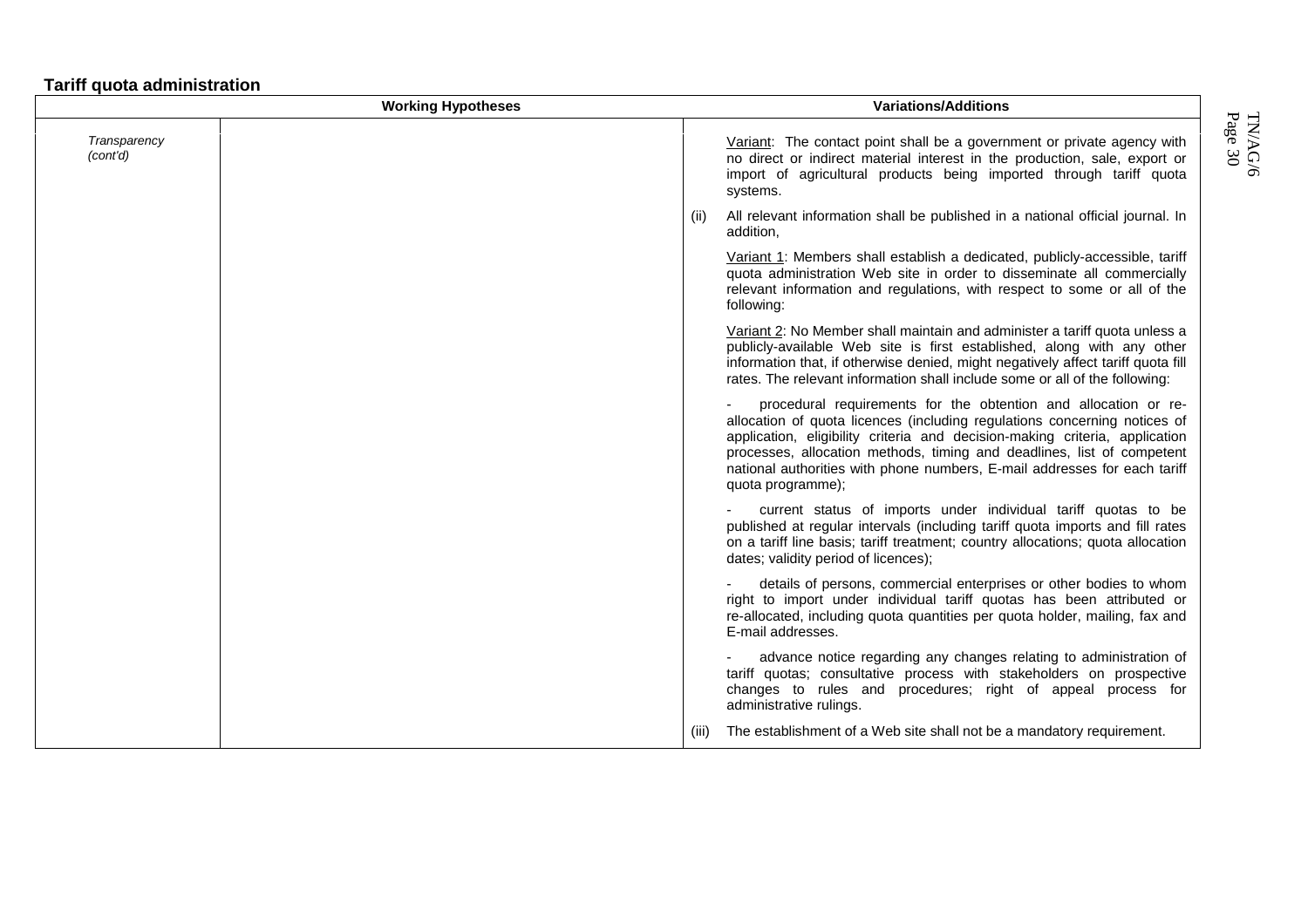|                                                                  | <b>Working Hypotheses</b>                                                  | <b>Variations/Additions</b>                                                                                                                                                                                                                                                                                                                                                                                                                                                                                                                          |
|------------------------------------------------------------------|----------------------------------------------------------------------------|------------------------------------------------------------------------------------------------------------------------------------------------------------------------------------------------------------------------------------------------------------------------------------------------------------------------------------------------------------------------------------------------------------------------------------------------------------------------------------------------------------------------------------------------------|
| <b>Notifications</b>                                             | Members to submit annual notifications to the Committee on<br>Agriculture. | Any changes in the administration of tariff quotas should be notified within<br>(i)<br>30 days and contain the following information: quota allocation dates,<br>licence delivery dates, means of publicizing and assessing information,<br>eligibility criteria, licence application processing periods, identity of licence<br>holders, procedures for making changes to tariff quota regimes and for<br>monitoring tariff quota utilisation. In addition, Members should reply within<br>30 days to any request for information by other Members. |
|                                                                  |                                                                            | For the first-come, first-served method of tariff quota administration, there<br>(ii)<br>should be an advance notification indicating the forecasted date of closing<br>of the tariff quota.                                                                                                                                                                                                                                                                                                                                                         |
| S&D                                                              |                                                                            |                                                                                                                                                                                                                                                                                                                                                                                                                                                                                                                                                      |
| Principles                                                       |                                                                            | The general and specific rules on tariff quota administration shall apply to<br>(i)<br>all Members, whether they are developed or developing countries.                                                                                                                                                                                                                                                                                                                                                                                              |
| Administration<br>methods                                        |                                                                            | Tariff quota administration to be on the basis of a first-come, first-served,<br>(i)<br>basis provided that a specific percentage is allocated to net food-importing<br>developing countries.                                                                                                                                                                                                                                                                                                                                                        |
| Terms and<br>conditions of<br>access -<br>Supplying<br>countries |                                                                            | A preferential tariff quota allocation to be reserved to [least-developed<br>(i)<br>countries][net food-importing developing countries][developing countries<br>having less than US\$1,000 per capita income] in both developed and<br>developing countries' markets. [The preferential allocation shall be subject<br>to a preferential in-quota tariff duty.]                                                                                                                                                                                      |
|                                                                  |                                                                            | Variant: For each tariff line, a minimum of 5 per cent of the total bound<br>annual volume to be reserved for imports from small-scale <sup>3</sup> and limited<br>commodity exporters <sup>4</sup> . In addition, a list of products of export interest shall<br>be prepared based on requests from Members eligible to "small scale" or<br>"limited commodity exporter" status. Importing Members to open new tariff<br>quota access representing 0.5 per cent of domestic consumption covering<br>all the listed products.                        |

<sup>&</sup>lt;sup>3</sup> Defined by the proponents as developing countries whose export share of the product concerned in the world market is less than 3.25 per cent.

 $4$  Defined by the proponents as developing countries where one or a few commodities account for the bulk of agricultural exports.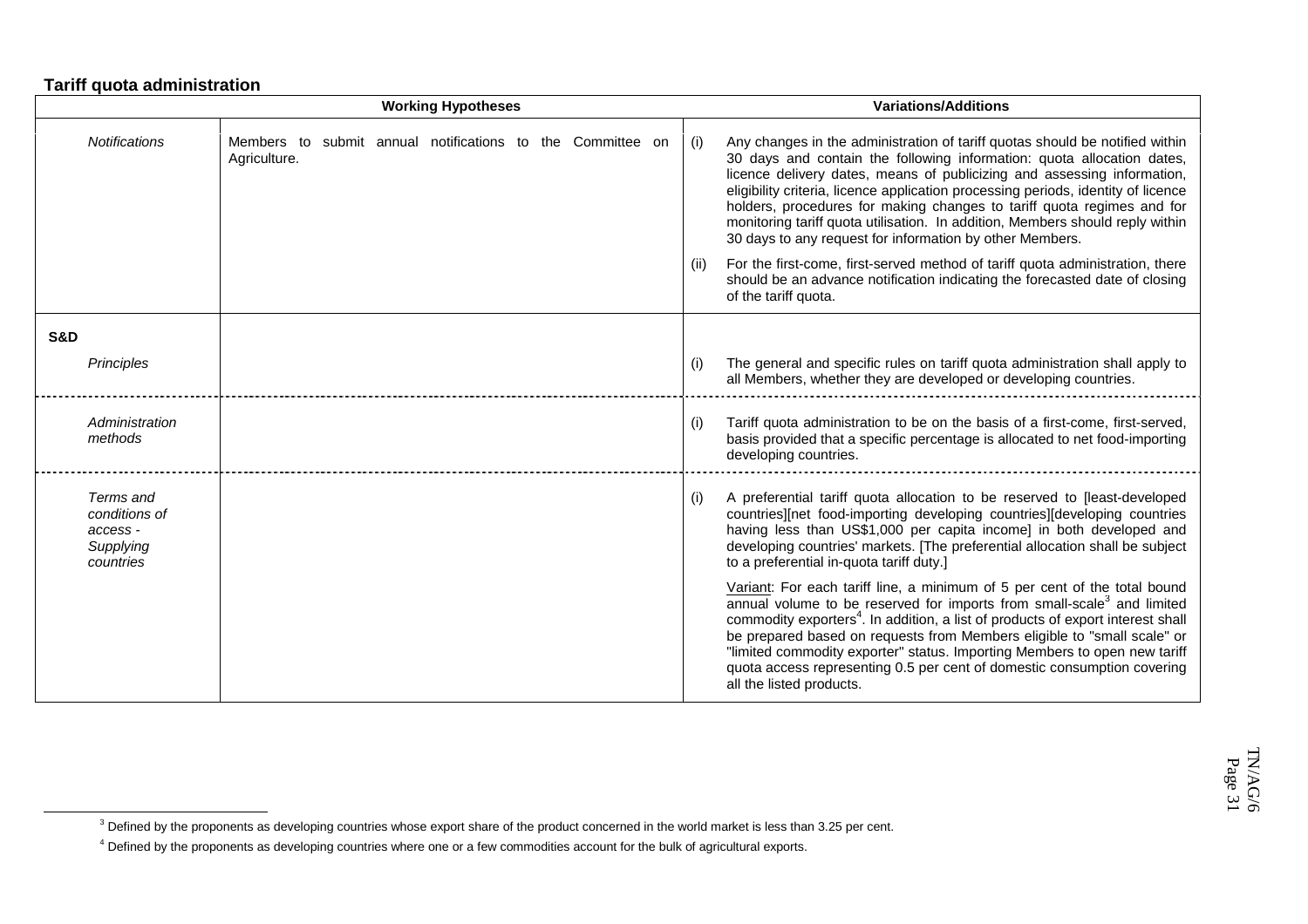|                                                                           | <b>Working Hypotheses</b> |       | <b>Variations/Additions</b>                                                                                                                                                                                                                                                                                                                                                          |
|---------------------------------------------------------------------------|---------------------------|-------|--------------------------------------------------------------------------------------------------------------------------------------------------------------------------------------------------------------------------------------------------------------------------------------------------------------------------------------------------------------------------------------|
| Terms and<br>conditions of<br>access -<br>Supplying<br>countries (cont'd) |                           | (ii)  | When a tariff quota is established for a commodity on which [small island<br>developing states and least-developed countries] [small vulnerable<br>developing agricultural exporters <sup>5</sup> ] are dependent and have traditionally<br>enjoyed duty free preferences, they will be assigned duty-free tariff quota<br>shares according to their historical share of the market. |
|                                                                           |                           | (iii) | [A certain percentage] [all] of the volume expansion in [minimum access]<br>tariff quotas shall be allocated to [developing] [vulnerable <sup>6</sup> ] countries.                                                                                                                                                                                                                   |
|                                                                           |                           | (iv)  | No preferential allocation of an existing tariff quota, MFN or not, either in<br>part or whole, shall be set aside for developing countries.                                                                                                                                                                                                                                         |
|                                                                           |                           | (v)   | Longer transitional phase-out for the elimination of preferential country-<br>specific allocations in favour of least-developed and other developing<br>country suppliers.                                                                                                                                                                                                           |
|                                                                           |                           | (vi)  | The country-specific allocations established during the Uruguay Round in<br>favour of developing countries shall be maintained [during the on-going<br>reform process.]                                                                                                                                                                                                              |
|                                                                           |                           |       | (vii) Where country-specific allocations are made in favour of developing<br>countries, these shall be in addition to, not subtracted from, existing MFN<br>tariff quotas.                                                                                                                                                                                                           |
|                                                                           |                           |       | (viii) All tariff quotas for small-scale or limited commodity exporters that are<br>unused after 6 months into the quota year shall be made available to<br>other exporters on an MFN basis.                                                                                                                                                                                         |
|                                                                           |                           | (ix)  | Where additional access, granted within the context of S&D treatment,<br>cannot be achieved, the importing Member could identify technical<br>assistance that might facilitate the export potential of the developing<br>country in question.                                                                                                                                        |
| Terms and<br>conditions of<br>access -                                    |                           | (i)   | To counter the adverse effects of import surges on low- or resource-poor<br>farmers, developing country Members shall have the flexibility to apply<br>seasonal restrictions temporarily on food security crops.                                                                                                                                                                     |
| <i><b>Importers</b></i>                                                   |                           | (ii)  | Taking into account their particular trade, development and financial<br>needs, developing country Members shall be allowed to apply domestic<br>purchase, or local content, requirements when allocating tariff quotas.                                                                                                                                                             |

<sup>&</sup>lt;sup>5</sup> Defined by the proponents as developing countries which face specific geographical/structural/economic rigidities consequent on very small size an physical constraints.

<sup>&</sup>lt;sup>6</sup> Vulnerable countries are defined by the proponents as: least-developed countries, net food-importing developing countries, small island developing states, landlocked countries and single commodity exporting countries.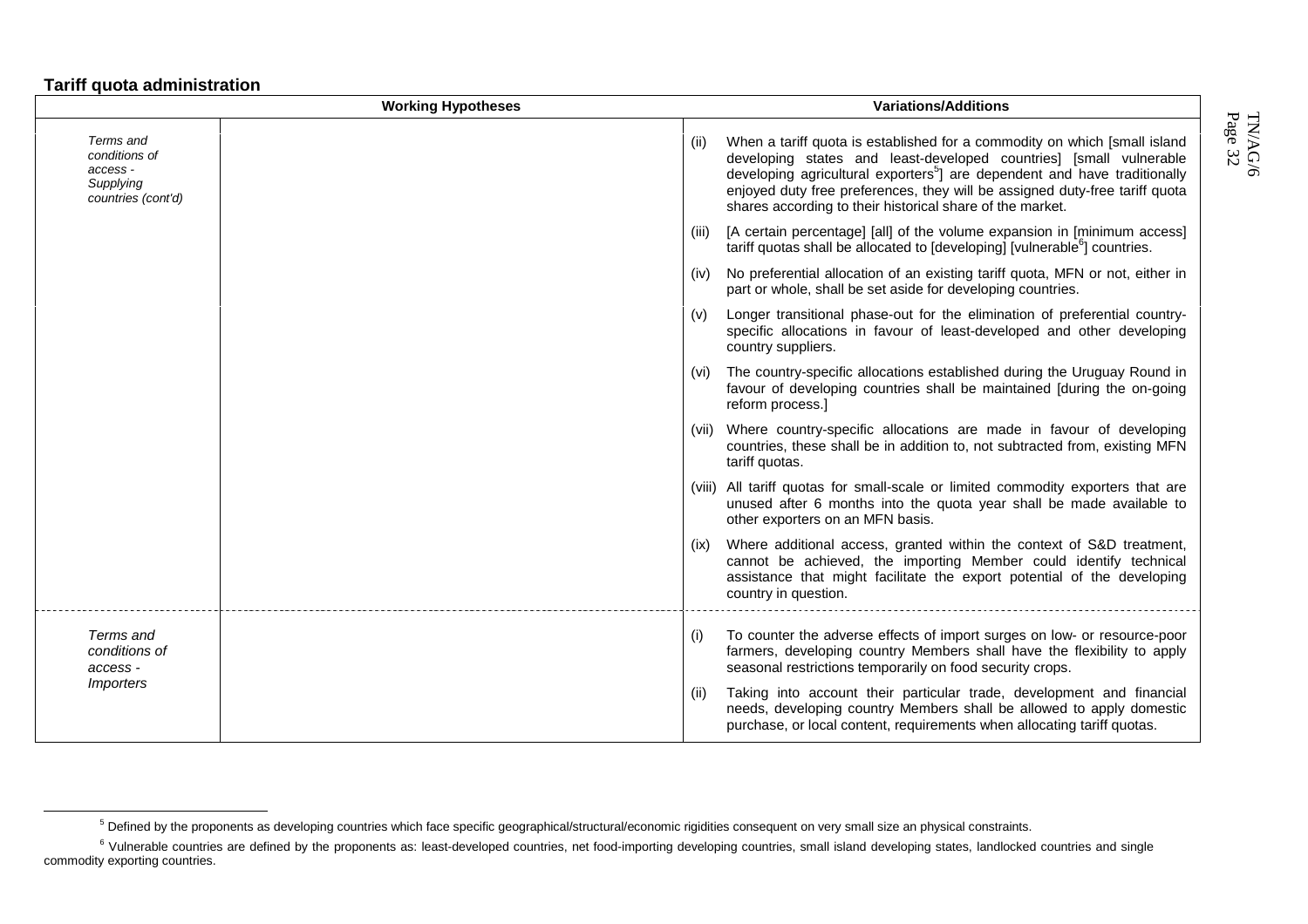|                                                              | <b>Working Hypotheses</b> | <b>Variations/Additions</b>                                                                                                                                                                                                                                                                  |
|--------------------------------------------------------------|---------------------------|----------------------------------------------------------------------------------------------------------------------------------------------------------------------------------------------------------------------------------------------------------------------------------------------|
| Terms and<br>conditions of<br>access - Importers<br>(cont'd) | (iii)                     | Due account shall be taken of the inherent constraints of the [vulnerable]<br>countries] [small supplying states] in respect of <i>inter alia</i> , shipment loads,<br>remoteness [and land-locked situations] [and the need for adequate<br>predictability].                                |
| Transparency<br>requirements                                 | (i)                       | Importing developing countries shall not be tied by costly and<br>cumbersome administrative and reporting procedures as a result of<br>enhanced transparency and notification requirements.                                                                                                  |
|                                                              | (ii)                      | Enhanced transparency and notification requirements shall apply<br>indistinctly to all Members, in particular where tariff quotas are managed<br>by import state trading enterprises.                                                                                                        |
|                                                              | (iii)                     | Members shall consider providing technical assistance to developing<br>countries facing technical difficulties to maintain the infrastructure<br>necessary to ensure transparency (e.g. Web site, enquiry point).                                                                            |
| Underfill                                                    | (i)                       | Unfilled portions of tariff quotas shall be reserved in the next agreed<br>period of time for products originating in least-developed countries, net<br>food-importing developing countries and countries in transition. To this<br>effect, in-quota duties shall be reduced by 50 per cent. |

TN/AG/6  $\frac{\rm TNAG/6}{\rm Page}\,33$ 

 $^7$  Vulnerable countries are defined by the proponents as: least-developed countries, net food-importing developing countries, small island developing states, landlocked countries and single commodity exporting countries.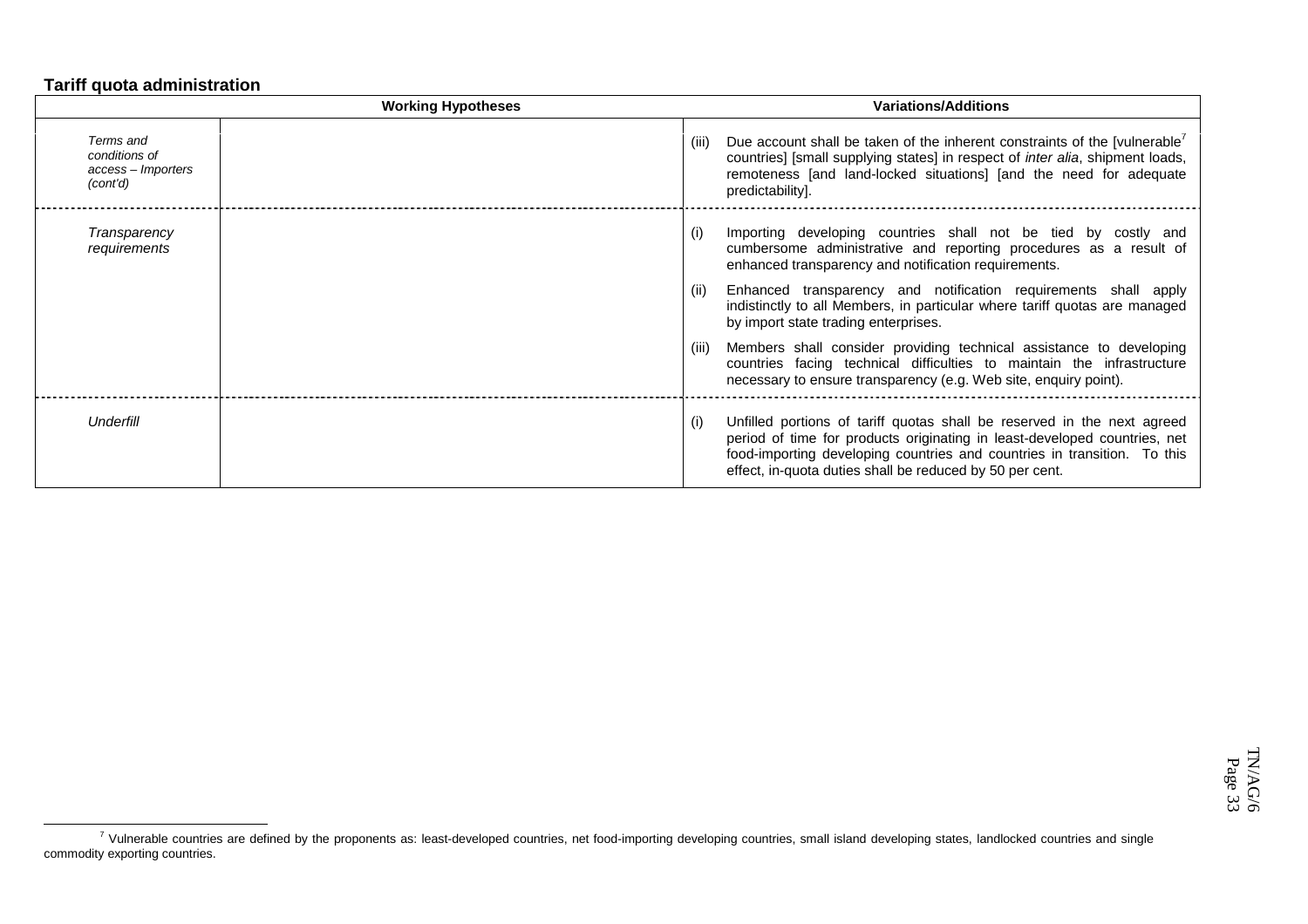# **Special safeguard measures**

|                                                               | <b>Working Hypotheses</b> |       | <b>Variations/Additions</b>                                                                                                                                                                                                                           |
|---------------------------------------------------------------|---------------------------|-------|-------------------------------------------------------------------------------------------------------------------------------------------------------------------------------------------------------------------------------------------------------|
| Article 5 of the<br><b>Agreement on</b><br><b>Agriculture</b> |                           | (i)   | The provisions of Article 5 of the Agreement on Agriculture shall cease to<br>apply for developed country Members. Coverage shall not be extended to<br>other countries or products.                                                                  |
|                                                               |                           | (ii)  | The provisions of Article 5 of the Agreement on Agriculture shall be<br>maintained for the duration of the reform process.                                                                                                                            |
|                                                               |                           | (iii) | Some or all of the following amendments to be introduced:                                                                                                                                                                                             |
|                                                               |                           |       | The reference period used for the determination of trigger prices<br>(a)<br>shall be updated to reflect current market conditions. The reference<br>period shall be the three most recent calendar years for which<br>statistical data are available; |
|                                                               |                           |       | (b) The calculation of the additional duty shall be simplified to enhance<br>transparency, for example, through a uniform proportional additional<br>charge;                                                                                          |
|                                                               |                           |       | Where products whose bound tariff rates are below a certain level (to<br>(C)<br>be negotiated), a minimum additional duty (to be negotiated) shall be<br>applied when the volume-based safeguard is triggered;                                        |
|                                                               |                           |       | The notification requirements relating to trigger prices and trigger<br>(d)<br>volumes shall be strengthened.                                                                                                                                         |
|                                                               |                           | (iv)  | The [right to invoke the provisions]/[product coverage] of Article 5 of the<br>Agreement on Agriculture shall be extended to:                                                                                                                         |
|                                                               |                           |       | Variant 1: all [other countries] [transition economies] [newly-acceded<br>Members];                                                                                                                                                                   |
|                                                               |                           |       | Variant 2: all the products [which were tariffied during the Uruguay<br>Round]:                                                                                                                                                                       |
|                                                               |                           |       | Variant $3$ : all the agricultural tariff lines in respect of which a specified<br>percentage reduction commitment has been undertaken;                                                                                                               |
|                                                               |                           |       | Variant 4: [fruit and vegetables, and other] perishable and seasonal<br>products. [The safeguard shall apply in accordance with the specific<br>production period of domestic seasonal or perishable produce].                                        |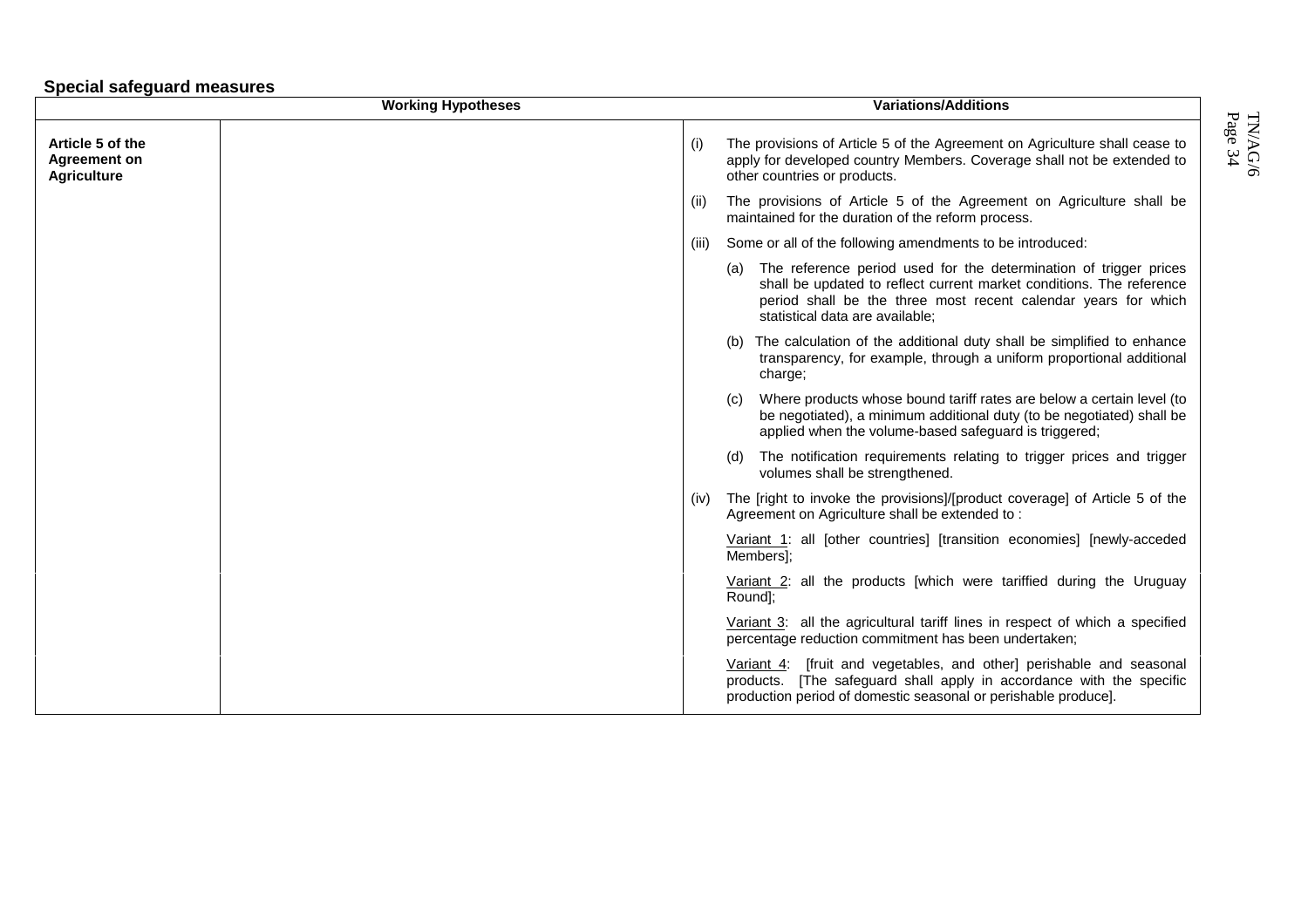# **Special safeguard measures**

|                                                                                      | <b>Working Hypotheses</b> |       | <b>Variations/Additions</b>                                                                                                                                                                                                                                                                                                                                                                                                                                                                                                                                                                                                                                      |
|--------------------------------------------------------------------------------------|---------------------------|-------|------------------------------------------------------------------------------------------------------------------------------------------------------------------------------------------------------------------------------------------------------------------------------------------------------------------------------------------------------------------------------------------------------------------------------------------------------------------------------------------------------------------------------------------------------------------------------------------------------------------------------------------------------------------|
| <b>Other measures</b>                                                                |                           | (i)   | Members shall introduce a new safeguard measure for perishable and<br>seasonal products based on price- or quantity-related triggers.                                                                                                                                                                                                                                                                                                                                                                                                                                                                                                                            |
|                                                                                      |                           | (ii)  | A Food Security Mechanism (FSM) shall be available to all WTO<br>Members. It shall be applicable to (a) primary staple foods, on an<br>automatic basis, and (b) other commodities, under certain clearly defined<br>criteria. FSM products shall be eligible for the safeguard mechanism to be<br>agreed; exempt from further tariff reduction or lesser reduction schemes;<br>exempt from further tariff quota expansion; and no additional disciplines<br>shall be imposed on state trading entities that only import FSM<br>commodities. The FSM ceases to apply, and cannot be reverted to, if the<br>commodity in question becomes a net- exported product. |
| S&D                                                                                  |                           |       |                                                                                                                                                                                                                                                                                                                                                                                                                                                                                                                                                                                                                                                                  |
| Article 5.<br>Agreement on<br>Agriculture                                            |                           | (i)   | To be extended to [all developing] [least-developed] [vulnerable <sup>8</sup> ]<br>countries [and developing countries which undertake further reduction<br>commitments] for [all products] [products which are essential to food<br>security].                                                                                                                                                                                                                                                                                                                                                                                                                  |
|                                                                                      |                           | (ii)  | To be extended to developing countries and least-developed countries to<br>enable the WAEMU member States to bring the short-term import tax<br>(TCI) into conformity with WTO rules. In addition, the trigger levels<br>(quantities or prices) could be determined annually by the countries<br>concerned, on the basis of their domestic consumption and production<br>(quantities for the previous year) or their domestic production costs<br>(prices).                                                                                                                                                                                                      |
|                                                                                      |                           | (iii) | To be maintained for developing country Members with current SSG rights<br>[until the imbalances in the use of domestic support and export subsidies<br>are corrected.] [Developing countries that are net-exporters of agricultural<br>commodities shall relinquish the right to invoke Article 5 of the Agreement<br>on Agriculture for the products concerned].                                                                                                                                                                                                                                                                                               |
| Balancing<br>mechanism<br>addressing the<br>linkages<br>between the<br>three pillars |                           | (i)   | Developing and least-developed countries may impose an additional duty,<br>to be defined, to protect their agricultural industries from the harm from<br>trade-distorting export subsidies and/or trade-distorting domestic support<br>measures.                                                                                                                                                                                                                                                                                                                                                                                                                 |

TN/AG/6  $\begin{array}{lcl} & \text{TN} \land \text{G}/6 \\ & \text{Page 35} \end{array}$ 

 $8$  Vulnerable countries are defined by the proponents as: least-developed countries, net food-importing developing countries, small island developing states, landlocked countries and single commodity exporting countries.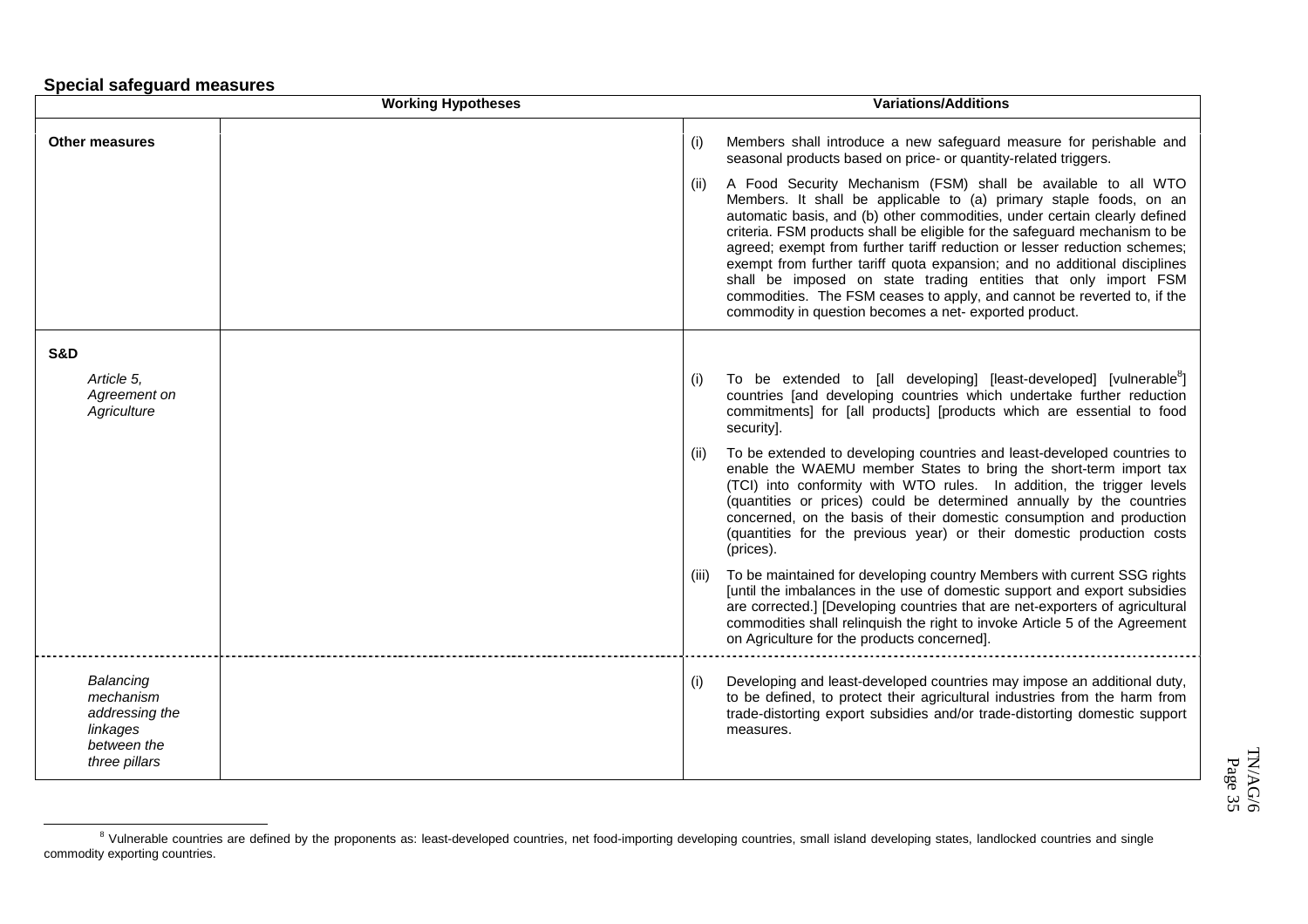# **Special safeguard measures**

| <b>Working Hypotheses</b>                                                                     | <b>Variations/Additions</b>                                                                                                                                                                                                                                                                                                                                                                                                                                                                                                                                                                                                                                                                                                                                                                                                                                                                                                                                                                                                    |
|-----------------------------------------------------------------------------------------------|--------------------------------------------------------------------------------------------------------------------------------------------------------------------------------------------------------------------------------------------------------------------------------------------------------------------------------------------------------------------------------------------------------------------------------------------------------------------------------------------------------------------------------------------------------------------------------------------------------------------------------------------------------------------------------------------------------------------------------------------------------------------------------------------------------------------------------------------------------------------------------------------------------------------------------------------------------------------------------------------------------------------------------|
| Balancing<br>mechanism<br>addressing the<br>linkages between<br>the three pillars<br>(cont'd) | (ii)<br>A balancing mechanism linking the commitments in the three pillars shall<br>be integrated into the tariff reduction modality based on a formula to<br>convert trade-distorting support and export subsidies into their tariff<br>equivalents. Developing countries may apply the resulting additional<br>duties at any time throughout the implementation period on products from<br>developed countries that are subsidised.                                                                                                                                                                                                                                                                                                                                                                                                                                                                                                                                                                                          |
| Other measures                                                                                | Developing countries to have access to a new [simple] [and transparent]<br>(i)<br>mechanism to protect their domestic markets against import surges [for<br>products that are designated as "strategic products for development"] [for<br>crops that are essential for food security].                                                                                                                                                                                                                                                                                                                                                                                                                                                                                                                                                                                                                                                                                                                                         |
|                                                                                               | Variant 1: The safeguard is invoked when the volume of imports during<br>any year exceeds the volume trigger level in the previous 3 years by 5 per<br>cent, or if the difference between the c.i.f. import price of a shipment and<br>the trigger price is more than 5 per cent of the trigger level. Volume-based<br>(respectively, price-based) trigger to be the average imports (c.i.f. price) of<br>the 3 lowest years over the last 6 years. Action: quantitative restrictions (a<br>quota which shall not be less than the trigger volume) or additional duties<br>(not exceeding 100 per cent) may be imposed for a period not exceeding<br>1 year.                                                                                                                                                                                                                                                                                                                                                                   |
|                                                                                               | Variant 2: Any developing country may invoke the Special Safeguard<br>Mechanism (SSM) if the volume of imports in a year represents a certain<br>percentage of the average import level over the last three years; or but not<br>concurrently, if the c.i.f. import price of a shipment falls below a trigger<br>price equal to the average c.i.f. value of the product concerned over the<br>last 3 years or the average domestic price in the year in which the<br>measure is invoked. Additional duties or quantitative restrictions may be<br>imposed for 1 year, subject to extension if similar conditions prevail.<br>Imports from other developing countries shall not be affected unless<br>certain import share criteria are met. All agricultural products shall be<br>covered by the SSM if in conformity with the conditions laid out. Members<br>availing themselves of this mechanism undertake not to have recourse to<br>certain provisions contained in GATT Article XIX and the Agreement on<br>Safeguards. |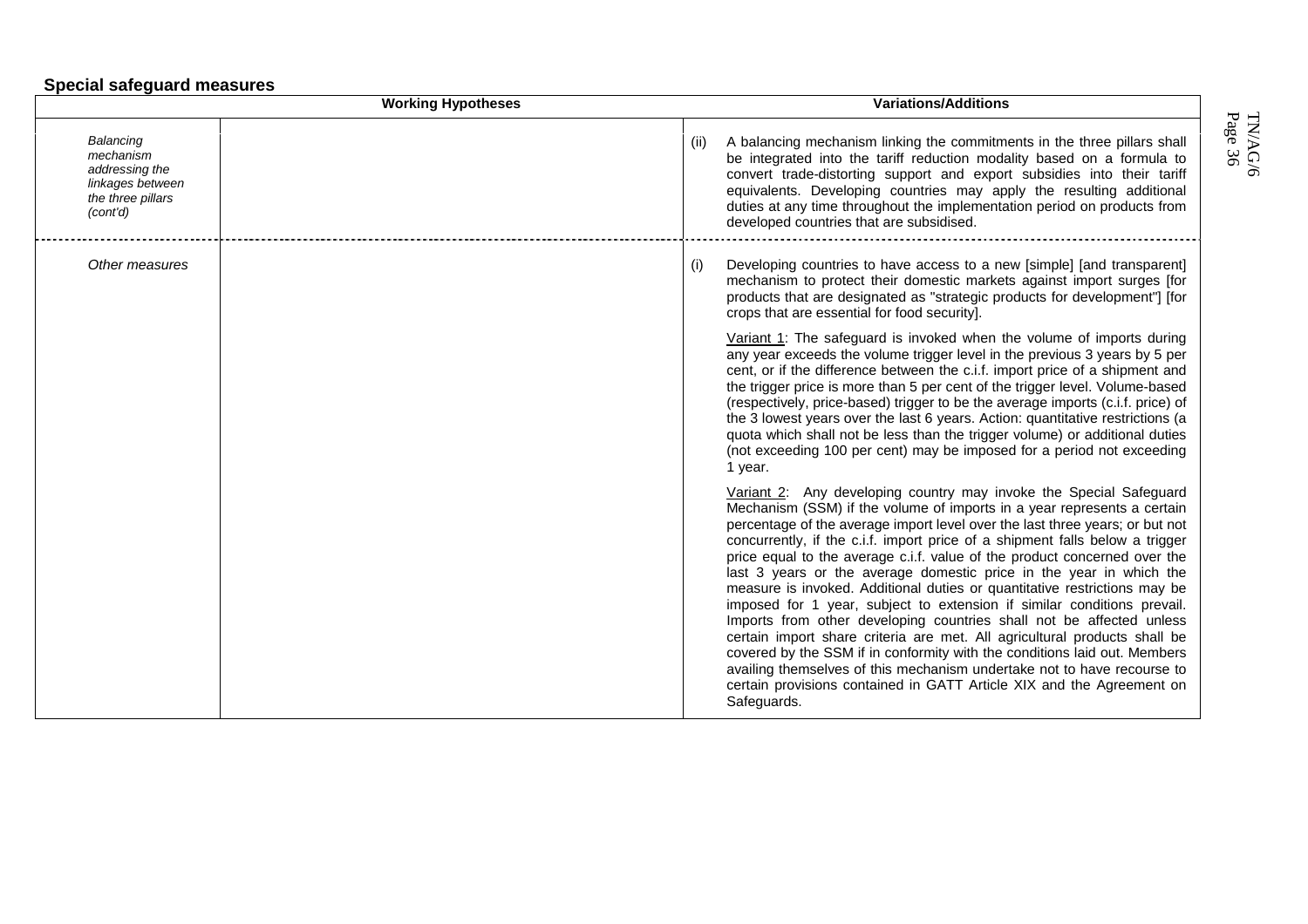## **Special safeguard measures**

|                            | <b>Working Hypotheses</b> | <b>Variations/Additions</b>                                                                                                                                                                                                                                                                                                                                                                                                                                                                                                                                                                                                                                                                                         |
|----------------------------|---------------------------|---------------------------------------------------------------------------------------------------------------------------------------------------------------------------------------------------------------------------------------------------------------------------------------------------------------------------------------------------------------------------------------------------------------------------------------------------------------------------------------------------------------------------------------------------------------------------------------------------------------------------------------------------------------------------------------------------------------------|
| Other measures<br>(cont'd) | (ii)                      | A transitional Special and Differential Countervailing Measure (SDCM)<br>shall be introduced as part of Article 15 of the Agreement on Agriculture.<br>On the basis of a simplified procedure in the investigation, as contained in<br>Part V of the Agreement on Subsidies and Countervailing Measures,<br>importing developing country Members shall be entitled to apply<br>countervailing duties on developed countries' exports when the existence<br>of a subsidy has been established on the basis of schedules, notifications<br>or lack thereof, or DSB findings. There shall be no requirement to prove<br>injury or existence of a causal link between the subsidised imports and the<br>alleged injury. |
|                            | (iii)                     | Developing countries shall have access to an import relief mechanism to<br>be used in response to fluctuations in world prices or significant import<br>surges. The safeguard shall be confined to a limited range of products<br>and circumstances.                                                                                                                                                                                                                                                                                                                                                                                                                                                                |
|                            |                           | Variant 1: The new safeguard shall be set in the context of substantial<br>market access improvements and be part of a package of targeted and<br>appropriate special and differential treatment measures. It shall only be<br>available where imports are subsidised or benefit from domestic support<br>and where there is domestic production of the product concerned.<br>Protection shall take the form of an additional duty only, and limitations<br>shall be placed on the duration of safeguard action.                                                                                                                                                                                                    |
|                            |                           | Variant 2: Developing countries which have agricultural bindings below a<br>specified level may invoke the new safeguard mechanism if the<br>international price of the product concerned drops by a specified<br>percentage below a trigger level, defined as the 3-year average import<br>price. An additional duty shall be imposed for a maximum 1-year duration<br>and only while the import price of the shipment concerned remains below<br>the 3-year average trigger level. The related provisions shall be of a<br>transitory nature and remain into force until all export subsidies and trade-<br>distorting support are eliminated.                                                                    |
|                            | (iv)                      | A farmer income trigger mechanism shall be automatically triggered when<br>a sudden import surge causes farmers' income to drop or the income<br>growth rate falls below a certain threshold level.                                                                                                                                                                                                                                                                                                                                                                                                                                                                                                                 |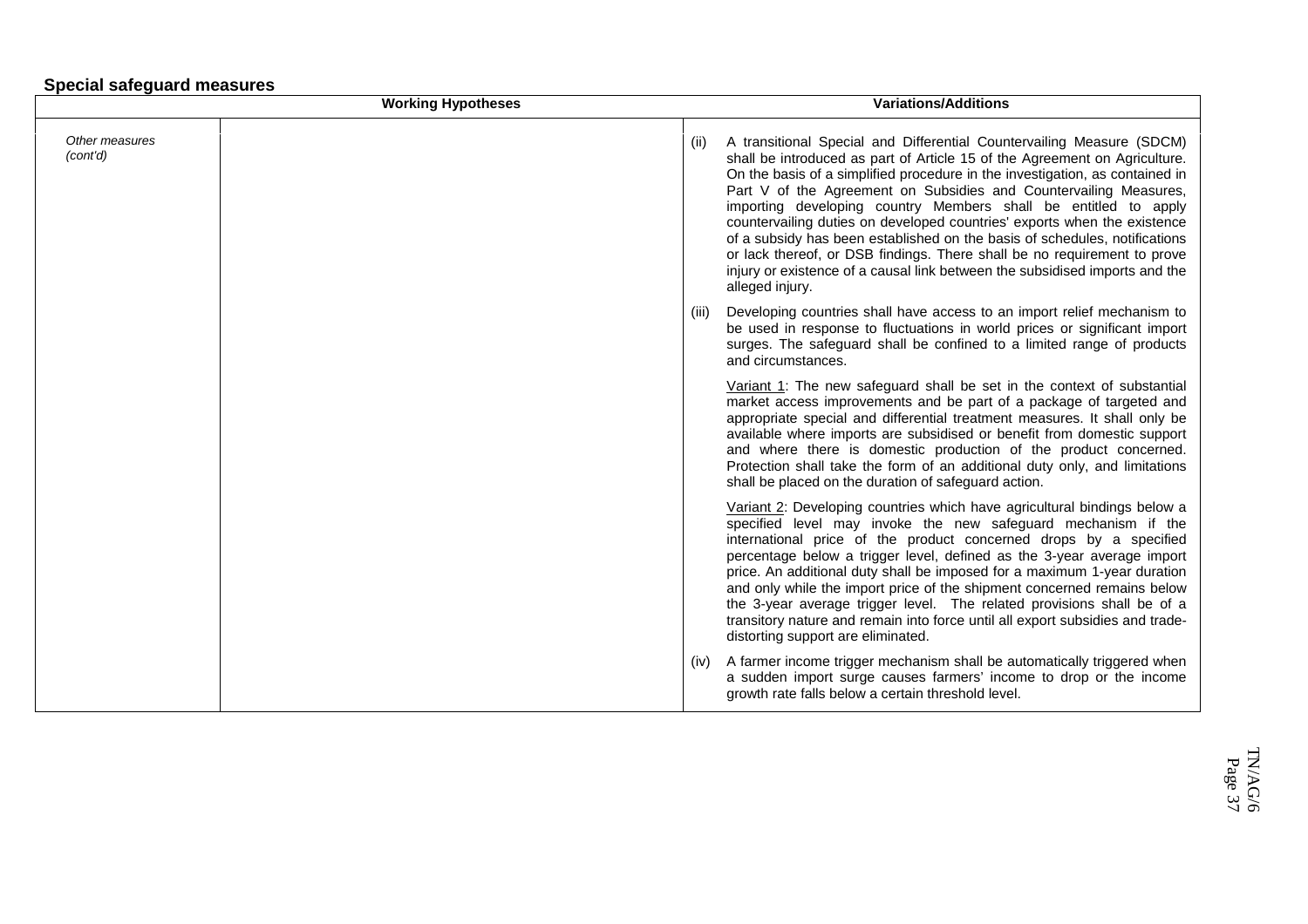## **Importing state trading enterprises**

|                                                       | <b>Working Hypotheses</b>                                       |       | <b>Variations/Additions</b>                                                                                                                                                                                                                                                                                                                                                    |
|-------------------------------------------------------|-----------------------------------------------------------------|-------|--------------------------------------------------------------------------------------------------------------------------------------------------------------------------------------------------------------------------------------------------------------------------------------------------------------------------------------------------------------------------------|
| Scope of entities to<br>which additional /            | Strengthened disciplines to apply to state trading enterprises. | (i)   | As per paragraph 1 of the Understanding on the Interpretation of<br>Article XVII and the related illustrative list (document G/STR/4).                                                                                                                                                                                                                                         |
| improved disciplines<br>would be applicable           |                                                                 | (ii)  | The applicable disciplines shall be different for importing and for exporting<br>state trading enterprises.                                                                                                                                                                                                                                                                    |
| <b>Specific disciplines</b>                           |                                                                 | (i)   | The modalities to be established shall be without prejudice to Members'<br>rights and obligations under GATT Article XVII and the related<br>Understanding.                                                                                                                                                                                                                    |
|                                                       |                                                                 | (ii)  | Special rights and [single desk] privileges of importing state trading<br>enterprises shall be prohibited.                                                                                                                                                                                                                                                                     |
|                                                       |                                                                 | (iii) | Members shall not restrict the right of any interested entity to import, or to<br>purchase for import, agricultural products.                                                                                                                                                                                                                                                  |
|                                                       |                                                                 | (iv)  | The legal status and the special rights and privileges of import monopolies<br>shall not be affected by these modalities if their business activities are<br>conducted in accordance with the requirements of GATT Article XVII.                                                                                                                                               |
|                                                       |                                                                 | (v)   | The state trading enterprises which are engaged in commercial activities<br>[whether importation or exportation] shall not be responsible for carrying<br>out domestic regulatory functions, such as administration of tariff quotas,<br>setting [and enforcement] of technical, sanitary/phytosanitary, or quality<br>standards.                                              |
|                                                       |                                                                 | (vi)  | Issue of single desk buyer or seller to be discussed when the negotiations<br>on the Interaction between Trade and Competition Policy are completed in<br>the relevant WTO forum.                                                                                                                                                                                              |
| <b>Specific disciplines -</b><br><b>Tariff quotas</b> |                                                                 | (i)   | State trading entities having responsibility for managing [WTO] tariff<br>quotas to be subject to the same general rules and disciplines governing<br>tariff quota administration.                                                                                                                                                                                             |
|                                                       |                                                                 | (ii)  | The right to import which is in the first instance allocated to a state trading<br>entity shall be transferred to private traders in case of under-utilisation of<br>the tariff quota concerned over a certain period.                                                                                                                                                         |
|                                                       |                                                                 | (iii) | Import rights shall be transferred to private entities if tariff quotas register<br>fill rates below 50 per cent over a 3-year period. The applied out-of-quota<br>duty shall be reduced to the in-quota level. Where out-of-quota imports<br>are occurring but the tariff quota is not filled, any unused quantity shall be<br>rolled-over to the following importing period. |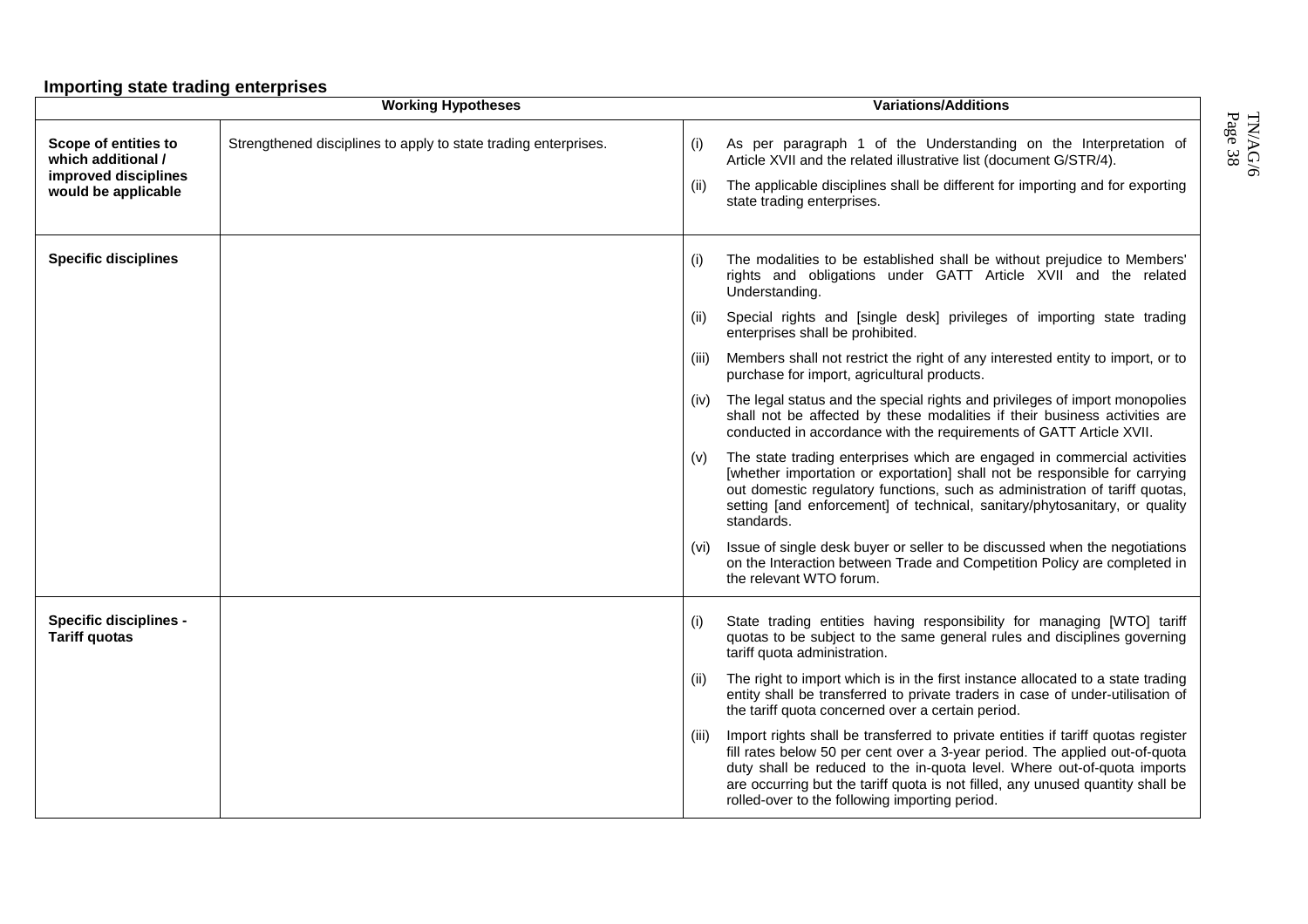## **Importing state trading enterprises**

|                                                         | <b>Working Hypotheses</b>    | <b>Variations/Additions</b> |                                                                                                                                                                                                                                                                                                                                                                           |
|---------------------------------------------------------|------------------------------|-----------------------------|---------------------------------------------------------------------------------------------------------------------------------------------------------------------------------------------------------------------------------------------------------------------------------------------------------------------------------------------------------------------------|
| <b>Specific disciplines - Tariff</b><br>quotas (cont'd) |                              | (iv)                        | Members shall implement any of the following two proposals, depending<br>upon which results in a greater share of direct imports. Members shall<br>increase the share of direct imports under tariff quotas through entities<br>other than import state trading enterprises:                                                                                              |
|                                                         |                              |                             | (a) to 30 per cent upon implementation of this Agreement, increasing to<br>50 per cent through phased commitments made in equal annual<br>instalments over a 5-year period, or                                                                                                                                                                                            |
|                                                         |                              |                             | by 20 per cent from the levels in effect in implementation of this<br>(b)<br>Agreement, in equal annual instalments over a 5-year period.                                                                                                                                                                                                                                 |
| Transparency /<br>notification<br>requirements          | Transparency to be enhanced. | (i)                         | Members maintaining an importing state trading enterprise shall respond<br>within 30 days to requests by other Members for information regarding<br>that state trading enterprise. Such requests may relate to specific<br>information on a transaction basis, including inter alia, quantity, source of<br>imports, and contract specifications identified by end-users. |
|                                                         |                              | (ii)                        | Members undertake to notify, on an annual basis, the following<br>information with respect to imports of agricultural products by state trading<br>enterprises: the volume, price and origin of imports; the domestic sales<br>price; the basic elements of the annual business plans made by state<br>trading enterprises in connection with imports.                    |
|                                                         |                              | (iii)                       | Importing state trading enterprises shall not be required to provide<br>transaction specific information on a mandatory basis.                                                                                                                                                                                                                                            |
| S&D                                                     |                              | (i)                         | Importing state trading enterprises which fulfill rural development and food<br>security objectives shall continue to play a positive role in developing<br>countries.                                                                                                                                                                                                    |
|                                                         |                              | (ii)                        | There should be no additional disciplines other than those specified in<br>GATT Article XVII and the Understanding on the Interpretation of GATT<br>Article XVII in respect of state trading enterprises of single commodity<br>exporters. <sup>9</sup>                                                                                                                   |
|                                                         |                              | (iii)                       | The disciplines shall be differentiated for developing countries which are<br>net-food importers, importers of staple foods [and small island developing<br>states].                                                                                                                                                                                                      |

<sup>&</sup>lt;sup>9</sup> Defined by the proponent as developing countries for which the bulk of agricultural exports comprises one or two commodities.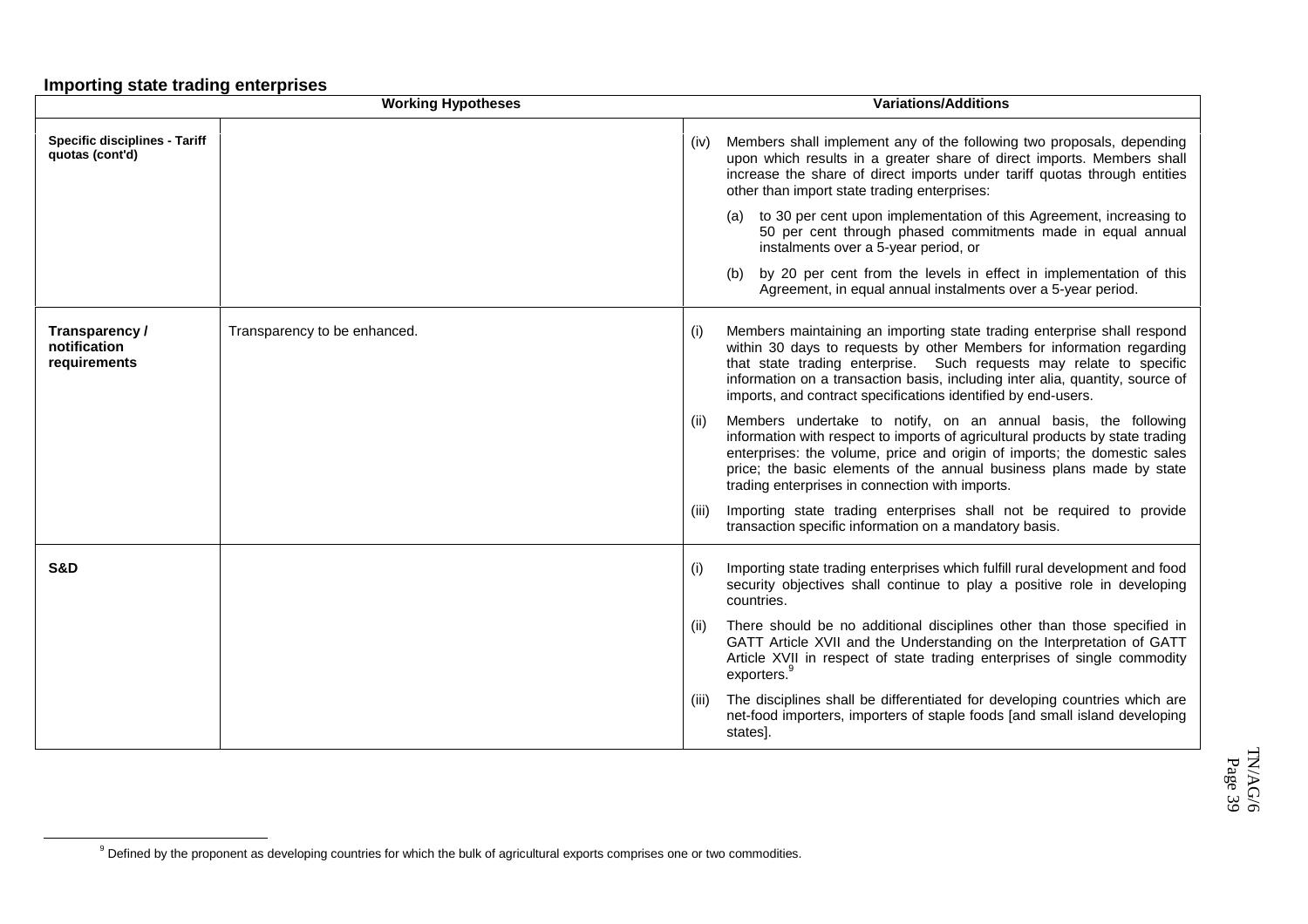|                             | <b>Working Hypotheses</b> |       | <b>Variations/Additions</b>                                                                                                                                                                                                                                                                                                    |
|-----------------------------|---------------------------|-------|--------------------------------------------------------------------------------------------------------------------------------------------------------------------------------------------------------------------------------------------------------------------------------------------------------------------------------|
| <b>Preferential schemes</b> |                           |       |                                                                                                                                                                                                                                                                                                                                |
| Preferential<br>margins     |                           | (i)   | Where tariff rates under preferential trade regimes are lower than MFN<br>rates for products of substantial export interest to, and originating in,<br>vulnerable <sup>10</sup> countries, the rates of reduction applied by developed<br>countries shall not exceed 15 per cent.                                              |
|                             |                           | (ii)  | Preference-giving Members shall maintain the preferential margins [in<br>nominal terms].                                                                                                                                                                                                                                       |
|                             |                           | (iii) | Agricultural producers in developing countries, shall be adequately<br>compensated for the continuing erosion of preference margins.                                                                                                                                                                                           |
| Trade<br>preferences        |                           | (i)   | Members to improve the transparency, stability, and predictability of<br>existing [reciprocal] [non-reciprocal] [GSP schemes] [preferential trade<br>arrangements]. These will become binding commitments in the framework<br>of the Agreement on Agriculture.                                                                 |
|                             |                           |       | Variant 1: Members shall elaborate the principles governing the<br>imposition of conditions and granting of benefits under [GSP schemes]<br>[reciprocal and non-reciprocal preferences]. Compliance with these<br>principles will be examined in the framework of the Agreement on<br>Agriculture.                             |
|                             |                           |       | Variant 2: The facility currently available to least-developed countries that<br>enables special WTO compatible market access arrangements with<br>developed countries, on terms that do not require the extension of<br>reciprocal preferences, shall be extended to small vulnerable agricultural<br>exporters. <sup>1</sup> |
|                             |                           | (ii)  | New or enhanced preferences to be made over and above the terms and<br>conditions of existing preferential market access.                                                                                                                                                                                                      |

<sup>&</sup>lt;sup>10</sup> Defined by the proponents as: least-developed countries, net food-importing developing countries, small island developing states, landlocked countries and single commodity exporting countries.

<sup>&</sup>lt;sup>11</sup> Defined by the proponents as developing countries which face specific geographical/structural/economic rigidities consequent on very small size an physical constraints.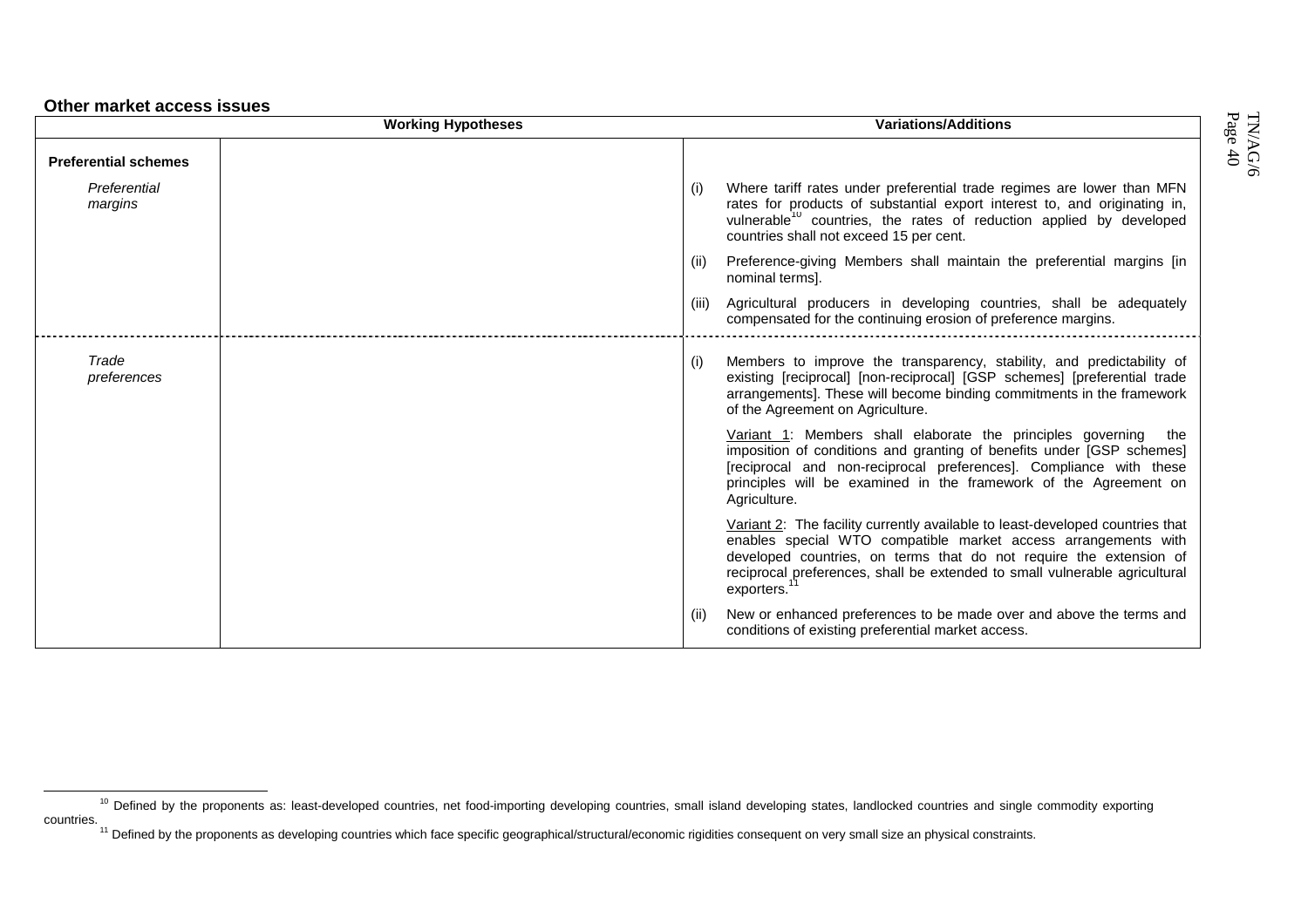|                               | <b>Working Hypotheses</b> | <b>Variations/Additions</b>                                                                                                                                                                                                                                                                                                                                                                                                                                                                                                          |
|-------------------------------|---------------------------|--------------------------------------------------------------------------------------------------------------------------------------------------------------------------------------------------------------------------------------------------------------------------------------------------------------------------------------------------------------------------------------------------------------------------------------------------------------------------------------------------------------------------------------|
| Trade preferences<br>(cont'd) | (iii)                     | Developed countries [and the more advanced among developing<br>countries] shall enhance the market access opportunities in favour of<br>[least-developed countries] [net food-importing countries] [land-locked<br>countries] [small island developing states] [African countries] [small<br>vulnerable agricultural exporters <sup>12</sup> ] [vulnerable countries <sup>13</sup> ], for example in<br>terms of duty-free or low-duty tariff quota access to products originating in,<br>or of export interest to, these countries. |
|                               |                           | Variant 1: To this effect, a list of agricultural products that are produced<br>and exported on a commercial basis shall be elaborated.                                                                                                                                                                                                                                                                                                                                                                                              |
|                               |                           | Variant 2: A list of such products shall be bound in developed<br>[developing] countries' Schedules.                                                                                                                                                                                                                                                                                                                                                                                                                                 |
|                               |                           | Variant $3$ : The list of agricultural products of export interest to African<br>countries shall comprise those products that are essential for product<br>diversification; and/or "dynamic" products showing a high growth potential<br>in world markets and would provisionally include: cotton, sisal, hemp and<br>other textile crops, hides and skins, tobacco, oilseeds, coffee and<br>products thereof, tea and products thereof, cocoa and products thereof,<br>fresh and processed fruit and vegetables, and cassava.       |
|                               | (iv)                      | Preferential trade arrangements shall not have a negative impact on<br>developing countries which are not a party to such arrangements.                                                                                                                                                                                                                                                                                                                                                                                              |
| <b>Food safety</b>            | (i)                       | Food safety issues to be addressed in other fora, including the SPS<br>Committee.                                                                                                                                                                                                                                                                                                                                                                                                                                                    |
|                               | (ii)                      | The application of precaution under Article 5.7 of the SPS Agreement<br>shall be clarified in the following manner:                                                                                                                                                                                                                                                                                                                                                                                                                  |
|                               |                           | measures shall be proportionate and no more trade restrictive than is<br>required to achieve the appropriate level of protection determined by<br>Members;                                                                                                                                                                                                                                                                                                                                                                           |
|                               |                           | measures shall not be discriminatory;                                                                                                                                                                                                                                                                                                                                                                                                                                                                                                |
|                               |                           | the goal should be to achieve consistency in the application of the<br>level of protection that Members consider to be appropriate in similar<br>situations;                                                                                                                                                                                                                                                                                                                                                                         |

<sup>&</sup>lt;sup>12</sup> See previous footnote.

<sup>&</sup>lt;sup>13</sup> Defined by the proponents as: least-developed countries, net food-importing developing countries, small island developing states, landlocked countries and single commodity exporting countries.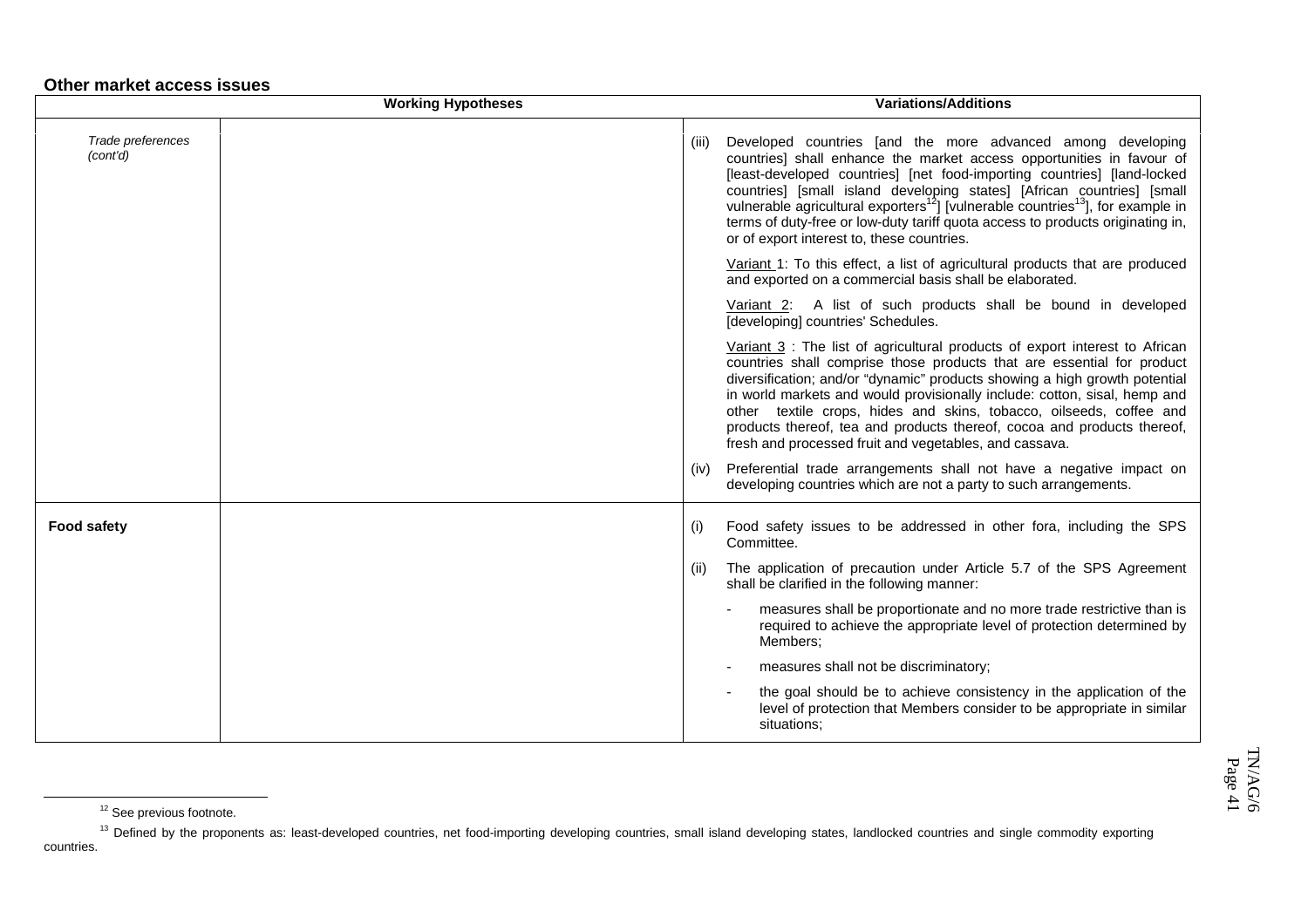|                      | <b>Working Hypotheses</b> | <b>Variations/Additions</b>                                                                                                                                                                                                                                                                                                                                                                    |
|----------------------|---------------------------|------------------------------------------------------------------------------------------------------------------------------------------------------------------------------------------------------------------------------------------------------------------------------------------------------------------------------------------------------------------------------------------------|
| Food safety (cont'd) |                           | there shall be a prior need to examine the constant benefits and<br>costs of action and lack of action. This examination must consider<br>whether another measure, less trade-restrictive, is reasonably<br>available;                                                                                                                                                                         |
|                      |                           | measures, although provisional, could be maintained on certain<br>conditions, notably because scientific data remain incomplete,<br>imprecise, or inconclusive. However, the maintenance of the<br>measures should take account of the development of scientific<br>knowledge. Hence, there should be re-evaluation of the data and the<br>measures as new scientific information is obtained. |
|                      |                           | measures shall be based upon scientific evidence coming from<br>qualified sources, but not necessarily that of the majority of the<br>scientific community.                                                                                                                                                                                                                                    |
|                      |                           | Article 5.7 of the SPS Agreement shall be interpreted in line with the<br>(iii)<br>relevant Appellate Body Decisions <sup>14</sup>                                                                                                                                                                                                                                                             |
| S&D - Food<br>safety |                           | Members shall provide technical assistance to developing countries in the<br>(i)<br>context of the SPS Agreement.                                                                                                                                                                                                                                                                              |
|                      |                           | Members shall promote access by developing countries to knowledge and<br>(ii)<br>technical infrastructures needed to ensure compliance with food safety<br>standards in developed country markets.                                                                                                                                                                                             |
|                      |                           | Clear provisions to address the difficulties encountered by developing<br>(iii)<br>countries in the context of the SPS Agreement, in particular in relation to<br>non-tariff barriers taking the form of sanitary measures.                                                                                                                                                                    |
| Labelling            |                           | Mandatory labelling to be addressed in other fora, including the TBT<br>(i)<br>Committee.                                                                                                                                                                                                                                                                                                      |
|                      |                           | Members shall develop a common understanding, interpretation or<br>(ii)<br>guidance, on the criteria and guidelines for the implementation of<br>mandatory labelling requirements for food and agricultural products.                                                                                                                                                                          |

<sup>14</sup> See relevant sections of *EC - Measures concerning meat and meat products* (Hormones), AB-1997-4, as well as the decision taken by the Appellate Body on *Japan - Measures affecting agricultural products*, AB-1998-8.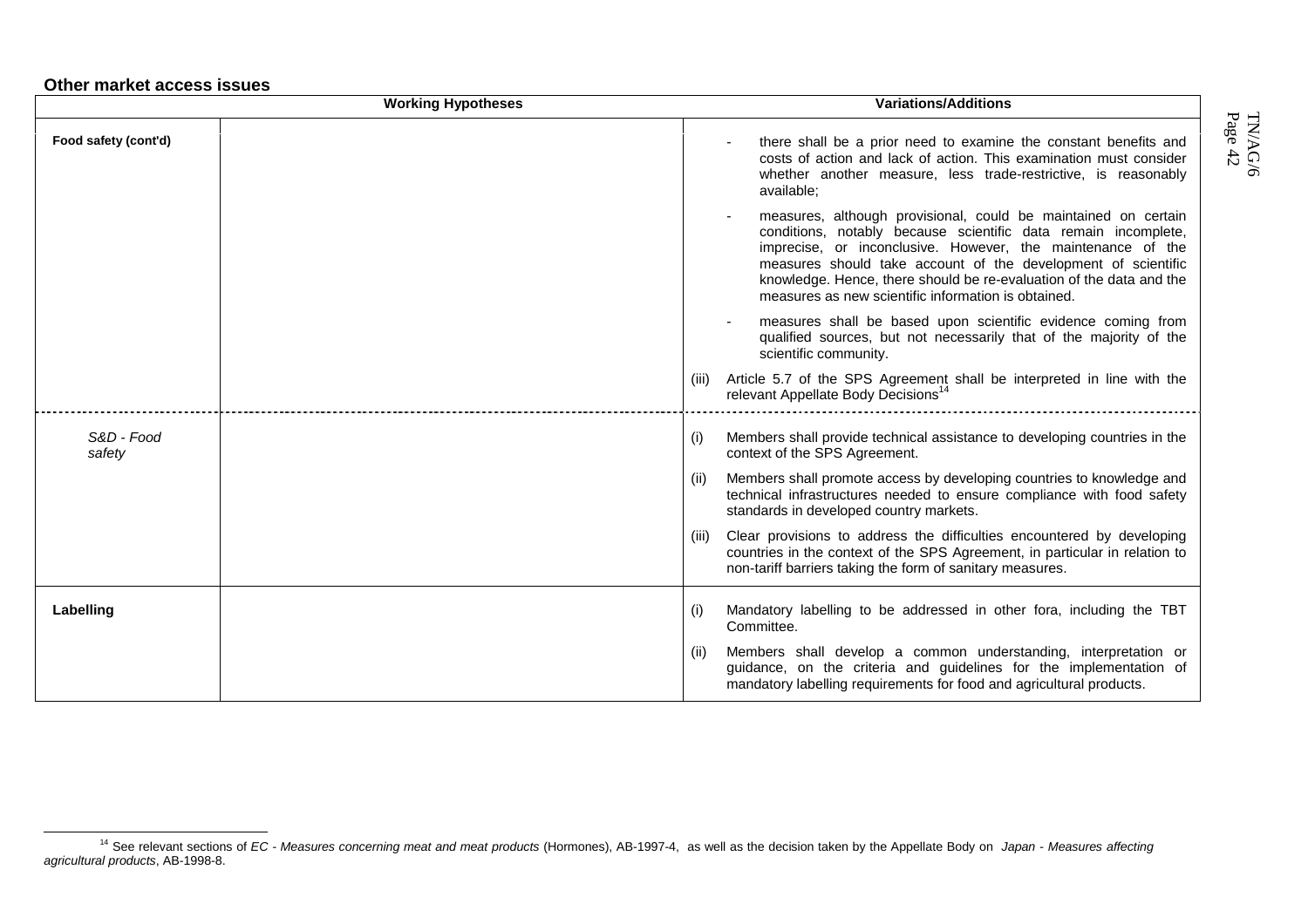|                             | <b>Working Hypotheses</b> | <b>Variations/Additions</b>                                                                                                                                                     |
|-----------------------------|---------------------------|---------------------------------------------------------------------------------------------------------------------------------------------------------------------------------|
| Geographical<br>indications |                           | Geographical indications to be addressed in other fora, including the<br>(i)<br><b>TRIPS Council.</b>                                                                           |
|                             |                           | The protection afforded by Article 23 of the TRIPS Agreement to the<br>(ii)<br>geographical indications of wines and spirits shall be extended to all<br>agricultural products. |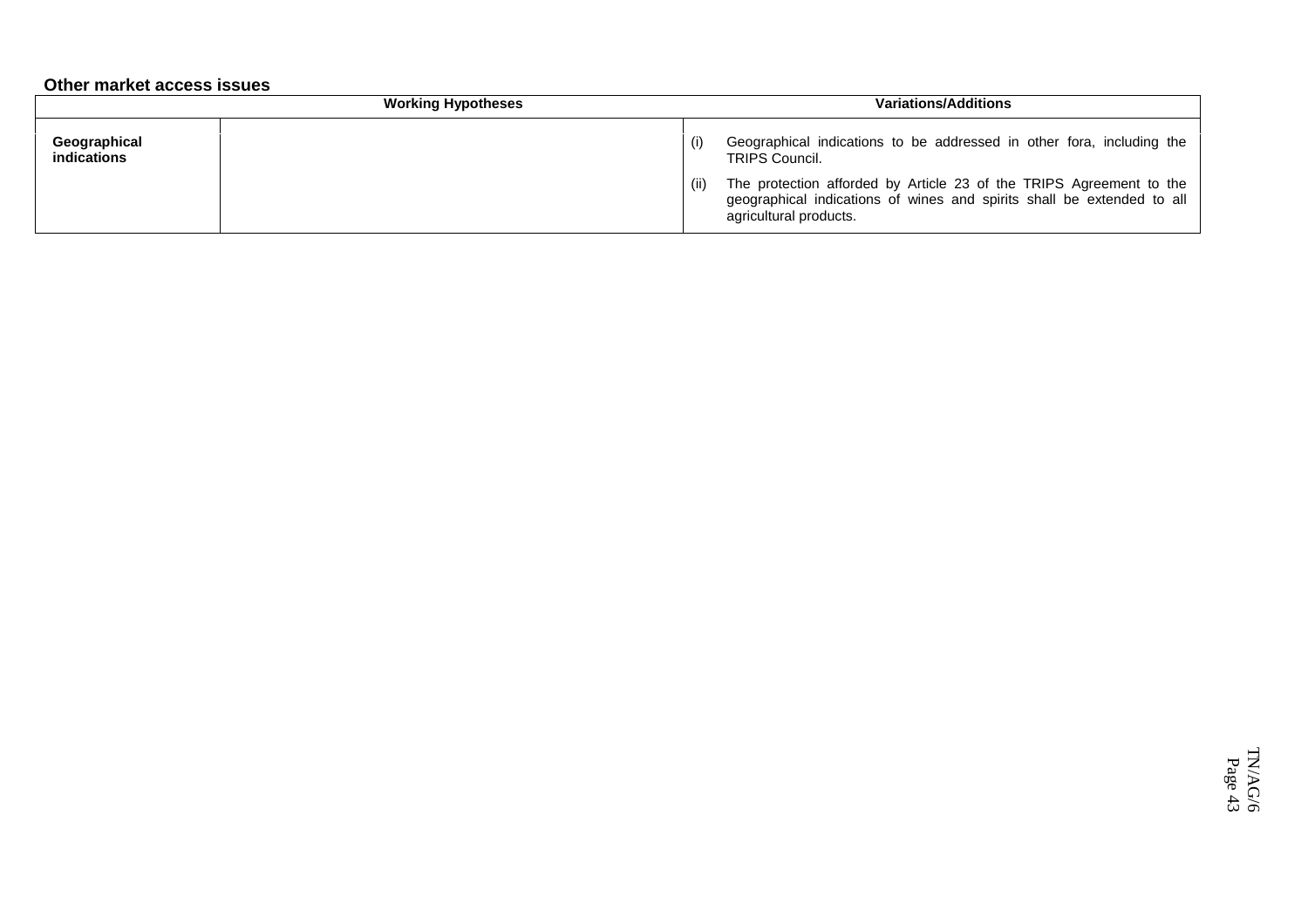|                                                                                  | <b>Working Hypotheses</b>                                                                                                                                              |       | <b>Variations/Additions</b>                                                                                                                                                                                                                                                                                                              |
|----------------------------------------------------------------------------------|------------------------------------------------------------------------------------------------------------------------------------------------------------------------|-------|------------------------------------------------------------------------------------------------------------------------------------------------------------------------------------------------------------------------------------------------------------------------------------------------------------------------------------------|
| Policy coverage of<br>further commitments                                        | The policy coverage of further commitments shall be the export<br>subsidies specified in Article 9.1 of the Agreement on Agriculture.                                  | (i)   | No new forms of export subsidies other than those listed in Article 9.1 of<br>the Agreement on Agriculture shall be introduced.                                                                                                                                                                                                          |
|                                                                                  |                                                                                                                                                                        | (ii)  | The policy coverage set out in Article 9.1 shall be maintained depending<br>on the treatment of other types of export supports such as export credits,<br>insurance and guarantee schemes and support which can be given by<br>export state trading enterprises.                                                                         |
|                                                                                  |                                                                                                                                                                        | (iii) | The policy coverage set out in Article 9.1 shall be extended to cover<br>domestic support measures for specific products which meet the following<br>criteria:                                                                                                                                                                           |
|                                                                                  |                                                                                                                                                                        |       | measures classified as price-linked compensatory payments; and                                                                                                                                                                                                                                                                           |
|                                                                                  |                                                                                                                                                                        |       | more than {Y} per cent of products benefiting from the measures<br>above is exported.                                                                                                                                                                                                                                                    |
|                                                                                  |                                                                                                                                                                        | (iv)  | Article 9.1(d) shall be clarified regarding some forms of export promotion<br>permitted under this provision.                                                                                                                                                                                                                            |
| <b>Product specificity of</b><br>commitments                                     | The product specificity of commitments, for both quantity and<br>budgetary outlays, shall be as specified in Members' Schedules with<br>respect to final bound levels. | (i)   | Commitments shall apply to all products or group of products, including<br>processed products, where exports of such products are subsidised<br>through practices in Article 9.1 of the Agreement on Agriculture.                                                                                                                        |
| <b>Base levels</b>                                                               | The base levels for commitments, for both quantity and budgetary<br>outlays, shall be the final bound levels as specified in Members'                                  | (i)   | Base levels can be adjusted depending on the results of the negotiations<br>on other forms of export support.                                                                                                                                                                                                                            |
|                                                                                  | Schedules.                                                                                                                                                             | (ii)  | More representative current base levels may need to be defined for some<br>countries, particularly countries with economies in transition.                                                                                                                                                                                               |
|                                                                                  |                                                                                                                                                                        | (iii) | The base level for the staging of further commitments in developed<br>countries shall be the average actual subsidy level for the years 1995-<br>2000 or the bound level for the year 2000, whichever is lower.                                                                                                                          |
| Formula/targets for<br>further commitments,<br>implementation period,<br>staging |                                                                                                                                                                        | (i)   | Budgetary and quantitative reductions of 50% from final bound levels as<br>specified in Schedules from the first day of implementation followed by<br>equal annual reductions leading to elimination and prohibition after three<br>[to five] years for developed countries and [six] [five to seven] years for<br>developing countries. |
|                                                                                  |                                                                                                                                                                        | (ii)  | Scheduled outlays and quantity commitments shall be reduced to zero<br>through equal instalments over five years, with special and differential<br>treatment for developing countries.                                                                                                                                                   |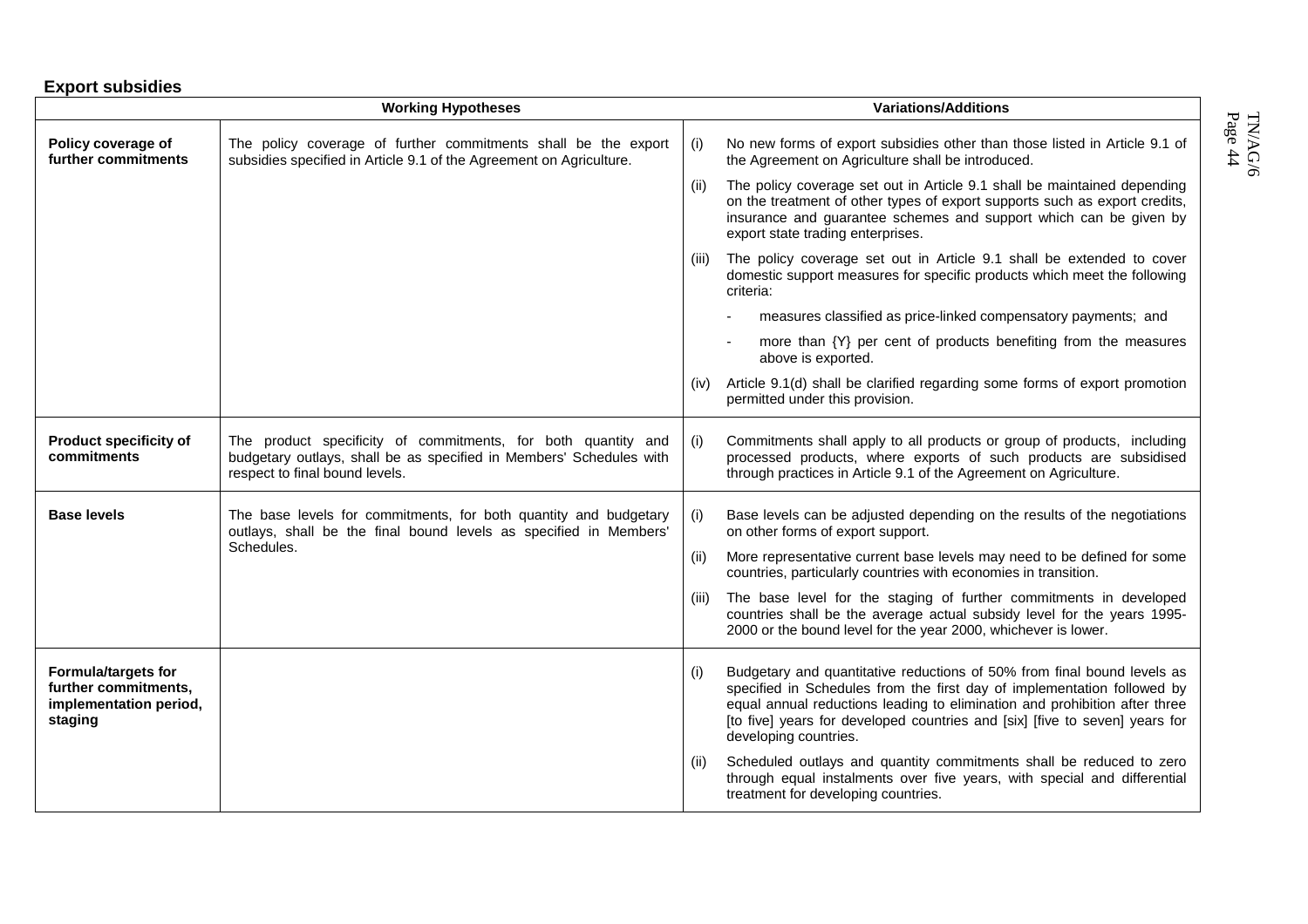## **Export subsidies**

|                                                                       |      | <b>Working Hypotheses</b>                                                                                                                                                                      |       | <b>Variations/Additions</b>                                                                                                                                                                                                                                                                                                                                                                                                                                                          |
|-----------------------------------------------------------------------|------|------------------------------------------------------------------------------------------------------------------------------------------------------------------------------------------------|-------|--------------------------------------------------------------------------------------------------------------------------------------------------------------------------------------------------------------------------------------------------------------------------------------------------------------------------------------------------------------------------------------------------------------------------------------------------------------------------------------|
| Formula/targets for further<br>commitments,<br>implementation period, |      |                                                                                                                                                                                                | (iii) | Export subsidies shall be reduced using the Uruguay Round approach.<br>There shall be no down payments.                                                                                                                                                                                                                                                                                                                                                                              |
| staging (cont'd)                                                      |      |                                                                                                                                                                                                | (iv)  | Reduction commitments (to zero) shall be implemented over a six-year<br>period commencing in the year 2005, in equal annual instalments.                                                                                                                                                                                                                                                                                                                                             |
|                                                                       |      |                                                                                                                                                                                                | (v)   | In addition to budgetary outlays and quantity commitments, reduction<br>commitments (in equal instalments) shall also be established on the unit<br>value for each category of export subsidies as defined in the Uruguay<br>Round. The base level to be used shall be 64% of the average unit value<br>of export subsidy during the base period 1986 to 1990.                                                                                                                       |
|                                                                       |      |                                                                                                                                                                                                | (vi)  | Domestic support measures that have the same effect as export subsidies<br>shall be reduced according to the formula for export subsidy reductions to<br>be worked out in the negotiations. Reductions shall start from 64% of the<br>budgetary outlay and 79% of the quantities benefiting from such support<br>in the base period 1986-1990.                                                                                                                                       |
|                                                                       |      |                                                                                                                                                                                                | (vii) | In the case that Members shall agree to an overall export subsidy<br>reduction of [X] percent, for a specific product or product group a Member<br>may choose to reduce the export subsidy by a lower rate than the agreed<br>overall percentage export subsidy reduction agreed, provided that the<br>Member undertakes a corresponding above-average reduction, multiplied<br>by a factor of [Y] and measured on a value and volume basis, on another<br>product or product group. |
|                                                                       |      |                                                                                                                                                                                                |       | (viii) For incorporated products as defined in Article 9.1(f) of the Agreement on<br>Agriculture, reduction commitments shall be undertaken on a non-<br>aggregated basis for budgetary outlays.                                                                                                                                                                                                                                                                                     |
|                                                                       |      |                                                                                                                                                                                                | (ix)  | The degree of product aggregation shall be related to the extent of the<br>reductions: the deeper the cuts, the larger the product aggregates.                                                                                                                                                                                                                                                                                                                                       |
|                                                                       |      |                                                                                                                                                                                                | (x)   | It shall be provided that, for equity, no Member is constrained to grant<br>export subsidies during the implementation period for reduction<br>commitments on all forms of export subsidies.                                                                                                                                                                                                                                                                                         |
| S&D                                                                   | (i)  | The exemptions for developing countries under Article 9.4 for the<br>transport and marketing subsidies set out in Article 9.1(d) and (e)<br>of the Agreement on Agriculture shall be extended. | (i)   | Article 9.4 of the Agreement on Agriculture shall be continued [and<br>amended to include export assistance schemes usually provided by<br>developing countries][but with a clear end date].                                                                                                                                                                                                                                                                                         |
|                                                                       | (ii) | Developing countries shall benefit of a longer time-frame (smaller<br>annual cuts) for implementing their further export subsidy<br>commitments.                                               | (ii)  | Developing countries' exemptions shall be extended to Article 9.1(a), (b),<br>(c) and (f) in cases of unforeseen circumstances, for developmental<br>objectives and for food security purposes. Alternatively, developing<br>countries shall be afforded a more general exemption for subsidies under<br>Article 9.1(a) to (c) of the Agreement on Agriculture.                                                                                                                      |

TN/AG/6  $\begin{array}{lcl} \text{TN} / \text{AG} / 6 \\ \text{Page 45} \end{array}$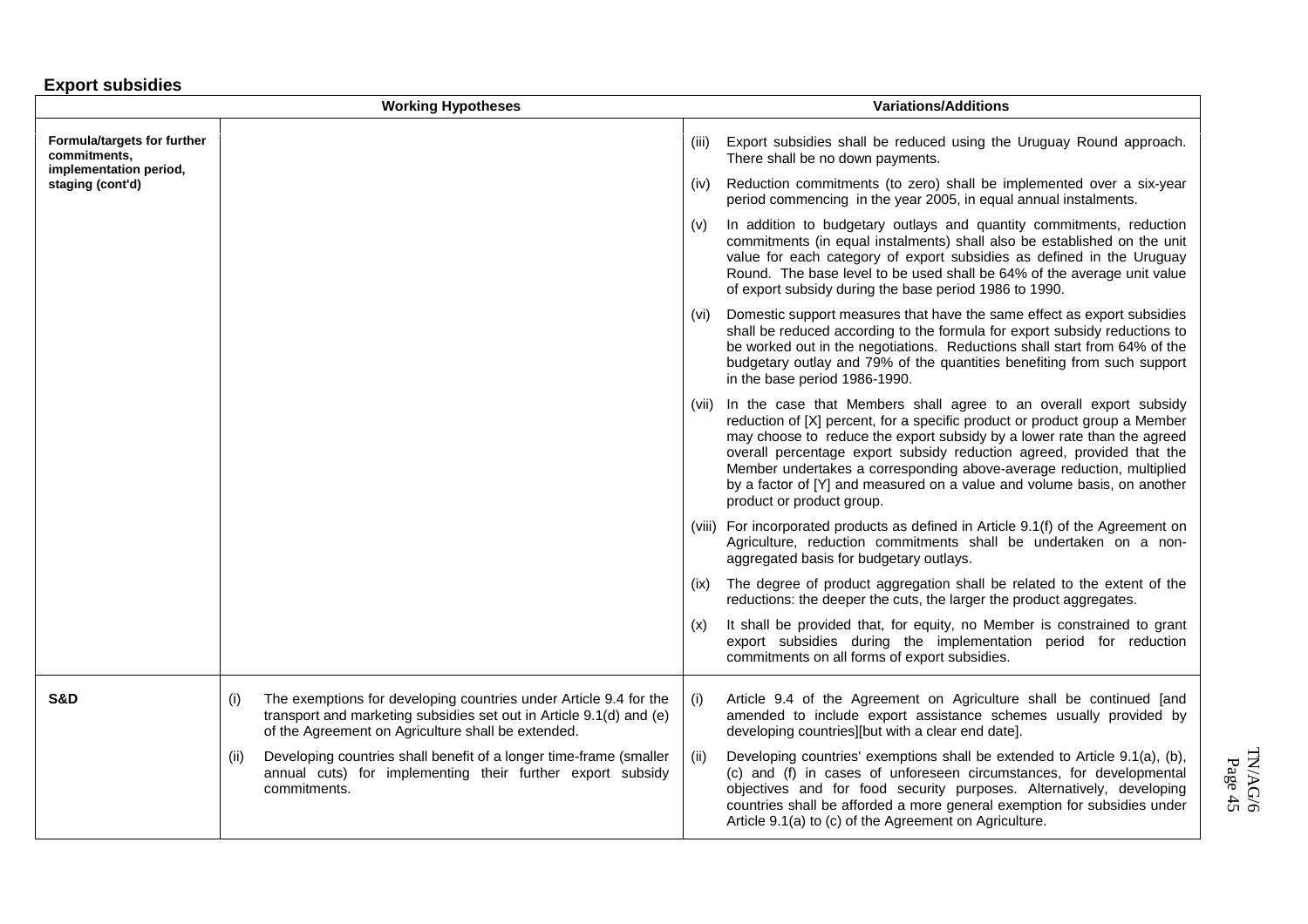### **Export subsidies**

|                     | <b>Working Hypotheses</b>                                                                                    | <b>Variations/Additions</b>                                                                                                                                                                                                                                                                                                                                                                                                                     |
|---------------------|--------------------------------------------------------------------------------------------------------------|-------------------------------------------------------------------------------------------------------------------------------------------------------------------------------------------------------------------------------------------------------------------------------------------------------------------------------------------------------------------------------------------------------------------------------------------------|
| S&D (cont'd)        | Least-developed countries shall not be required to make further<br>(iii)<br>commitments on export subsidies. | If general export subsidies are to be permitted in other Member countries,<br>(iii)<br>then equivalent provisions to those of Article 27 and Annex VII of the<br>Agreement on Subsidies and Countervailing Measures, or some other<br>flexibility, shall be incorporated to the Agreement on Agriculture for<br>developing countries with GDP per capita of less than \$1,000.                                                                  |
|                     |                                                                                                              | Until a developing country reaches a certain stage of export<br>(iv)<br>competitiveness (3.25% of world trade of the products concerned) the<br>support provided by that developing country to subsistence products and<br>certain other crops should not be subject to commitments (as set out in<br>the SCM Agreement).                                                                                                                       |
|                     |                                                                                                              | Developing country Members shall stage further reduction commitments<br>(v)<br>from the final bound levels established as a result of the Uruguay Round,<br>with the flexibility to implement commitments over a ten-year period<br>commencing in the year 2008.                                                                                                                                                                                |
|                     |                                                                                                              | Any new commitments through any instrument in market access,<br>(vi)<br>domestic support, and export subsidies for developing countries shall be<br>no more than half of the commitments of developed countries.                                                                                                                                                                                                                                |
|                     |                                                                                                              | (vii) Reductions in export subsidies, with a view of phasing out, by developed<br>countries for products of export interest to developing countries shall be<br>completed between September 2003 and 1 January 2005.                                                                                                                                                                                                                            |
|                     |                                                                                                              | (viii) No exports shall be allowed to least-developed countries, vulnerable<br>countries in transition and NFIDCs for agricultural products supported by<br>export competition instruments where such products or their direct<br>substitutes are produced in the importing country unless such exports and<br>type of export instruments are explicitly approved by importing Members<br>and notified by both importing and exporting Members. |
|                     |                                                                                                              | There shall be lower reduction percentages or no reduction in respect of<br>(ix)<br>quantities and outlays of products destined to LDCs and NFIDCs.                                                                                                                                                                                                                                                                                             |
|                     |                                                                                                              | There shall be prefixing of export refund rates for products destined to<br>(x)<br>LDCs and NFIDCs.                                                                                                                                                                                                                                                                                                                                             |
| <b>Other issues</b> |                                                                                                              | (i)<br>The provisions of Article 13(c) shall cease to apply as per Article 1(f) of<br>the Agreement on Agriculture.                                                                                                                                                                                                                                                                                                                             |
|                     |                                                                                                              | (ii)<br>Article 13(c) of the Agreement on Agriculture shall continue to apply to<br>export subsidies provided by any developing country Member that fully<br>conform with the provisions of Part V of the Agreement on Agriculture (as<br>revised by the present modalities), as reflected in each Member's<br>Schedule.                                                                                                                        |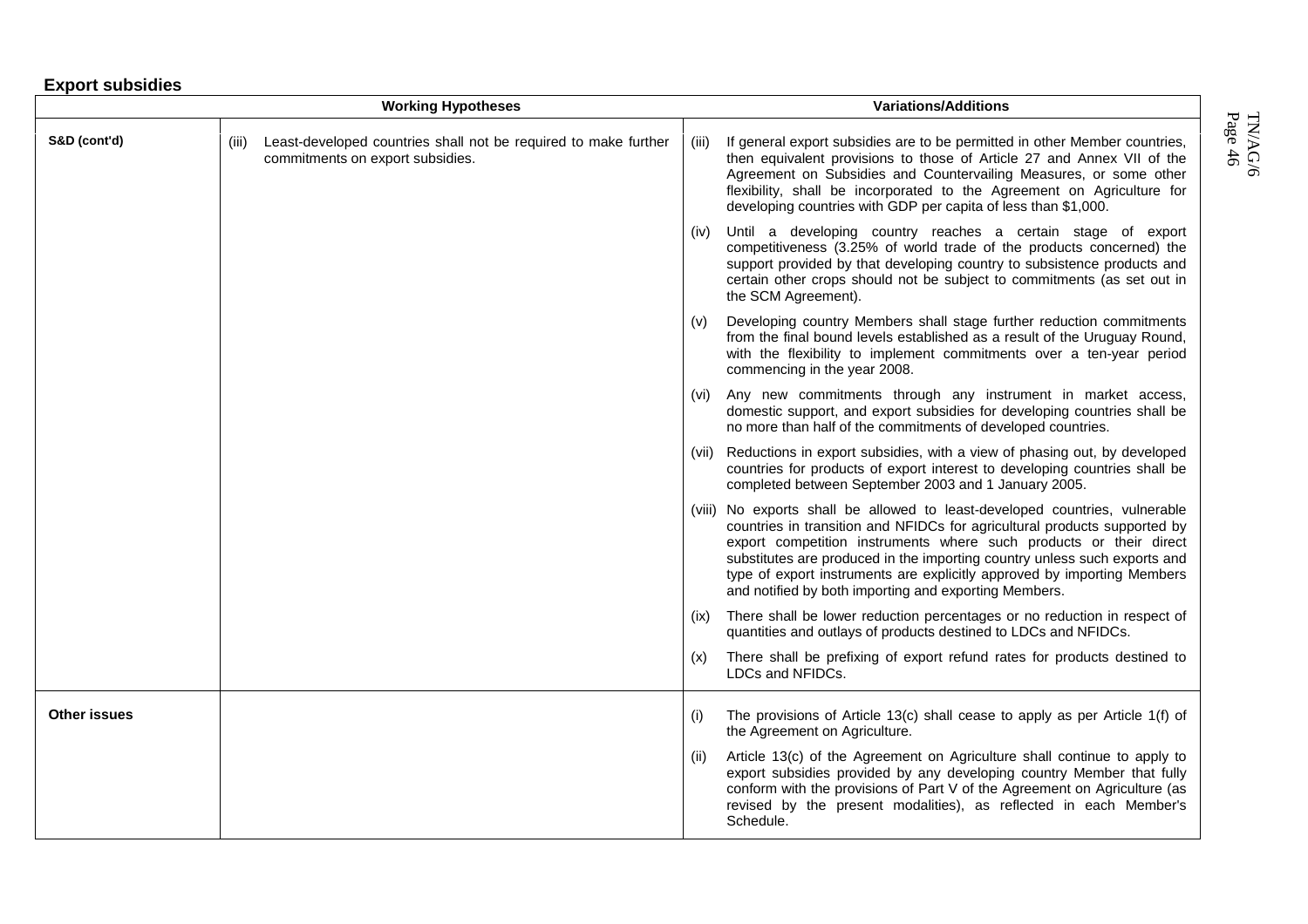## **Export subsidies**

|                       | <b>Working Hypotheses</b> | <b>Variations/Additions</b>                                                                                                                                                         |  |
|-----------------------|---------------------------|-------------------------------------------------------------------------------------------------------------------------------------------------------------------------------------|--|
| Other issues (cont'd) |                           | (iii)<br>Commitments on export subsidies may not be negotiated to limit the<br>scope of subsidies on exports of agricultural products as regards<br>individual or regional markets. |  |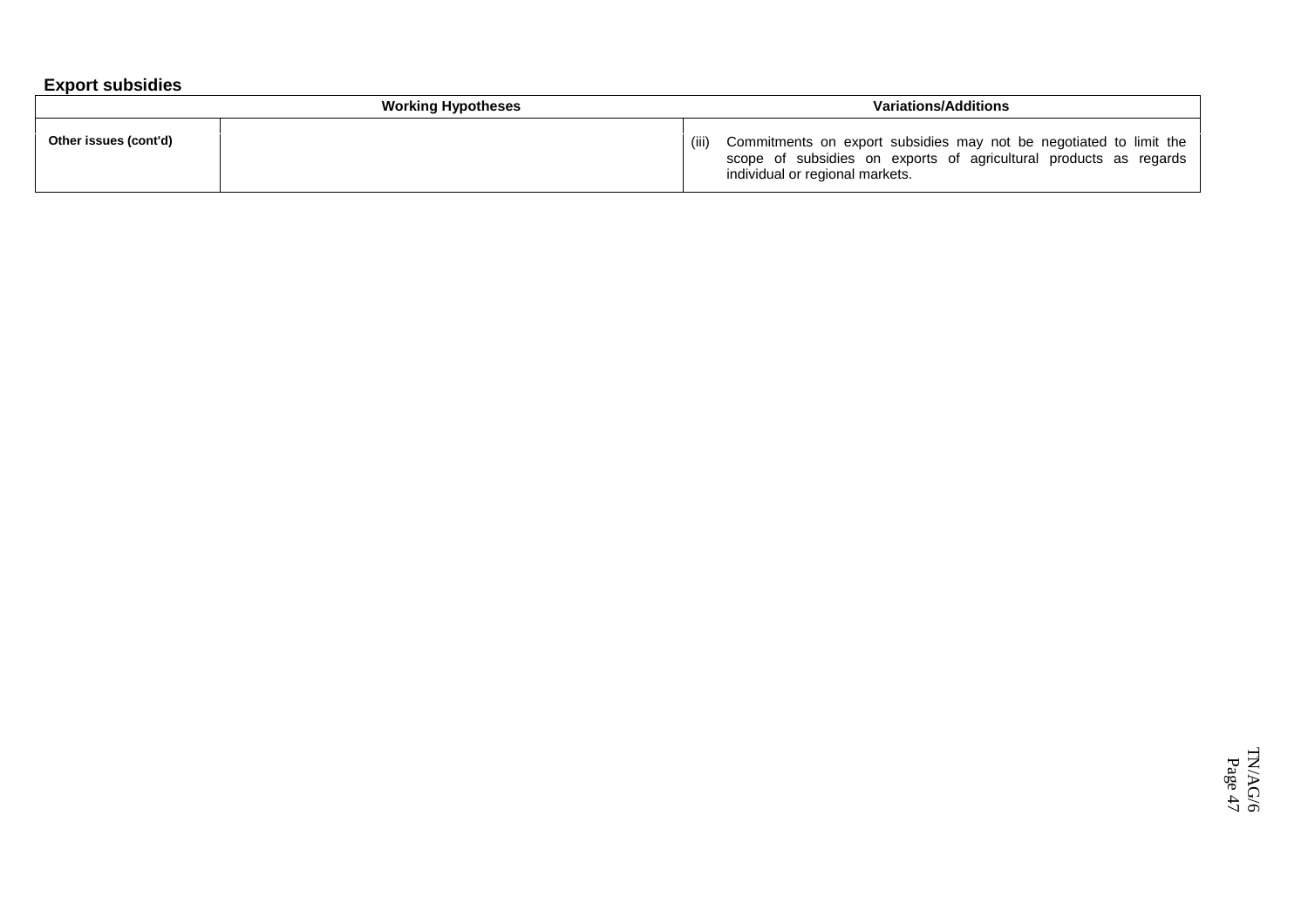|                  | <b>Working Hypotheses</b>                                                                                 |       | <b>Variations/Additions</b>                                                                                                                                                                                                                                                                                                                                                                                                                                                                                                                                                                                                                                                                                                                                                                                                                            | Page             |
|------------------|-----------------------------------------------------------------------------------------------------------|-------|--------------------------------------------------------------------------------------------------------------------------------------------------------------------------------------------------------------------------------------------------------------------------------------------------------------------------------------------------------------------------------------------------------------------------------------------------------------------------------------------------------------------------------------------------------------------------------------------------------------------------------------------------------------------------------------------------------------------------------------------------------------------------------------------------------------------------------------------------------|------------------|
| General approach | Disciplines shall be established for export credits, export credit<br>insurance and guarantee programmes. | (i)   | Export credits that comply with the agreed disciplines shall be deemed to<br>be in conformity with the provisions of the Agreement on Agriculture<br>regarding export competition. Export credits that do not comply with these<br>requirements shall be counted against each Member's export subsidies<br>reduction commitments as indicated in its Schedule, or otherwise<br>prohibited.                                                                                                                                                                                                                                                                                                                                                                                                                                                             | INAGO<br>Page 48 |
|                  |                                                                                                           | (ii)  | The subsidy element implicit in export credits, insurance and guarantees<br>schemes shall be determined and subject to reduction commitments<br>comparable to those that will apply to export subsidies [X per cent in<br>outlays/values and Y per cent in volumes].                                                                                                                                                                                                                                                                                                                                                                                                                                                                                                                                                                                   |                  |
|                  |                                                                                                           | (III) | Export credit commitment levels for each year of the implementation<br>period shall be specified in a Member's Schedule (based on a past<br>reference period). This will be expressed as :                                                                                                                                                                                                                                                                                                                                                                                                                                                                                                                                                                                                                                                             |                  |
|                  |                                                                                                           |       | in the case of budgetary outlays, the maximum level of granted<br>amounts for export credit that may be allocated or incurred in that<br>year in respect of the agricultural product or group of products<br>concerned; and                                                                                                                                                                                                                                                                                                                                                                                                                                                                                                                                                                                                                            |                  |
|                  |                                                                                                           |       | for export quantity reduction commitments, the maximum quantity of<br>an agricultural product or group of products in respect of which<br>export credits may be granted in that year.                                                                                                                                                                                                                                                                                                                                                                                                                                                                                                                                                                                                                                                                  |                  |
|                  |                                                                                                           | (iv)  | Members shall undertake the gradual reduction of the values and volumes<br>of agricultural exports with the notification of the base period data for<br>exports under government risk coverage, from which annual percentage<br>reductions shall be made. For Members without baseline data, the basis<br>of commitments could be the average values and volumes of exports of<br>major agricultural products in a preceding, multi-year reference period. A<br>low common cap shall be agreed upon, expressed as a percentage share<br>of these reference value and volume figures, which will be the maximum<br>permitted starting levels of exports with the governments' coverage of<br>non-commercial risks. These limits would be reduced annually by the<br>same percentages as applicable for export subsidy outlay and volume<br>commitments. |                  |
|                  |                                                                                                           | (v)   | Members shall consider maintaining the export credit provisions.                                                                                                                                                                                                                                                                                                                                                                                                                                                                                                                                                                                                                                                                                                                                                                                       |                  |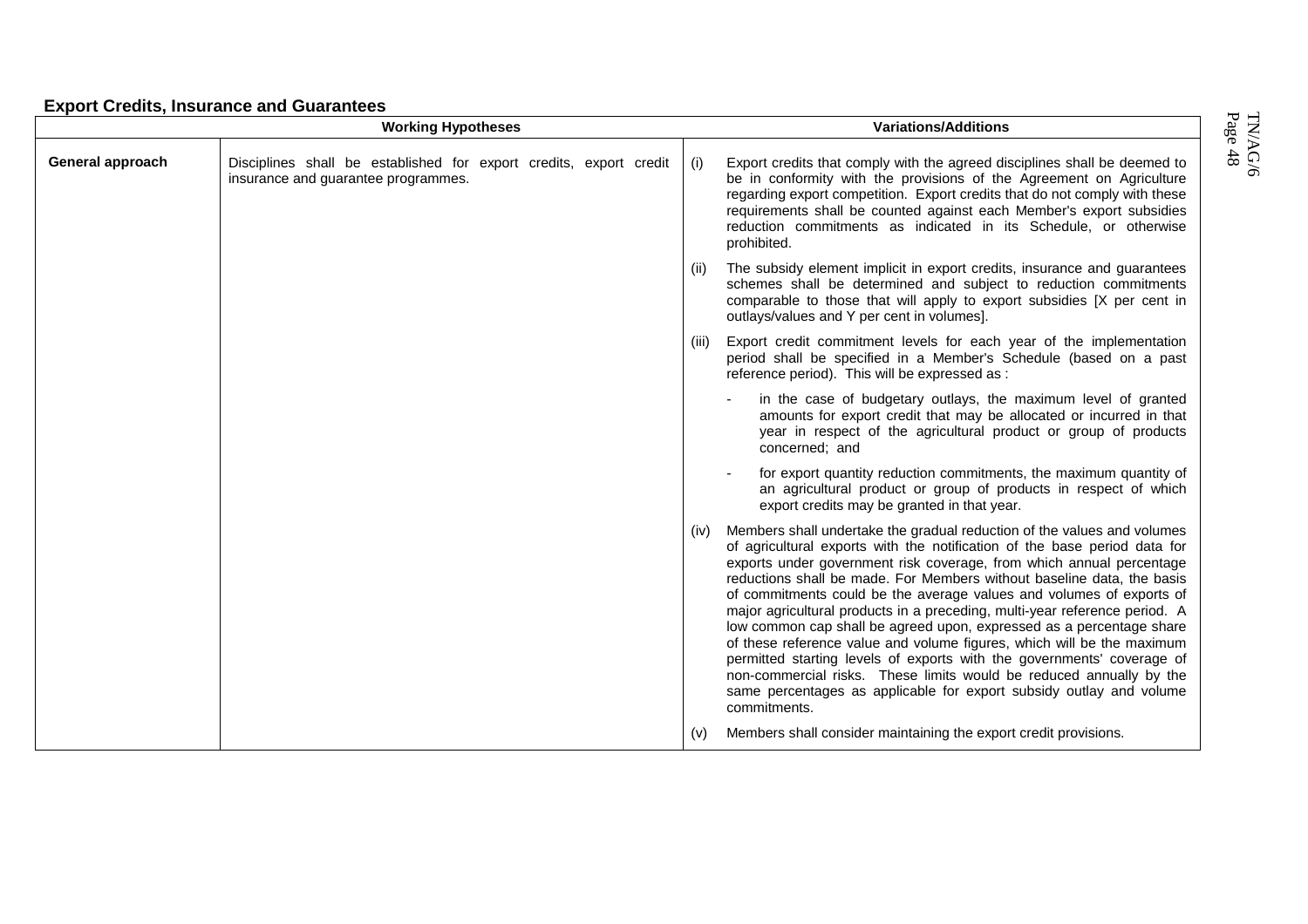|                                                                                                                                                                                                    | <b>Working Hypotheses</b>                                                                                                                                                                                                                                                               |                                                                                                                       | <b>Variations/Additions</b>                                                                                                                                                                                                                                                                                                                                                                                |
|----------------------------------------------------------------------------------------------------------------------------------------------------------------------------------------------------|-----------------------------------------------------------------------------------------------------------------------------------------------------------------------------------------------------------------------------------------------------------------------------------------|-----------------------------------------------------------------------------------------------------------------------|------------------------------------------------------------------------------------------------------------------------------------------------------------------------------------------------------------------------------------------------------------------------------------------------------------------------------------------------------------------------------------------------------------|
| Measures to be<br>covered                                                                                                                                                                          | All officially supported export credits, guarantees and insurance<br>programmes shall be covered by the disciplines.                                                                                                                                                                    | (i)                                                                                                                   | Any support given by or on behalf of governments in respect of export<br>credit, credit guarantee, loan and insurance programmes, including direct<br>credit, refinancing, and interest rate support, and all other forms of<br>government involvement - direct and indirect. This includes support<br>provided by special institutions controlled by and/or acting under the<br>authority of governments. |
|                                                                                                                                                                                                    |                                                                                                                                                                                                                                                                                         | (ii)                                                                                                                  | An officially supported export credit is any export credit transaction in<br>which the government (at a national or subnational level) undertakes<br>some or all of the credit risk or the cost of providing credit, including but<br>not limited to financing, interest rate support and export credit insurance<br>and guarantees.                                                                       |
|                                                                                                                                                                                                    |                                                                                                                                                                                                                                                                                         | (iii)                                                                                                                 | The measures to be covered are those set out in the Illustrative List of<br>Export Subsidies in item (j) and the first paragraph of item (k) in the SCM<br>Agreement with a wider scope covering other types of institutions that<br>provide credits with the help of governments.                                                                                                                         |
|                                                                                                                                                                                                    |                                                                                                                                                                                                                                                                                         | (iv)                                                                                                                  | Except to the extent provided under Article 10.4 under the Uruguay Round<br>Agreement on Agriculture, Members shall be prohibited from using export<br>credit, export credit guarantee and export credit insurance programmes<br>that do not meet the provisions of this Article.                                                                                                                          |
| Forms of support to be<br>The disciplines shall cover any transaction where the government<br>subject to disciplines<br>takes part or all of the risk, pays support or foregoes revenue. This will | (i)                                                                                                                                                                                                                                                                                     | Any officially supported export credit activities carried out by and/or<br>extended to any actors with no exceptions. |                                                                                                                                                                                                                                                                                                                                                                                                            |
|                                                                                                                                                                                                    | include supply of credit, direct credits, financing and refinancing, and<br>quarantees.                                                                                                                                                                                                 | (ii)                                                                                                                  | Disciplines shall apply to all forms of official support including direct<br>credits/financing; refinancing; interest-rate support; export credit insurance<br>and guarantees; deferred invoicing; and any other form of involvement,<br>direct or indirect, by providers of official support.                                                                                                             |
|                                                                                                                                                                                                    |                                                                                                                                                                                                                                                                                         | (iii)                                                                                                                 | Export credits shall only cover the needs of LDCs or NFIDCs and<br>products directly related to food security.                                                                                                                                                                                                                                                                                             |
| Providers of support to<br>which disciplines<br>would be applicable                                                                                                                                | Government or special institutions controlled by and/or acting on the<br>authority of governments also comprising state trading enterprises<br>involved in providing officially supported export credits, including the<br>grant of export credits shall be covered by the disciplines. | (i)                                                                                                                   | Providers of official support to be subject to disciplines include:<br>government departments, agencies, or statutory bodies;<br>any financial institution or entity engaged in export financing in which<br>$\blacksquare$<br>there is governmental participation by way of equity, provision of<br>loans or underwriting of losses;                                                                      |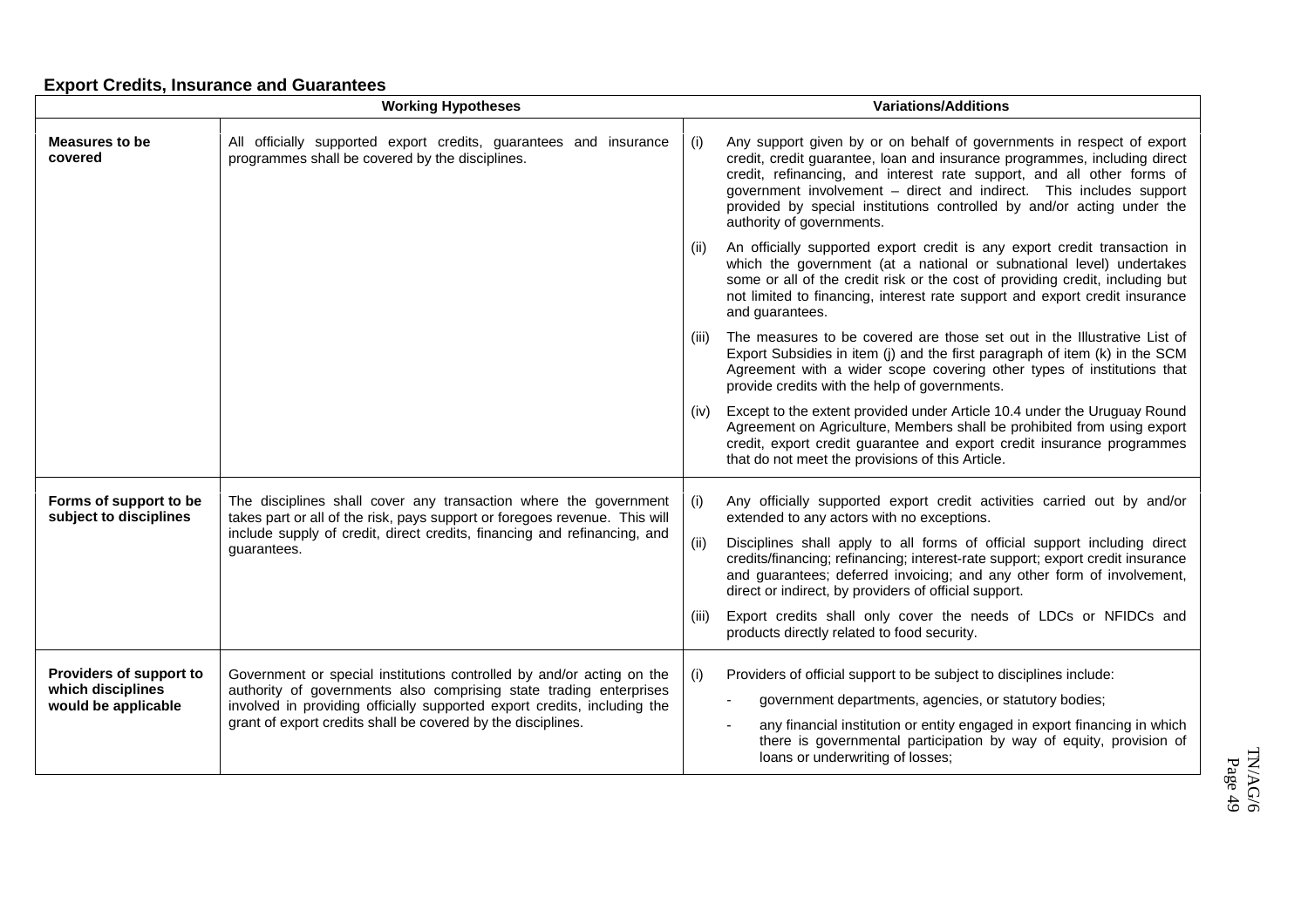|                                                                              | <b>Working Hypotheses</b>                                                                                                                                                                            |      | <b>Variations/Additions</b>                                                                                                                                                                                                                                                                                                                                                                                                                |
|------------------------------------------------------------------------------|------------------------------------------------------------------------------------------------------------------------------------------------------------------------------------------------------|------|--------------------------------------------------------------------------------------------------------------------------------------------------------------------------------------------------------------------------------------------------------------------------------------------------------------------------------------------------------------------------------------------------------------------------------------------|
| Providers of support to<br>which disciplines would<br>be applicable (cont'd) |                                                                                                                                                                                                      |      | any governmental or non-governmental enterprises, including<br>marketing boards, which have been granted exclusive or special<br>rights or privileges, including statutory or constitutional powers, in the<br>exercise of which or by virtue of which they influence through their<br>purchases or sales the level or direction of exports; and                                                                                           |
|                                                                              |                                                                                                                                                                                                      |      | any bank or other private financial institution which acts on behalf of<br>or at the direction of governments or their agencies.                                                                                                                                                                                                                                                                                                           |
|                                                                              |                                                                                                                                                                                                      | (ii) | All officially supported export credit transactions carried out by and/or<br>extended to all actors with no exceptions, including, but not limited to,<br>support granted by national and sub-national governments, their agencies<br>totally or partially controlled by them or by bodies outside the government<br>acting under a governmental mandate, fulfilling a government mandate, or<br>due to delegation of governmental powers. |
| Maximum/ minimum<br>terms/conditions that<br>may be provided or<br>supported |                                                                                                                                                                                                      |      | Note: Maximum or minimum terms or conditions that could apply to export<br>credits and/or related instruments include some or all of the following:                                                                                                                                                                                                                                                                                        |
| General                                                                      | Commercial terms shall be the principal bench mark for any<br>maximum or minimum terms or conditions that will be applicable<br>to export credits, export credit insurance and guarantee<br>schemes. |      |                                                                                                                                                                                                                                                                                                                                                                                                                                            |
| Effective<br>expenditure                                                     |                                                                                                                                                                                                      | (i)  | The annual effective expenditure to cover trade distortive export credits,<br>based on historical performance, shall be subject to the same reduction<br>commitments that will apply to export subsidies.                                                                                                                                                                                                                                  |
| Quantities<br>covered by<br>credits                                          |                                                                                                                                                                                                      | (i)  | A maximum quantity of an agricultural product, or group of products,<br>based on historical performance shall be established, in respect of which<br>such trade distortive export credits may be granted in a year. These<br>quantities shall be subject to the same reduction commitments that will<br>apply to export subsidies.                                                                                                         |
| Maximum<br>repayment<br>terms                                                |                                                                                                                                                                                                      | (i)  | The maximum repayment terms shall be 180 days or less, for a large<br>majority of products with limited exceptions in the case of products that<br>are comparable to capital goods e.g. breeding animals, vegetable<br>reproduction material, or some agricultural exports that were of a capital<br>nature. Those exceptions shall be able to qualify for longer repayment<br>periods, but in no case exceeding three years.              |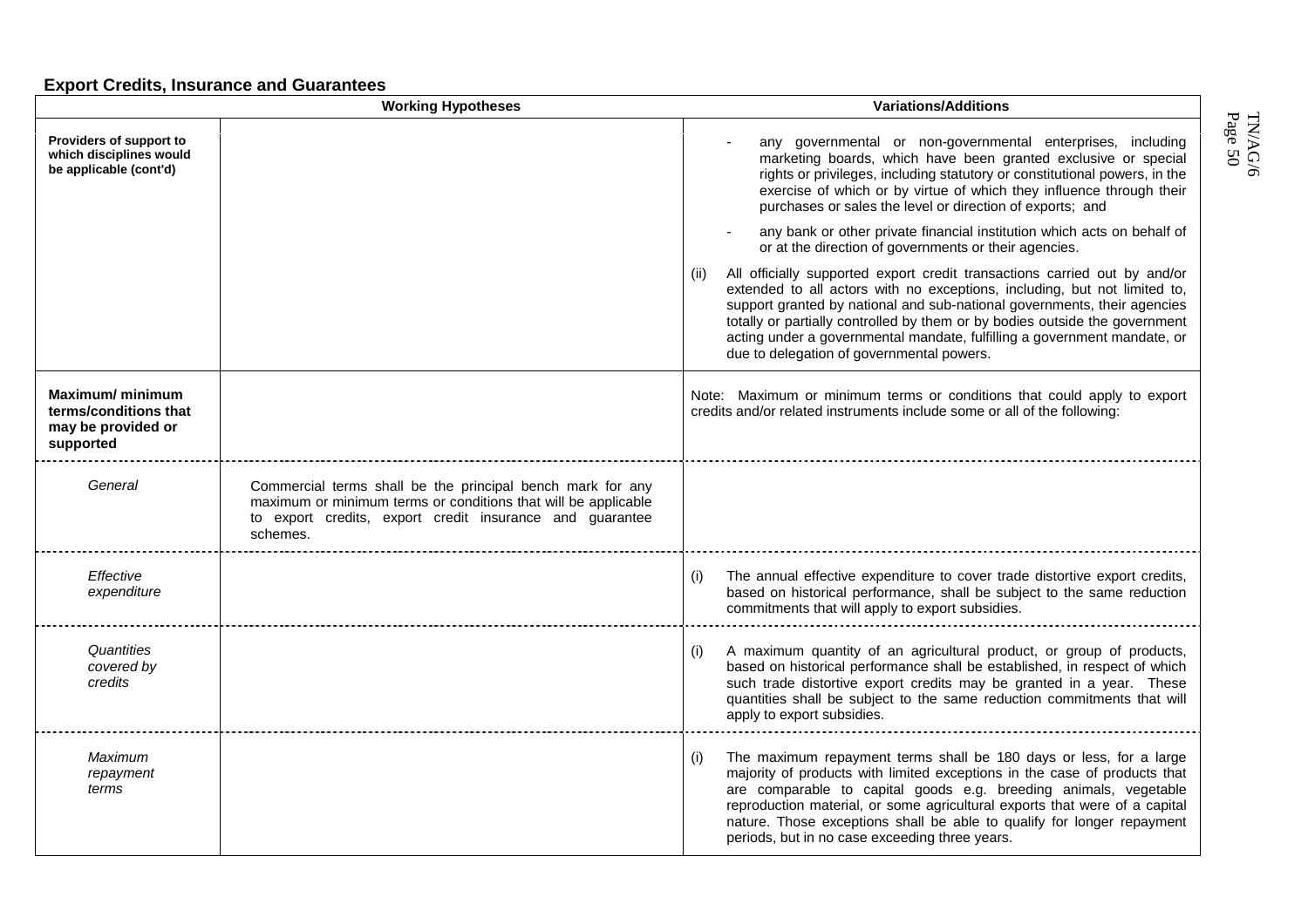|                             | <b>Working Hypotheses</b> |      | <b>Variations/Additions</b>                                                                                                                                                                                                                                                                                                                                        |
|-----------------------------|---------------------------|------|--------------------------------------------------------------------------------------------------------------------------------------------------------------------------------------------------------------------------------------------------------------------------------------------------------------------------------------------------------------------|
| Repayment term              |                           | (i)  | The repayment term shall be the period beginning at the starting-point of<br>export financing and ending on the contractual date of the final payment;                                                                                                                                                                                                             |
|                             |                           | (ii) | For breeding cattle, where the repayment terms exceed one year:                                                                                                                                                                                                                                                                                                    |
|                             |                           |      | up front cash payments, of at least 15 per cent; and                                                                                                                                                                                                                                                                                                               |
|                             |                           |      | repayment of principal and interest shall be made regularly and<br>equally, not later than six months after the starting-point of credit.                                                                                                                                                                                                                          |
| Insurance<br>premium        |                           | (i)  | Premium shall be charged, shall be risk-based and shall not be<br>inadequate to cover long-term operating costs and losses in accordance<br>with international obligations. Consequently, the accumulated cash flow,<br>premium income plus recoveries minus operating costs and claims paid<br>should break even over a rolling period of years to be determined. |
|                             |                           | (ii) | Premiums shall be expressed in percentages of the principal value of the<br>credit; and premiums shall be paid in full at date of issuance and shall not<br>be financed.                                                                                                                                                                                           |
| Repayment of<br>principal   |                           | (i)  | The principal sum shall be repaid no later than 180 days after the starting-<br>point of export financing.                                                                                                                                                                                                                                                         |
|                             |                           | (ii) | Where repayment terms exceed 180 days, agricultural capital goods<br>repayment shall cover both interest charges and principal.                                                                                                                                                                                                                                    |
| Payment of<br>interest      |                           | (i)  | Interest shall be paid no later than 180 days after the starting-point of<br>export financing.                                                                                                                                                                                                                                                                     |
| Starting-point of<br>credit |                           | (i)  | The starting-point of credit shall be [not later than] the date of arrival, or if<br>more than one shipment is involved, the weighted mean date of arrival, in<br>the recipient country of the goods exported and financed with the export<br>credit [for a contract under which shipments are made in any consecutive<br>six months period].                      |
|                             |                           | (II) | The starting-point of export financing shall not be later than the actual<br>date of shipment of the goods to the recipient country.                                                                                                                                                                                                                               |
| Ending date of<br>credit    |                           | (i)  | The ending date of credit shall be the date of the last instalment payment<br>of the export credit by the debtor (covering both principal and interest).                                                                                                                                                                                                           |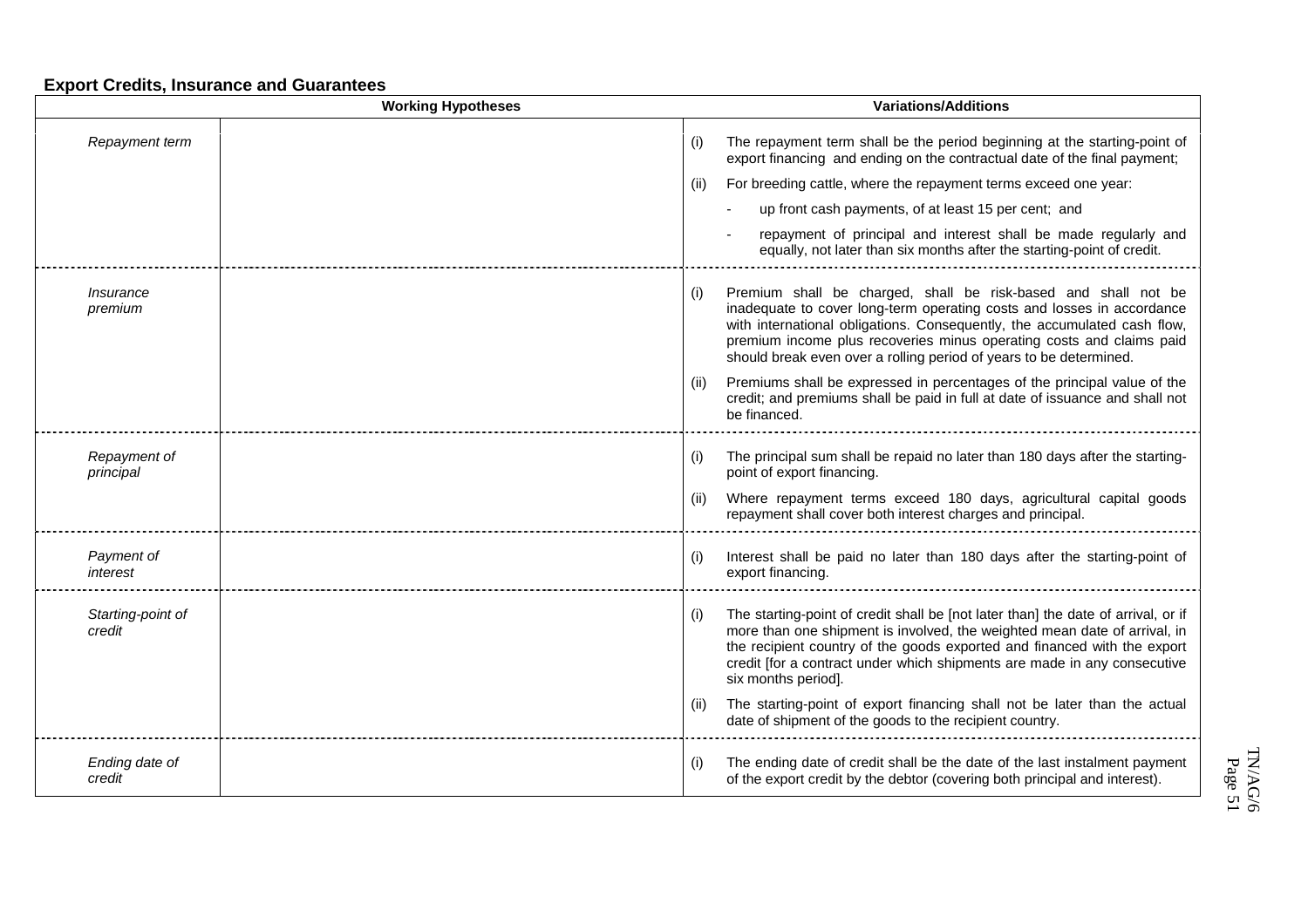|                              | <b>Working Hypotheses</b> |       | <b>Variations/Additions</b>                                                                                                                                                                                                                                                                                                                                                                                                                                                                                                                                                                                                                                                       |
|------------------------------|---------------------------|-------|-----------------------------------------------------------------------------------------------------------------------------------------------------------------------------------------------------------------------------------------------------------------------------------------------------------------------------------------------------------------------------------------------------------------------------------------------------------------------------------------------------------------------------------------------------------------------------------------------------------------------------------------------------------------------------------|
| Validity period of<br>credit |                           | (i)   | The terms and conditions of officially supported export credits made<br>available to exporters or importers shall have a maximum validity period of<br>${X}$ months.                                                                                                                                                                                                                                                                                                                                                                                                                                                                                                              |
|                              |                           | (ii)  | Credit terms and conditions (e.g., interest rates for official financing<br>support and all risk-based terms and conditions) offered for an individual<br>export credit or line of credit shall not be fixed for a period exceeding six<br>months without payment of the premium.                                                                                                                                                                                                                                                                                                                                                                                                 |
| Minimum<br>interest rates    |                           | (i)   | A benchmark shall be established for the minimum interest rate that can<br>benefit from support. This benchmark shall be defined as commercial<br>interest rates or the opportunity cost of capital to the government.                                                                                                                                                                                                                                                                                                                                                                                                                                                            |
|                              |                           | (ii)  | Interest rates offered for official financing support shall not be below the<br>actual costs of borrowing for the funds so employed (including costs of<br>funds if capital was borrowed on international markets in order to obtain<br>funds of the same maturity and other credit terms denominated in the<br>same currency as the export credit), plus a risk-based spread reflective of<br>prevailing market conditions.                                                                                                                                                                                                                                                      |
|                              |                           |       | If the repayment term is above a period to be determined, a Member<br>providing official financing support would need to apply the minimum<br>interest rates in conformity with the arrangements on guidelines for<br>officially supported export credits as referred to in Annex 1 of the SCM<br>Agreement (Item k, para.2). The Member shall apply the relevant<br>commercial interest reference rates.                                                                                                                                                                                                                                                                         |
|                              |                           | (III) | Interest rates applied to export credits shall not be lower than the<br>"minimum reference interest rate". A "minimum reference interest rate"<br>will be established on the basis of an internationally accepted financial<br>market rate (i.e., the London Interbank Offered Rate, LIBOR), plus a<br>premium (i.e. 100 or 200 basis points).                                                                                                                                                                                                                                                                                                                                    |
|                              |                           |       | For the determination of the minimum interest rate, interest shall exclude:                                                                                                                                                                                                                                                                                                                                                                                                                                                                                                                                                                                                       |
|                              |                           |       | Any payment by way of premium or other charge for insuring or<br>guaranteeing supplier or financial credits. Where official support is<br>provided by means of direct credit(s) or refinancing, the premium<br>may either be added to the face value of the interest rate or be a<br>separate charge. In such a case, both components are to be<br>specified separately in the export credit, credit guarantee or<br>insurance program documentation. Otherwise, it shall be presumed<br>that the export credit guarantee or insurance cost is included in the<br>credit interest, for the purpose of determining the observance of the<br>conditions for minimum interest rates; |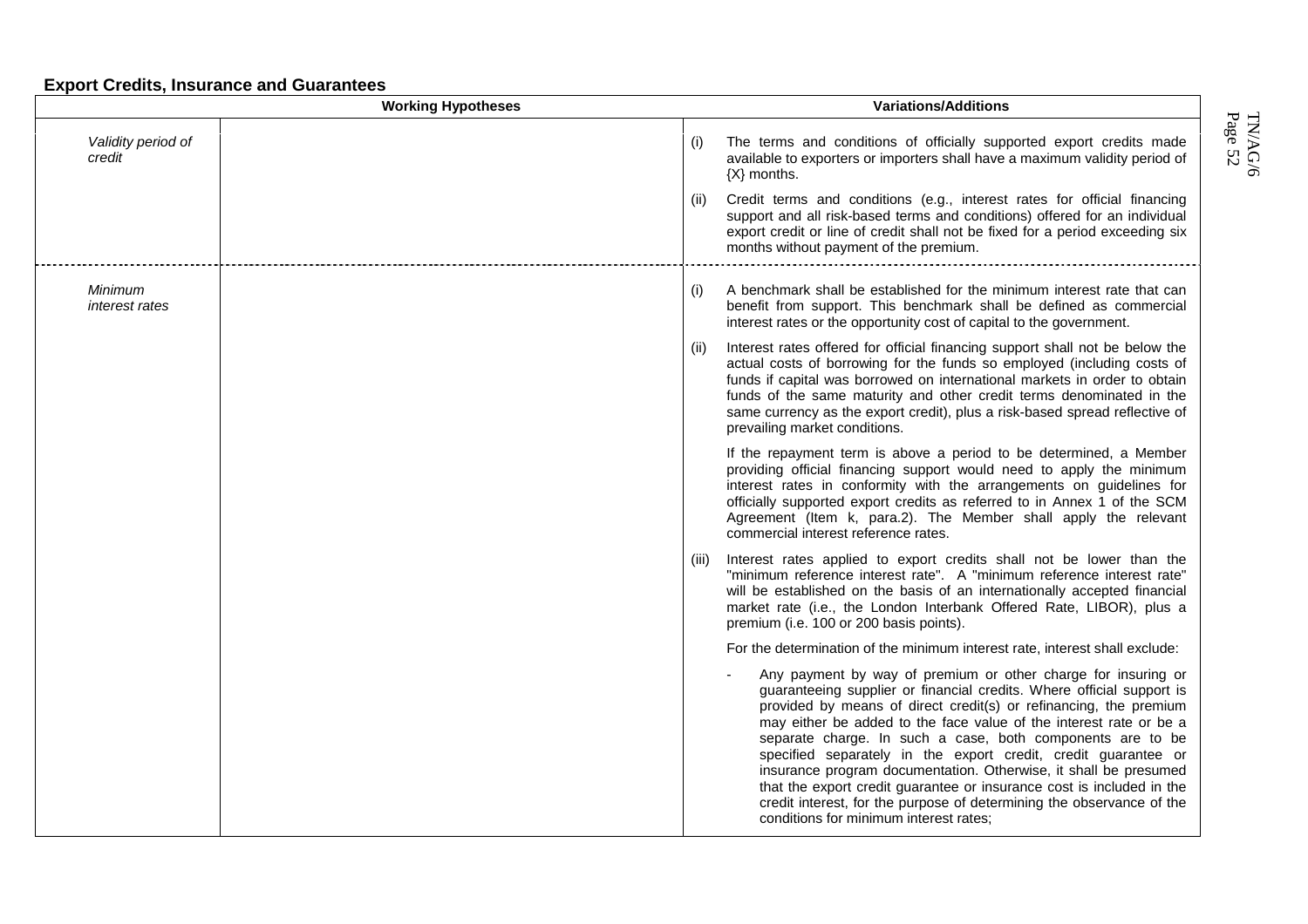|                                                                                                          | <b>Working Hypotheses</b> | <b>Variations/Additions</b>                                                                                                                                                                                                                                                                                                                                                                                                                                                                                   |
|----------------------------------------------------------------------------------------------------------|---------------------------|---------------------------------------------------------------------------------------------------------------------------------------------------------------------------------------------------------------------------------------------------------------------------------------------------------------------------------------------------------------------------------------------------------------------------------------------------------------------------------------------------------------|
| Minimum interest<br>rates (cont'd)                                                                       |                           | Any other payment by means of banking fees or commissions<br>relating to the export credit other than a bank charge calculated<br>according to the credit or guarantee term or that is payable<br>throughout the repayment term; and                                                                                                                                                                                                                                                                          |
|                                                                                                          |                           | Withholding taxes levied by the importing Member.                                                                                                                                                                                                                                                                                                                                                                                                                                                             |
| Cash payments                                                                                            | (i)                       | In the case of any repayment terms of more than 180 days, a minimum<br>cash payment shall be required at or before the starting point of credit,<br>calculated as [fifteen per cent] [a percentage] of the total amount of the<br>contract/shipment value, excluding interest, to be paid by or on behalf of<br>the importer.                                                                                                                                                                                 |
| Risk sharing/<br>Coverage                                                                                | (i)                       | Officially supported export credit granted by one, or more, WTO Members,<br>(where there is no cash payment) should only cover up to a certain<br>percentage of the value of the transaction (to be negotiated).                                                                                                                                                                                                                                                                                              |
| Rebates                                                                                                  | (i)                       | Rebates in any form shall be explicitly prohibited.                                                                                                                                                                                                                                                                                                                                                                                                                                                           |
| Foreign<br>exchange risk                                                                                 | (i)                       | Export credits, export credit guarantees, export credit insurance, and<br>related financial support shall be provided in freely traded currencies.<br>Foreign exchange exposure deriving from credit that is repayable in the<br>currency of the importer shall be fully hedged, such that the market risk<br>and credit risk of the transaction to the supplier/lender/guarantor is not<br>increased. The cost of the hedge shall be incorporated into and be in<br>addition to the premium rate determined. |
| Other issues relating to<br>maximum/ minimum<br>terms/conditions that<br>may be provided or<br>supported | (i)                       | Other measures, forms of support and other policies to be covered by<br>maximum or minimum terms or conditions include: marketing windows,<br>national interest accounts administration, revolving credit, indirect and<br>direct support, the financial practices of exporting state trading enterprises<br>in this area, such as delayed invoicing, and transparency.                                                                                                                                       |
|                                                                                                          | (ii)                      | Maximum/minimum terms/conditions that may be provided or supported<br>shall be based on the draft OECD Sector Understanding on export credits<br>in agriculture.                                                                                                                                                                                                                                                                                                                                              |
|                                                                                                          | (iii)                     | All officially supported export credits, credit guarantees or insurance<br>programs not complying with any of the terms or conditions shall be<br>prohibited.                                                                                                                                                                                                                                                                                                                                                 |

TN/AG/6  $\frac{\rm TNAG/6}{\rm Page} \, 53$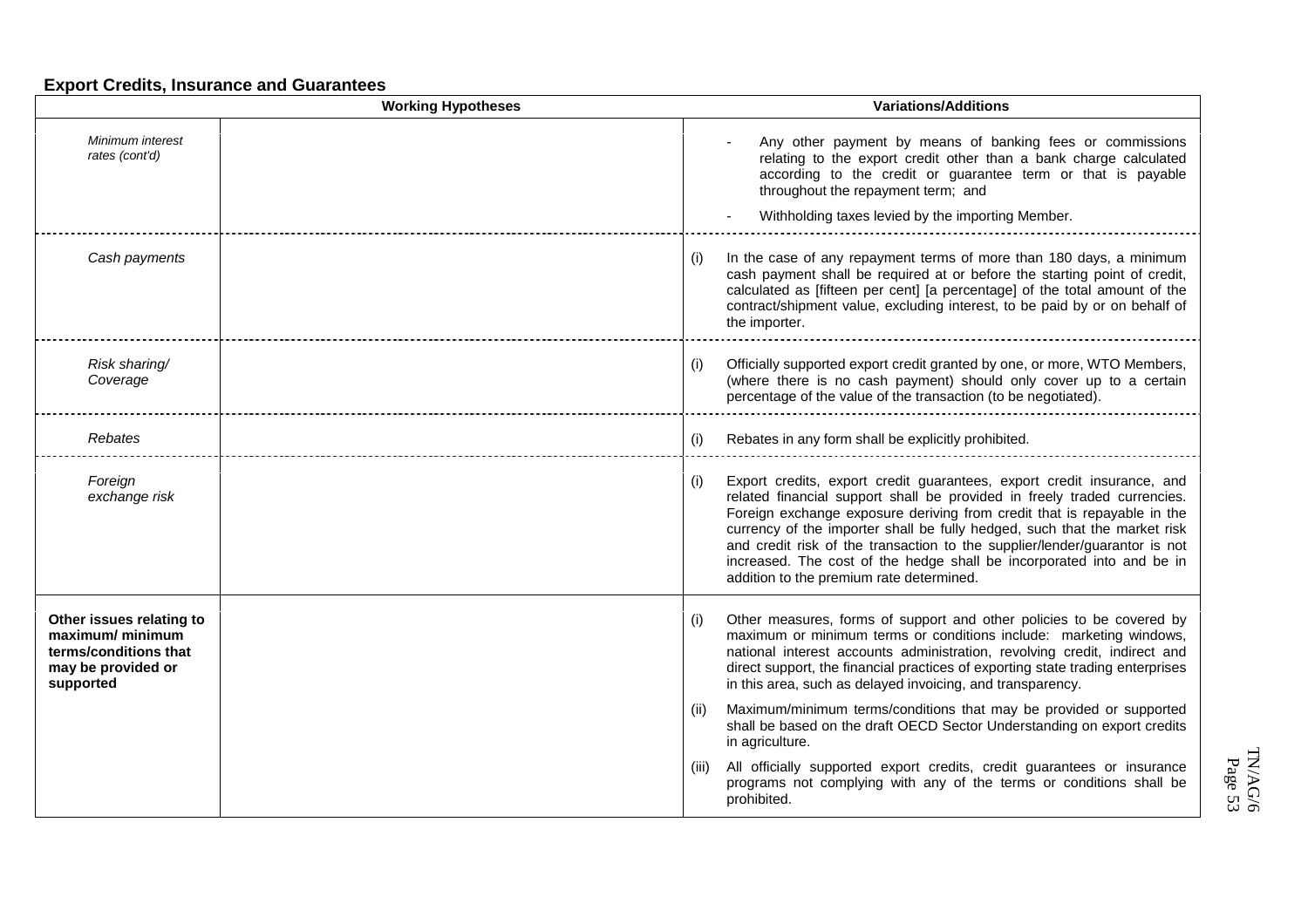|                                                      | <b>Working Hypotheses</b>                                                                  |       | <b>Variations/Additions</b>                                                                                                                                                                                                                                                                                                                                                        |
|------------------------------------------------------|--------------------------------------------------------------------------------------------|-------|------------------------------------------------------------------------------------------------------------------------------------------------------------------------------------------------------------------------------------------------------------------------------------------------------------------------------------------------------------------------------------|
| Transparency/<br><b>Notification</b><br>requirements | Export credits, insurance and guarantees shall be subject to<br>notification requirements. | (i)   | Within ninety days of the entry into force of this agreement, a Member<br>shall notify any program that it maintained before the entry into force of<br>this agreement. A Member shall not maintain programmes that were not<br>so notified.                                                                                                                                       |
|                                                      |                                                                                            |       | No later than the next semi-annual reporting date, a Member shall notify<br>the terms and conditions of any new programmes and any exclusive or<br>special rights or privileges, including statutory or positional powers<br>granted, implemented after the beginning of the implementation period of<br>this agreement. Failure to notify shall result in the prohibition of use. |
|                                                      |                                                                                            | (ii)  | A notification shall be required before a new credit, insurance or<br>guarantee programme is introduced as well as notifications on actual use<br>of such programmes to show compliance with commitments. Notifications<br>will be needed before changes are allowed to existing programmes.                                                                                       |
|                                                      |                                                                                            | (iii) | Members shall report annually on all officially-supported export credits<br>with repayment terms of more than 180 days. Reporting shall be value-<br>aggregated by detailing destination country, product group and repayment<br>terms.                                                                                                                                            |
|                                                      |                                                                                            | (iv)  | Notifications shall be required:                                                                                                                                                                                                                                                                                                                                                   |
|                                                      |                                                                                            |       | In respect to forms and providers of support as per agreed<br>definitions:                                                                                                                                                                                                                                                                                                         |
|                                                      |                                                                                            |       | In respect of terms afforded to LDCs and NFIDCs;                                                                                                                                                                                                                                                                                                                                   |
|                                                      |                                                                                            |       | On agreements reached between exporters and importing LDCs and<br>NFIDCs; and                                                                                                                                                                                                                                                                                                      |
|                                                      |                                                                                            |       | On methodologies used to determine the "appropriate commercial<br>market benchmark rates".                                                                                                                                                                                                                                                                                         |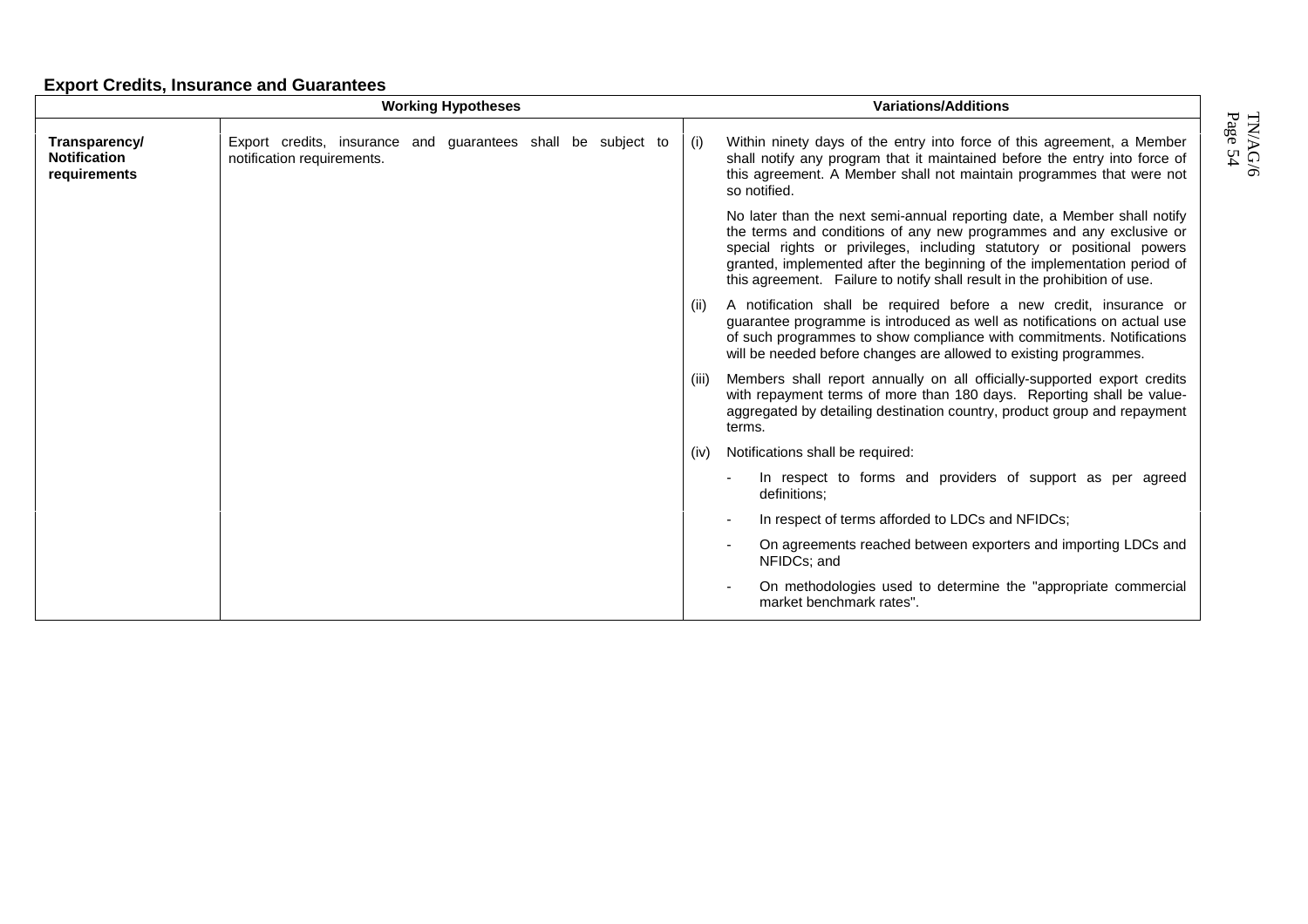|                                                                                    | <b>Working Hypotheses</b>                                                                                                                                                                                                                                                                                                                                                     | <b>Variations/Additions</b>                                                                                                                                                                                                                                                                                                                                                                                                                                                                                                                                                                                                                                                                        |  |
|------------------------------------------------------------------------------------|-------------------------------------------------------------------------------------------------------------------------------------------------------------------------------------------------------------------------------------------------------------------------------------------------------------------------------------------------------------------------------|----------------------------------------------------------------------------------------------------------------------------------------------------------------------------------------------------------------------------------------------------------------------------------------------------------------------------------------------------------------------------------------------------------------------------------------------------------------------------------------------------------------------------------------------------------------------------------------------------------------------------------------------------------------------------------------------------|--|
| S&D                                                                                | Special and differential treatment shall be extended to developing<br>countries, especially in favour of least-developed and net food-<br>importing developing countries in accordance with paragraph 4 of the<br>Decision on Measures Concerning the Possible Negative Effects of the<br>Reform Programme on Least-Developed and Net Food-Importing<br>Developing Countries. |                                                                                                                                                                                                                                                                                                                                                                                                                                                                                                                                                                                                                                                                                                    |  |
| Maximum/<br>minimum<br>terms/conditions<br>that may be<br>provided or<br>supported |                                                                                                                                                                                                                                                                                                                                                                               | Maximum or minimum terms or conditions that could apply to export credits<br>and/or related instruments include some or all of the following:                                                                                                                                                                                                                                                                                                                                                                                                                                                                                                                                                      |  |
| Maximum<br>repayment<br>terms                                                      |                                                                                                                                                                                                                                                                                                                                                                               | Maximum repayment terms shall be not less than a year for non-capital<br>(i)<br>goods and two years or more for capital goods.                                                                                                                                                                                                                                                                                                                                                                                                                                                                                                                                                                     |  |
|                                                                                    |                                                                                                                                                                                                                                                                                                                                                                               | In recognition of the Marrakesh NFIDC Decision, an additional repayment<br>(ii)<br>term of three months shall be granted for cereals and cereal preparations,<br>oilseeds and oilseed products. In the event of a sudden and significant<br>deterioration in an importing nation's economy, which may have<br>consequences such as social deprivation or unrest, as recognized by the<br>World Food Programme (WFP) or FAO, an exporting Member can be<br>authorized to consider any request for more generous terms, provided<br>that this does not displace commercial sales nor distort market practices<br>under specified conditions, and that it raises no objections from other<br>Members. |  |
|                                                                                    |                                                                                                                                                                                                                                                                                                                                                                               | The maximum repayment term of thirty months for developing countries<br>shall begin at the starting point of export financing and end on the<br>contractual date of the final payment.                                                                                                                                                                                                                                                                                                                                                                                                                                                                                                             |  |
| Credit terms<br>and<br>conditions                                                  |                                                                                                                                                                                                                                                                                                                                                                               | Food aid shall only be provided in fully-grant form, and not even partially<br>(i)<br>on credit terms.                                                                                                                                                                                                                                                                                                                                                                                                                                                                                                                                                                                             |  |
| Minimum<br>insurance<br>premium                                                    |                                                                                                                                                                                                                                                                                                                                                                               | Allowance shall be made for exports to least-developed and net food-<br>(i)<br>importing developing countries where risks are higher.                                                                                                                                                                                                                                                                                                                                                                                                                                                                                                                                                              |  |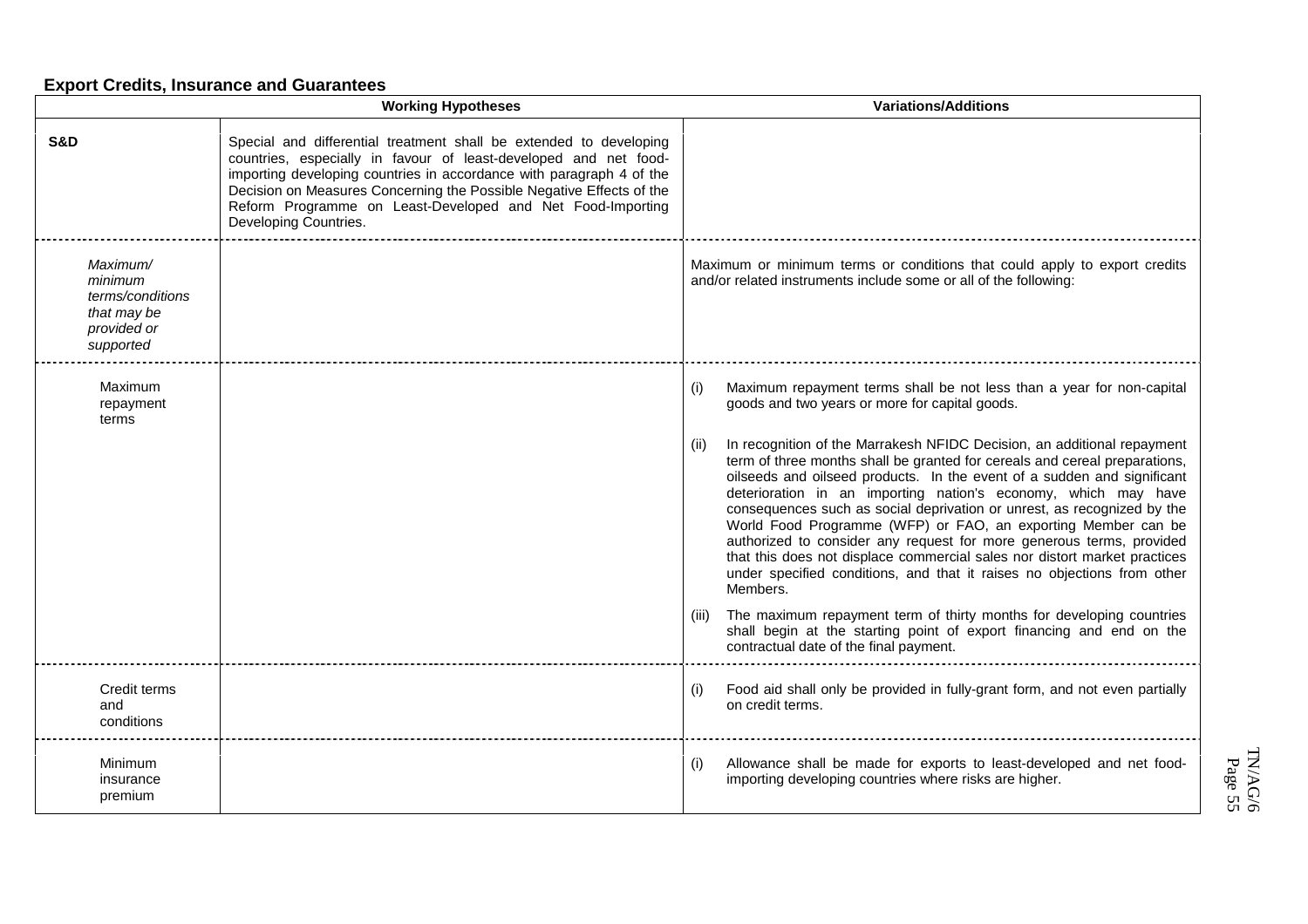|                                     | <b>Working Hypotheses</b> | <b>Variations/Additions</b>                                                                                                                                                                                                   |
|-------------------------------------|---------------------------|-------------------------------------------------------------------------------------------------------------------------------------------------------------------------------------------------------------------------------|
| Minimum<br>interest rates           | (i)                       | Minimum interest rates shall be lower than commercial market benchmark<br>rates and prefixed as from date of entry into force of credit facility and<br>valid for the duration of the repayment period.                       |
| Currency<br>parity                  | (i)                       | Currency Parity shall be prefixed as from date of entry into force of credit<br>facility and valid for the duration of the repayment period.                                                                                  |
| Minimum<br>cash<br>requirement      | (i)                       | There shall be no minimum cash requirement in the case of any<br>repayment terms of more than 180 days.                                                                                                                       |
| Risk sharing/<br>coverage           | (i)                       | Risk sharing requirements and the cash payment requirement could be<br>waived in the case of LDCs and NFIDCs.                                                                                                                 |
| Repayment of<br>capital             | (i)                       | The principal sum (cash payment deduction not applicable, minimum cash<br>requirement refers) shall be repayable in equal, regular  instalments<br>starting not later than six months after the starting point of the credit; |
|                                     | (ii)                      | The principal sum shall be repaid in equal and regular instalment not less<br>frequently than annually with the first payment due no later than twelve<br>months after the starting point of credit.                          |
| Payment of                          | (i)                       | Regarding the payment of interest:                                                                                                                                                                                            |
| interest                            |                           | it shall be at the time of payment of capital or at intervals to be<br>agreed between the parties concerned;                                                                                                                  |
|                                     |                           | it shall be on the basis of reducing balance or any means acceptable<br>to the parties concerned; and                                                                                                                         |
|                                     |                           | "interest" excludes premiums and other charges for insuring or<br>guaranteeing supplier or financial credits, banking fees or<br>commissions, and withholding taxes imposed by the importing<br>country.                      |
|                                     | (ii)                      | Interest shall be paid not less frequently than annually, with the first<br>payment to be made no later than twelve months after the starting point of<br>export financing.                                                   |
| <b>Risk sharing</b><br>and premiums | (i)                       | No payment of premium or any other related charge by importer either<br>directly or indirectly;                                                                                                                               |
|                                     | (ii)                      | All risks borne, and adequately covered, by exporter.                                                                                                                                                                         |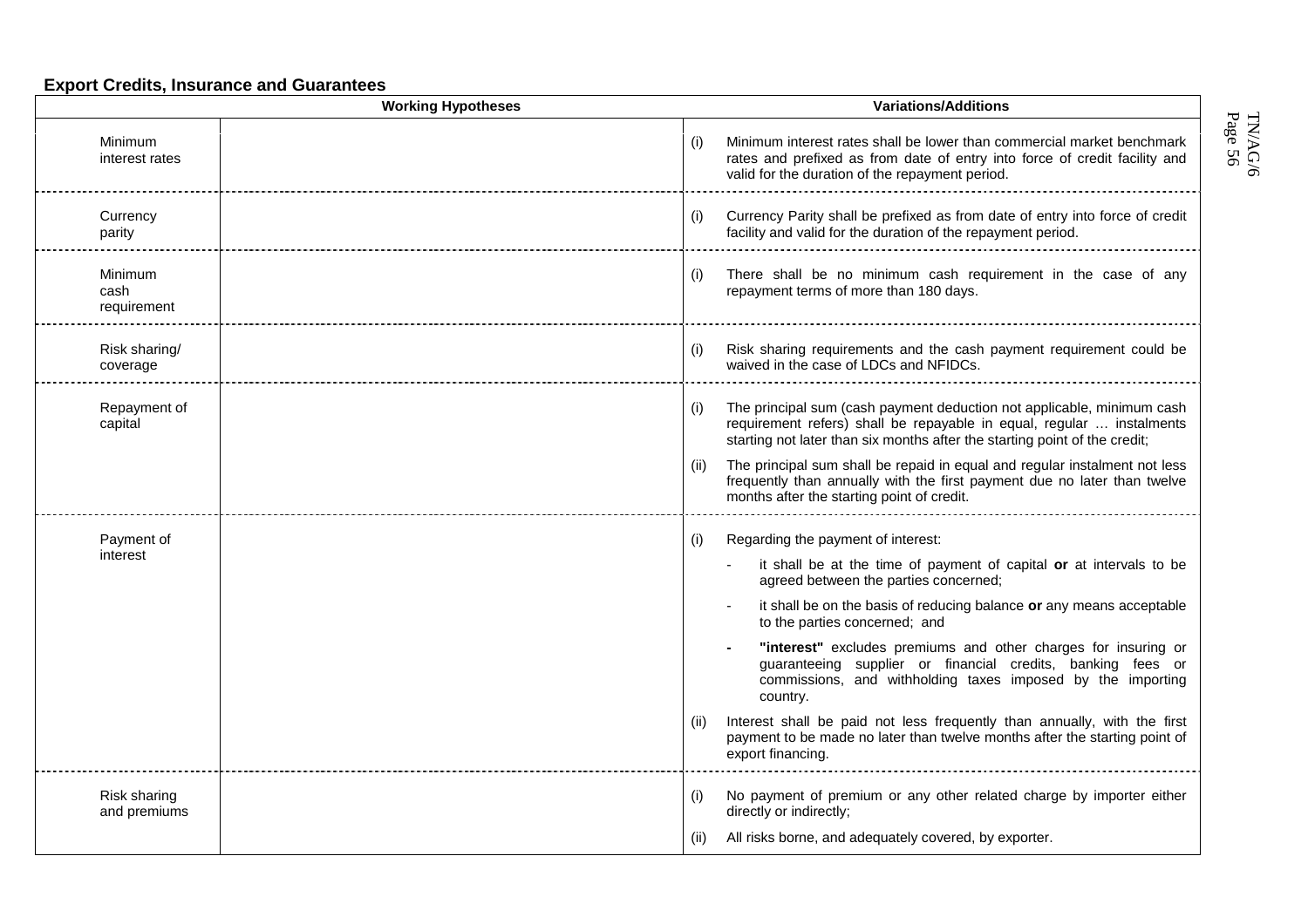|                                 | <b>Working Hypotheses</b> |       | <b>Variations/Additions</b>                                                                                                                                                                                                                                                                                                                                                                                                         |
|---------------------------------|---------------------------|-------|-------------------------------------------------------------------------------------------------------------------------------------------------------------------------------------------------------------------------------------------------------------------------------------------------------------------------------------------------------------------------------------------------------------------------------------|
| Other Issues<br>relating to S&D |                           | (i)   | Developing country Members shall be entitled to delay the implementation<br>of any rules and disciplines applicable to the provision of export credits,<br>export credit guarantees or insurance programmes for [five] years.<br>Member countries will examine whether the rules/disciplines shall be<br>applicable to developing countries at a review of the implementation of the<br>commitments at the end of the [fifth] year. |
|                                 |                           | (ii)  | Elements included in the Marrakesh Ministerial Decision on Measures<br>Concerning the Possible Negative Effects of the Reform Programme on<br>LDCs and Net Food-Importing Developing Countries (NFIDCs), including<br>an establishment of a revolving fund, shall be implemented before the<br>rules/disciplines on export credits, export credit guarantees or insurance<br>programmes enter into force.                           |
|                                 |                           | (iii) | The type of instruments used, the volume of food covered shall be<br>mutually agreed between importing LDCs and NFIDCs and exporting<br>countries and shall be notified to the Committee on Agriculture.                                                                                                                                                                                                                            |
|                                 |                           | (iv)  | Members which rely on export credits with government risk coverage as a<br>way of providing food aid, shall switch to aid practices in fully grant form,<br>in conformity with the disciplines to be established during the negotiations.                                                                                                                                                                                           |
|                                 |                           | (v)   | The development needs of exporting developing countries shall be taken<br>into account as regards flexibility, possibly similar to that given under<br>Article 9.4 of the Agreement on Agriculture, to use export credit,<br>insurance or guarantee schemes to promote their exports.                                                                                                                                               |
|                                 |                           | (vi)  | Export credits shall not be used to apply political pressure to net food-<br>importing developing countries, especially because exports credits for<br>imports of food products affect food security.                                                                                                                                                                                                                               |
|                                 |                           |       | (vii) The situation of countries with problems to pay in hard currency shall be<br>taken into account as regards flexibility.                                                                                                                                                                                                                                                                                                       |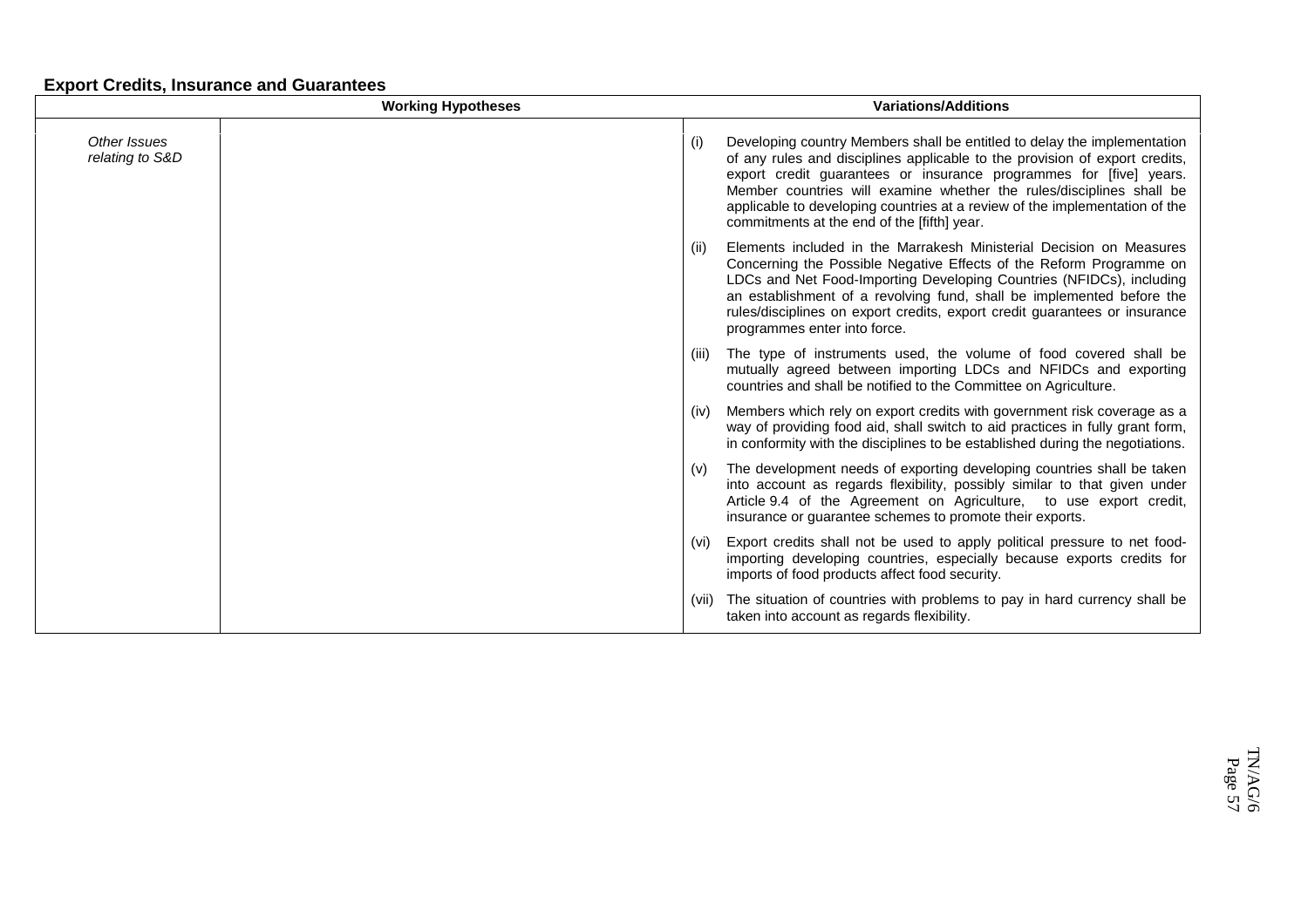| Food Aid |  |
|----------|--|
|          |  |

|                                                    | <b>Working Hypotheses</b>                                                                                                                                                                                                                                                                                                              |             | <b>Variations/Additions</b>                                                                                                                                                                                                                                                                                                                                                                                            |
|----------------------------------------------------|----------------------------------------------------------------------------------------------------------------------------------------------------------------------------------------------------------------------------------------------------------------------------------------------------------------------------------------|-------------|------------------------------------------------------------------------------------------------------------------------------------------------------------------------------------------------------------------------------------------------------------------------------------------------------------------------------------------------------------------------------------------------------------------------|
| General approach /<br>Types of food aid<br>covered | The objective of WTO disciplines in this area shall be to prevent<br>circumvention of export subsidy commitments by addressing only<br>government to government aid (programme food aid), leaving the rules<br>and commitments on emergency and project food aid to the<br>responsibility of the relevant international organisations. | (i)<br>(ii) | The WTO rules shall address all types of food aid.<br>Disciplines shall exclude bona fide food aid defined as food aid which is<br>demand driven and where demand is established by the competent<br>international organizations, given completely in grant form, and is not tied<br>to commercial operations.                                                                                                         |
| <b>Concessionality</b>                             |                                                                                                                                                                                                                                                                                                                                        | (i)         | Food aid shall be [generally] given in grant form only.                                                                                                                                                                                                                                                                                                                                                                |
|                                                    |                                                                                                                                                                                                                                                                                                                                        | (ii)        | Concessional food aid implemented in response to appeals from relevant<br>international organizations to ensure a necessary amount of food aid<br>pursuant to the Marrakesh Decision shall be allowed.                                                                                                                                                                                                                 |
|                                                    |                                                                                                                                                                                                                                                                                                                                        | (iii)       | Schedules of Members who are food aid donors shall limit the monetary<br>value of any non-grant food aid as a percentage of total food aid to the<br>average for the years 2000-2002. This amount shall be bound and<br>reduced in equal steps by a total of [X] per cent during the implementation<br>period. Non-grant food aid reduced in this way shall be replaced by food<br>aid in grant form in equal amounts. |
| <b>Specific disciplines</b>                        |                                                                                                                                                                                                                                                                                                                                        | (i)         | All food aid shall fully respect the provisions of Article IX(e)(i) of the FAC,<br>which require that provision of food aid not be tied directly or indirectly,<br>formally or informally, explicitly or implicitly, to commercial exports of<br>agricultural products or other goods and services to recipient countries.                                                                                             |
|                                                    |                                                                                                                                                                                                                                                                                                                                        | (II)        | Food aid shall result in additional consumption and not affect domestic<br>production in the recipient country. In addition, provisions shall be<br>developed to ensure increased triangular food aid transactions and local<br>purchases.                                                                                                                                                                             |
|                                                    |                                                                                                                                                                                                                                                                                                                                        | (iii)       | There shall be a commitment not to reduce food aid volumes when prices<br>are high.                                                                                                                                                                                                                                                                                                                                    |
|                                                    |                                                                                                                                                                                                                                                                                                                                        | (iv)        | Members' Schedule of commitments shall include commitments under the<br>Food Aid Convention. Furthermore, aid levels shall be bound in Members'<br>Schedules and shall not be reduced nor be subjected to export taxes or<br>restrictions.                                                                                                                                                                             |
|                                                    |                                                                                                                                                                                                                                                                                                                                        | (v)         | Concessions given pursuant to Article IX(a)(iii) of the Food Aid<br>Convention 1999 shall not be subjected to reduction commitments under<br>the Agreement on Agriculture nor be considered as circumvention of<br>export competition commitments.                                                                                                                                                                     |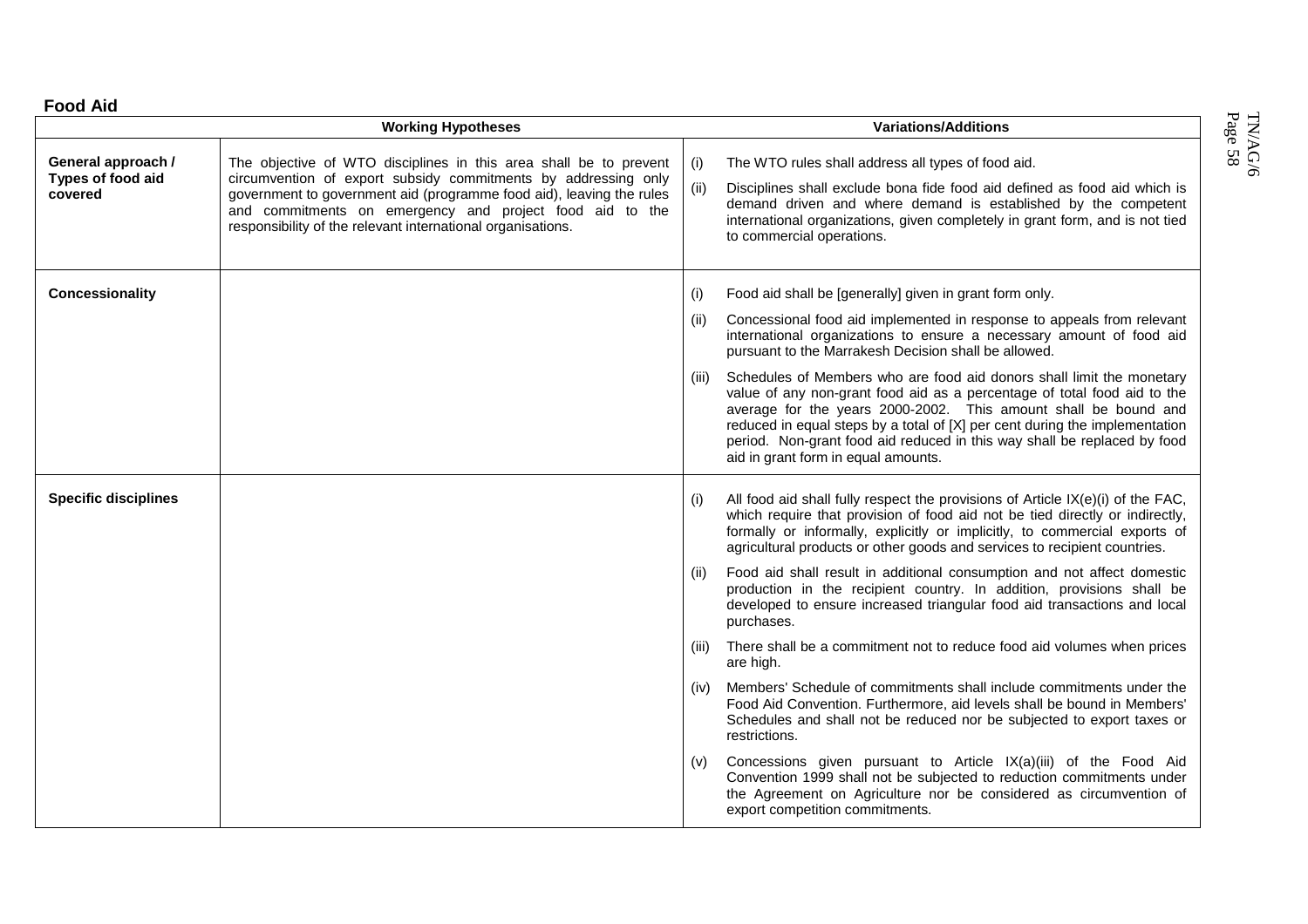#### **Food Aid**

|                                         | <b>Working Hypotheses</b> | <b>Variations/Additions</b>                                                                                                                                                                                                                                                                                                           |
|-----------------------------------------|---------------------------|---------------------------------------------------------------------------------------------------------------------------------------------------------------------------------------------------------------------------------------------------------------------------------------------------------------------------------------|
| <b>Specific disciplines</b><br>(cont'd) |                           | For non-grant food aid or food aid which does not comply with the<br>(vi)<br>disciplines, future export subsidy and export credit disciplines shall apply.                                                                                                                                                                            |
|                                         |                           | (vii) Food aid shall be allowed [in kind or in cash] [in kind only].                                                                                                                                                                                                                                                                  |
|                                         |                           | (viii) Food aid that does not meet the criteria of bona fide food aid and that is in<br>the form of concessional loans shall be treated under export credit<br>disciplines. Food aid with concessional prices shall be treated as an<br>export subsidy. Alternatively, food aid that does not meet the criteria can<br>be prohibited. |
|                                         |                           | A substantial share of FAC aid shall be in financial terms. Reduction of<br>(ix)<br>food aid in kind shall be compensated by aid in financial terms. The<br>reduction rate of aid in kind shall correspond to that applied to export<br>subsidies or export credits.                                                                  |
|                                         |                           | Article 10 of the Agreement on Agriculture shall be changed as follows<br>(x)<br>(changes are in <b>bold/italics</b> ):                                                                                                                                                                                                               |
|                                         |                           | A new paragraph inserted:                                                                                                                                                                                                                                                                                                             |
|                                         |                           | 10(3) bis. The following international food aid transactions shall be<br>deemed to be genuine food aid that is not surplus disposal and does<br>not circumvent export subsidy disciplines:                                                                                                                                            |
|                                         |                           | (a) cash food aid provided in response to appeals from the united<br>nations or other international or regional agencies;                                                                                                                                                                                                             |
|                                         |                           | (b) in-kind food aid provided for emergencies in response to<br>appeals from the united nations or other international or<br>regional agencies;                                                                                                                                                                                       |
|                                         |                           | (c) project or programme food aid provided through the world food<br>program or other international or regional agencies; and                                                                                                                                                                                                         |
|                                         |                           | (d) food aid provided in cash without requiring to be purchased<br>from the donor country (i.e. cash food aid, not in-kind food aid).                                                                                                                                                                                                 |
|                                         |                           | Article 10.4 amended:                                                                                                                                                                                                                                                                                                                 |
|                                         |                           | 10.4. Members donors of international food aid shall ensure :                                                                                                                                                                                                                                                                         |
|                                         |                           | (a) that the provision of international food aid is not tied directly or<br>indirectly to commercial exports of agricultural products or other<br>goods or services to recipient countries;                                                                                                                                           |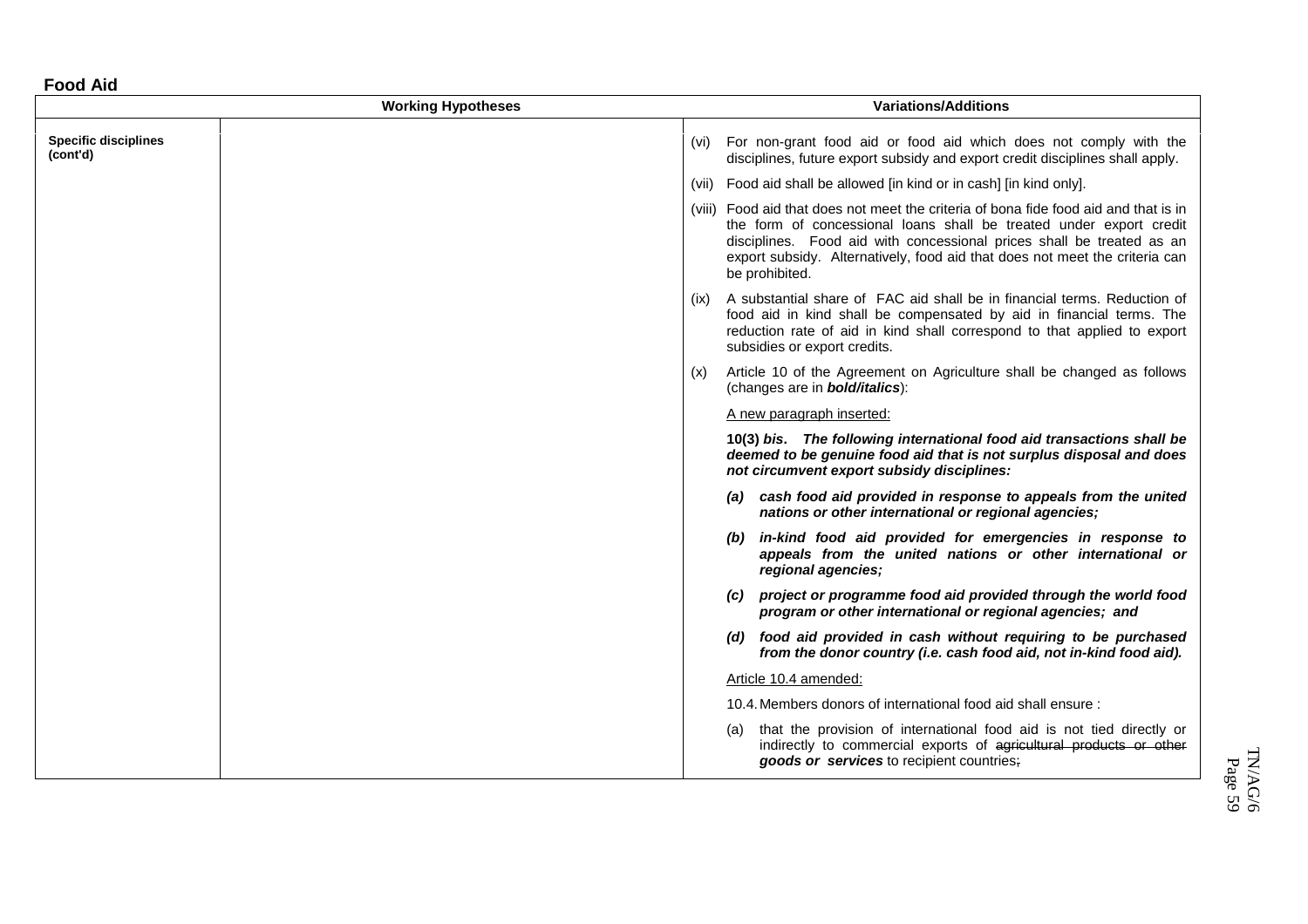# **Food Aid**

|                                         | <b>Working Hypotheses</b> |         | <b>Variations/Additions</b>                                                                                                                                                                                                                                                                                                                                                                                                                                                                                                                                        |
|-----------------------------------------|---------------------------|---------|--------------------------------------------------------------------------------------------------------------------------------------------------------------------------------------------------------------------------------------------------------------------------------------------------------------------------------------------------------------------------------------------------------------------------------------------------------------------------------------------------------------------------------------------------------------------|
| <b>Specific disciplines</b><br>(cont'd) |                           | (b)     | that international food aid transactions shall be carried out in<br>accordance with the FAO "Principles of Surplus Disposal and<br>Consultative Obligations", including, where appropriate, the system<br>of Usual Marketing Requirements (UMRs). In consultation with<br>the food and agriculture organisation (FAO)-consultative sub-<br>committee on surplus disposal (CSSD), the committee on<br>agriculture shall be issued copies of CSSD documents in order<br>to be informed on a regular basis of objections to food aid<br>transactions in the CSSD: and |
|                                         |                           |         | (d) that recipient countries agree that international food aid is not<br>re-exported in any form; and                                                                                                                                                                                                                                                                                                                                                                                                                                                              |
|                                         |                           |         | (e) that the programs or policy parameters of food aid programs<br>are notified annually to the committee on agriculture of the<br>WTO. Food aid transactions shall also be notified annually to<br>the committee on agriculture covering the recipient, the channel<br>and type of food aid, the type of product, amount shipped,<br>source of product and month of shipment.                                                                                                                                                                                     |
|                                         |                           |         | A new paragraph added:                                                                                                                                                                                                                                                                                                                                                                                                                                                                                                                                             |
|                                         |                           |         | 10.5. Any operation that does not comply with any provision of paras<br>4 and 5 (here 3 bis and 4) of article 10 shall be prohibited."                                                                                                                                                                                                                                                                                                                                                                                                                             |
|                                         | (xi)                      |         | All non-targeted food aid shall be treated as commercial exports<br>according to export subsidy commitments.                                                                                                                                                                                                                                                                                                                                                                                                                                                       |
|                                         |                           | market. | (xii) Final individual recipients of food aid shall receive food aid freely or in<br>exchange for work (food-for-work). Food aid cannot be sold on the local                                                                                                                                                                                                                                                                                                                                                                                                       |
|                                         |                           |         | (xiii) Any food aid in kind beyond the FAC minimum commitments should only<br>be given according to pre-established criteria and upon the request of UN<br>Organisations such as the Office for the Co-ordination of Humanitarian<br>Assistance (OCHA), World Food Programme (WFP) and the High<br>Commissioner for Refugees. Such requests shall as appropriate be based<br>on forecasts undertaken by FAO's Global Information and Early Warning<br>System (GIEWS) and/or other independent agencies.                                                            |
|                                         |                           |         | (xiv) All donor countries shall be obliged to undertake an analysis of the<br>recipient country's markets. This requirement shall be added to the<br>Principles on Surplus Disposal in addition to Usual Marketing<br>Requirements (UMRs). Existing standards in other bodies regarding<br>displacement of commercial sales shall be examined to ensure non-<br>circumvention.                                                                                                                                                                                     |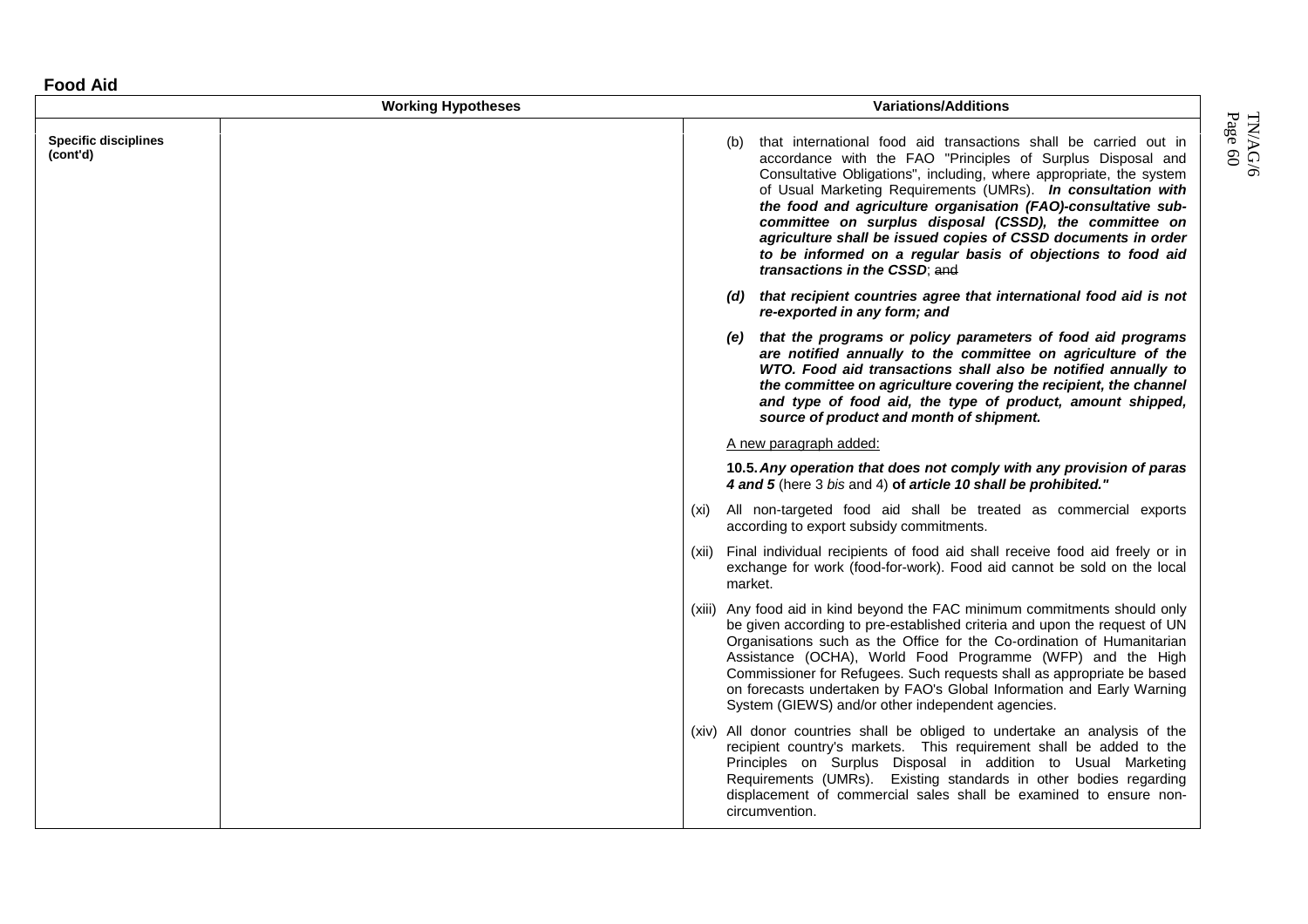### **Food Aid**

|                                                      | <b>Working Hypotheses</b>                                       |       | <b>Variations/Additions</b>                                                                                                                                                                                                                                                                                        |
|------------------------------------------------------|-----------------------------------------------------------------|-------|--------------------------------------------------------------------------------------------------------------------------------------------------------------------------------------------------------------------------------------------------------------------------------------------------------------------|
| Transparency/<br><b>Notification</b><br>requirements | All food aid shall be notified to the Committee on Agriculture. | (i)   | ES:1 notification requirements shall be strengthened to include more<br>detailed food aid reports such as those submitted to the FAO's CSSD<br>(including on recipient countries, tonnage, commodities, type of<br>programme and Usual Marketing Requirements (UMRs)). Counter-<br>notifications shall be allowed. |
|                                                      |                                                                 | (iii) | Food aid quantities and values shall be notified by both donor and<br>recipient countries, including product coverage, information on<br>destinations, origins (e.g. local procurement, if applicable), terms of<br>delivery (e.g. bona fide), cash/kind.                                                          |
|                                                      |                                                                 | (III) | If aid is not notified and if it does not comply with the rules of the<br>responsible international organisations then it should be treated as an<br>export subsidy.                                                                                                                                               |
|                                                      |                                                                 | (iv)  | Concessional sales shall be notified as export subsidies.                                                                                                                                                                                                                                                          |
|                                                      |                                                                 | (v)   | Food aid in the form of credits shall be notified as export credits under<br>new disciplines to be established.                                                                                                                                                                                                    |
| S&D                                                  |                                                                 | (i)   | An international food stockholding system shall be put in place to deal<br>with serious temporary crises in developing countries, in line with the<br>Marrakesh NFIDC Decision. Food aid shall be based on the following<br>principles:                                                                            |
|                                                      |                                                                 |       | donations shall be based on appeals from WFP and FAO to ensure<br>real humanitarian objectives;                                                                                                                                                                                                                    |
|                                                      |                                                                 |       | flexibility shall be needed to cover both grant and concessional aid;<br>and                                                                                                                                                                                                                                       |
|                                                      |                                                                 |       | a stockpile shall be established by earmarking part of donor<br>countries' normal stocks based on estimates of need by the<br>responsible international agencies.                                                                                                                                                  |
|                                                      |                                                                 | (ii)  | NFIDCs shall have access to food aid and financial funds during periods<br>of crisis using agreed upon mechanisms which do not adversely affect<br>neither donors nor recipient Members.                                                                                                                           |
|                                                      |                                                                 | (III) | Technical assistance shall be provided to reduce long-term dependence<br>on food aid.                                                                                                                                                                                                                              |
|                                                      |                                                                 | (iv)  | There shall be compensation to exporting developing countries that are<br>adversely affected by surplus disposal in the guise of food aid by requiring<br>donors to procure products from other developing countries, as<br>international food aid organizations do.                                               |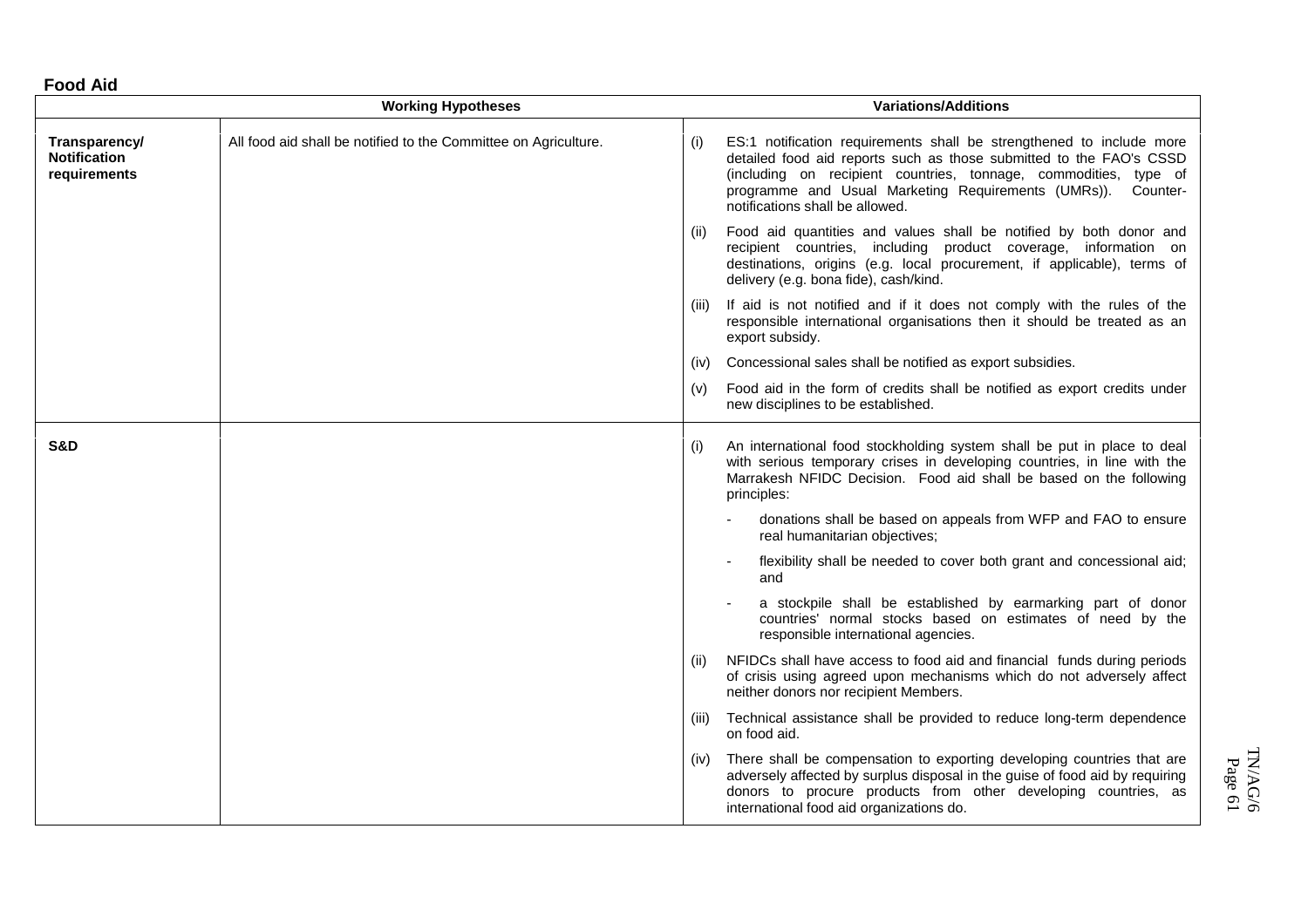## **Export State Trading Enterprises**

|                                                                  | <b>Working Hypotheses</b>                                                                                                                                  | <b>Variations/Additions</b>                                                                                                                                                                                                                                                                                                                                                                                                                                   |  |  |
|------------------------------------------------------------------|------------------------------------------------------------------------------------------------------------------------------------------------------------|---------------------------------------------------------------------------------------------------------------------------------------------------------------------------------------------------------------------------------------------------------------------------------------------------------------------------------------------------------------------------------------------------------------------------------------------------------------|--|--|
| Scope of entities to<br>which disciplines<br>would be applicable |                                                                                                                                                            | (i)<br>The scope of entities to which disciplines will be applicable shall be as in<br>GATT Article XVII, with the focus being on export state trading enterprises<br>(STEs).                                                                                                                                                                                                                                                                                 |  |  |
|                                                                  |                                                                                                                                                            | The illustrative list of STEs developed by the Working Party on State<br>(ii)<br>Trading Enterprises shall be deemed relevant.                                                                                                                                                                                                                                                                                                                                |  |  |
|                                                                  |                                                                                                                                                            | The disciplines shall focus on STEs involved in export sale which have,<br>(iii)<br>directly or indirectly, a significant share of a respective Member's total<br>exports of a particular product.                                                                                                                                                                                                                                                            |  |  |
| <b>Specific Disciplines</b>                                      |                                                                                                                                                            | The disciplines shall cover exclusive rights and privileges, price pooling,<br>(i)<br>cross subsidisation, exclusive export or domestic purchase rights,<br>government financial support and export credit activities of STEs.                                                                                                                                                                                                                                |  |  |
|                                                                  |                                                                                                                                                            | Disciplines shall be developed: to prohibit government assistance; to<br>(ii)<br>establish minimum volumes of exports; and to set commitments on<br>minimum stocks and contributions in cash or in kind to international food<br>aid organisations to ensure the food security of importing countries.                                                                                                                                                        |  |  |
|                                                                  |                                                                                                                                                            | The rules in Article XVII of GATT and in the Agreement on Agriculture<br>(iii)<br>shall be deemed sufficient.                                                                                                                                                                                                                                                                                                                                                 |  |  |
|                                                                  |                                                                                                                                                            | Members shall not restrict the right of any interested entity to export or to<br>(iv)<br>purchase for export, agricultural products.                                                                                                                                                                                                                                                                                                                          |  |  |
|                                                                  |                                                                                                                                                            | Export [STE] monopolies shall be eliminated.<br>(v)                                                                                                                                                                                                                                                                                                                                                                                                           |  |  |
|                                                                  |                                                                                                                                                            | No special financing privileges (both direct or indirect) from a government<br>(vi)<br>to an export enterprise, including government grants, loans, loan<br>guarantees or underwriting of operational costs and/or export credit<br>guarantees shall be granted.                                                                                                                                                                                              |  |  |
|                                                                  |                                                                                                                                                            | Disciplines shall apply equally to STEs and to private sector enterprises.<br>(vii)                                                                                                                                                                                                                                                                                                                                                                           |  |  |
| Transparency/<br><b>Notification</b><br>requirements             | Notification requirements shall be established to enable other<br>Members to assess compliance of STEs with the disciplines applying<br>to exporting STEs. | (i)<br>Any Member that has an export STE shall provide annual notifications<br>including initial and subsequent acquisition costs incurred and export<br>prices of products exported or sold for export on a transaction-specific<br>basis. Any Member can request the Member maintaining an export state<br>trading enterprise for agriculture to provide specific information concerning<br>all operations relevant to the export of agricultural products. |  |  |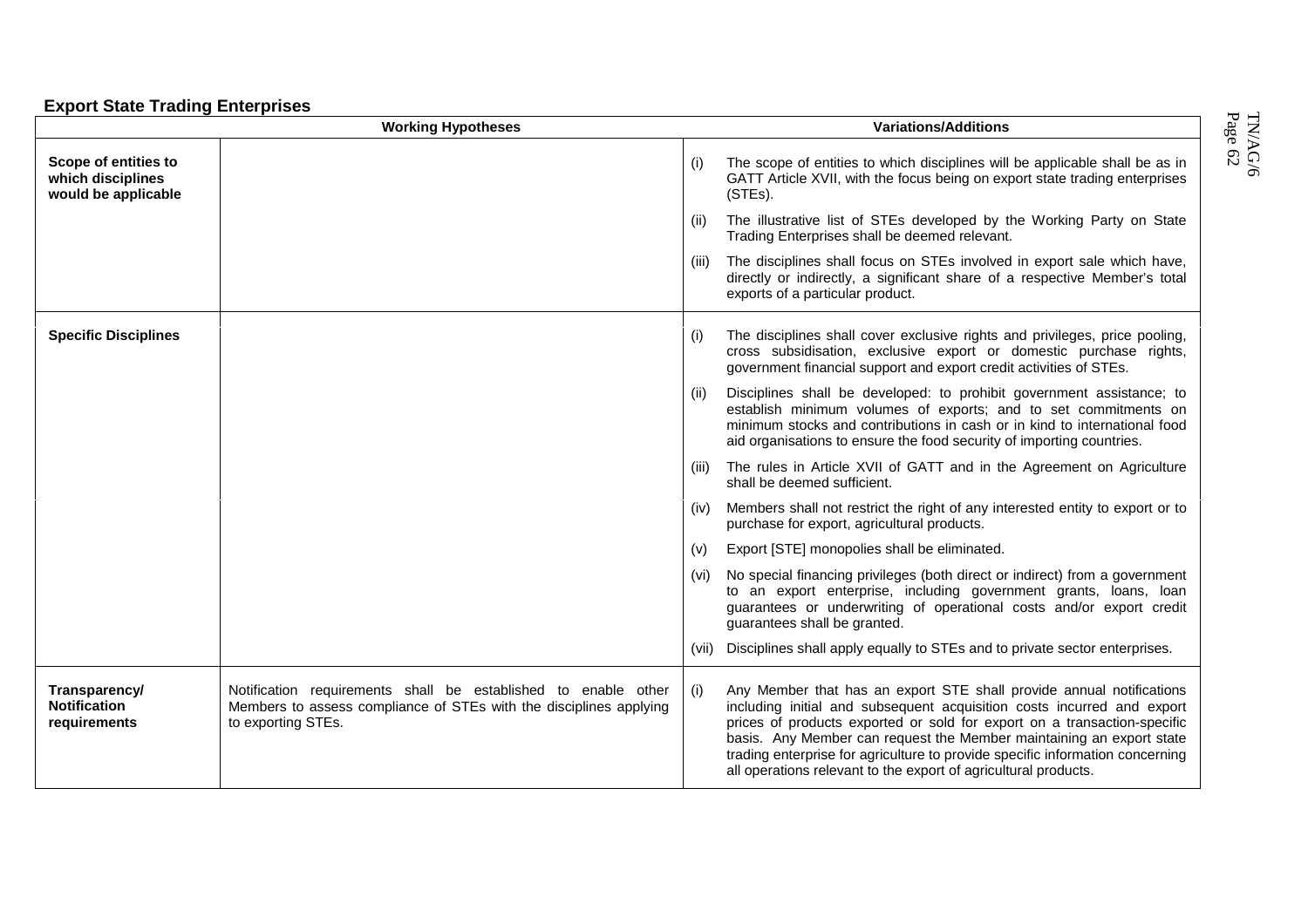# **Export State Trading Enterprises**

|                                                            | <b>Working Hypotheses</b> | <b>Variations/Additions</b>                                                                                                                                                                                                                                                                                                                                                                                                                                                                                                                                                                                                                                                                                                                    |
|------------------------------------------------------------|---------------------------|------------------------------------------------------------------------------------------------------------------------------------------------------------------------------------------------------------------------------------------------------------------------------------------------------------------------------------------------------------------------------------------------------------------------------------------------------------------------------------------------------------------------------------------------------------------------------------------------------------------------------------------------------------------------------------------------------------------------------------------------|
| <b>Transparency/ Notification</b><br>requirements (cont'd) | (ii)                      | Quarterly notification requirements shall be made an integral part of the<br>Agreement for all export state trading enterprises. Notifications shall<br>cover the volume and average price of exports to respective trade<br>partners, average procurement prices and average domestic sales prices,<br>and volume of domestic production. A notification table can include the<br>name of the state trading enterprise, the name of the product and its HS<br>code, the destination of exports, etc. State trading enterprises will also be<br>required to notify elements in their annual plans relating to the volume and<br>value of imports and/or exports, or, if applicable, that the annual plan does<br>not contain such information. |
|                                                            | (iii)                     | The existing notification requirements in Article XVII of GATT and the<br>Agreement on Agriculture shall be deemed sufficient.                                                                                                                                                                                                                                                                                                                                                                                                                                                                                                                                                                                                                 |
|                                                            | (iv)                      | Transparency requirements shall apply equally to STEs and to private<br>sector enterprises.                                                                                                                                                                                                                                                                                                                                                                                                                                                                                                                                                                                                                                                    |
| S&D                                                        | (i)                       | STEs in developing countries exporting any product constituting less than<br>a certain percentage (5 per cent) of world trade shall be exempt from<br>disciplines.                                                                                                                                                                                                                                                                                                                                                                                                                                                                                                                                                                             |
|                                                            | (ii)                      | STEs in developing countries which contribute to food security shall be<br>exempt from disciplines.                                                                                                                                                                                                                                                                                                                                                                                                                                                                                                                                                                                                                                            |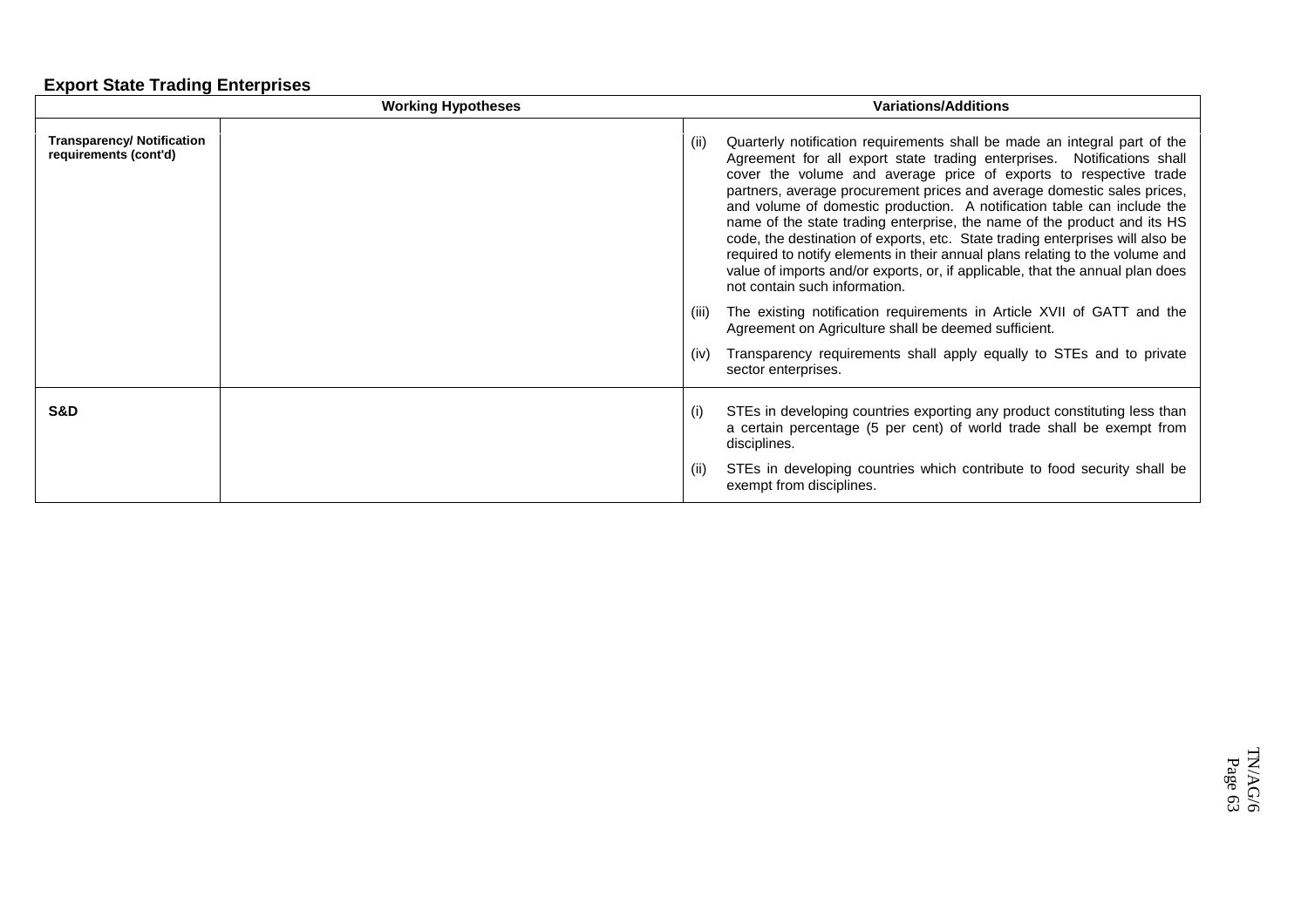## **Export Restrictions**

|                                                            | <b>Working Hypotheses</b> |       | <b>Variations/Additions</b>                                                                                                                                                                                                                                                                                                             |
|------------------------------------------------------------|---------------------------|-------|-----------------------------------------------------------------------------------------------------------------------------------------------------------------------------------------------------------------------------------------------------------------------------------------------------------------------------------------|
| <b>Export restrictions:</b><br><b>Specific disciplines</b> |                           | (i)   | Export restrictions shall be prohibited for all Members except developing<br>countries.                                                                                                                                                                                                                                                 |
|                                                            |                           | (ii)  | Export restrictions shall not be part of the negotiations.                                                                                                                                                                                                                                                                              |
|                                                            |                           | (iii) | Following consultations with other Members, export restrictions and/or<br>prohibitions shall be quantified and converted into export taxes, these<br>taxes shall be bound in Members' Schedules and subject to reduction<br>commitments.                                                                                                |
|                                                            |                           | (IV)  | An exemption shall be made to a general prohibition on export restrictions<br>in cases of agreed UN sanctions or under Article XX of GATT.                                                                                                                                                                                              |
|                                                            |                           | (v)   | Members shall be informed before restrictions are introduced. Prior<br>notification and consultation shall be mandatory when export restrictions<br>are imposed on the products to be covered by these disciplines. Outside<br>of this coverage, current disciplines in Article 12 of the Agreement on<br>Agriculture shall be applied. |
|                                                            |                           | (VI)  | When exporting countries face an emergency need to adjust export<br>volume, a short-term export restriction shall be allowed until the<br>completion of domestic procedure to impose export taxes, in order to<br>ensure the food security of these countries:                                                                          |
|                                                            |                           |       | Member who intends to take this measure shall consult with other<br>Members who have a 10 percent share or more as an export<br>destination during the preceding three years;                                                                                                                                                           |
|                                                            |                           |       | the period of the export restriction shall not exceed one month; and                                                                                                                                                                                                                                                                    |
|                                                            |                           |       | $\{X\}$ per cent of domestic production shall be exempt from this<br>restriction during implementation.                                                                                                                                                                                                                                 |
|                                                            |                           |       | (vii) Article 12 of the Agreement on Agriculture shall be changed as follows<br>(changes are in <b>bold/ italics</b> ):                                                                                                                                                                                                                 |
|                                                            |                           |       | Article 12.1 amended:                                                                                                                                                                                                                                                                                                                   |
|                                                            |                           |       | 12.1 Where any Member <i>maintains</i> or institutes any new export<br>prohibition or restriction on foodstuffs in accordance with paragraph 2(a)<br>of Article XI of GATT 1994, the Member shall observe the following<br>provisions:                                                                                                  |
|                                                            |                           |       | the Member <i>maintaining</i> or instituting the export prohibition or<br>(a)<br>restriction shall give due consideration to the effects of such<br>prohibition or restriction on importing Members' food security;                                                                                                                     |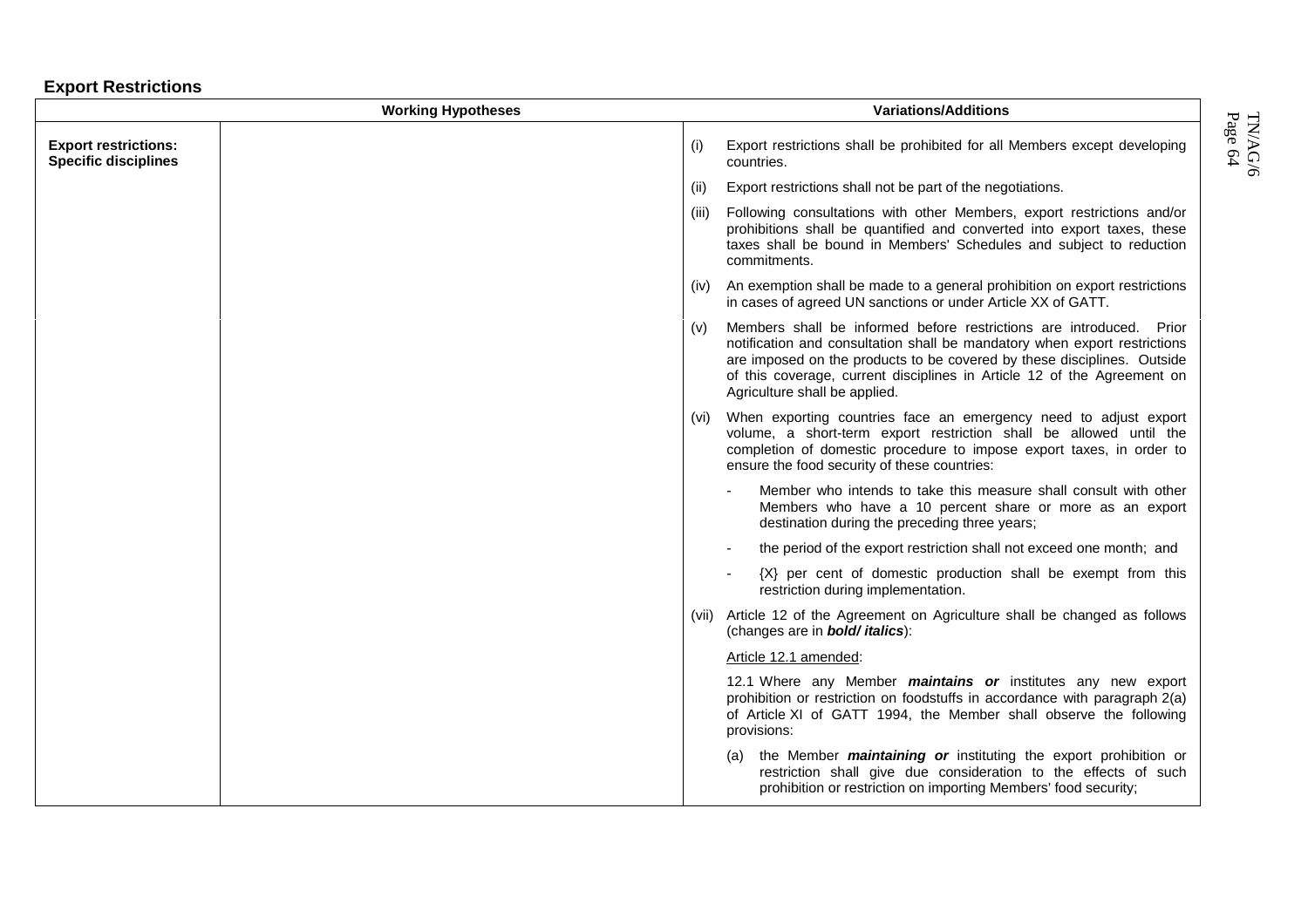# **Export Restrictions**

|                                                                        | <b>Working Hypotheses</b> |       | <b>Variations/Additions</b>                                                                                                                                                                                                                                                                                                                                                                                                                                                                                       |
|------------------------------------------------------------------------|---------------------------|-------|-------------------------------------------------------------------------------------------------------------------------------------------------------------------------------------------------------------------------------------------------------------------------------------------------------------------------------------------------------------------------------------------------------------------------------------------------------------------------------------------------------------------|
| <b>Export restrictions:</b><br><b>Specific disciplines</b><br>(cont'd) |                           |       | the Member maintaining any export prohibition or restriction<br>(b)<br>shall so notify the Committee on Agriculture, supplying<br>information on elements such as the nature and duration of the<br>said measure, and shall hold consultations, upon request, with<br>any Member having a substantial interest as an importer with<br>respect to any matter relating to the measure in question.                                                                                                                  |
|                                                                        |                           |       | A new paragraph added:                                                                                                                                                                                                                                                                                                                                                                                                                                                                                            |
|                                                                        |                           |       | 12.3. In no circumstances shall any Member impose or maintain<br>embargoes on foodstuffs and/or items associated with agricultural<br>production, particularly in respect of net food-importing developing<br>countries.                                                                                                                                                                                                                                                                                          |
| <b>Export taxes:</b><br><b>Specific Disciplines</b>                    |                           | (i)   | Export taxes shall not be part of the negotiations. Export taxes are not<br>export subsidies nor are they export restrictions or prohibitions as they are<br>not mentioned in Part VI of the Agreement on Agriculture and this<br>distinction is confirmed by Article XI of GATT.                                                                                                                                                                                                                                 |
|                                                                        |                           | (ii)  | Export restrictions and taxes are linked to food security and distort<br>international trade, and therefore shall be an integral part of the<br>negotiations.                                                                                                                                                                                                                                                                                                                                                     |
|                                                                        |                           | (iii) | Export taxes shall be prohibited for all Members except developing<br>countries. Bound rates of export taxes for all agricultural products based<br>on risks and other factors obtained from past experiences shall be<br>established in Members' schedules and subject to a progressive reduction<br>of 36 per cent + $\{X\}$ per cent during the implementation period. Exports up<br>to {X} per cent of the average volume of production during the preceeding<br>3 years shall be exempted from export taxes. |
|                                                                        |                           | (iv)  | Article XI of GATT refers to export taxes as a form of non-prohibited<br>export restriction, hence compliance shall be ensured with the basic<br>principles on prohibition of quantitative restrictions.                                                                                                                                                                                                                                                                                                          |
| S&D                                                                    |                           | (i)   | Developing countries shall be excluded from the disciplines to be<br>established except developing countries which are net exporters of the<br>foodstuffs concerned.                                                                                                                                                                                                                                                                                                                                              |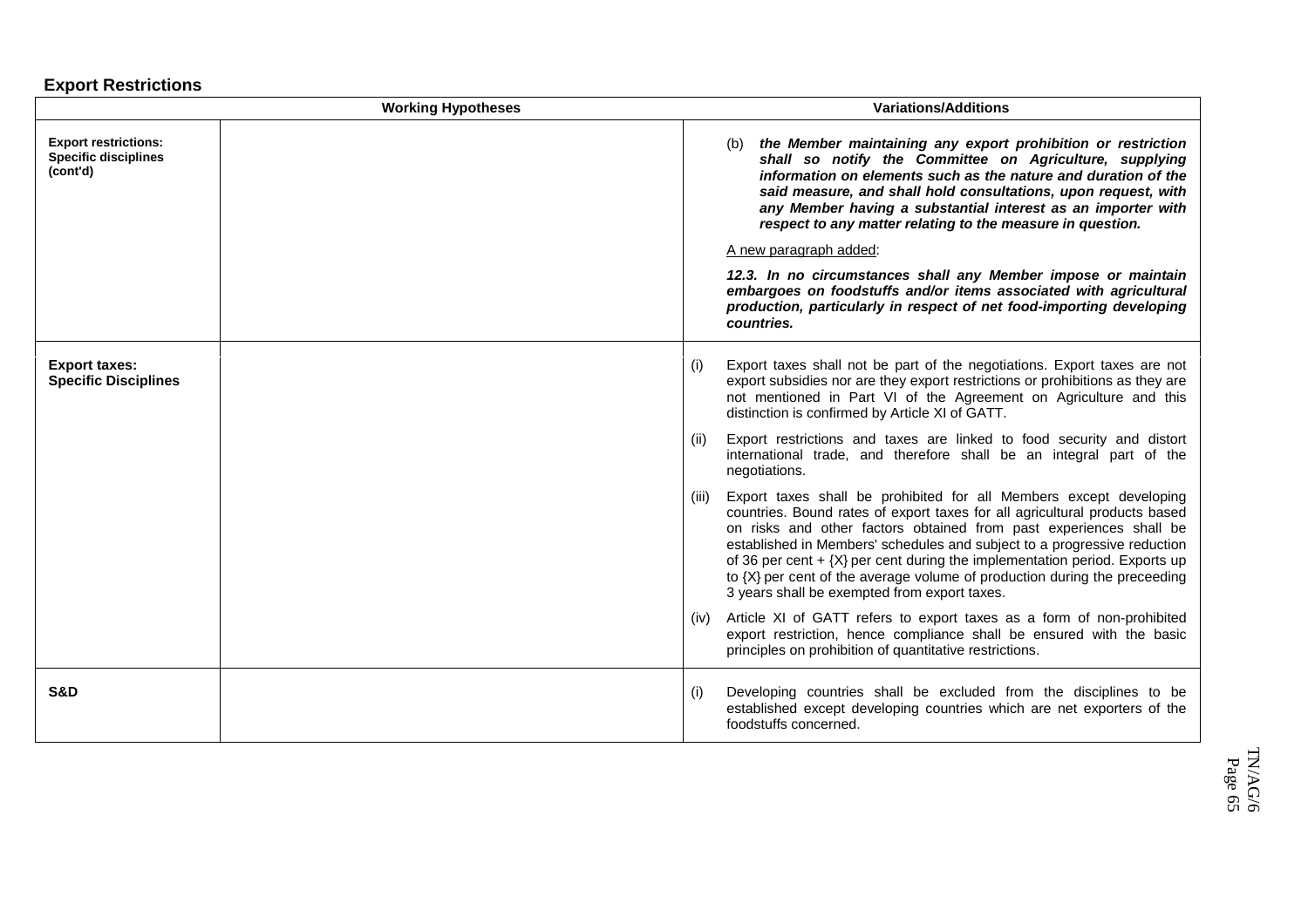### **Export Restrictions**

|              | <b>Working Hypotheses</b> | <b>Variations/Additions</b>                                                                                                                                                                                                                                                                                                                                                                                                                                                                                |
|--------------|---------------------------|------------------------------------------------------------------------------------------------------------------------------------------------------------------------------------------------------------------------------------------------------------------------------------------------------------------------------------------------------------------------------------------------------------------------------------------------------------------------------------------------------------|
| S&D (cont'd) | (ii)                      | In some circumstances developing countries shall be allowed to use<br>export restrictions and taxes to address food security concerns or other<br>commercial and marketing policy objectives.                                                                                                                                                                                                                                                                                                              |
|              | (iii)                     | Developing country Members shall only be allowed to apply an export tax<br>in conformity with the following provisions:                                                                                                                                                                                                                                                                                                                                                                                    |
|              |                           | the export tax shall apply to all agricultural products;                                                                                                                                                                                                                                                                                                                                                                                                                                                   |
|              |                           | the export tax shall be applied at a uniform rate across all agricultural<br>products;                                                                                                                                                                                                                                                                                                                                                                                                                     |
|              |                           | the export tax shall be applied without modification for a period of at<br>least one year; any subsequent modification shall apply for a period<br>of at least one year from the date of such modification; and                                                                                                                                                                                                                                                                                            |
|              |                           | any developing country Member applying, proposing or modifying an<br>export tax shall supply such information to the Committee on<br>Agriculture prior to its application or modification.                                                                                                                                                                                                                                                                                                                 |
|              | (iv)                      | Developing countries shall be afforded access to an equivalent of an<br>export safeguard allowing them to introduce restrictions or taxes in certain<br>emergency situations.                                                                                                                                                                                                                                                                                                                              |
|              | (v)                       | No commitments other than notification shall be expected under this<br>heading from LDCs and, in justified cases, from other developing<br>countries and vulnerable economies in transition. Article 12 of the<br>Agreement on Agriculture shall be adjusted accordingly. Any Member<br>falling in these categories and applying, proposing or modifying export<br>restrictions or export taxes shall supply such information to the Committee<br>on Agriculture prior to its application or modification. |
|              | (vi)                      | There shall be no export taxes or export restrictions on food destined for<br>LDCs and NFIDCs.                                                                                                                                                                                                                                                                                                                                                                                                             |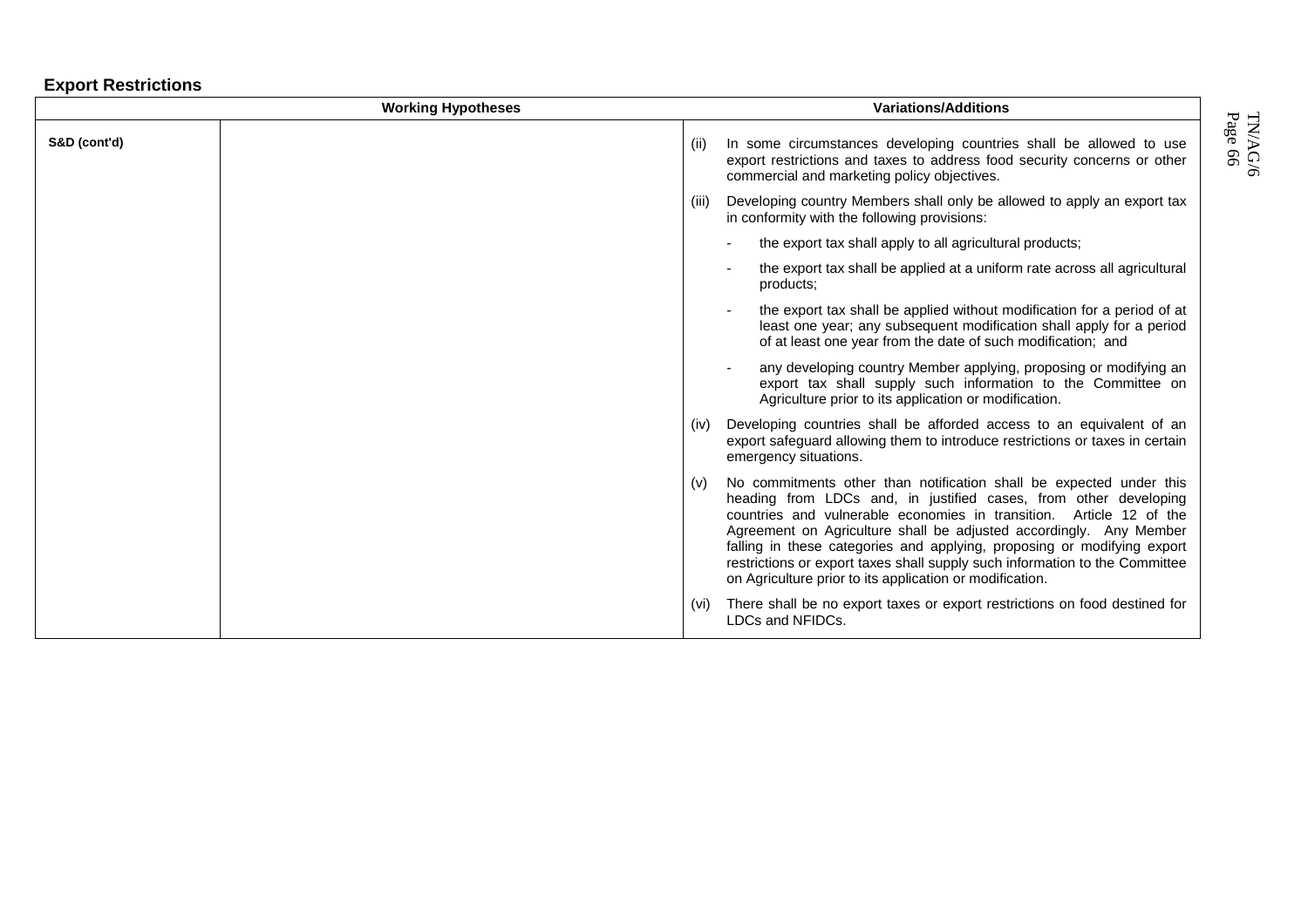## **Green Box<sup>15</sup>**

|                                                                    | <b>Working Hypotheses</b>                                           |       | <b>Variations/Additions</b>                                                                                                                                                                                                             |
|--------------------------------------------------------------------|---------------------------------------------------------------------|-------|-----------------------------------------------------------------------------------------------------------------------------------------------------------------------------------------------------------------------------------------|
| <b>General disciplines</b><br>(paragraph 1)                        | Maintain the basic criteria as per paragraph 1 of Annex 2.          | (i)   | The basic criterion in paragraph 1(b) of Annex 2 to be modified to provide<br>that the support in question shall not have the effect of providing production<br>support or price support to producers.                                  |
| <b>Measures exempted</b><br>from reduction<br>commitments          |                                                                     |       |                                                                                                                                                                                                                                         |
| Public stockholding for<br>food security purposes<br>(paragraph 3) | Maintain the criteria and conditions as per paragraph 3 of Annex 2. | (i)   | Food purchases by the government to be allowed to be made at<br>administered prices.                                                                                                                                                    |
| Direct payments to                                                 |                                                                     | (i)   | Maintain the existing criteria and conditions in paragraph 5.                                                                                                                                                                           |
| producers<br>(paragraph 5)                                         |                                                                     | (ii)  | Add to the existing paragraph 5:                                                                                                                                                                                                        |
|                                                                    |                                                                     |       | All base periods shall be notified. [These direct payments] [Such a<br>direct payment] shall be based on activities in a fixed and<br>unchanging historical base period.                                                                |
|                                                                    |                                                                     | (iii) | For direct payments to producers, all base periods (i.e. 1986-88) should<br>be notified and payments should be time limited.                                                                                                            |
| Decoupled income                                                   |                                                                     | (i)   | Maintain the existing criteria and conditions in paragraph 6.                                                                                                                                                                           |
| support<br>(paragraph 6)                                           |                                                                     | (ii)  | Modify the existing subparagraph (a) and add new subparagraph (e bis):                                                                                                                                                                  |
|                                                                    |                                                                     |       | (a) Eligibility for such payments shall be determined by clearly-defined<br>criteria such as income, status as a producer or landowner, factor<br>use or production level in a defined, fixed and unchanging<br>historical base period. |
|                                                                    |                                                                     |       | (e bis) Payments [to individual producers] shall be available for no<br>more than three years and shall not be renewed.                                                                                                                 |

<sup>&</sup>lt;sup>15</sup> In this and the following tables:

Italicised text in bold indicates additions/revisions and strike-out indicates deletions of the relevant provisions of the Agreement on Agriculture. Square-bracketed text indicates alternative proposals.

<sup>{ }</sup> indicates that the number in brackets remains to be determined.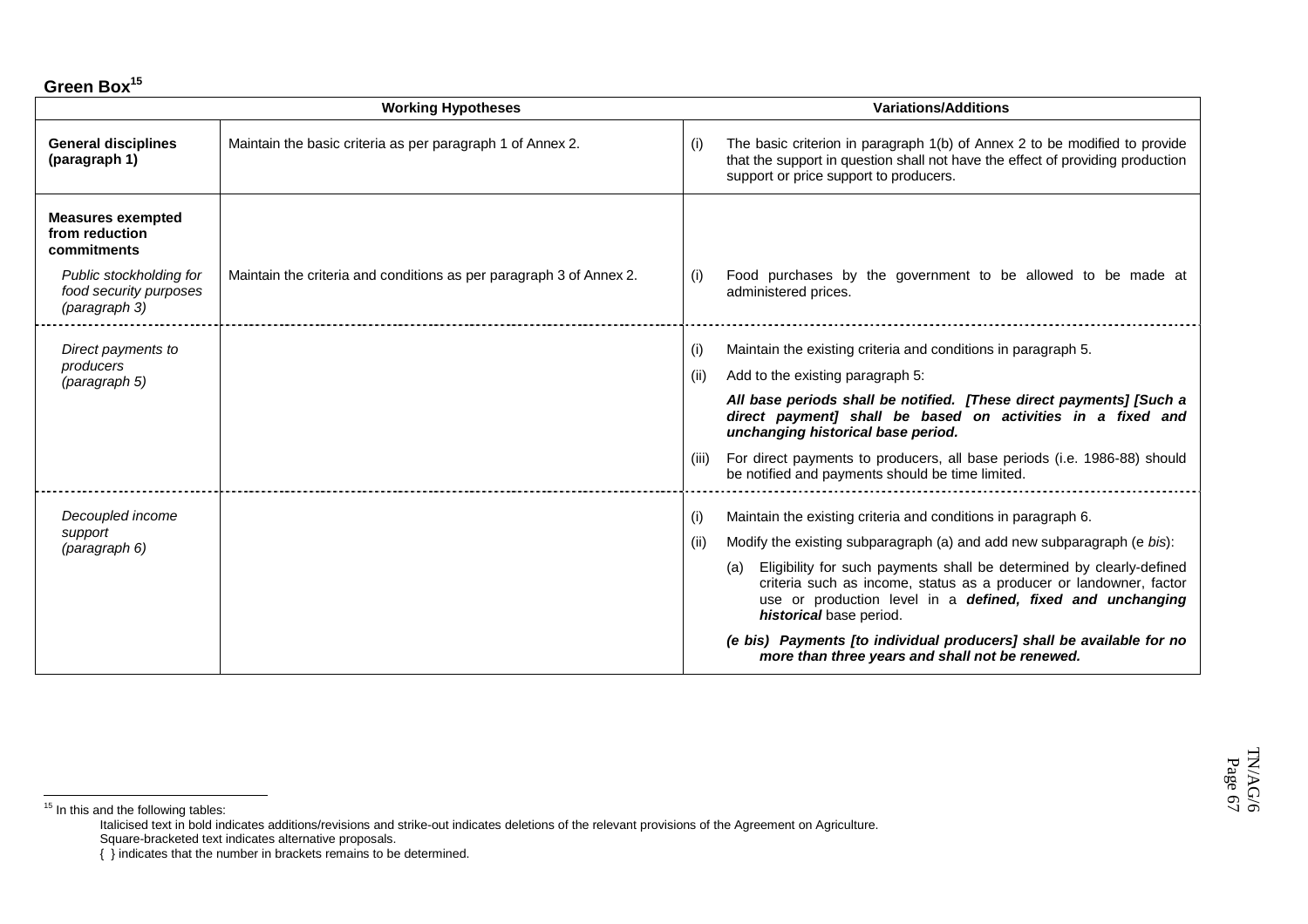| <b>Green Box</b> |  |
|------------------|--|

|                                                        | <b>Working Hypotheses</b> |       | <b>Variations/Additions</b>                                                                                                                                                                                                                                                                                                                                                                                                                                                                                                                                                                                               |  |
|--------------------------------------------------------|---------------------------|-------|---------------------------------------------------------------------------------------------------------------------------------------------------------------------------------------------------------------------------------------------------------------------------------------------------------------------------------------------------------------------------------------------------------------------------------------------------------------------------------------------------------------------------------------------------------------------------------------------------------------------------|--|
| Government financial                                   |                           | (i)   | Maintain the existing criteria and conditions in paragraph 7.                                                                                                                                                                                                                                                                                                                                                                                                                                                                                                                                                             |  |
| participation in income<br><i>insurance and income</i> |                           | (ii)  | Modify the existing subparagraphs (a), (b) and (c) as follows:                                                                                                                                                                                                                                                                                                                                                                                                                                                                                                                                                            |  |
| safety-net programmes<br>(paragraph 7)                 |                           |       | (a) Eligibility for such payments shall be determined by an income loss,<br>taking into account only income derived from agriculture, which<br>exceeds 30 per cent of average gross income or the equivalent in<br>net income terms (excluding any payments from the same or similar<br>schemes) in the preceding three to five-year period or a three-year<br>average based on the preceding five-year period, excluding the<br>highest and the lowest entry. Any producer meeting this condition<br>shall be eligible to receive the payments from the government.                                                      |  |
|                                                        |                           |       | (b) The amount of such payments by governments shall restore a<br>producer's income to no more than 70 per cent of income<br>derived by that producer from agriculture in the averaging<br>period used to trigger eligibility for payment. compensate for<br>less than 70 per cent of the producer's income loss in the year the<br>producer becomes eligible to receive this assistance.                                                                                                                                                                                                                                 |  |
|                                                        |                           |       | (c) The amount of any such payments shall relate solely to income<br>derived from agriculture of the farm enterprise as a whole; it<br>shall not relate to the type or volume of production (including<br>livestock units) undertaken by the producer; or to the prices,<br>domestic or international, applying to such production; or to the<br>factors of production employed.                                                                                                                                                                                                                                          |  |
|                                                        |                           | (iii) | Modify the existing subparagraphs (a) and (b) as follows:                                                                                                                                                                                                                                                                                                                                                                                                                                                                                                                                                                 |  |
|                                                        |                           |       | (a) Eligibility for such payments shall be determined by an income loss,<br>taking into account only income derived from agriculture, which<br>exceeds a certain proportion 30 per cent-of average gross income<br>or the equivalent in net income terms (excluding any payments from<br>the same or similar schemes), which shall be clearly defined in<br>national legislation in the preceding three-year period or a three-<br>year average based on the preceding five-year period, excluding the<br>highest and the lowest entry. Any producer meeting this condition<br>shall be eligible to receive the payments. |  |
|                                                        |                           |       | The amount of such payments shall compensate for less than a<br>(b)<br>certain proportion 70-per-cent of the producer's income loss,<br>which shall be clearly defined in national legislation, in the year<br>the producer becomes eligible to receive this assistance.                                                                                                                                                                                                                                                                                                                                                  |  |
|                                                        |                           |       | The minimum income loss criterion of 30 per cent in paragraph 7(a) of<br>Annex 2 to be lowered [and the maximum compensation criterion of<br>70 per cent in paragraph 7(b) of Annex 2 to be raised].                                                                                                                                                                                                                                                                                                                                                                                                                      |  |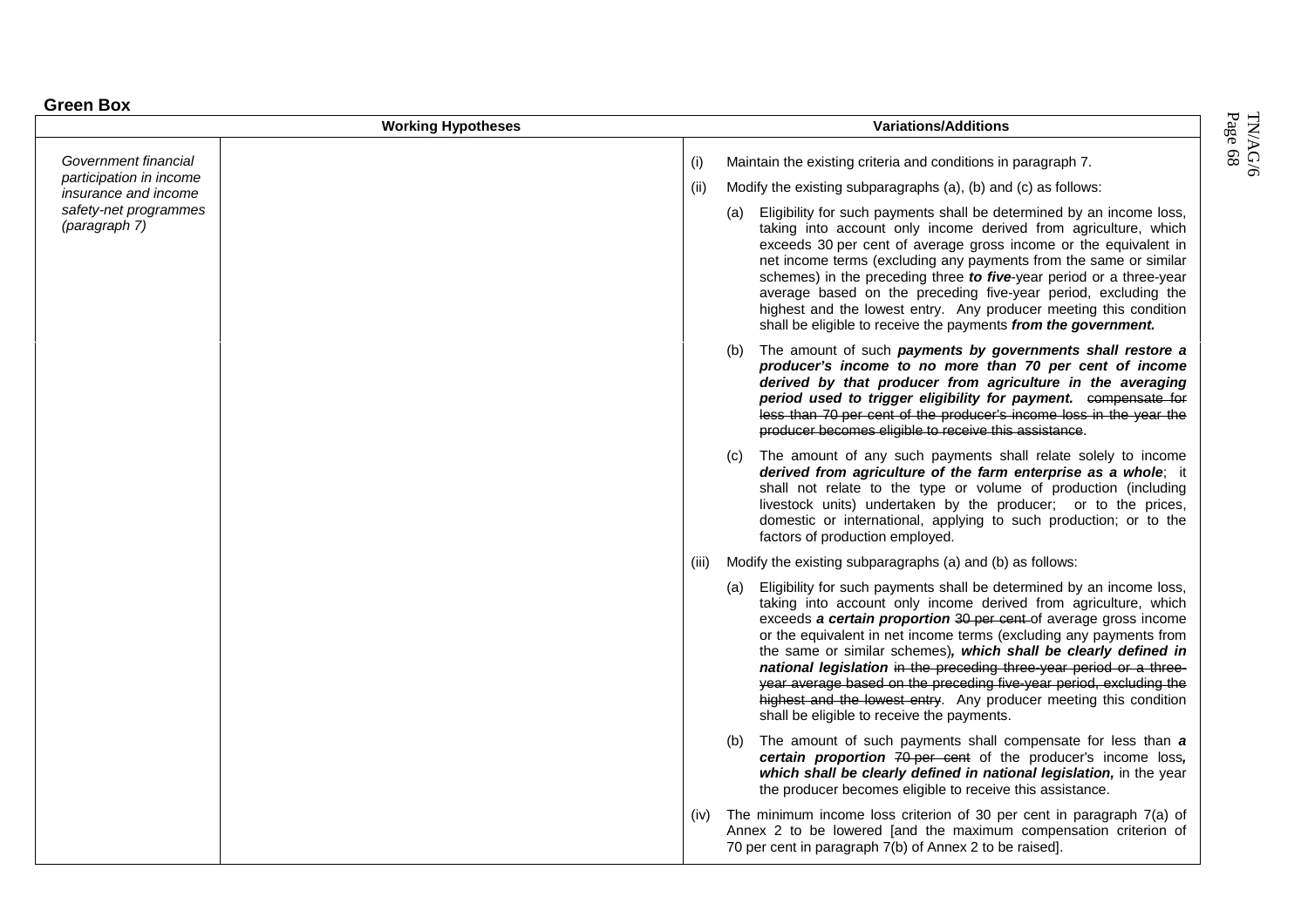# **Green Box**

|                                                      | <b>Working Hypotheses</b> |       | <b>Variations/Additions</b>                                                                                                                                                                                                                                                                                                             |
|------------------------------------------------------|---------------------------|-------|-----------------------------------------------------------------------------------------------------------------------------------------------------------------------------------------------------------------------------------------------------------------------------------------------------------------------------------------|
| Payments (made either<br>directly of by way of       |                           | (i)   | Maintain the existing criteria and conditions in paragraph 8.                                                                                                                                                                                                                                                                           |
| government financial<br>participation in crop        |                           | (ii)  | Add to the existing subparagraph (a) and modify the existing<br>subparagraphs (b) and (d) as follows:                                                                                                                                                                                                                                   |
| <i>insurance schemes)</i> for<br>relief from natural |                           |       | (a) Eligibility for such payments shall arise:                                                                                                                                                                                                                                                                                          |
| disasters                                            |                           |       | <i>in the case of disasters</i> only following                                                                                                                                                                                                                                                                                          |
| (paragraph 8)                                        |                           |       | in the case of government financial participation in crop<br>insurance schemes, eligibility for such payments shall be<br>determined by a production loss which exceeds 30 per cent of<br>the average of production in an actuarially appropriate period.                                                                               |
|                                                      |                           |       | in the case of the destruction of animals or crops to<br>control or prevent diseases named in national legislation or<br>international standards, the production loss may be less than<br>the 30 per cent of the average production referred to above.                                                                                  |
|                                                      |                           |       | Payments made following a disaster under paragraph 8 shall be<br>(b)<br>applied only in respect of losses of income, livestock (including<br>payments in connection with the veterinary treatment of animals),<br>land or other production factors due to the natural disaster or<br>destruction of animals or crops in question.       |
|                                                      |                           |       | (d) Payments made during a disaster under paragraph 8 shall not<br>exceed the level required to prevent or alleviate further loss as<br>defined in criterion (b) above.                                                                                                                                                                 |
|                                                      |                           | (III) | Add to the existing subparagraph (a):                                                                                                                                                                                                                                                                                                   |
|                                                      |                           |       | (a) Eligibility for such payments shall arise:                                                                                                                                                                                                                                                                                          |
|                                                      |                           |       | <i>in the case of disasters, only following </i>                                                                                                                                                                                                                                                                                        |
|                                                      |                           |       | in the case of government financial participation in crop<br>insurance schemes, eligibility for such payments shall be<br>determined by a loss which exceeds 30 per cent of the average<br>productive capability insured in an averaging period which<br>reflects the actual experience of that Member for<br>such<br><i>insurance.</i> |
|                                                      |                           |       | in the case of the destruction of animals or crops to<br>control or prevent diseases named in national legislation or<br>international standards, the production loss may be less than<br>the 30 per cent of the average of production referred to in the<br>first indent above.                                                        |
|                                                      |                           | (iv)  | The minimum production loss criterion of 30 per cent in paragraph 8(a) of<br>Annex 2 to be lowered.                                                                                                                                                                                                                                     |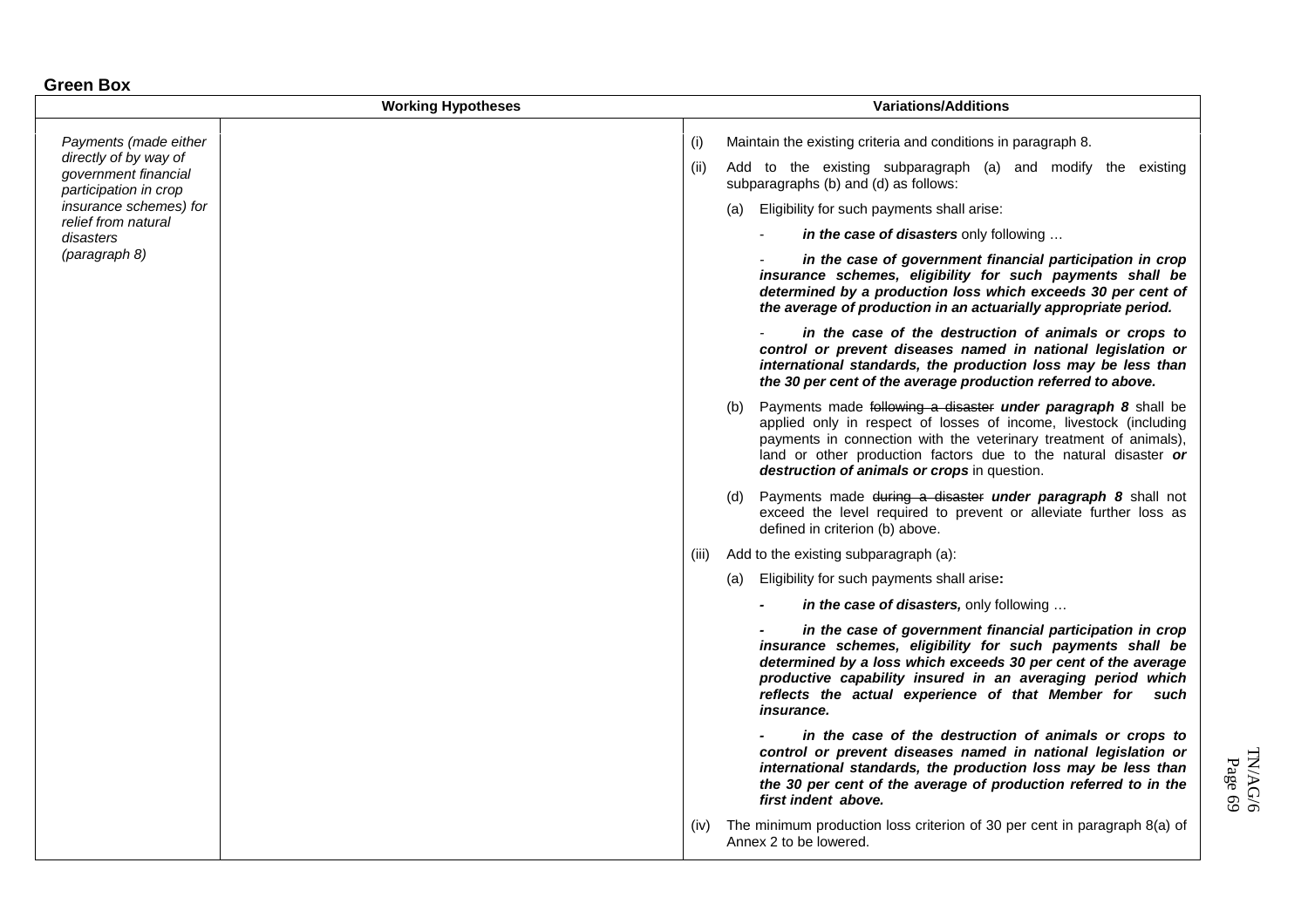| Green Box |  |
|-----------|--|
|-----------|--|

|                                                                                      | <b>Working Hypotheses</b> | <b>Variations/Additions</b>                                                                                                                                                                                                                                                                                                                                                                                                                                                                                                                                                                                                            |
|--------------------------------------------------------------------------------------|---------------------------|----------------------------------------------------------------------------------------------------------------------------------------------------------------------------------------------------------------------------------------------------------------------------------------------------------------------------------------------------------------------------------------------------------------------------------------------------------------------------------------------------------------------------------------------------------------------------------------------------------------------------------------|
| Payments (made either<br>directly of by way of<br>government financial               | (v)                       | The production loss measured in terms of three-year averages as per<br>paragraph 8(a) of Annex 2 to be reviewed.                                                                                                                                                                                                                                                                                                                                                                                                                                                                                                                       |
| participation in crop                                                                | (vi)                      | Modify the existing subparagraph (a) as follows:                                                                                                                                                                                                                                                                                                                                                                                                                                                                                                                                                                                       |
| insurance schemes) for<br>relief from natural<br>disasters<br>(paragraph 8) (cont'd) |                           | Eligibility for such payments shall arise only following a formal<br>(a)<br>recognition by government authorities that a natural or like disaster<br>(including disease outbreaks, pest infestations, nuclear accidents,<br>and war on the territory of the Member concerned) has occurred or is<br>occurring; and shall be determined by a production loss which<br>exceeds the level to be clearly defined in national legislation<br>30 per cent of the average of production in the preceding three-year<br>period or a three-year average based on the preceding five-year<br>period, excluding the highest and the lowest entry. |
| Structural adjustment                                                                | (i)                       | Maintain the existing criteria and conditions in paragraph 9.                                                                                                                                                                                                                                                                                                                                                                                                                                                                                                                                                                          |
| assistance provided<br>through producer                                              | (ii)                      | Modify the existing subparagraph (b) as follows:                                                                                                                                                                                                                                                                                                                                                                                                                                                                                                                                                                                       |
| retirement programmes<br>(paragraph 9)                                               |                           | (b) Payments shall be conditional upon the total and permanent<br>retirement of the recipients from marketable agricultural production<br>and shall be time limited.                                                                                                                                                                                                                                                                                                                                                                                                                                                                   |
|                                                                                      | (iii)                     | Modify the existing subparagraph (b) as follows:                                                                                                                                                                                                                                                                                                                                                                                                                                                                                                                                                                                       |
|                                                                                      |                           | (b) Payments shall be conditional upon the total and permanent<br>retirement of the recipients from marketable agricultural production<br>or lending of land for a longer period than {X} years.                                                                                                                                                                                                                                                                                                                                                                                                                                       |
| Structural adjustment                                                                | (i)                       | Maintain the existing criteria and conditions in paragraph 10.                                                                                                                                                                                                                                                                                                                                                                                                                                                                                                                                                                         |
| assistance provided<br>through resource                                              | (ii)                      | Add at the end of the existing subparagraph (d):                                                                                                                                                                                                                                                                                                                                                                                                                                                                                                                                                                                       |
| retirement programmes                                                                |                           | Payments shall be time limited.                                                                                                                                                                                                                                                                                                                                                                                                                                                                                                                                                                                                        |
| (paragraph 10)                                                                       | (iii)                     | The minimum retirement period in paragraph 10(b) of Annex 2 to be<br>reduced to one year.                                                                                                                                                                                                                                                                                                                                                                                                                                                                                                                                              |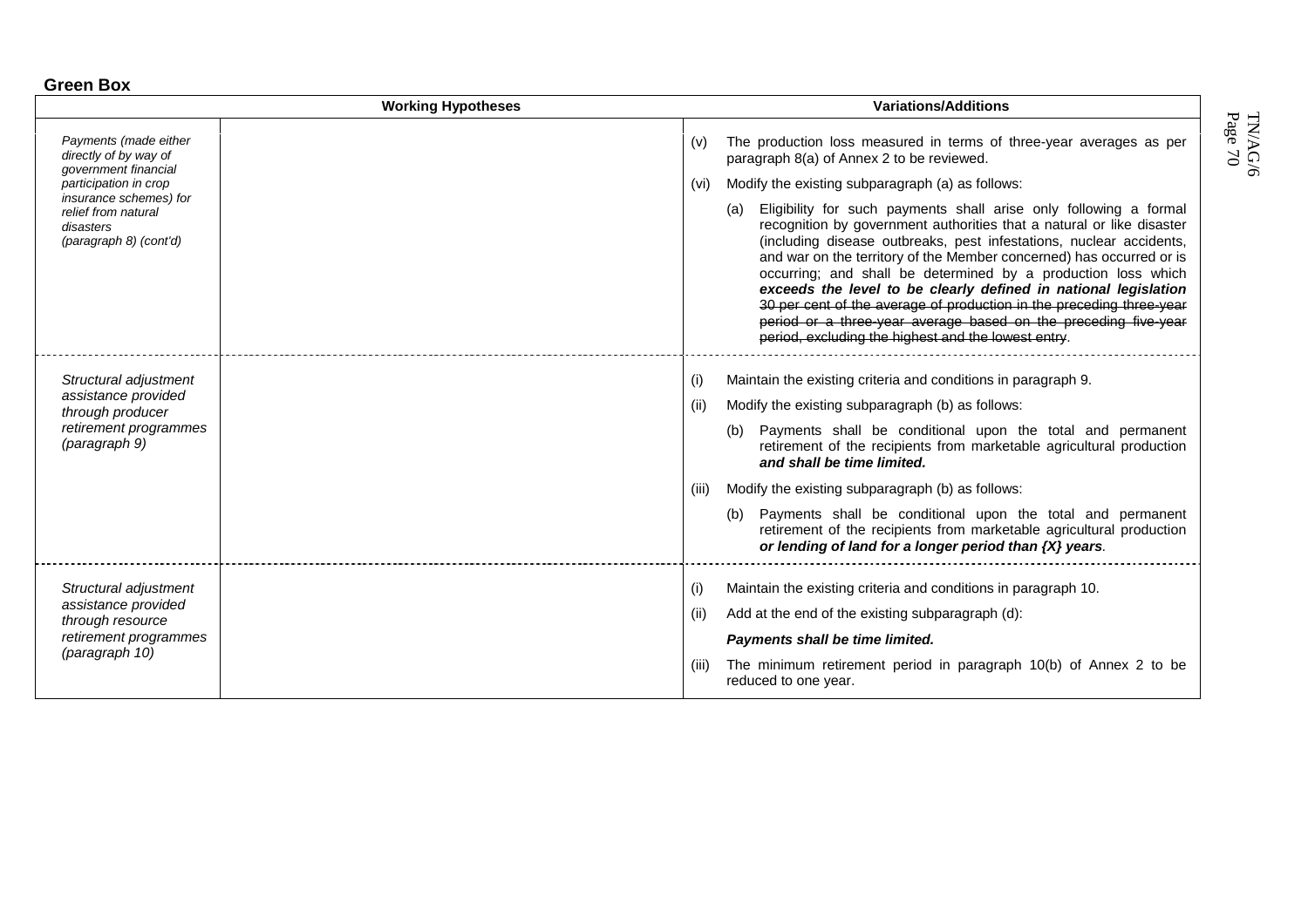# **Green Box**

|                                                                 | <b>Working Hypotheses</b> |       | <b>Variations/Additions</b>                                                                                                                                                                                                                                                                                                                               |
|-----------------------------------------------------------------|---------------------------|-------|-----------------------------------------------------------------------------------------------------------------------------------------------------------------------------------------------------------------------------------------------------------------------------------------------------------------------------------------------------------|
| Structural adjustment<br>assistance provided                    |                           | (i)   | Maintain the existing criteria and conditions in paragraph 11.                                                                                                                                                                                                                                                                                            |
| through investment<br>aids (paragraph 11)                       |                           | (ii)  | Add at the end of the existing subparagraph (a), modify the existing<br>subparagraph (b), and add new subparagraph (b bis) as follows:                                                                                                                                                                                                                    |
|                                                                 |                           |       | Such structural disadvantages must be clearly defined.<br>(a)                                                                                                                                                                                                                                                                                             |
|                                                                 |                           |       | The amount of such payments in any given year shall not be related<br>(b)<br>to, or based on, the type or volume of production [or inputs into the<br>production] (including livestock units) undertaken by the producer in<br>any year after a fixed and unchanging historical the base period,<br>other than as provided for under criterion (e) below. |
|                                                                 |                           |       | [(b bis) The amount of such payments in any given year shall not be<br>related to, or based on, the use of factors of production in any<br>given year after the base period.]                                                                                                                                                                             |
| Payments under<br>environmental<br>programmes<br>(paragraph 12) |                           | (i)   | Maintain the existing criteria and conditions in paragraph 12.                                                                                                                                                                                                                                                                                            |
|                                                                 |                           | (ii)  | Modify the existing subparagraphs (a) and (b) as follows:                                                                                                                                                                                                                                                                                                 |
|                                                                 |                           |       | (a) Eligibility for such payments shall be determined as part of a clearly-<br>defined government environmental or conservation programme and<br>be dependent on the fulfilment of specific conditions under the<br>government programme. including conditions related to production<br>methods or inputs.                                                |
|                                                                 |                           |       | (b) The amount of payment shall be less than the extra costs<br>involved in complying with the government programme and not<br>be related to or based on the volume of production. limited to<br>the extra costs or loss of income involved in complying with the<br>government programme.                                                                |
|                                                                 |                           | (III) | Modify the existing subparagraph (b) as follows:                                                                                                                                                                                                                                                                                                          |
|                                                                 |                           |       | (b) The amount of payment shall be limited to the following:                                                                                                                                                                                                                                                                                              |
|                                                                 |                           |       | the extra costs or, loss of income involved in complying with the<br>government programme; or                                                                                                                                                                                                                                                             |
|                                                                 |                           |       | the minimum amount to compensate for the provision of<br>any environmental benefits which shall be clearly defined in<br>national legislation.                                                                                                                                                                                                            |
|                                                                 |                           | (IV)  | Landscape payments should be considered under paragraph 12.                                                                                                                                                                                                                                                                                               |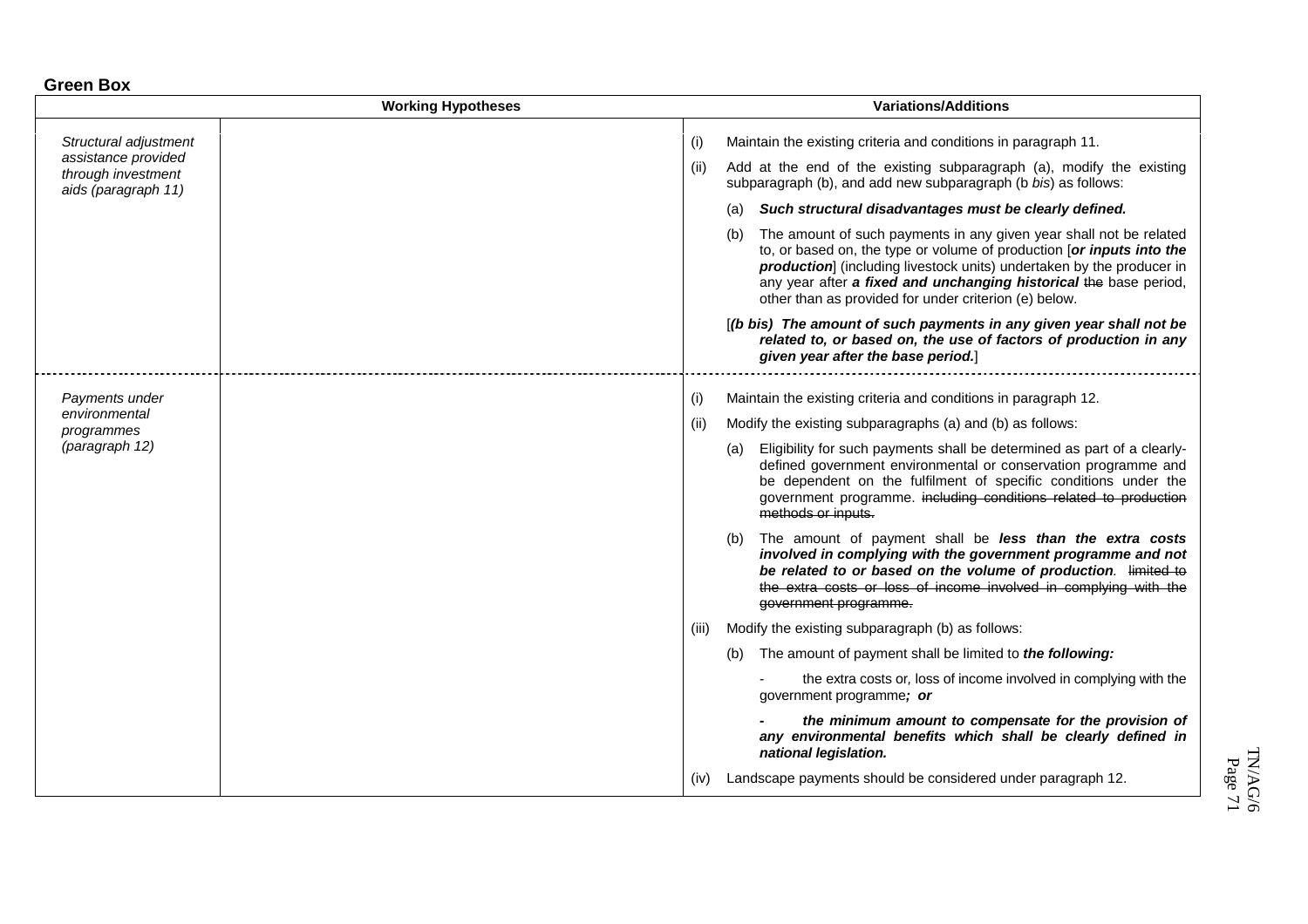| <b>Working Hypotheses</b>                                                                    |  | <b>Variations/Additions</b> |                                                                                                                                                                                                                                                                                                                                                                                                                                                                |  |
|----------------------------------------------------------------------------------------------|--|-----------------------------|----------------------------------------------------------------------------------------------------------------------------------------------------------------------------------------------------------------------------------------------------------------------------------------------------------------------------------------------------------------------------------------------------------------------------------------------------------------|--|
| Payments under<br>regional assistance<br>programmes<br>(paragraph 13)                        |  | (i)<br>(ii)                 | Maintain the existing criteria and conditions in paragraph 13.<br>Modify the existing subparagraph (b) as follows:                                                                                                                                                                                                                                                                                                                                             |  |
|                                                                                              |  |                             | (b) The amount of such payments in any given year shall not be related<br>to, or based on, the type or volume of production (including livestock<br>units) undertaken by the producer in any year after the fixed and<br>unchanging historical base period, which shall be notified, other<br>than to reduce that production.                                                                                                                                  |  |
|                                                                                              |  |                             | (iii) A clear definition of "disadvantaged area" as referred to in paragraph<br>13(a) of Annex 2 to be established. The average poverty level of<br>developing country Members set by the World Bank (i.e. daily per capita<br>income less than US\$1) to be used as the criterion.                                                                                                                                                                            |  |
|                                                                                              |  | (iv)                        | Criteria to be established for defining a particular region as less favoured,<br>marginal or disadvantaged. Flexibility to be given to provide support to<br>such regions to maintain and improve their traditional production systems<br>and the environment. The extent of such regions expressed as<br>percentage of the national territory of a Member to be limited by a de<br>minimis clause, varied by climatic zone with S&D for developing countries. |  |
| Add new paragraphs                                                                           |  | (i)                         | New categories in the Green Box should not be added.                                                                                                                                                                                                                                                                                                                                                                                                           |  |
| Exempt measures for<br>countries in transition                                               |  | (i)                         | Countries in transition shall be temporarily exempted from reduction<br>commitments with respect to subsidies such as investment subsidies and<br>input subsidies generally available to agriculture, interest rate subsidies to<br>reduce the costs of financing and grants to cover debt repayment.                                                                                                                                                          |  |
| Animal welfare<br>payments                                                                   |  | (i)                         | Payments to compensate additional costs of complying with higher<br>standards for animal welfare to be allowed.                                                                                                                                                                                                                                                                                                                                                |  |
| Payments<br>compensating for extra<br>costs accruing from<br>higher production<br>standards  |  | (i)                         | Eligibility for such payments shall be determined as part of a clearly-<br>defined government programme designed to address non-producer<br>concerns such as consumer and societal demands and be dependent on<br>the fulfilment of specific conditions related to production methods or<br>inputs.                                                                                                                                                            |  |
| Payments<br>compensating for extra<br>costs accruing from<br>higher food safety<br>standards |  | (i)                         | Extra costs arising from higher than international food safety standards to<br>be compensated by Green Box support.                                                                                                                                                                                                                                                                                                                                            |  |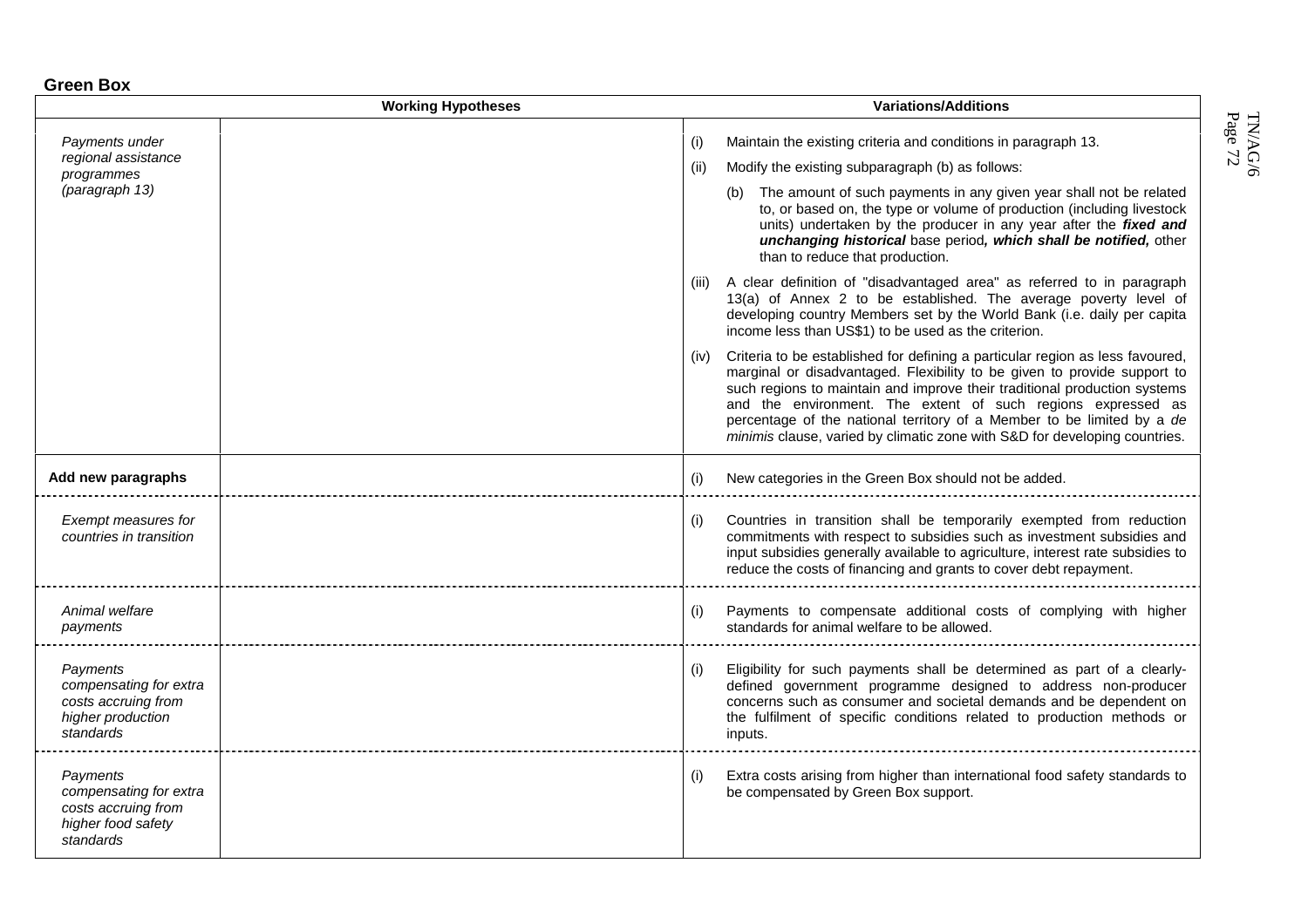|                                                                   | <b>Working Hypotheses</b> |     | <b>Variations/Additions</b>                                                                                                                                                              |
|-------------------------------------------------------------------|---------------------------|-----|------------------------------------------------------------------------------------------------------------------------------------------------------------------------------------------|
| Payments to maintain<br>domestic production<br>capacity of staple | (i)                       | (a) | Eligibility for such payments shall be determined by reference to<br>clearly defined criteria in government programmes designed to<br>provide support for the producers of staple crops. |
| crops for food security<br>purposes                               |                           | (b) | Total production of the crop shall account for no less than $\{X\}$ per<br>cent of the total value of agricultural production and;                                                       |
|                                                                   |                           |     | Total consumption of such crop shall account for no less than<br>{Y} per cent of the total domestic consumption of agricultural<br>products in terms of calorie intake; or               |
|                                                                   |                           |     | Total export of such crop shall account for no less than $\{Z\}$<br>per cent of the total export of a particular country.                                                                |
|                                                                   |                           | (C) | The amount of payment shall be limited to the minimum to maintain<br>domestic production capacity of such crop in that particular country.                                               |
| Payments to small<br>scale family farms for<br>the purpose of     | (i)                       | (a) | Eligibility for such payments shall be determined by reference to<br>clearly defined criteria in government programmes designed to<br>provide support for small scale family farms.      |
| maintaining rural<br>viability and cultural<br>heritage           |                           | (b) | Small scale farms shall be defined in national legislation, taking into<br>account such factors as total annual sales, share of hired farm<br>labour, off farm income, etc.              |
|                                                                   |                           | (C) | The amount of such payment shall be limited to the minimum level<br>for continued existence of such farms based on the purpose of<br>maintaining rural viability and cultural heritage.  |
|                                                                   |                           | (d) | The payment shall not mandate or in any way designate the<br>agricultural products to be produced by the recipients.                                                                     |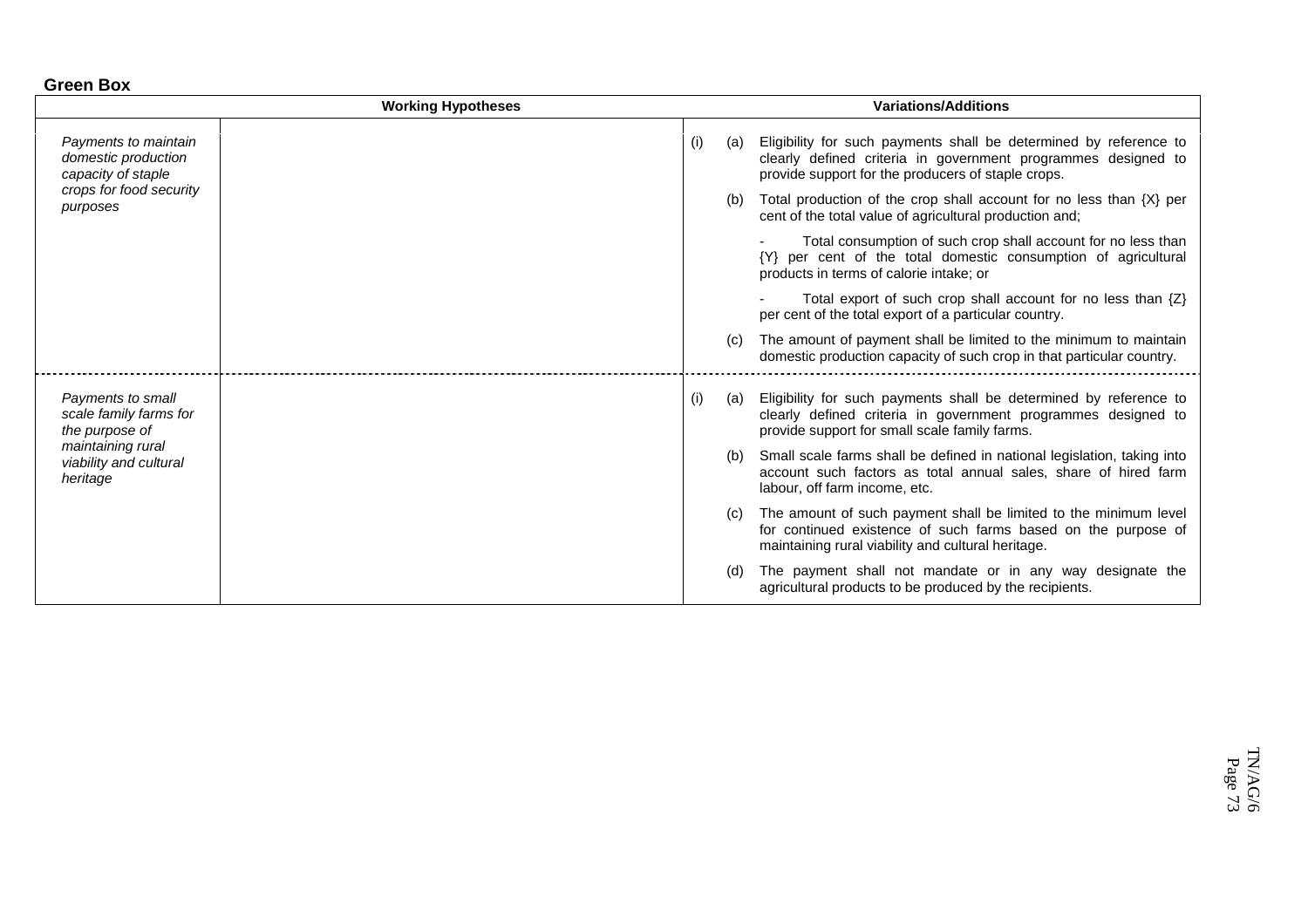| <b>Working Hypotheses</b>                            |       | <b>Variations/Additions</b>                                                                                                                                                                                          |
|------------------------------------------------------|-------|----------------------------------------------------------------------------------------------------------------------------------------------------------------------------------------------------------------------|
| <b>Other disciplines</b><br>Limits to                | (i)   | Maintain the status quo (i.e. no capping or any other limitation on Green<br>Box expenditures).                                                                                                                      |
| Green Box<br>expenditures                            | (ii)  | Measures meeting the criteria of the subsequent paragraphs to be<br>[subject to reduction commitments jointly or severally] [eliminated]:                                                                            |
|                                                      |       | Paragraph 5, 6, 7 and 11 of Annex 2.                                                                                                                                                                                 |
|                                                      | (iii) | A cap to be established in respect of:                                                                                                                                                                               |
|                                                      |       | Variant 1: Total Green Box expenditures [for developed countries].                                                                                                                                                   |
|                                                      |       | Variant 2: Direct payments in Annex 2.                                                                                                                                                                               |
|                                                      |       | Variant 3: Payments under paragraphs 5, 6 and 7 of Annex 2 for<br>developed countries.                                                                                                                               |
|                                                      |       | Variant 4: Domestic support of all types, including Amber support, Blue<br>Box support and Green Box direct payments to producers, but excluding<br>measures meeting criteria for paragraphs 2, 3, and 4 of Annex 2. |
|                                                      |       | Variant 5: Domestic support of all types, including Amber Box support,<br>Blue Box support and Green Box support, at 10 per cent of the value of<br>total agricultural production.                                   |
| Non-actionability of<br>Green Box measures           | (i)   | Measures meeting Annex 2 criteria to be non-actionable for the purpose<br>of countervailing duties.                                                                                                                  |
| Transparency/<br><b>Notification</b><br>requirements | (i)   | Transparency, notification and review mechanisms to be strengthened to<br>ensure programmes meet the criteria in Annex 2.                                                                                            |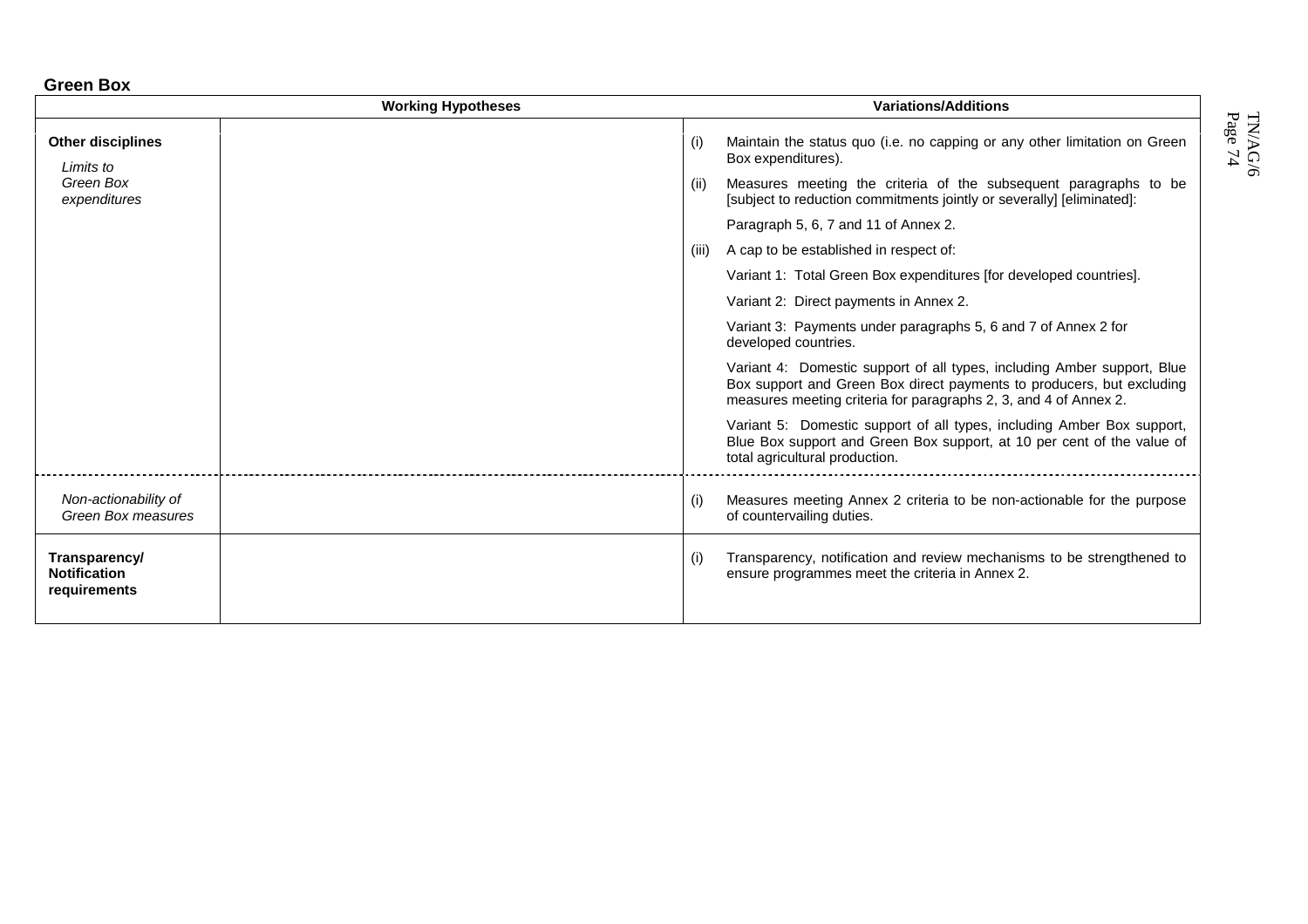|                                                                                                                                                                                       | <b>Working Hypotheses</b> |             | <b>Variations/Additions</b>                                                                                                                                                                                                                                                                                                                                                                                                                                                                                                                                                                                                                                                                                                                                                                                                                                                                                                                                                                                                                                                                                                                                                                                                                                                                                                                                                                                                                                                                |
|---------------------------------------------------------------------------------------------------------------------------------------------------------------------------------------|---------------------------|-------------|--------------------------------------------------------------------------------------------------------------------------------------------------------------------------------------------------------------------------------------------------------------------------------------------------------------------------------------------------------------------------------------------------------------------------------------------------------------------------------------------------------------------------------------------------------------------------------------------------------------------------------------------------------------------------------------------------------------------------------------------------------------------------------------------------------------------------------------------------------------------------------------------------------------------------------------------------------------------------------------------------------------------------------------------------------------------------------------------------------------------------------------------------------------------------------------------------------------------------------------------------------------------------------------------------------------------------------------------------------------------------------------------------------------------------------------------------------------------------------------------|
| S&D<br>Payments (made either<br>directly of by way of<br>government financial<br>participation in crop<br>insurance schemes) for<br>relief from natural<br>disasters<br>(paragraph 8) |                           | (i)<br>(ii) | Modify the existing subparagraph (a) and add new paragraph 8 bis as<br>follows:<br>Eligibility for such payments shall arise only following a formal<br>(a)<br>recognition by government authorities that a natural disaster or like<br>disaster (including disease outbreaks, pest infestations, nuclear<br>accidents, and war on territory of the Member concerned) has<br>occurred or is occurring; and, in a developed country Member,<br>shall be determined by a production loss which exceeds 30 percent<br>of the average of production in the preceding three-year period or a<br>three-year average based on the preceding five-year period,<br>excluding the highest and the lowest entry. A developing country<br>Member may provide a disaster relief to producers when the<br>estimated production loss exceeds 10 percent of the preceding<br>year.<br>8 bis Payments for rehabilitation of production capacity after natural<br>disasters<br>Such payments may be provided to agricultural producers in<br>developing countries to facilitate the recovery of the production<br>capacity which has been damaged by an officially recognized natural<br>or like disaster.<br>Eligibility for payments made by any developing country Member under<br>paragraph 8(a) of Annex 2 of the Agreement on Agriculture shall be<br>determined by a production loss of a proportion of the average of<br>production in the preceding three-year period, to be determined in national |
|                                                                                                                                                                                       |                           | (iii)       | legislation.<br>The threshold levels of production or income loss set out for payments<br>made for relief from natural disasters under paragraph 8 of Annex 2<br>should not apply to developing countries.                                                                                                                                                                                                                                                                                                                                                                                                                                                                                                                                                                                                                                                                                                                                                                                                                                                                                                                                                                                                                                                                                                                                                                                                                                                                                 |
| Public stockholding for<br>food security purposes<br>(paragraph 3)                                                                                                                    |                           | (i)         | Paragraph 3 of Annex 2 to be revised to address the difficulties of<br>developing countries in meeting the condition that the volume and<br>accumulation of food security stocks shall correspond to "predetermined<br>targets".                                                                                                                                                                                                                                                                                                                                                                                                                                                                                                                                                                                                                                                                                                                                                                                                                                                                                                                                                                                                                                                                                                                                                                                                                                                           |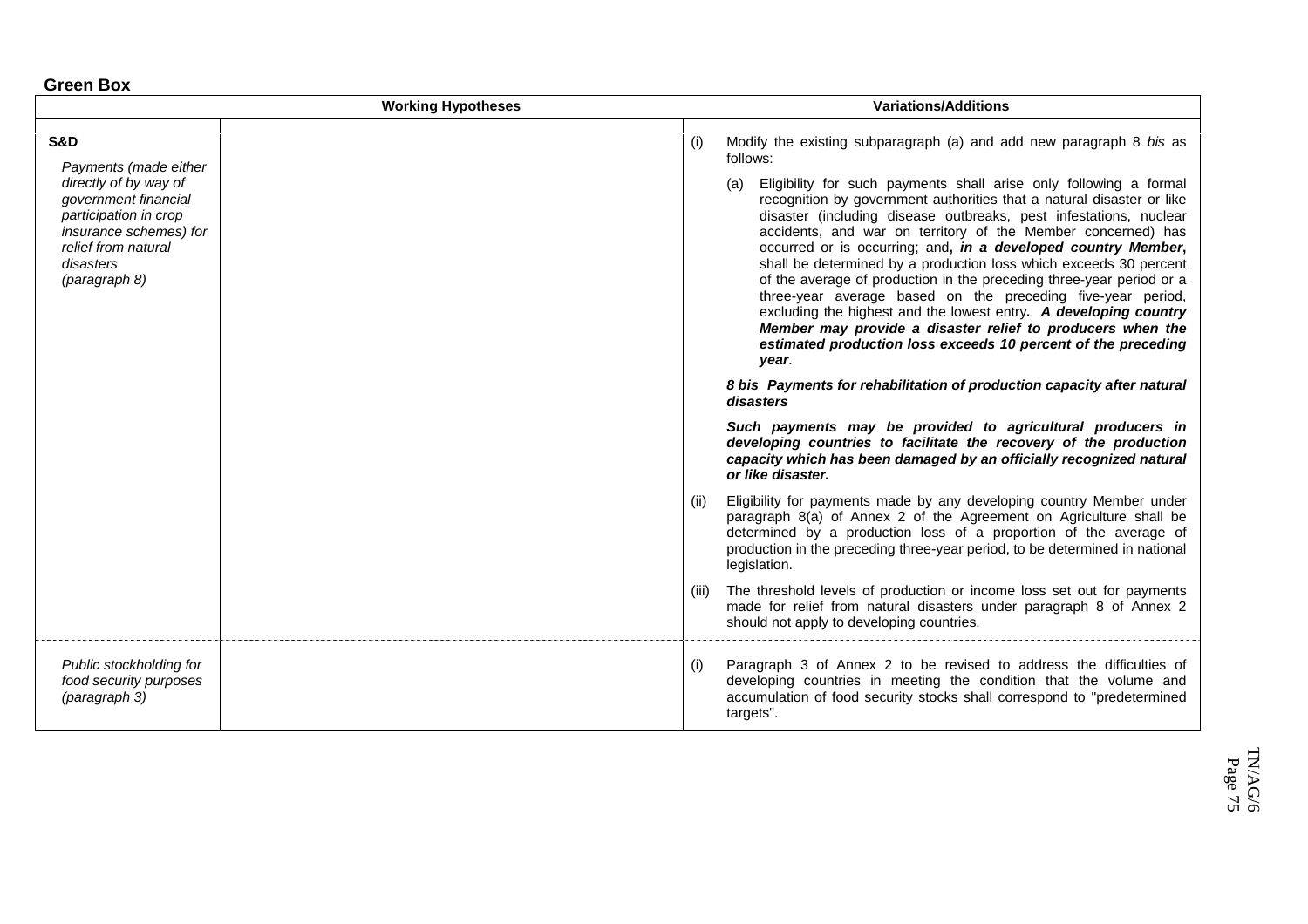| <b>Working Hypotheses</b>                                                                                                    | <b>Variations/Additions</b>                                                                                                                                                                                                                                                                                                                                                                                                                                                                                                                                                                                                                                                                                              |
|------------------------------------------------------------------------------------------------------------------------------|--------------------------------------------------------------------------------------------------------------------------------------------------------------------------------------------------------------------------------------------------------------------------------------------------------------------------------------------------------------------------------------------------------------------------------------------------------------------------------------------------------------------------------------------------------------------------------------------------------------------------------------------------------------------------------------------------------------------------|
| Public stockholding for<br>food security purposes<br>(paragraph 3) (cont'd)                                                  | Modify the existing footnote 5 to paragraph 3 of Annex 2 as follows:<br>(ii)<br>For the purposes of paragraph 3 of this Annex, governmental stockholding<br>programmes for food security purposes in developing countries whose<br>operation is transparent and conducted in accordance with officially<br>published objective criteria or guidelines guidance shall be considered to<br>be in conformity with the provisions of this paragraph, including<br>programmes under which stocks of foodstuffs for food security purposes<br>are acquired and released at administered prices, provided that the<br>difference between the acquisition price and the external reference price<br>is accounted for in the AMS. |
| Government financial<br>participation in<br><i>income insurance</i><br>and income safety-<br>net programmes<br>(paragraph 7) | Eligibility for payments made by any developing country Member under<br>(i)<br>paragraph 7 of Annex 2 of the Agreement on Agriculture shall be<br>determined by an income loss of a proportion of the average gross<br>income or the equivalent in net income terms, to be determined in national<br>legislation.                                                                                                                                                                                                                                                                                                                                                                                                        |
| Payments under<br>regional assistance<br>programmes<br>(paragraph 13)                                                        | Paragraph 13(a) of Annex 2 to be revised to reflect the fact that in some<br>(i)<br>developing countries there are no regions that constitute "a clearly<br>designated contiguous geographical area with a definable economic and<br>administrative identity".<br>The requirement of paragraph 13(d) of Annex 2 that payments under<br>(ii)                                                                                                                                                                                                                                                                                                                                                                              |
|                                                                                                                              | regional assistance programme shall be available only to producers in<br>eligible regions shall be waived for developing countries. Developing<br>countries shall be allowed to target such assistance to predominantly low-<br>income and resource-poor producers in the concerned region pursuant to<br>national poverty reduction strategies.                                                                                                                                                                                                                                                                                                                                                                         |
|                                                                                                                              | Add new subparagraph (f bis) in paragraph 13:<br>(iii)                                                                                                                                                                                                                                                                                                                                                                                                                                                                                                                                                                                                                                                                   |
|                                                                                                                              | (f bis) The criteria set out in (b), (c), and (e) of this paragraph do not<br>apply to a developing country Member.                                                                                                                                                                                                                                                                                                                                                                                                                                                                                                                                                                                                      |
| <b>Exempt measures</b><br>for developing<br>countries                                                                        | Any support provided by any developing country Member in respect of an<br>(i)<br>agricultural product whose productivity in that country is less than the<br>world average (as determined by FAO), and exports of that product<br>represent less than 3.25 per cent of world trade of that product for five<br>consecutive calendar years, shall be deemed to have no, or at most<br>minimal, trade-distorting effects or effects on production and hence be<br>excluded from any domestic support calculation.                                                                                                                                                                                                          |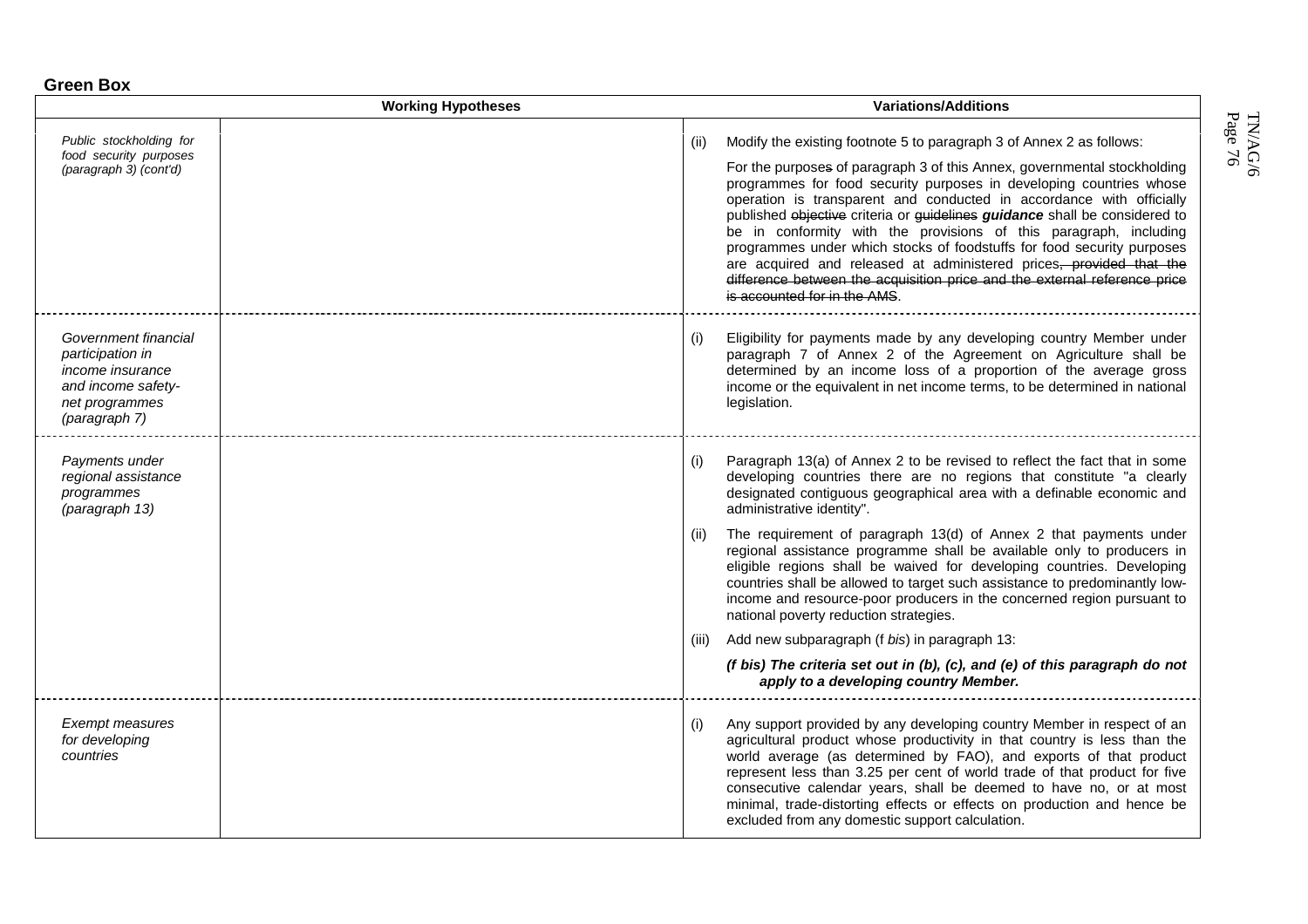|                                                                | <b>Working Hypotheses</b> | <b>Variations/Additions</b>                                                                                                                                                                                                                                                                 |
|----------------------------------------------------------------|---------------------------|---------------------------------------------------------------------------------------------------------------------------------------------------------------------------------------------------------------------------------------------------------------------------------------------|
| <b>Exempt measures for</b><br>developing countries<br>(cont'd) | (ii)                      | Spending by any developing country Member on transportation costs for<br>food security and staple crops from surplus to deficit parts of the country<br>shall be excluded from any domestic support calculation.                                                                            |
|                                                                | (iii)                     | Government measures of assistance, whether direct or indirect, to<br>encourage agricultural and rural development, rural employment, food<br>security, poverty alleviation, and diversification of agriculture shall become<br>an integral part of Annex 2 of the Agreement on Agriculture. |
|                                                                | (iv)                      | Policy measures specified below shall be an integral part of Annex 2 of<br>the Agreement on Agriculture:                                                                                                                                                                                    |
|                                                                |                           | Investment subsidies which are generally available to agriculture in<br>(a)<br>developing country Members;                                                                                                                                                                                  |
|                                                                |                           | Agricultural input subsidies whether in cash or in kind, generally<br>(b)<br>available to low-income and resource poor producers in developing<br>country Members;                                                                                                                          |
|                                                                |                           | Domestic support to producers in developing country Members to<br>(c)<br>encourage diversification from the growing of illicit narcotic crops, or<br>those whose non-edible or non-drinkable products, being lawful, are<br>widely recognised as harmful for human health.                  |
|                                                                | (v)                       | Create additional specification of criteria for non-trade-distorting support<br>by developing countries in the areas of: investment and infrastructure,<br>domestic marketing systems, risk management, conservation and<br>productivity enhancement.                                       |
|                                                                | (vi)                      | Add new paragraph for payments for supporting production capacities of<br>the basic foodstuff considered as the main national product (wheat, rice<br>and livestock - sheep, horses) with the objective of product security.                                                                |
|                                                                |                           | These reserves can be utilized solely for domestic consumption and not<br>for export. These products can be sold at administered prices allowed to<br>the developing, least-developed and vulnerable transition economies.                                                                  |
| Limits to<br>Green Box                                         | (i)                       | Developing country Members shall retain the flexibility to provide support<br>under paragraphs 5, 6, 7 and 11 of Annex 2.                                                                                                                                                                   |
| expenditures                                                   | (ii)                      | Developing countries shall be exempt from a cap established in respect of<br>[total Green Box expenditures] [domestic support of all types].                                                                                                                                                |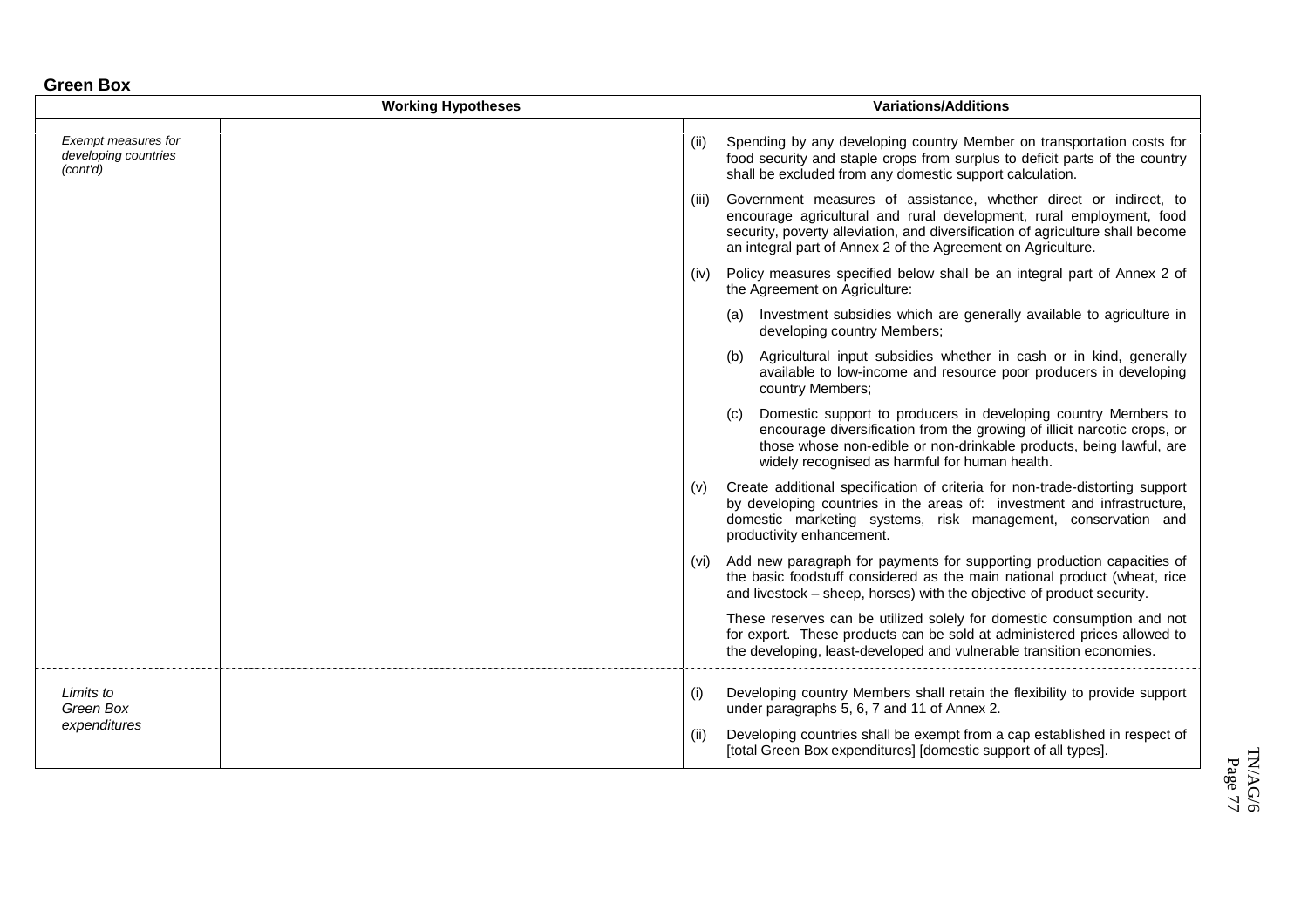|                    | <b>Working Hypotheses</b> |  |                       |  |  |  |  |                                                                |  |       | <b>Variations/Additions</b>                                                                                                                                                                                                                                                                                   |
|--------------------|---------------------------|--|-----------------------|--|--|--|--|----------------------------------------------------------------|--|-------|---------------------------------------------------------------------------------------------------------------------------------------------------------------------------------------------------------------------------------------------------------------------------------------------------------------|
| Scope and criteria |                           |  |                       |  |  |  |  | Maintain [and broaden] the existing Article 6.2 exceptions for |  | (i)   | Modify the existing paragraph 2 of Article 6 as follows:                                                                                                                                                                                                                                                      |
|                    |                           |  | developing countries. |  |  |  |  |                                                                |  |       | In accordance with the Mid-Term Review Agreement  to encourage<br>diversification from growing illicit narcotic crops, or those whose non-<br>edible or non-drinkable products, being lawful, are widely recognized<br>as harmful for human health. Domestic support                                          |
|                    |                           |  |                       |  |  |  |  |                                                                |  | (ii)  | The following government measures, whether direct or indirect, to<br>encourage food security, agricultural and rural development, and product<br>diversification are an integral part of the development programmes of<br>developing countries, and should be exempt from the reduction<br>commitments.       |
|                    |                           |  |                       |  |  |  |  |                                                                |  |       | investment subsidies whether or not provided to targeted producers<br>(a)<br>or products;                                                                                                                                                                                                                     |
|                    |                           |  |                       |  |  |  |  |                                                                |  |       | input subsidies, whether or not provided to targeted producers or<br>(b)<br>products;                                                                                                                                                                                                                         |
|                    |                           |  |                       |  |  |  |  |                                                                |  |       | (c) support to encourage diversification from growing illicit narcotic crops<br>as well as such crops that are licit but are harmful as determined by<br>(for instance WHO) to human health e.g. tobacco;                                                                                                     |
|                    |                           |  |                       |  |  |  |  |                                                                |  |       | (d) subsidies to marketing costs (e.g. internal transport, post-harvest<br>storage, agricultural cooperatives, product quality improvement),<br>whether or not provided to targeted producers or products.                                                                                                    |
|                    |                           |  |                       |  |  |  |  |                                                                |  |       | Products that are exported and that are obtaining at least 3.25 per cent of<br>the world market share are excluded from the list of eligible products for<br>the domestic support measures mentioned above.                                                                                                   |
|                    |                           |  |                       |  |  |  |  |                                                                |  | (iii) | Further flexibility to be made available to developing countries, either in<br>the framework of Article 6.2 or a Development Box, to pursue their<br>legitimate development needs, including food security, rural development<br>and poverty reduction strategies by exempting from reduction<br>commitments: |
|                    |                           |  |                       |  |  |  |  |                                                                |  |       | programmes, including those listed below, targeted at low-income<br>(a)<br>and resource-poor producers using clear and objective criteria:                                                                                                                                                                    |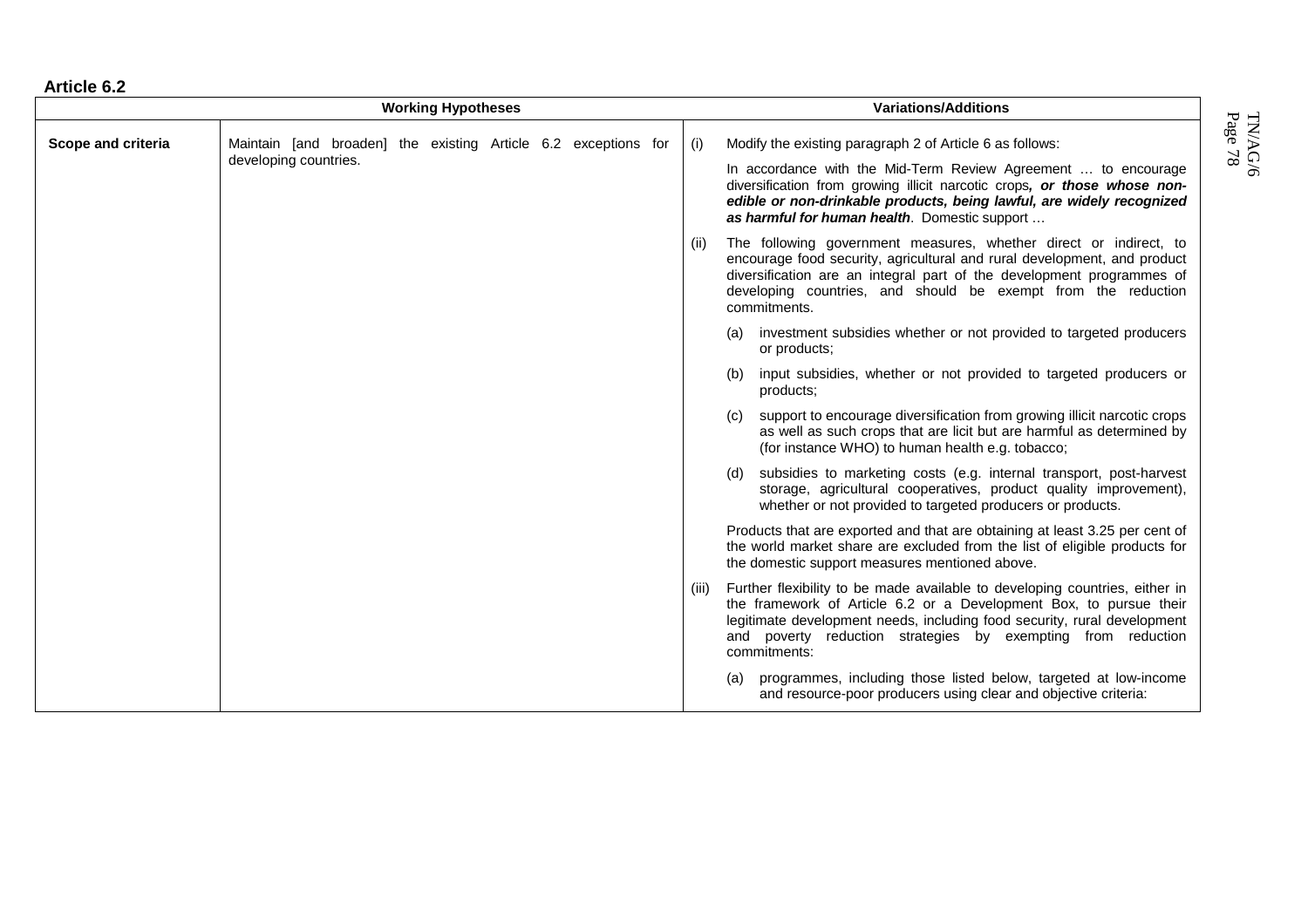# **Article 6.2**

|                             | <b>Working Hypotheses</b> |      | <b>Variations/Additions</b>                                                                                                                                                                                                                                                                                                                                                                                                                                                                                                                                                          |
|-----------------------------|---------------------------|------|--------------------------------------------------------------------------------------------------------------------------------------------------------------------------------------------------------------------------------------------------------------------------------------------------------------------------------------------------------------------------------------------------------------------------------------------------------------------------------------------------------------------------------------------------------------------------------------|
| Scope and criteria (cont'd) |                           |      | agricultural input subsidies, whether in cash or kind;                                                                                                                                                                                                                                                                                                                                                                                                                                                                                                                               |
|                             |                           |      | product-specific support;                                                                                                                                                                                                                                                                                                                                                                                                                                                                                                                                                            |
|                             |                           |      | government subsidies for concessional loans through<br>established credit institutions or for the establishment of regional and<br>community credit cooperatives;                                                                                                                                                                                                                                                                                                                                                                                                                    |
|                             |                           |      | capacity building measures with the objective of enhancing<br>the competitiveness and marketing of low-income and resource poor<br>producers;                                                                                                                                                                                                                                                                                                                                                                                                                                        |
|                             |                           |      | government transportation subsidies for agricultural products<br>and farm inputs [to remote areas];                                                                                                                                                                                                                                                                                                                                                                                                                                                                                  |
|                             |                           |      | government assistance in helping establish and operate<br>agricultural cooperatives;                                                                                                                                                                                                                                                                                                                                                                                                                                                                                                 |
|                             |                           |      | on-farm employment subsidies for families of low-income and<br>resource-poor producers;                                                                                                                                                                                                                                                                                                                                                                                                                                                                                              |
|                             |                           |      | government sponsoring of savings instruments to reduce<br>year-to-year variations in farm incomes.                                                                                                                                                                                                                                                                                                                                                                                                                                                                                   |
|                             |                           |      | support to increase domestic production of staple crops for domestic<br>(b)<br>consumption;                                                                                                                                                                                                                                                                                                                                                                                                                                                                                          |
|                             |                           |      | marketing support programmes and programmes aimed at<br>compliance with quality as well as sanitary and phytosanitary<br>regulations.                                                                                                                                                                                                                                                                                                                                                                                                                                                |
|                             |                           | (iv) | Members shall establish additional criteria to exempt support measures<br>which are essential to development and food security objectives, facilitate<br>the development of targeted programs to increase investment and<br>improve infrastructure, enhance domestic marketing systems, help<br>farmers manage risk, encourage conservation measures, and increase<br>productivity of subsistence producers.                                                                                                                                                                         |
|                             |                           | (v)  | Exemptions should include payments for food security, poverty reduction,<br>and horizontal and vertical diversification of agricultural production.                                                                                                                                                                                                                                                                                                                                                                                                                                  |
|                             |                           | (vi) | When support is provided by a developing country, in respect of a crop<br>whose productivity in that country is less than the world average (as<br>determined by FAO) if the product is destined for domestic market, and if<br>the production is destined for export market and the export component of<br>that product represents less than 3.25 per cent of world trade of that<br>product for two consecutive years, those measures provided for those<br>products shall automatically be deemed to be measures that are<br>exempted and fall within the purview of Article 6.2. |

TN/AG/6  $\frac{\rm TNAG/6}{\rm Page}\,79$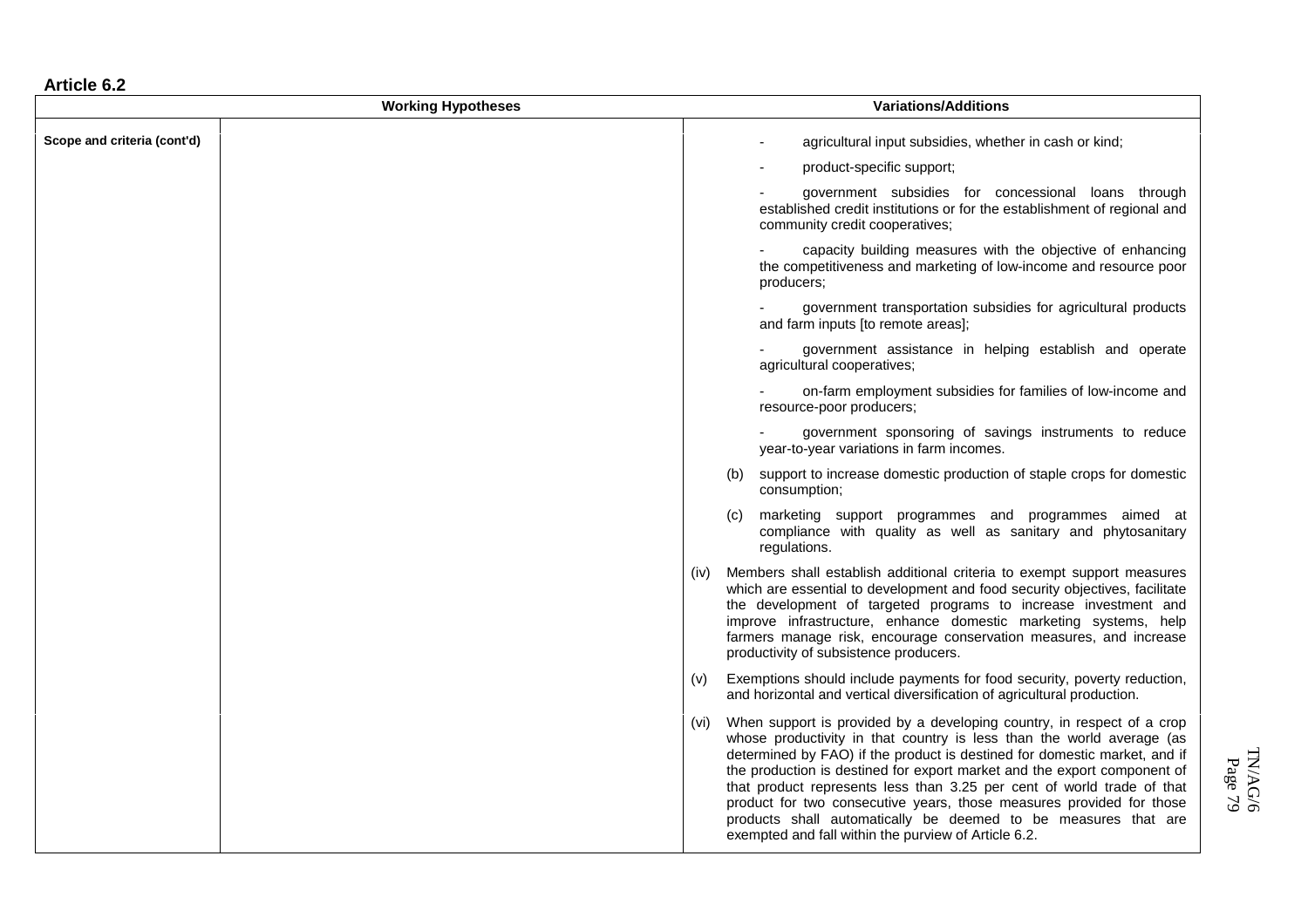## **Article 6.2**

|                                                      | <b>Working Hypotheses</b> | <b>Variations/Additions</b>                                                                                                                                                                                                                                                                                                                                                                                                                                                                                                                |
|------------------------------------------------------|---------------------------|--------------------------------------------------------------------------------------------------------------------------------------------------------------------------------------------------------------------------------------------------------------------------------------------------------------------------------------------------------------------------------------------------------------------------------------------------------------------------------------------------------------------------------------------|
| Scope and criteria (cont'd)                          |                           | The possible expansion of Article 6.2 provisions should target LDCs and<br>(vii)<br>low-income countries, irrespective of their status as developing countries.<br>Special rights and privileges and flexibilities in the fulfilment of obligations<br>(viii)<br>given to different categories of countries shall be enjoyed by all Members<br>that fulfil the objective criteria and/or economic indicators underlying such<br>categorisation.                                                                                            |
| Transparency/<br><b>Notification</b><br>requirements |                           | Developing country Members that maintain agricultural development<br>(i)<br>programmes and implement them through their national legislation or<br>regulations or acclamations to pursue objectives, such as for food<br>security, poverty alleviation, rural development, rural employment and<br>diversification of agriculture shall notify such programmes to the<br>Committee of Agriculture on a regular basis. Any new or modified support<br>measures for which exemption from reduction is claimed shall be notified<br>promptly. |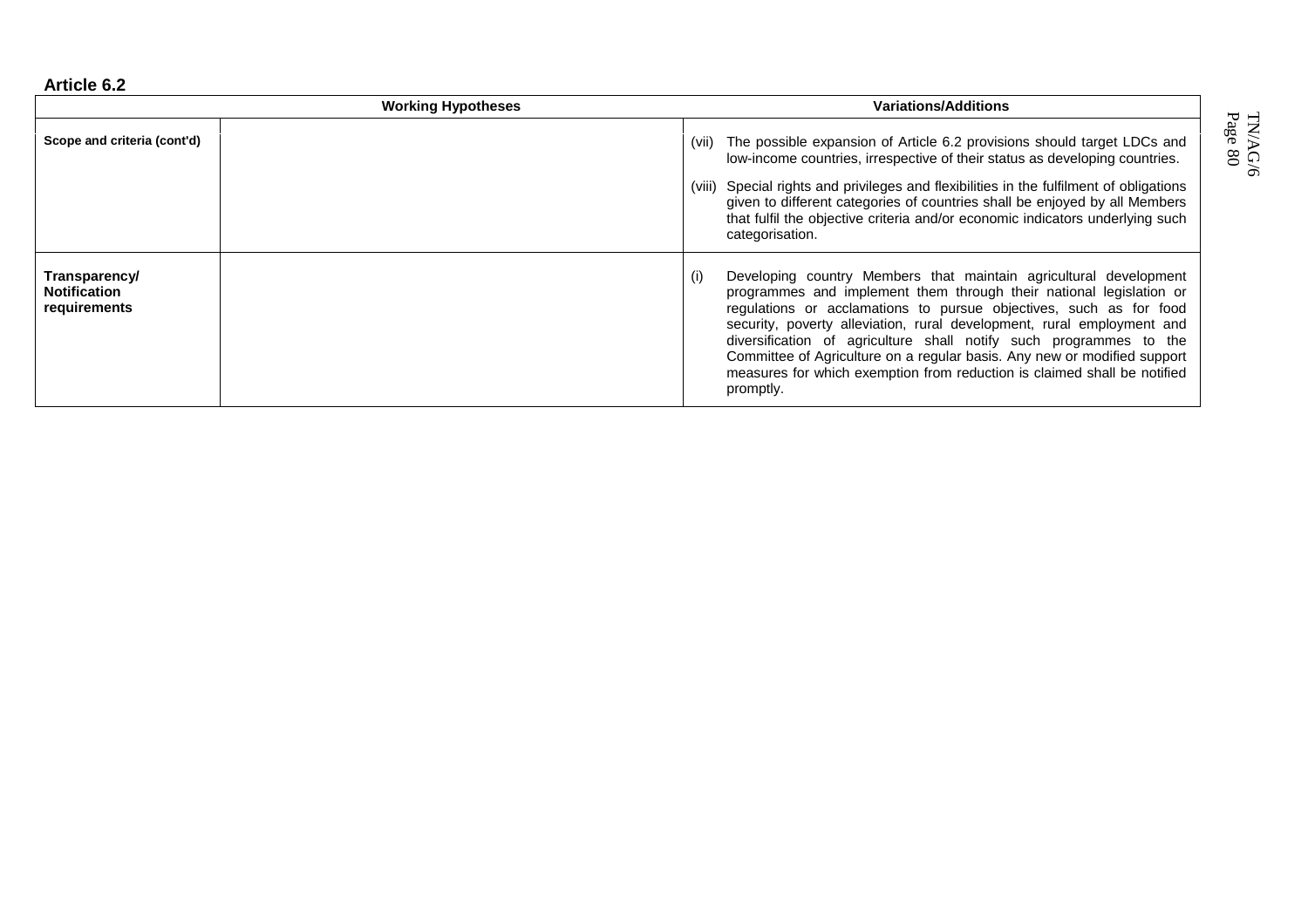# **Blue Box**

| <b>Working Hypotheses</b>                            |       | <b>Variations/Additions</b>                                                                                                                                                                                                                                                                                         |
|------------------------------------------------------|-------|---------------------------------------------------------------------------------------------------------------------------------------------------------------------------------------------------------------------------------------------------------------------------------------------------------------------|
| Concept/<br><b>Other disciplines</b>                 | (i)   | The exemption contained in Article 6.5 to be eliminated.                                                                                                                                                                                                                                                            |
|                                                      | (ii)  | Blue Box payments to be reduced from the average level notified over<br>1995-2001 to zero over five years for developed countries. [Developed<br>countries to commit to] a reduction of 50 per cent in the first year of<br>implementation to be followed by equal cuts over the following years to<br>reach zero.  |
|                                                      | (iii) | Blue Box support in developed countries shall be eliminated within three<br>years with a 50 per cent reduction in the first year and 25 per cent annual<br>reduction for the next two years.                                                                                                                        |
|                                                      | (iv)  | Maintain the concept of the Blue Box as per Article 6.5(a).                                                                                                                                                                                                                                                         |
|                                                      | (v)   | The Blue Box to be continued without any cap.                                                                                                                                                                                                                                                                       |
| Criteria                                             | (i)   | Maintain the criteria regarding "production limiting" and with respect to<br>conditions as stipulated in subparagraphs (i) to (iii) of Article 6.5(a).                                                                                                                                                              |
| Transparency/<br><b>Notification</b><br>requirements | (i)   | Notification requirements to be established which are similar to those<br>currently in place for Amber Box measures.                                                                                                                                                                                                |
| S&D                                                  | (i)   | Blue Box payments to be reduced from the average level notified over<br>1995-2001 to zero over nine years for developing countries. [Developed<br>countries to commit to] a reduction of 50 per cent in the first year of<br>implementation to be followed by equal cuts over the following years to<br>reach zero. |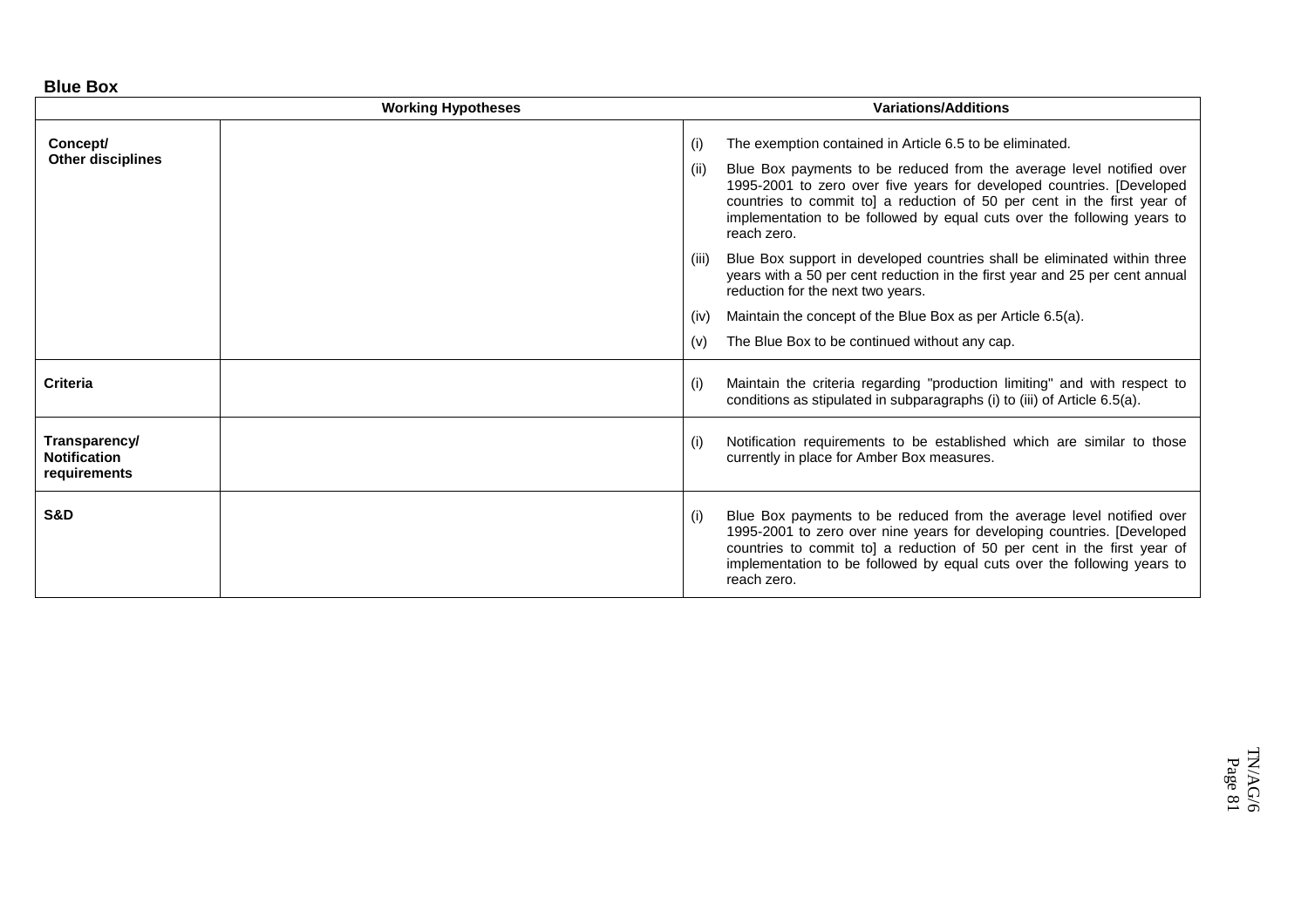|                                              | <b>Working Hypotheses</b>                                                                                                   |       | Variations/Additions                                                                                                                                                                                                                                                                                                                                                                                                                                                                                                                                                                                                                                                         |
|----------------------------------------------|-----------------------------------------------------------------------------------------------------------------------------|-------|------------------------------------------------------------------------------------------------------------------------------------------------------------------------------------------------------------------------------------------------------------------------------------------------------------------------------------------------------------------------------------------------------------------------------------------------------------------------------------------------------------------------------------------------------------------------------------------------------------------------------------------------------------------------------|
| <b>Base levels</b>                           | The base level for reductions shall be the final bound commitment<br>levels as per Part IV Section I of Members' Schedules. | (i)   | The starting-point for new non-product-specific and product-specific<br>commitments to be the final bound Total AMS level. Product commitments<br>would be defined by the specificity in Members' Current AMS notifications.<br>There would also be a non-product-specific category where that currently<br>appears in Members' notifications.                                                                                                                                                                                                                                                                                                                               |
|                                              |                                                                                                                             |       | Base levels for product-specific reduction commitments would be linked to<br>the (currently aggregated) final bound AMS commitment.<br>Each<br>subsidised product would be allocated a share of the total final bound<br>AMS commitment level based on the actual product share in, for example,<br>2000-2001. Where a Member has Blue Box support, it shall be taken into<br>account in the allocation of the share of the final bound AMS between<br>products. Developing countries could be permitted to undertake reduction<br>commitments on groups of products, or be allowed to allocate a share of<br>the final bound AMS level that could be used for new products. |
|                                              |                                                                                                                             | (ii)  | The base level for the staging of further commitments shall be the<br>average actual support level for the years 1995-2000 or the bound level<br>for the year 2000, whichever is lower.                                                                                                                                                                                                                                                                                                                                                                                                                                                                                      |
|                                              |                                                                                                                             | (iii) | An average of support levels over a representative three-year period to be<br>used, provided that the period is not chosen to maximise support levels.                                                                                                                                                                                                                                                                                                                                                                                                                                                                                                                       |
| <b>Calculation methodology</b><br>of AMS/EMS |                                                                                                                             | (i)   | Maintain the calculation methodology of the AMS and EMS as per Annex<br>3 and 4, respectively.                                                                                                                                                                                                                                                                                                                                                                                                                                                                                                                                                                               |
| Eligible<br>production/applied               |                                                                                                                             | (ii)  | To prevent circumvention of domestic support reduction commitments, the<br>AMS methodology should be improved in two specific ways:                                                                                                                                                                                                                                                                                                                                                                                                                                                                                                                                          |
| administered price                           |                                                                                                                             |       | The term "quantity of production eligible to receive" (paragraph 8 of<br>(a)<br>Annex 3) to be clearly understood to include all marketable<br>production that receives, directly or indirectly, supported price<br>signals, including (but not limited to) through government<br>intervention purchasing; and                                                                                                                                                                                                                                                                                                                                                               |
|                                              |                                                                                                                             |       | where a WTO Member has abolished an "applied administered<br>(b)<br>price" (paragraph 8 of Annex 3), yet similar levels of support<br>continue to be provided to producers through any other measure;<br>that is, no effective policy reform has actually occurred, then that<br>Member be required to use a representative domestic market price<br>in lieu of the applied administered price in the calculation of the<br>market price support element of the AMS.                                                                                                                                                                                                         |
|                                              |                                                                                                                             |       | The starting point for new reductions on domestic support should be<br>rectified accordingly where adjustments of either of the above have been<br>employed since the establishment of Uruguay Round commitment<br>schedules.                                                                                                                                                                                                                                                                                                                                                                                                                                                |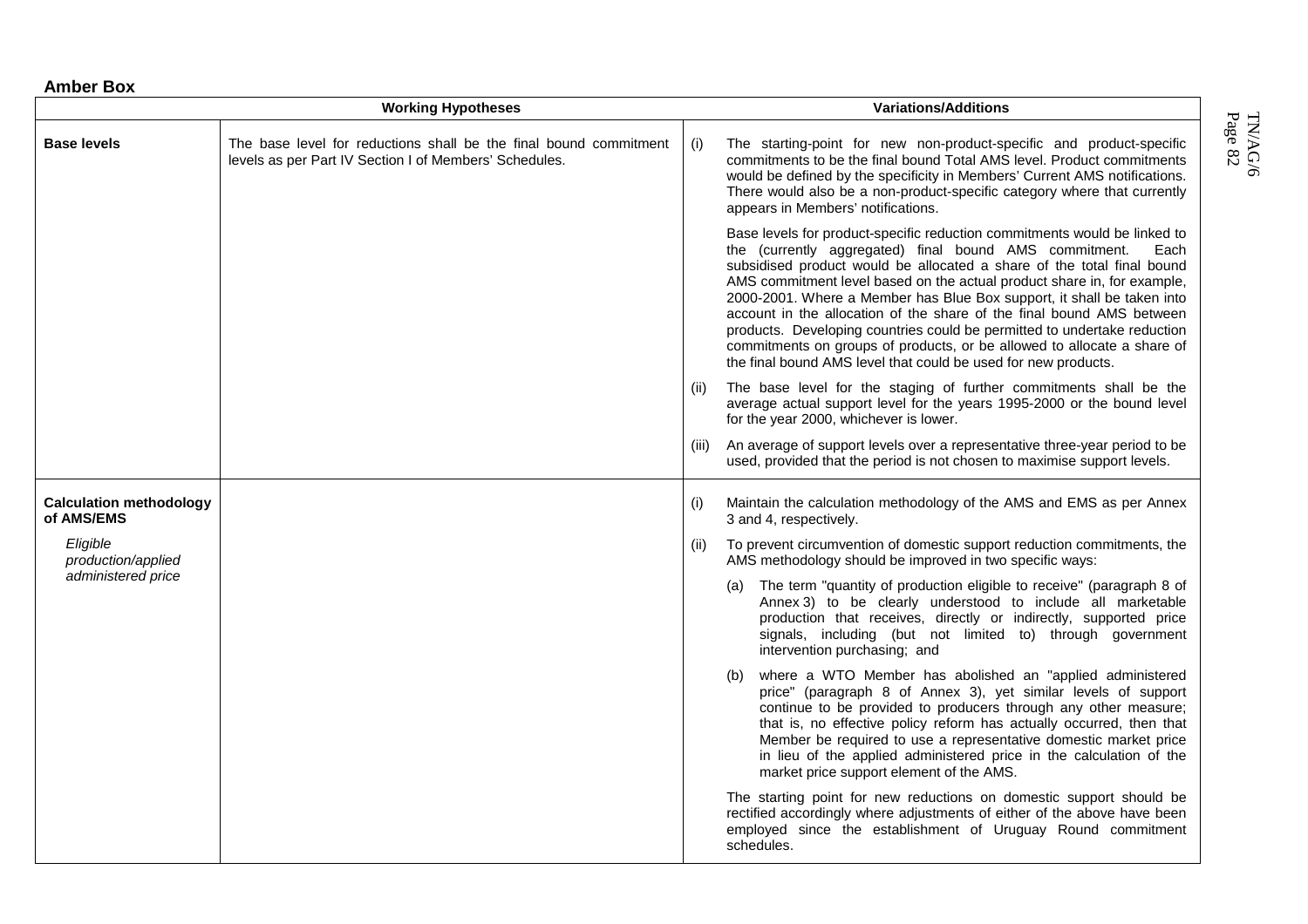|                                                                          | <b>Working Hypotheses</b> |       | <b>Variations/Additions</b>                                                                                                                                                                                                                                                                                                                                  |
|--------------------------------------------------------------------------|---------------------------|-------|--------------------------------------------------------------------------------------------------------------------------------------------------------------------------------------------------------------------------------------------------------------------------------------------------------------------------------------------------------------|
| Product-/non-product-<br>specific support                                |                           | (i)   | Non-product-specific support to be defined by requiring that crop<br>specificity be established and that such measures in any given year not<br>be related to or based on the type of volume of production, prices<br>(domestic or international) and factors of production.                                                                                 |
|                                                                          |                           | (ii)  | Disciplines to be strengthened to avoid product-specific support from<br>being improperly classified as non-product-specific support.                                                                                                                                                                                                                        |
| Inflation adjustment                                                     |                           | (i)   | Maintain the provisions of Article 18.4 of the Agreement.                                                                                                                                                                                                                                                                                                    |
|                                                                          |                           | (ii)  | Countries with excessive rates of inflation to be given flexibility to apply<br>different methods of calculation. A uniform stable currency or a basket of<br>currencies to be used to notify domestic support.                                                                                                                                              |
|                                                                          |                           | (iii) | Inflation and currency depreciation [in developing countries] should be<br>taken into account.                                                                                                                                                                                                                                                               |
|                                                                          |                           | (iv)  | Monetary domestic support commitments should be subject to annual<br>inflation adjustments.                                                                                                                                                                                                                                                                  |
|                                                                          |                           | (v)   | Inflation adjustments of domestic support commitments should not be<br>allowed.                                                                                                                                                                                                                                                                              |
| <b>Specificity of further</b><br>commitments/<br>reduction method/target |                           | (i)   | The Uruguay Round formula to be used [to reduce the Total AMS by {X}<br>per cent from the final bound commitment level]. The Total AMS<br>commitment to be maintained at the aggregate level.                                                                                                                                                                |
| for further commitments/<br>implementation<br>period/staging             |                           | (ii)  | The final bound AMS commitment currently in Members' Schedules to be<br>reduced to zero [on a product-specific disaggregated basis] over five<br>years for developed countries. [Developed countries to commit to] a<br>reduction of 50 per cent in the first year of implementation to be followed<br>by equal cuts over the following years to reach zero. |
|                                                                          |                           | (iii) | Members shall simplify domestic support disciplines into two categories:                                                                                                                                                                                                                                                                                     |
|                                                                          |                           |       | exempt support, as defined by criteria-based measures that have no,<br>or at most minimal, trade-distorting effects or effects on production;<br>and                                                                                                                                                                                                         |
|                                                                          |                           |       | non-exempt support, as defined by the Aggregate Measurement of<br>Support (AMS) and production-limiting support as defined in Article<br>6.5 of the Agreement on Agriculture.                                                                                                                                                                                |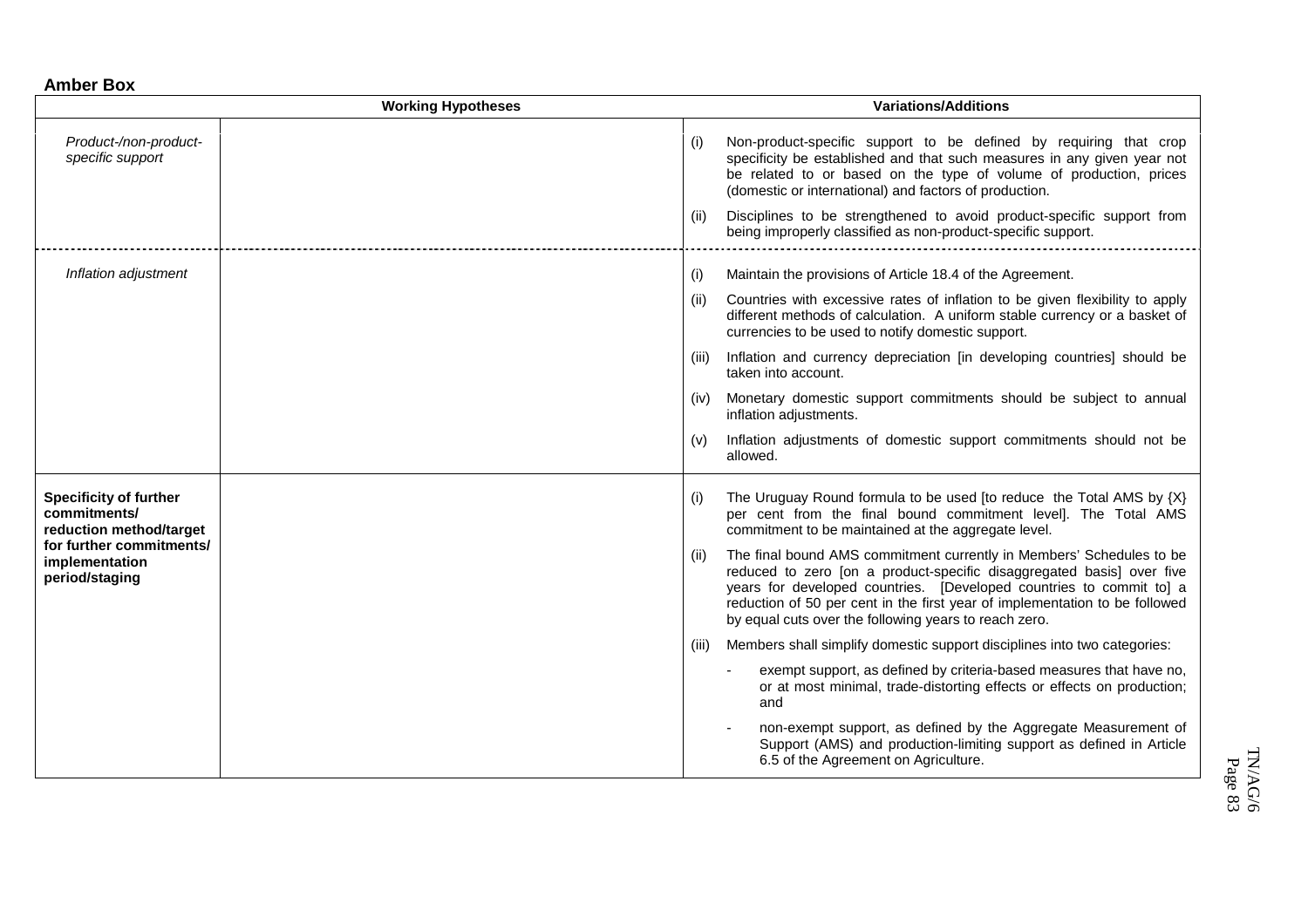|                                                                                                                                                   | <b>Working Hypotheses</b> | <b>Variations/Additions</b>                                                                                                                                                                                                                                                                                                                                                                                                                                                                                                                                                                                                                                                                                                              |
|---------------------------------------------------------------------------------------------------------------------------------------------------|---------------------------|------------------------------------------------------------------------------------------------------------------------------------------------------------------------------------------------------------------------------------------------------------------------------------------------------------------------------------------------------------------------------------------------------------------------------------------------------------------------------------------------------------------------------------------------------------------------------------------------------------------------------------------------------------------------------------------------------------------------------------------|
| <b>Specificity of further</b><br>commitments/<br>reduction method/target for<br>further commitments/<br>implementation<br>period/staging (cont'd) |                           | Non-exempt support shall be subject to annual reduction commitments<br>specified in Members' schedules. The allowed level of non-exempt<br>support shall be reduced from the Member's final bound AMS ceiling to 5<br>per cent of the Member's average value of total agricultural production in<br>the base period of 1996-1998 through equal annual reduction<br>commitments over a five-year period. Members whose final bound AMS<br>is less than 5 per cent shall maintain their ceiling for non-exempt support<br>at the final bound AMS level. In the calculation of non-exempt support, a<br>Member shall not include domestic support that is consistent with the<br>provisions of Article 6.4 of the Agreement on Agriculture. |
|                                                                                                                                                   |                           | In addition to the reduction modality described above, Members shall<br>agree to eliminate all non-exempt domestic support by a date to be<br>established in these negotiations.                                                                                                                                                                                                                                                                                                                                                                                                                                                                                                                                                         |
|                                                                                                                                                   | (iv)                      | The Total AMS of developed country Members shall be bound and further<br>reduced. The ceiling of Total AMS of these countries shall be set in terms<br>of their total value of agricultural production in the previous year. Amber<br>Box and Blue Box support in developed countries shall be eliminated<br>within three years, with a 50 per cent reduction in the first year and 25 per<br>cent annual reduction for the next two years. Developed countries shall<br>make reduction commitments on an aggregate and product-specific basis.                                                                                                                                                                                          |
|                                                                                                                                                   | (v)                       | The Total AMS shall be reduced on a product-specific basis to zero over<br>[four years] [a six-year period commencing in the year 2005], in equal<br>annual instalments. Developed country Members shall commit to a 50 per<br>cent down-payment of the total reduction target over the first year of the<br>implementation period.                                                                                                                                                                                                                                                                                                                                                                                                      |
|                                                                                                                                                   | (vi)                      | Reduction commitments to be undertaken on a product-specific basis,<br>resulting in reduction of all trade-distorting support, in the Amber Box, the<br>Blue Box and Annex 2 (paragraphs 5, 6, and 7), to the de minimis level at<br>the end of the implementation period.                                                                                                                                                                                                                                                                                                                                                                                                                                                               |
|                                                                                                                                                   | (VII)                     | The AMS should be maintained as an aggregate measurement and not be<br>turned into a product-specific commitment. Further AMS reduction<br>commitments should be differentiated according to export orientation.<br>The home-market oriented AMS should be subject to a reduction of $\{X\}$<br>per cent, while the export-oriented AMS should be subject to a reduction<br>of {Y} per cent (X <y), and="" available="" based="" export="" on="" production="" statistics<br="">of a given base year. Reduction commitments should be implemented in<br/>equal instalments over {X} years.</y),>                                                                                                                                         |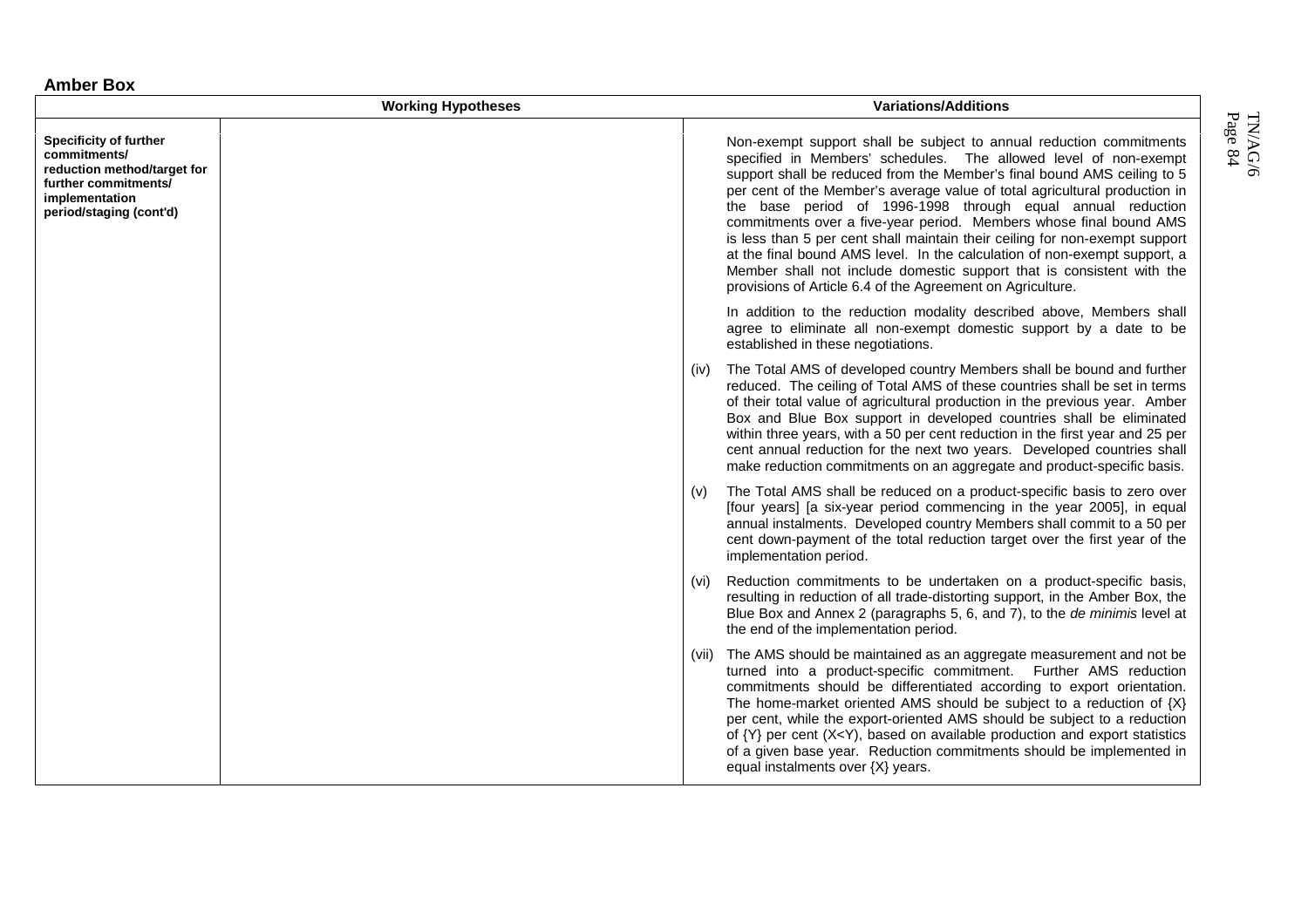|                                                                                                                                                   | <b>Working Hypotheses</b> | <b>Variations/Additions</b>                                                                                                                                                                                                                                                                                                                                                                                                                                                                                                                                                                                                                                                                                                                                                                                                     |
|---------------------------------------------------------------------------------------------------------------------------------------------------|---------------------------|---------------------------------------------------------------------------------------------------------------------------------------------------------------------------------------------------------------------------------------------------------------------------------------------------------------------------------------------------------------------------------------------------------------------------------------------------------------------------------------------------------------------------------------------------------------------------------------------------------------------------------------------------------------------------------------------------------------------------------------------------------------------------------------------------------------------------------|
| <b>Specificity of further</b><br>commitments/<br>reduction method/target for<br>further commitments/<br>implementation<br>period/staging (cont'd) |                           | (viii) Reductions of trade-distorting domestic support to be made on a<br>disaggregated basis, including a substantial down-payment in the first<br>year of implementation, with the remaining trade-distorting domestic<br>support to be reduced on the basis of two different schedules. For<br>products benefiting from trade-distorting domestic support that were<br>exported (i.e., defined as products from countries whose share of the<br>international market in those particular products is greater than 3 per cent)<br>support to be phased out in three equal annual reductions leading to<br>elimination. Reductions of trade-distorting domestic support on products<br>not exported or whose share of international market is not greater than 3<br>per cent, to be subject to a longer implementation period. |
|                                                                                                                                                   |                           | Disciplines concerning domestic support measures that are variable in<br>(ix)<br>relation to market prices, e.g. deficiency payments, should be<br>strengthened. Such aids for products of which a substantial proportion is<br>exported should be subject to the same reduction commitments as export<br>subsidies.                                                                                                                                                                                                                                                                                                                                                                                                                                                                                                            |
|                                                                                                                                                   |                           | Export-enhancing domestic support such as price pooling and<br>(x)<br>compensatory payments, including deficiency payments, applied to<br>commodities destined for export should be subject to additional disciplines<br>similar to those applied to export subsidies.                                                                                                                                                                                                                                                                                                                                                                                                                                                                                                                                                          |
|                                                                                                                                                   |                           | There should be only two categories of support: Green and Amber<br>(xi)<br>Boxes. All trade distorting domestic support should be substantially<br>reduced on an aggregate and product specific basis. An initial substantial<br>reduction of the Total AMS between 50-70 per cent should be made,<br>followed by annual reductions. With respect to product-specific<br>commitments, reductions should be at least 40-50 per cent of the average<br>values of the last three years of the Uruguay Round implementation.<br>Reductions should be implemented over three years for developed<br>countries.                                                                                                                                                                                                                       |
|                                                                                                                                                   |                           | Further reduction commitments for recently-acceded Members should be<br>(xii)<br>undertaken from the bound levels of the AMS and the following flexibilities<br>for reduction commitments should be granted: i) the level of the AMS<br>reduction should be lower than for developed countries; ii) there should be<br>longer implementation periods for the new commitments; and, iii)<br>implementation of the new commitments should be delayed (i.e. there<br>should be some pause between the end of implementation of accession<br>commitments and the beginning of implementation of new reduction<br>commitments).                                                                                                                                                                                                      |

TN/AG/6  $\begin{array}{c} \mathrm{TN} / \mathrm{AG}/6 \\ \mathrm{Page\ 85} \end{array}$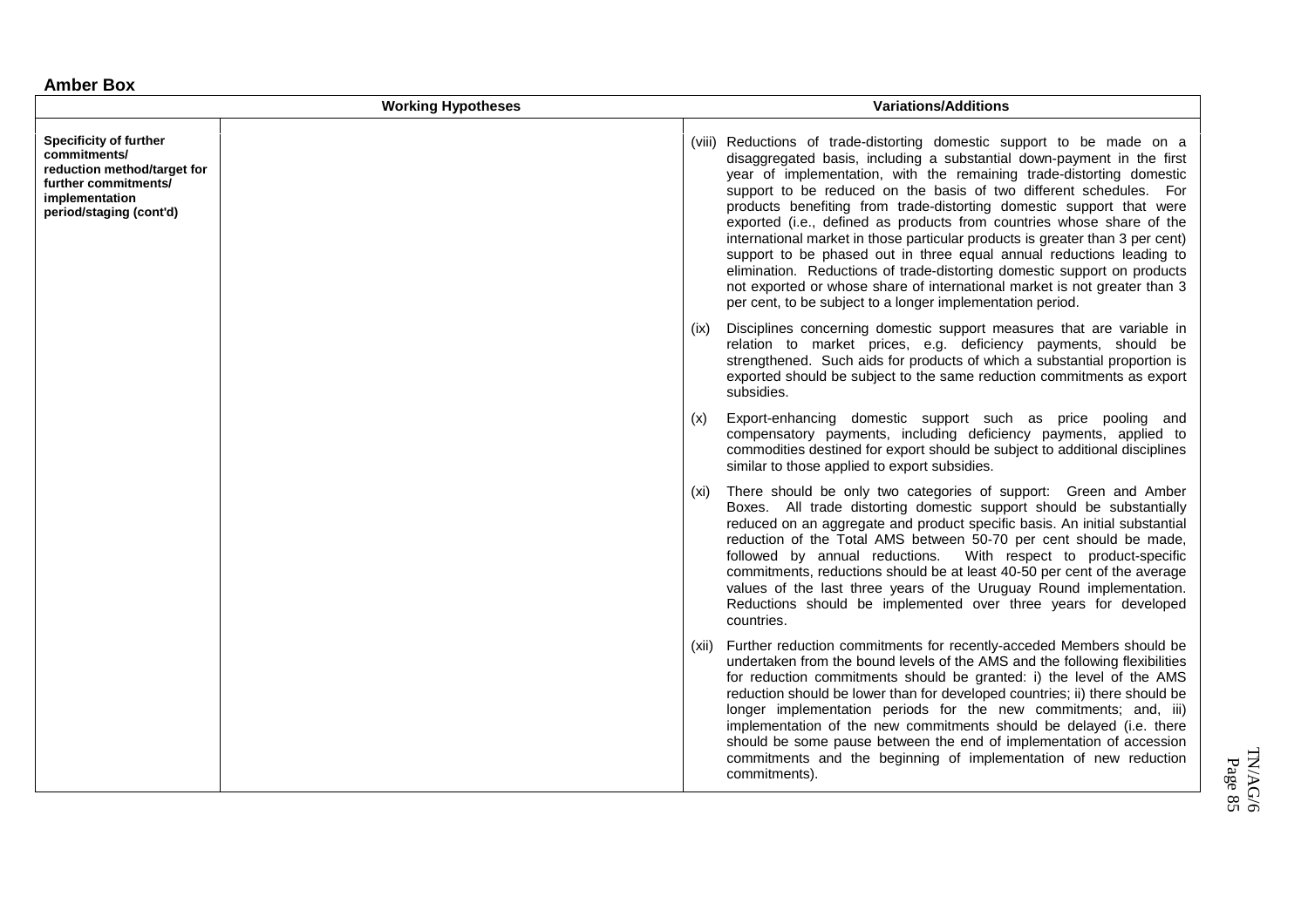|                                                                                                                                                   | <b>Working Hypotheses</b> |       | <b>Variations/Additions</b>                                                                                                                                                                                                                                                                                                                                                                                        |
|---------------------------------------------------------------------------------------------------------------------------------------------------|---------------------------|-------|--------------------------------------------------------------------------------------------------------------------------------------------------------------------------------------------------------------------------------------------------------------------------------------------------------------------------------------------------------------------------------------------------------------------|
| <b>Specificity of further</b><br>commitments/<br>reduction method/target for<br>further commitments/<br>implementation<br>period/staging (cont'd) |                           |       | The specific drafting proposal for modalities in the area of the Amber Box<br>is as follows:<br>Taking into account the provisions of paragraph 9 of the Doha Ministerial<br>Declaration, the recently-acceded Members shall reduce their AMS level<br>by {} per cent, during {} years of the implementation period, starting<br>after the {} years of entry into force of the Doha Development Agenda<br>results. |
| De minimis provisions                                                                                                                             |                           | (i)   | Maintain the de minimis provisions as per Article 6.4(a).                                                                                                                                                                                                                                                                                                                                                          |
|                                                                                                                                                   |                           | (ii)  | The de minimis provision to be eliminated for developed countries.                                                                                                                                                                                                                                                                                                                                                 |
|                                                                                                                                                   |                           | (iii) | The de minimis support provisions as provided for in Article 6.4(a) for<br>developed countries shall be reduced [with a view towards its elimination<br>within an agreed period of time]. The de minimis provisions to be retained<br>for developing countries.                                                                                                                                                    |
|                                                                                                                                                   |                           | (iv)  | Reduce both product-specific and non-product-specific de minimis of<br>developed countries to 2.5 per cent at the beginning of the implementation<br>period, subject to eventual elimination of this provision within a period of<br>no longer than three years.                                                                                                                                                   |
|                                                                                                                                                   |                           | (v)   | Article 6.4(a)(i) and (ii) should be suspended until such time as the<br>domestic support levels of all Members come down to the de minimis<br>level.                                                                                                                                                                                                                                                              |
|                                                                                                                                                   |                           | (vi)  | Exclude export-enhancing domestic support measures from applying de<br>minimis provisions.                                                                                                                                                                                                                                                                                                                         |
| <b>Other disciplines</b>                                                                                                                          |                           | (i)   | Members shall engage in negotiations on further reform commitments<br>beyond the basic modalities on a sector-specific basis, such as deeper<br>tariff reductions, product-specific limits on trade-distorting domestic<br>support, and other commitments to more effectively address the trade-<br>distorting practices in the affected commodity sectors.                                                        |
|                                                                                                                                                   |                           | (ii)  | In pursuing the reform of domestic support, Members need to consider the<br>effects of reduction commitments on the value of trade preferences for<br>small vulnerable countries.                                                                                                                                                                                                                                  |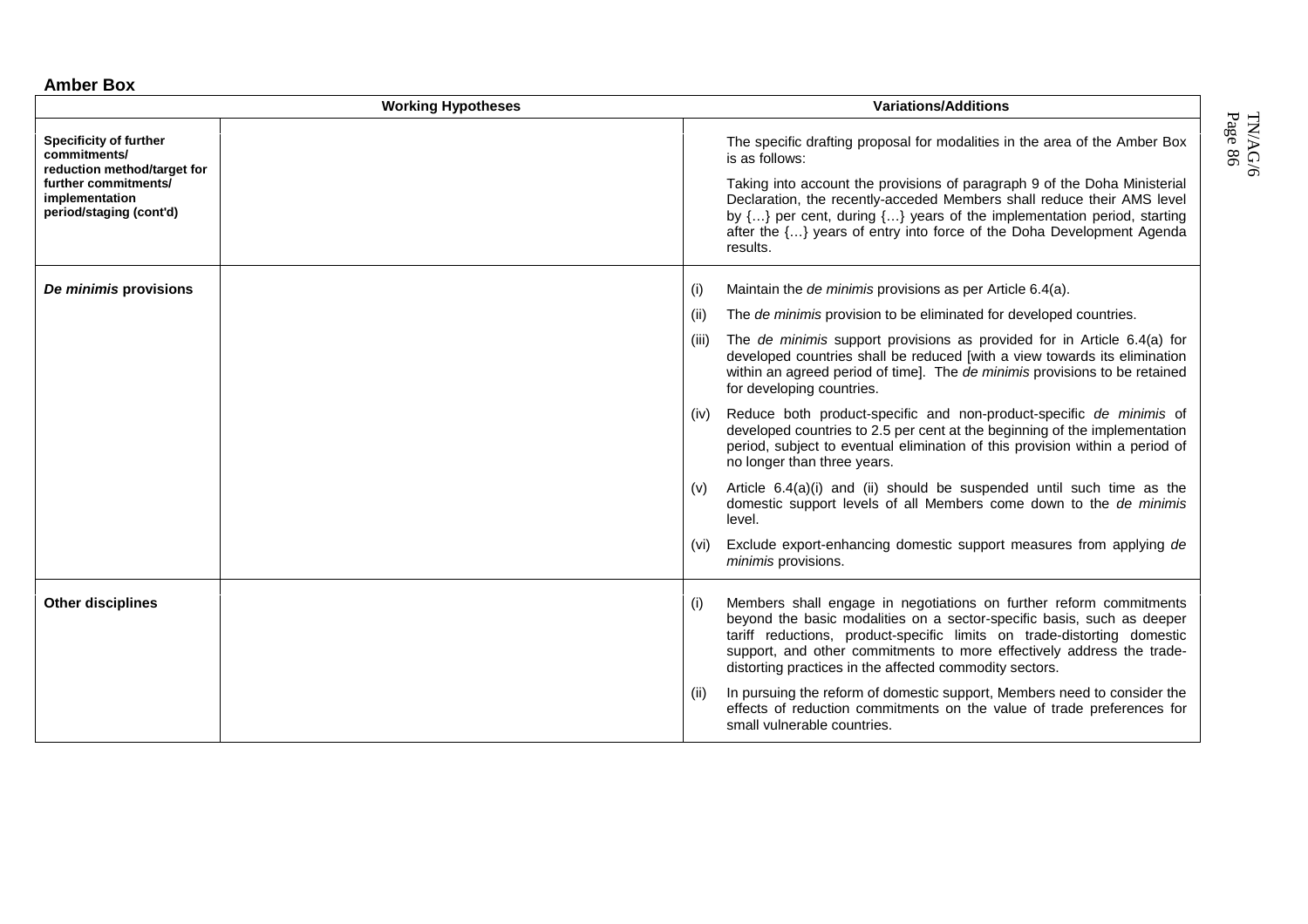|                                                                                                                                      | <b>Working Hypotheses</b>                                                                                                                                       |       | <b>Variations/Additions</b>                                                                                                                                                                                                                                                                                                                                                                                                                                                                                                                                                                                                                                                                                           |
|--------------------------------------------------------------------------------------------------------------------------------------|-----------------------------------------------------------------------------------------------------------------------------------------------------------------|-------|-----------------------------------------------------------------------------------------------------------------------------------------------------------------------------------------------------------------------------------------------------------------------------------------------------------------------------------------------------------------------------------------------------------------------------------------------------------------------------------------------------------------------------------------------------------------------------------------------------------------------------------------------------------------------------------------------------------------------|
| <b>S&amp;D</b><br>Base levels                                                                                                        |                                                                                                                                                                 | (i)   | The base level for the staging of further commitments shall be the<br>average actual support level for the years 1995-2000 or the bound level<br>for the year 2000, whichever is lower. Developing country Members shall<br>stage further reduction commitments from the final bound levels<br>established as a result of the Uruguay Round.                                                                                                                                                                                                                                                                                                                                                                          |
| Specificity of further<br>commitments/<br>reduction<br>method/target for<br>further commitments/<br>implementation<br>period/staging | Least-developed country Members should not be required to<br>(i)<br>make further commitments.                                                                   | (i)   | Developing countries should be allowed to make further commitments on<br>an aggregated basis.                                                                                                                                                                                                                                                                                                                                                                                                                                                                                                                                                                                                                         |
|                                                                                                                                      | Developing country Members should be provided flexibility in<br>(ii)<br>terms of longer implementation periods and lower reduction<br>rates.<br>(iii)<br>$\sim$ | (ii)  | The final bound AMS commitment currently in Members' Schedules to be<br>reduced to zero [on a product-specific disaggregated basis] over five<br>years for developed countries and nine years for developing countries.<br>[Developed countries to commit to] a reduction of 50 per cent in the first<br>year of implementation to be followed by equal cuts over the following<br>years to reach zero.                                                                                                                                                                                                                                                                                                               |
|                                                                                                                                      |                                                                                                                                                                 | (iii) | Developing countries to be exempt from making a down-payment in the<br>first year of implementation.                                                                                                                                                                                                                                                                                                                                                                                                                                                                                                                                                                                                                  |
|                                                                                                                                      |                                                                                                                                                                 | (iv)  | The Total AMS shall be reduced on a product-specific basis to zero over a<br>six-year period commencing in the year 2005, in equal annual<br>instalments. Developed country Members shall commit to a 50 per cent<br>down-payment of the total reduction target over the first year of the<br>implementation period. Developing country Members shall have the<br>flexibility to maintain commitments at the aggregate level inclusive of<br>support under the de minimis level, to implement reduction commitments<br>over a ten-year period commencing in the year 2008, and to apply lower<br>reduction commitments provided that the reduction is no less than half of<br>that specified for developed countries. |
|                                                                                                                                      |                                                                                                                                                                 | (v)   | There should be only two categories of support: Green and Amber<br>Boxes. All trade distorting domestic support should be substantially<br>reduced on an aggregate and product specific basis. An initial substantial<br>reduction of the Total AMS between 50-70 per cent should be made,<br>followed by annual reductions. With respect to product-specific<br>commitments, reductions should be at least 40-50 per cent of the average<br>values of the last three years of the Uruguay Round implementation.<br>Reductions should be implemented over six years for developing<br>countries.                                                                                                                      |
|                                                                                                                                      |                                                                                                                                                                 | (vi)  | Any new commitments for developing countries should be no more than<br>half of the commitments of developed countries.                                                                                                                                                                                                                                                                                                                                                                                                                                                                                                                                                                                                |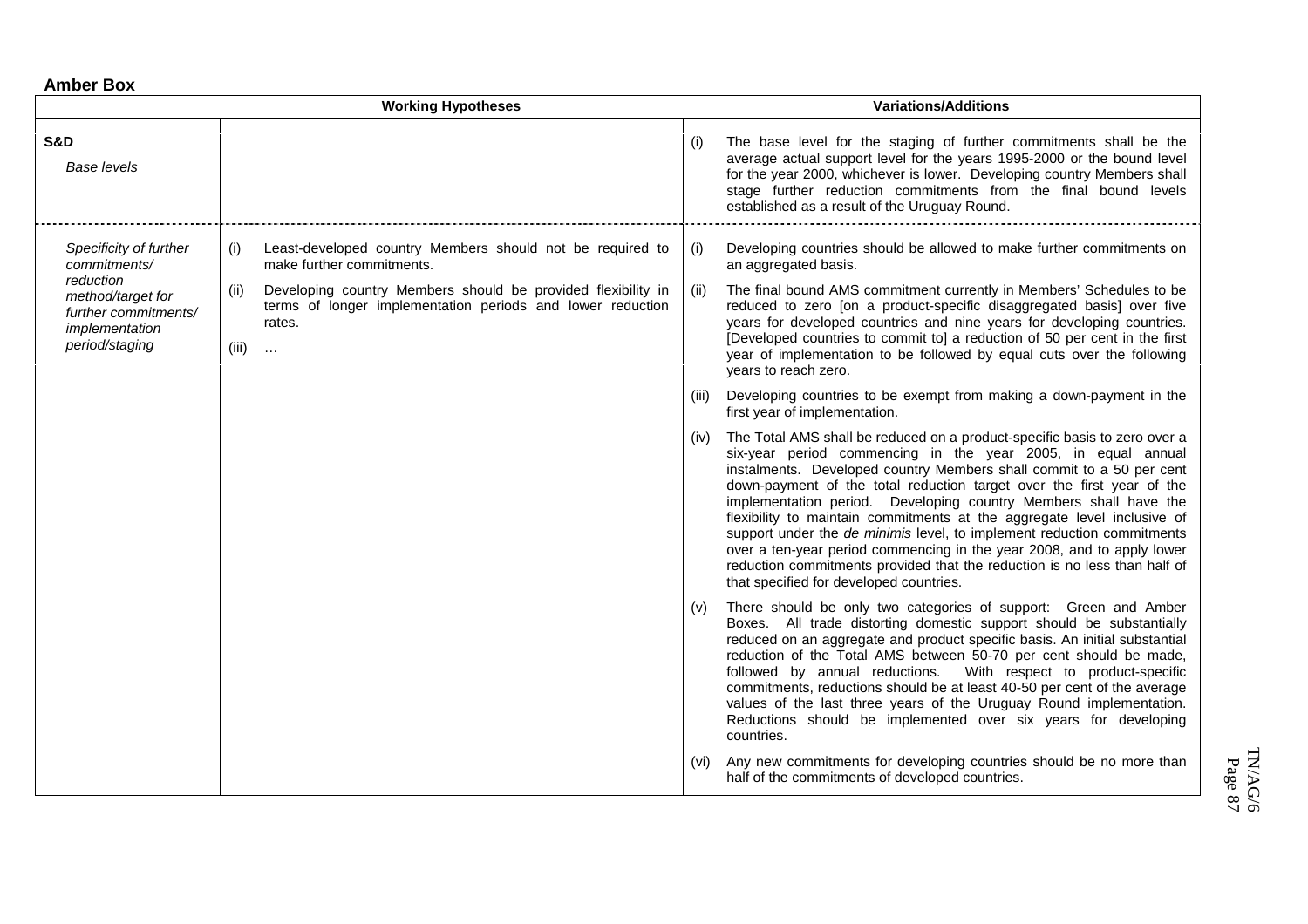|                                                                                                                                            | <b>Working Hypotheses</b> |       | <b>Variations/Additions</b>                                                                                                                                                                                                                                                                                                                                                                                                                                      |
|--------------------------------------------------------------------------------------------------------------------------------------------|---------------------------|-------|------------------------------------------------------------------------------------------------------------------------------------------------------------------------------------------------------------------------------------------------------------------------------------------------------------------------------------------------------------------------------------------------------------------------------------------------------------------|
| Specificity of further<br>commitments/<br>reduction method/target<br>for further commitments/<br>implementation<br>period/staging (cont'd) |                           | (vii) | Lesser commitments shall apply to developing countries, economies in<br>transition and recently acceded countries.                                                                                                                                                                                                                                                                                                                                               |
|                                                                                                                                            |                           |       | (viii) [Greater reductions] [Substantial reduction of domestic support] to be<br>made on products of export interest to [LDCs] [developing countries].                                                                                                                                                                                                                                                                                                           |
|                                                                                                                                            |                           | (ix)  | LDCs should be allowed to increase their non-product-specific support by<br>an equivalent amount when in the calculation of their AMS domestic<br>support prices were found to be lower than the external reference price,<br>showing negative product-specific support. Since many LDCs had<br>negative product-specific AMS, such countries should be accorded due<br>credit by way of excluding specific food security expenditures from AMS<br>calculations. |
| De minimis provisions                                                                                                                      | (i)                       |       | Retain the existing de minimis provisions in Article 6.4(b) for developing<br>countries.                                                                                                                                                                                                                                                                                                                                                                         |
|                                                                                                                                            |                           | (ii)  | Developing country Members shall have the flexibility to aggregate<br>[domestic support within the de minimis level] [non-product-specific<br>support with product-specific support below the <i>de minimis</i> level]                                                                                                                                                                                                                                           |
|                                                                                                                                            |                           | (iii) | As long as the reduction commitments on trade-distorting domestic<br>support are based on the Aggregate Measurement of Support (AMS),<br>developing countries should be allowed to aggregate the values of<br>product-specific de minimis that may then be allocated to support selected<br>products.                                                                                                                                                            |
|                                                                                                                                            |                           | (iv)  | The de minimis level for developing countries should be increased to 15<br>per cent.                                                                                                                                                                                                                                                                                                                                                                             |
|                                                                                                                                            |                           | (v)   | The de minimis level shall be raised to ${X}$ per cent for [low-income]<br>developing countries [and transition countries].                                                                                                                                                                                                                                                                                                                                      |
| Inflation adjustment                                                                                                                       |                           | (i)   | Special consideration to be given to problems of excessive rates of<br>inflation in developing countries, including a possibility of expressing<br>commitments in agreed currencies or a basket of currencies.                                                                                                                                                                                                                                                   |